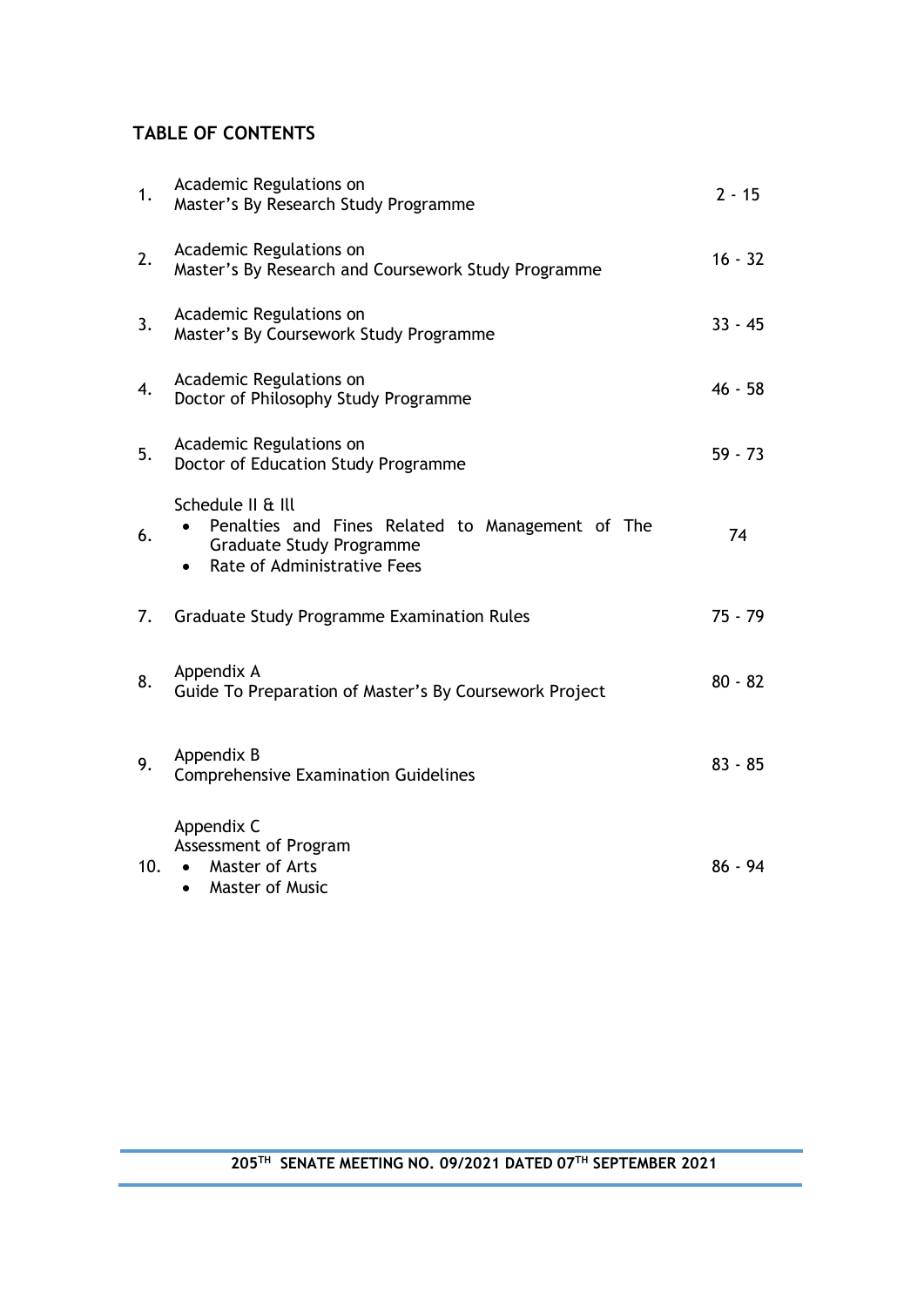## **SULTAN IDRIS EDUCATION UNIVERSITY REGULATIONS ON MASTER'S BY RESEARCH STUDY PROGRAMME**

In exercise of the powers conferred under Paragraph 29 of the Sultan Idris Education University Constitution (Graduate Study Programme), the Sultan Idris Education University Senate determines the following regulations:

### **1. CITATION, COMMENCEMENT AND APPLICATION**

- 1.1 These regulations are cited as the Sultan Idris Education University (Master's by Research Study Programme) Regulations 2011 (Amendment 2021).
- 1.2 These regulations shall apply to all students of the Sultan Idris Education University under the Graduate Study Programme.

### **2. DEFINITIONS**

In these regulations, unless the context otherwise requires:

**"Academic adviser"** means a member of academic staff appointed by the faculty to advice students on academic matters.

**"Academic dishonesty"** Occurs when one person present another person's idea, findings or written work as his/her own by copying without due acknowledgement of the source and with intent to deceive (also plagiarism). Action taken against a student who violates Article 8 of the Sultan Idris Education University (Student Discipline) Rules and regulation 1999.

**"Academic staff"** means any teaching staff of the university working full-time and employed permanently or under contract.

**"Assessment"** means any form of assessment to measure students' academic achievement.

**"Audited course"** means course taken as a requirement of study but the course credit is not considered in the calculation of the CGPA. An auditing student must attend all lectures/tutorials/practical and complete all assignments, but is not required to sit for the final examination (if any). If a student does not fulfil the requirements of the audited course, the student's name shall not be listed. [144th Senate Meeting No. 7/2016]

**"Co-author"** A study/research produced and presented by an individual using Sultan Idris Education University address. The individual in this context is a lecturer/supervisor of the student (subsequent to the name of the student).

**"Co-supervisor/Associate supervisor"** means a member of academic staff appointed together with the supervisor by the Senate to supervise the research and preparation of student dissertation.

**"Cognate countries"** are countries using Malay as the lingua franca. For example, Indonesia, Singapore, Brunei and Southern Thailand.

**"Compulsory attendance"** means any course or activity on which the attendance is mandatory subject to the faculty/lecturer, even if the course or activity are not listed in the study programme structure or graduation requirements.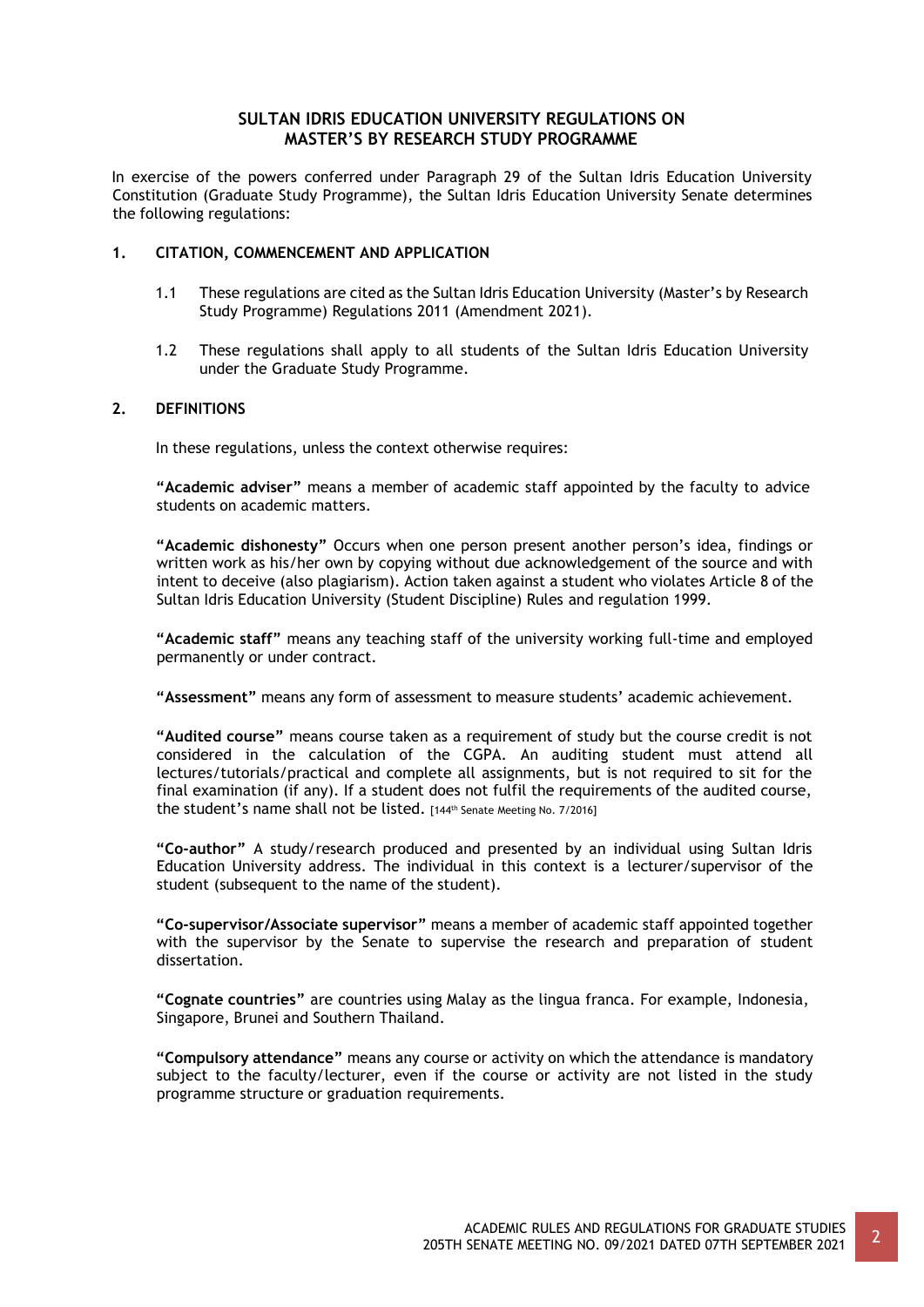**"Course"** means one unit of study that carries a number of credit hours normally offered or completed within a semester.

**"Course registration"** means registration of students through the online system at the beginning of semester based on the calendar approved by the Senate.

**"Degree"** means award conferred by the university to any student who has fulfilled the graduation requirements.

**"Dissertation"** means a major academic report that is the product of an extended period of supervised independent research in order to fulfil the requirement for the Master's by research Study Program.

**"Dissertation Examiners Committee"** means committee established by the Senate to examine dissertation.

**"Duration of study"** means period specified for students to complete the master's degree study structure.

**"Education courses"** are courses related to the field of education offered by any faculty especially the Faculty of Education and Human Development.

**"Elective courses"** are courses that may be chosen from research methodology courses, education courses and major fields of study from any faculty acknowledge expertise.

**"External examiner"** means an academic of other universities/institutions expert from outside the university recommended by the Graduate Studies Committee of the university and appointed by the Senate to assess student dissertation.

**"Faculty"** means any school offering academic programmes and courses.

**"Faculty Graduate Studies Committee"** means committee established at the faculty to supervise the Graduate Study Programme chaired by the Dean of the relevant faculty.

**"Final Dissertation"** means the copy of dissertation completed after passing the master's by research viva.

**"First author"** First name in a study/research produced and submitted/presented by a student in a journal article/seminar or conference.

**"Graduate Studies Committee"** means committee established by the university to supervise the Graduate Study Programme chaired by the Vice Chancellor.

**"Institute of Graduate Studies"** means school established by the university under Section 21(1) of the Constitution of the university to manage, administer and coordinate the Graduate Study Programme.

**"Internal examiner"** means a member of the academic staff proposed by the faculty, recommended by the Graduate Studies Committee, and approved by the Senate to assess student dissertation.

**"Journal article"** is a research paper or academic article published following a review by the editor appointed by a committee or certified body (articles accepted for publication in any journal recognised by the Institute of Graduate Studies).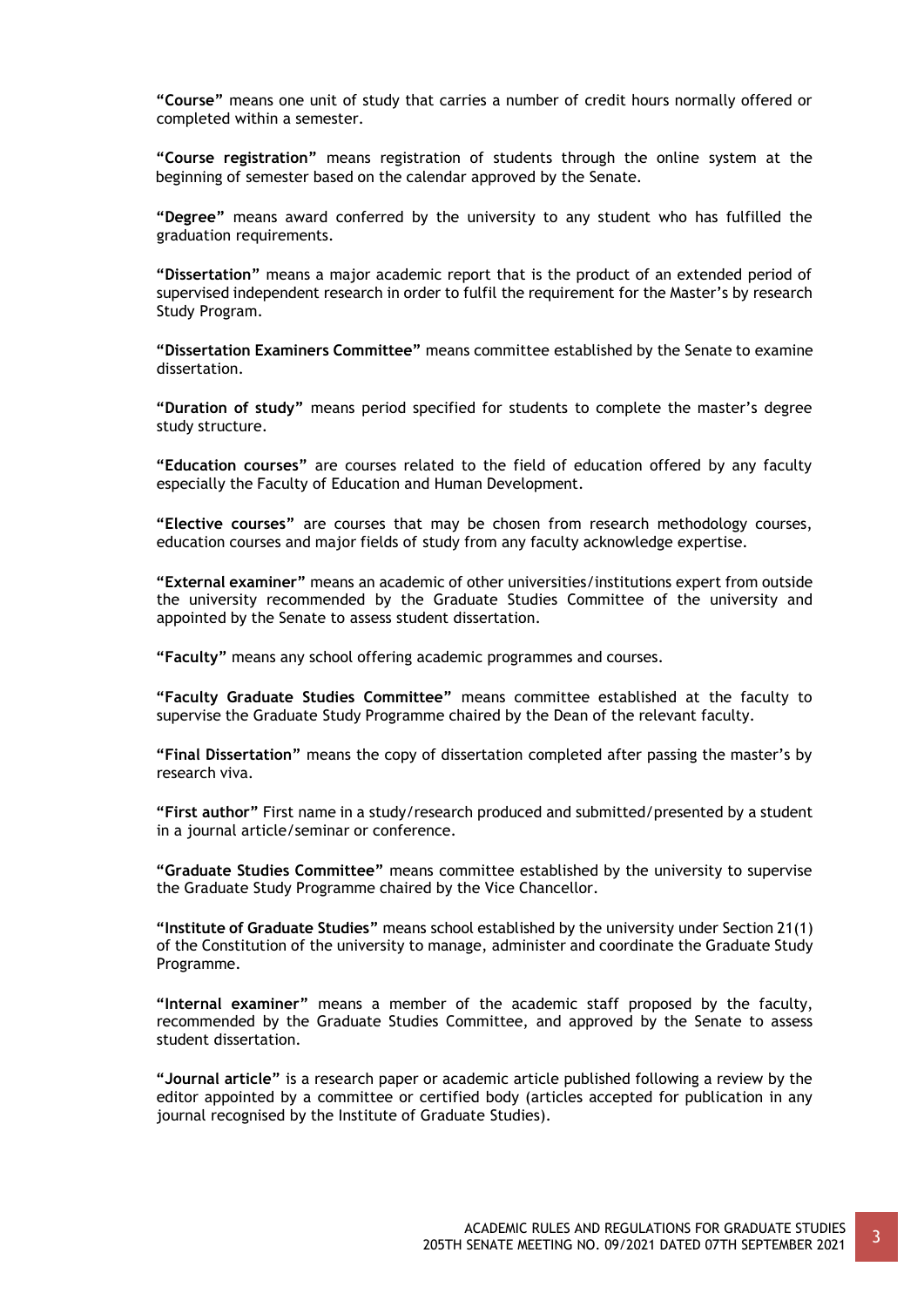**"Major courses"** are courses identified as a field of study.

**"Mode of study"** is the type of structure of master's studies offered by the university including master's by research, master's by research and coursework (mixed mode), and master's by coursework.

**"Pass credits"** means credits obtained for passing a course.

**"Programme structure"** means the order of programmes offered by the Institute of Graduate Studies based on the mode of study.

**"Refereed article"** A journal whereby publish articles are submitted through a review process by several experts in the field appointed by the journal editorial.

**"Registration slip"** means a slip containing information on the course registered by a student.

**"Research methodology courses"** are compulsory research methodology courses determined by the university.

**"Research Proposal Examiners Committee"** means the committee established by the faculty to approve and recommend students' research proposals.

**"Semester registration"** means registration of students using the online system during every semester of study to activate their status as students of the university.

**"Senate"** means the highest body with absolute authority over all academic matters, which was established pursuant to section 20(1) of the Constitution of Sultan Idris Education University 1998.

**"Student"** means a registered student who is following the Graduate Study Programme at the Sultan Idris Education University.

**"Student information system"** means a built-in on-line system and regulated by the Institute of Graduate Studies for keeping student data and records.

**"Study programme"** means groups of courses, training and research or combination of courses, training and research planned and offered to fulfil the requirements for the conferment of a master's degree approved by the Senate.

**"Supervisor"** means a member of academic staff proposed by the faculty and approved by the Graduate Studies Committee to supervise student dissertation.

**"University"** means the Sultan Idris Education University (UPSI).

**"Viva"** means the oral examination presided by members of the Viva Committee.

### **3. ADMISSION REQUIREMENTS**

3.1 A bachelor's degree with honours and CGPA of at least 2.50-2.75. If the CGPA does not meet the requirement, the candidate can be considered subject to internal evaluation by the faculty.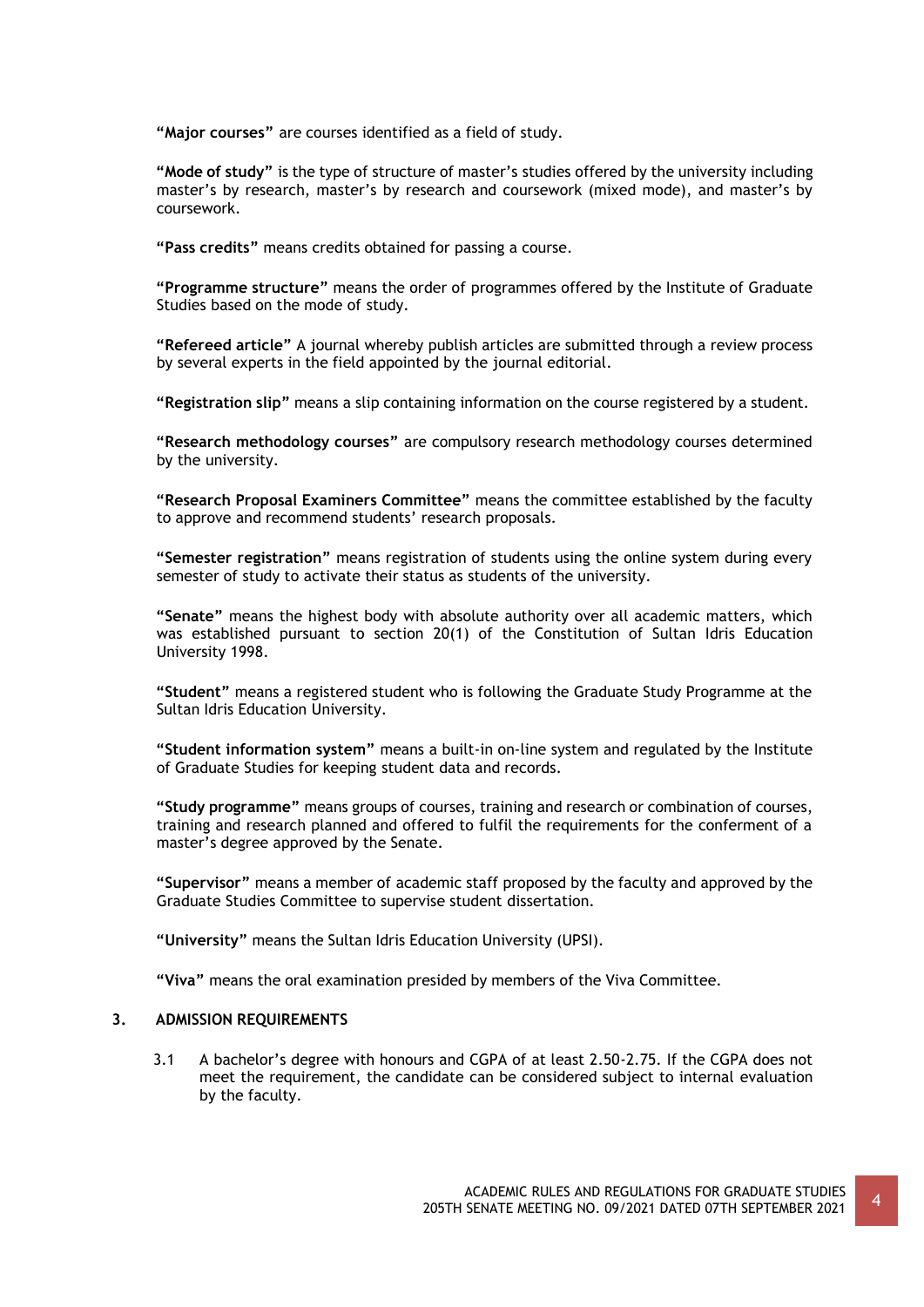- 3.2 Other qualifications recognised by the Senate, obtained through Accreditation of Prior Experiential Learning (APEL) subject to the fields listed by Malaysian Qualification Agency (MQA) *(for local students only)*; or [192nd Senate Meeting Bil. 07/2020]
- 3.3 Other qualifications recognised by the Senate; and
- 3.4 Fulfilment of specific entry requirements imposed by the faculty concerned.
- 3.5 International candidates are required to pass the English proficiency requirement.
- 3.6 International students who wish to write and present their dissertation using language other than English or Malay must obtain a special approval from the Senate and must pass the English proficiency requirement.

### **4. APPLICATION**

- 4.1 Applications shall be made online.
- 4.2 Applications must comply with all specific requirements.
- 4.3 Applications are open all year round.

## **5. PROGRAMME STRUCTURE**

- 5.1 The programme involves research and preparation of a dissertation.
- 5.2 Students must attend at least one research methodology course and fulfil the audit course requirement during the study duration. Students may be requested to follow particular courses at the recommendation of the faculty and to fulfil the audited course requirement. [144th Senate Meeting No. 7/2016]

### **6. REGISTRATION**

- 6.1 Students shall register for each semester by paying the prescribed fees in full at the appointed date for each semester following the programme structure offered by the university.
- 6.2 Registration shall be done on the appointed date at the beginning of the semester to enable students to conduct their research as registered in that semester.
- 6.3 A fine will be imposed on late registration.

## **7. DEFERMENT OF ADMISSION**

- 7.1 Students may defer their admission for a period of one (1) semester only.
- 7.2 Applications for deferment of admission shall be made in writing to the Dean of the Institute of Graduate Studies within seven (7) weeks of the date of admission.
- 7.3 If a student's fails to make an application for deferment within the specified period, the offer will be deemed as void.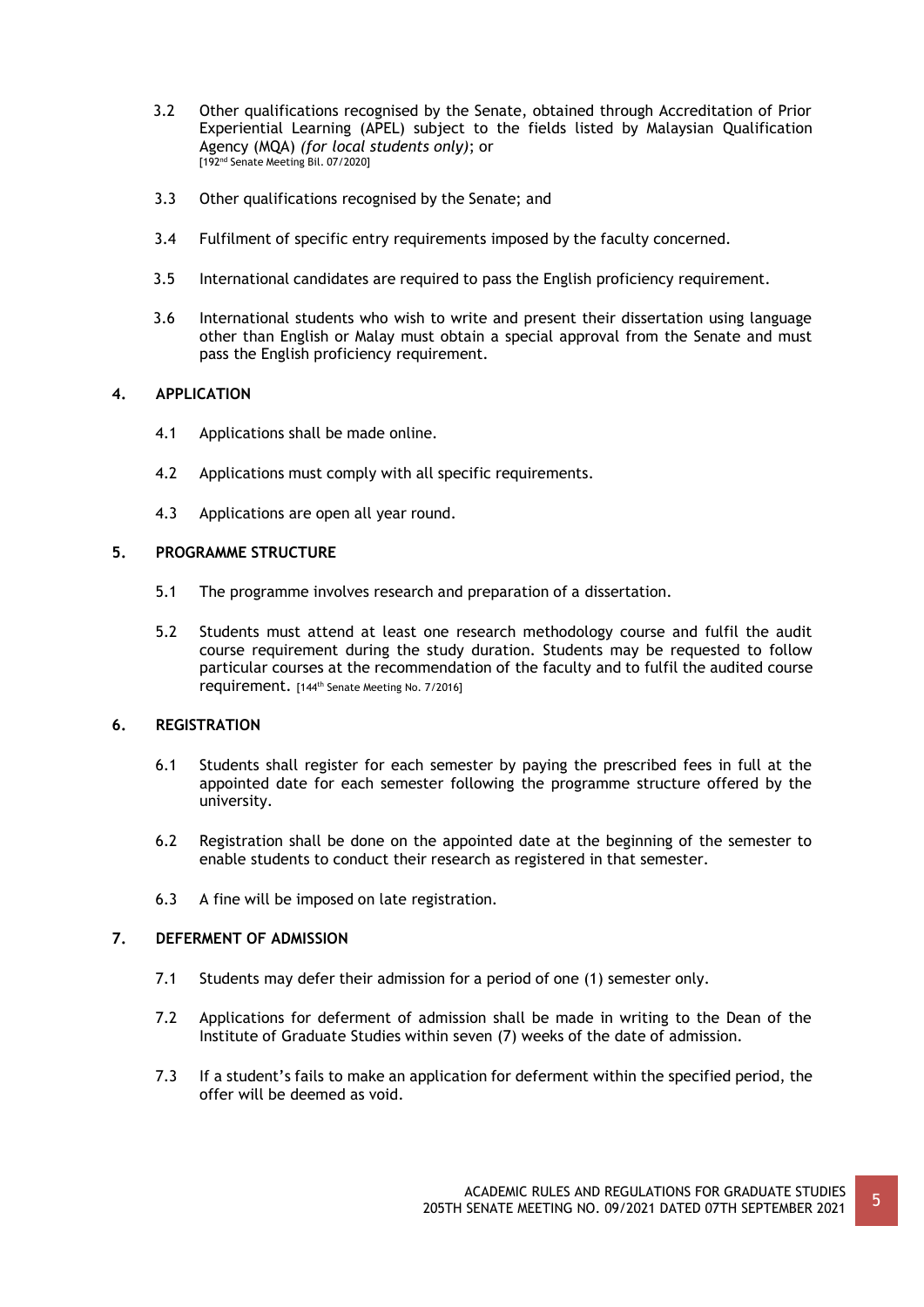### **8. REGISTRATION OF DISSERTATION**

- 8.1 Students shall register their dissertation as offered in accordance with the requirements and schedule as prescribed by the Senate.
- 8.2 Students are required to register a dissertation on each semester for research progress purpose.
- 8.3 A fine will be imposed on registrations made later than the second of week academic calendar.

### **9. DEFERMENT OF STUDY**

- 9.1 Students may submit an application to the Institute of Graduate Studies to defer their study with the approval of the faculty.
- 9.2 Approval for deferment of study is subject to the consent of the Dean of the Institute of Graduate Studies.
- 9.3 The period of deferment of study shall not be more than two (2) consecutive semesters except for health reasons.
- 9.4 Students applying for deferment of study for health reasons shall beforehand obtain a certificate from a government doctor or medical officer/panel doctor of the university.
- 9.5 Deferment for health reasons is allowed three (3) times during the study. [205<sup>st</sup> Senate Meeting No. 9/2021]
- 9.6 Applications for deferment of study for reasons other than health may also be considered and approved by the Dean of the Institute of Graduate Studies. Applications shall be made before the 7th week of the semester.
- 9.7 The period of deferment for health reasons shall not be considered in the calculation of the maximum duration of study for the study programme.
- 9.8 During the period of deferment, a student loses the status as a student of the university.
- 9.9 Students who wish to continue their study after the completion of the approved period of deferment are required to register again.
- 9.10 Students who are in the final/ maximum semester of study are not eligible to defer their studies. [205st Senate Meeting No. 9/2021]

### **10. CHANGE OF MODE**

- 10.1 Students may change their mode of study with the recommendation of the Dean of the faculty and approval of the Dean of the Institute of Graduate Studies.
- 10.2 Applications shall be submitted **before semester three (3) of the study**. Applications made after this period shall not be considered. [121st Senate Meeting No. 8/2014]
- 10.3 Students are also required to submit the applications **before the seventh (7th) week** of the semester; applications after this period shall not be processed and the approval for such change will take effect only in the following semester. [121st Senate Meeting No. 8/2014]
- 10.4 The university reserves the right over the mode of study offered every semester.
- 10.5 Such changes are allowed only two (2) times within the entire duration of study.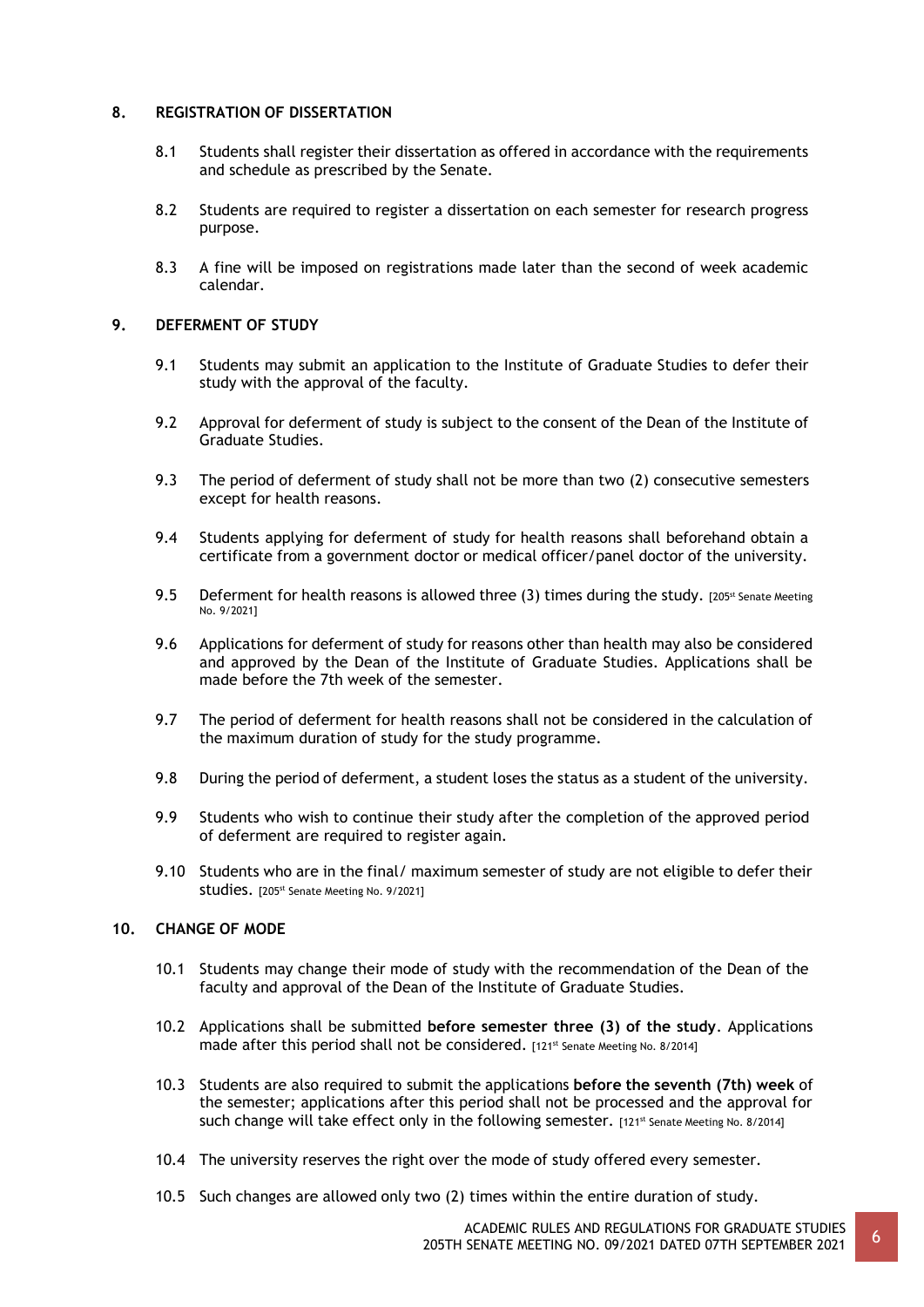### **11. CHANGE OF FIELD OR PROGRAMME**

- 11.1 Students may apply for change of field/programme with the recommendation of the faculty. The approval for change does not involve the appointment of supervisors requires only a decision by the Institute of Graduate Studies on condition that the faculty has made the recommendation for approval. [136<sup>th</sup> Senate Meeting No. 11/2015]
- 11.2 Applications for change of field or programme shall be submitted before semester three (3) of study. Applications made after this period shall not be considered.
- 11.3 The university reserves the right over the study programme offered every semester.
- 11.4 Such changes are allowed only two (2) times within the entire duration of study.

## **12. ADDING AND DROPPING COURSES**

- 12.1 Students are allowed to add audit courses after obtaining the advice and approval of academic advisers within two (2) weeks of the commencement date of the semester.
- 12.2 Students are not allowed to drop any registered courses after the seventh week of the commencement date of the semester.
- 12.3 A fine will be imposed if students do not follow the stipulated dates for adding/dropping of courses.

### **13. RESEARCH PROPOSAL PRESENTATION**

- 13.1 Students are required to attend at least one (1) presentation of research proposal before they present their research proposal. Completion of study letter and transcript will not be given if students do not meet the requirement. [159th Senate Meeting No. 10/2017]
- 13.2 Every student shall prepare and present a research proposal at the faculty level after obtaining a recommendation from the supervisor.
- 13.3 The research proposal must be examined and approved by the Faculty Research Proposal Examiners Committee.
- 13.4 The maximum period given to a master's degree student by research mode to present the research proposal is as follows:

| <b>Study Status</b>                  | <b>Proposal presentation before</b>  |
|--------------------------------------|--------------------------------------|
| <b>Full-time</b>                     | *Second semester                     |
| Part-time                            | *Third semester                      |
| *Remarks: Before end of the semester | $[136th$ Senate Meeting No. 11/2015] |

13.5 The **Rather Unsatisfactory** status will be given to students who fail to present their research proposal after the second semester (for full-time students) or third semester (for part-time students), despite having submitted the research progress report and being given the Satisfactory status by the supervisor. The following are the prescribed levels of assessment for a student: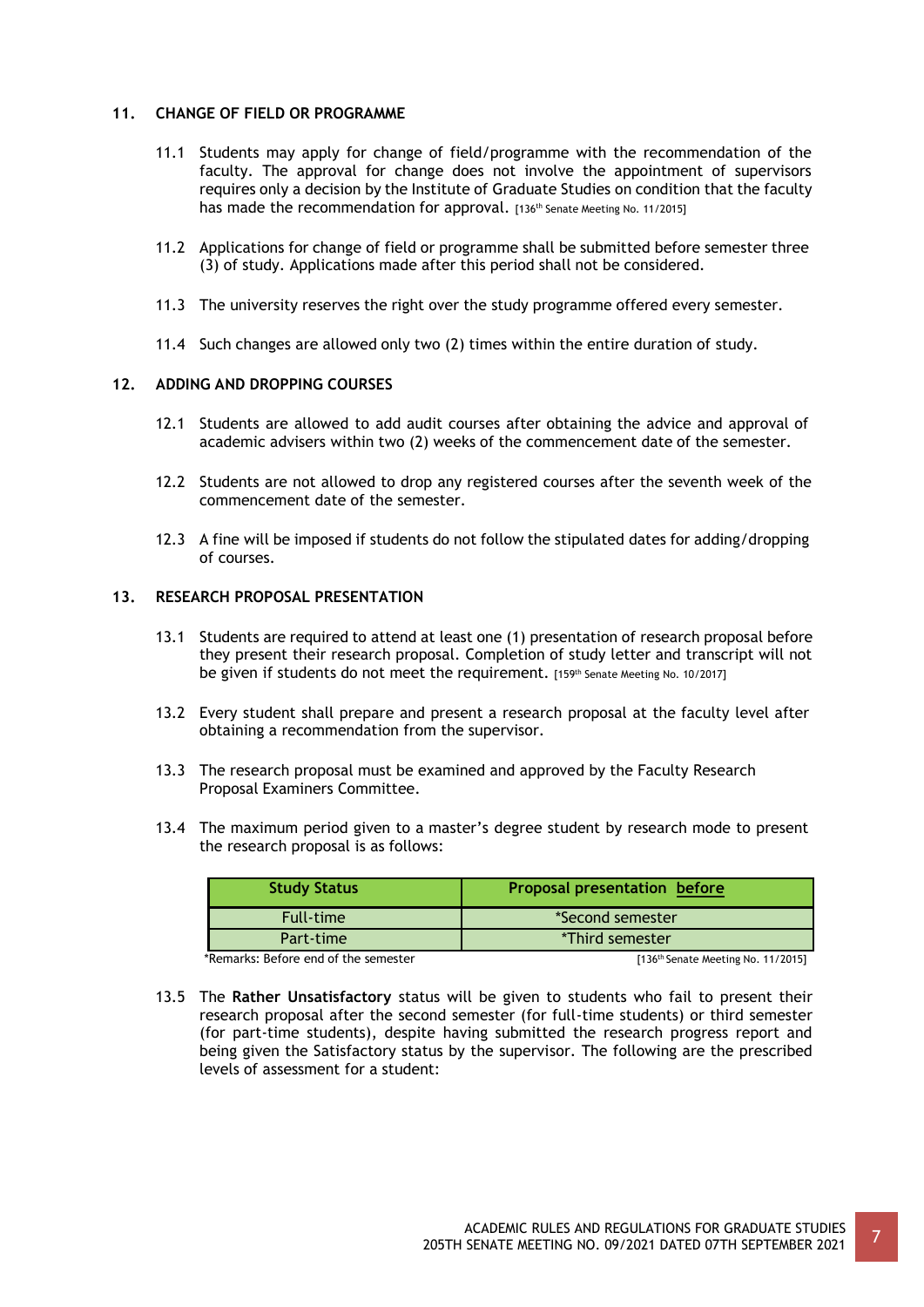| <b>Study Status</b>                  |                   | <b>Status received</b>                                     |
|--------------------------------------|-------------------|------------------------------------------------------------|
| After second semester<br>(full-time) | <b>First time</b> |                                                            |
| After third semester<br>(part-time)  |                   | <b>Rather Unsatisfactory</b>                               |
| After third semester<br>(full-time)  | Second time       |                                                            |
| After fourth semester<br>(part-time) |                   | Unsatisfactory                                             |
| After fourth semester<br>(full-time) | Third time        | Unsatisfactory and terminated<br>(two consecutive times of |
| After fifth semester<br>(part-time)  |                   | Unsatisfactory status)                                     |

[136th Senate Meeting No. 11/2015]

13.6 Students who have presented their research proposal but need to amend and present such research proposals for a second time are subject to the following:

| <b>Study Status</b> | <b>Maximum period for</b><br>amendment and<br>subsequent presentation | Status for failure to complywith<br>the specified period |
|---------------------|-----------------------------------------------------------------------|----------------------------------------------------------|
|                     | Before the fourteenth week                                            | Rather Unsatisfactory - first time                       |
| <b>Full-time</b>    | of the following semester                                             | Unsatisfactory - second time                             |
|                     | Before the fourteenth week                                            | Rather Unsatisfactory - first time                       |
| Part-time           | of the subsequent two<br>semesters                                    | Unsatisfactory - second time                             |

[136<sup>th</sup> Senate Meeting No. 11/2015]

### **14. RESEARCH FINDINGS PRESENTATION**

- 14.1 Presentation of research findings is **compulsory** before submitting the notice and preliminary dissertation to IGS.
- 14.2 Students need to present at least **one (1)** research finding at faculty level. Feedback received from the audience during the presentation should be taken into account for improvement of dissertation.
- 14.3 Students are not allowed to submit the preliminary dissertation before presenting the research findings. [159th Senate Meeting No. 10/2017]

Note: Faculty can decide the method of conducting the presentation itself. However, Faculty needs to ensure the Panel of Assessors are the same as being appointed during the presentation of proposal. [159th Senate Meeting No. 10/2017]

## **15. DURATION OF STUDY**

- 15.1 The duration of study for full-time students is a \*minimum of four (4) semesters (2 years) and a maximum of six (6) semesters (3 years). [199th Senate Meeting No. 3/2021]
- 15.2 The duration of study for part-time students is a \*minimum of six (6) semesters (3 years) and a maximum of ten (10) semesters (5 years). [199th Senate Meeting No. 3/2021]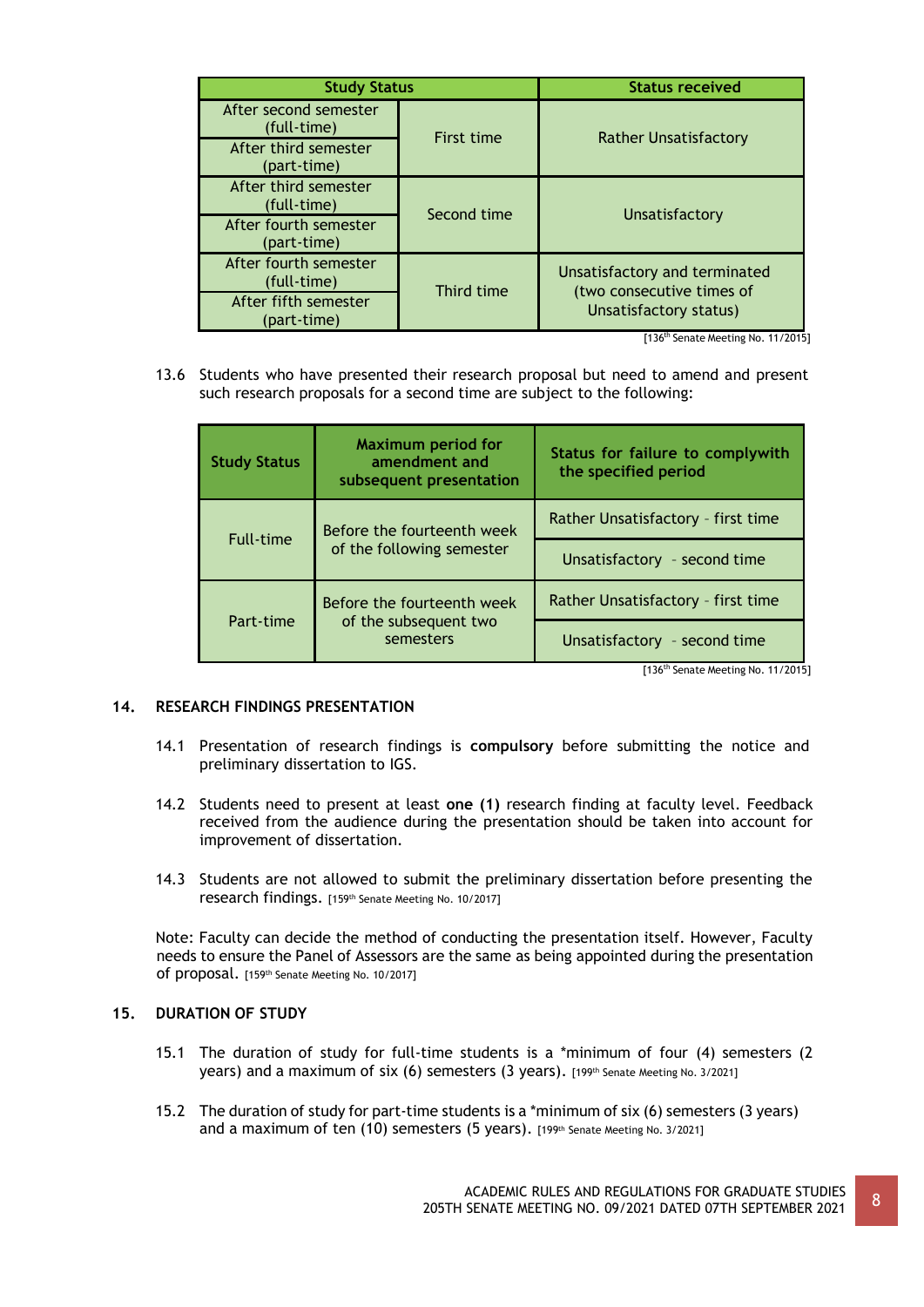- 15.3 Nevertheless, outstanding students who can finish their studies in a shorter period of time will be given an exemption subject to the Senate.
- 15.4 Changing the status of study is permitted only **two (2) times** within the entire duration of the study. The university reserves the right over the status of study offered each Semester. [121<sup>st</sup> Senate Meeting No. 8/2014]
- 15.5 Application for change of the status must be done before the start of the final semester.
- 15.6 Students can apply for an extension of the study period no later than three (3) months before the end of the last semester. The allowed extension application is four (4) semesters with a maximum of two (2) semesters for each application, subject to the percentage of dissertation status. [205st Senate Meeting No. 9/2021]
- 15.7 Students who has been approved for an extension are not allowed to defer their studies during the semester except for health reasons certified by a medical officer. [205st Senate Meeting No. 9/2021]

\* The period calculated is until the dissertation submission stage.

### **16. RESIDENTIAL REQUIREMENTS**

16.1 Students must fulfil the residential requirements as follows:

| <b>Study Status</b> | *Residential Requirements                                                                                                                                                    |
|---------------------|------------------------------------------------------------------------------------------------------------------------------------------------------------------------------|
| <b>Full Time</b>    | Students must be physically present on campus subject to the discretion of<br>the Dean/Deputy Dean (except international students who have enrolled in<br>special programs). |
| Part Time           | Students must be physically present on campus subject to the discretion of<br>the Dean/Deputy Dean.                                                                          |

\*subject to program and faculty requirements. [162<sup>nd</sup> Senate Meeting No. 1/2018]

### **17. ATTENDANCE**

- 17.1 Students must meet their supervisors according to the frequency determined by the faculty and keep a record of such meetings.
- 17.2 At the end of each semester, students must submit the Graduate Study Progress Report to the faculty to be forwarded to the Institute of Graduate Studies.
- 17.3 Students who fail to fulfil the requirements above will be given the Unsatisfactory status. Students who are given the unsatisfactory status for two (2) consecutive semesters will be terminated.

### **18. DISSERTATION**

- 18.1 The dissertation shall not be fewer than 50,000 words and not more than 60,000 words (subject to the declaration of JPS of Faculty, supervisor and field expertise). [171th Senate No.10/2018].
- 18.2 The dissertation shall be prepared based on the format and style of writing determined by the university.
- 18.3 The dissertation may be written in Malay or in English. The abstract shall be written in both languages.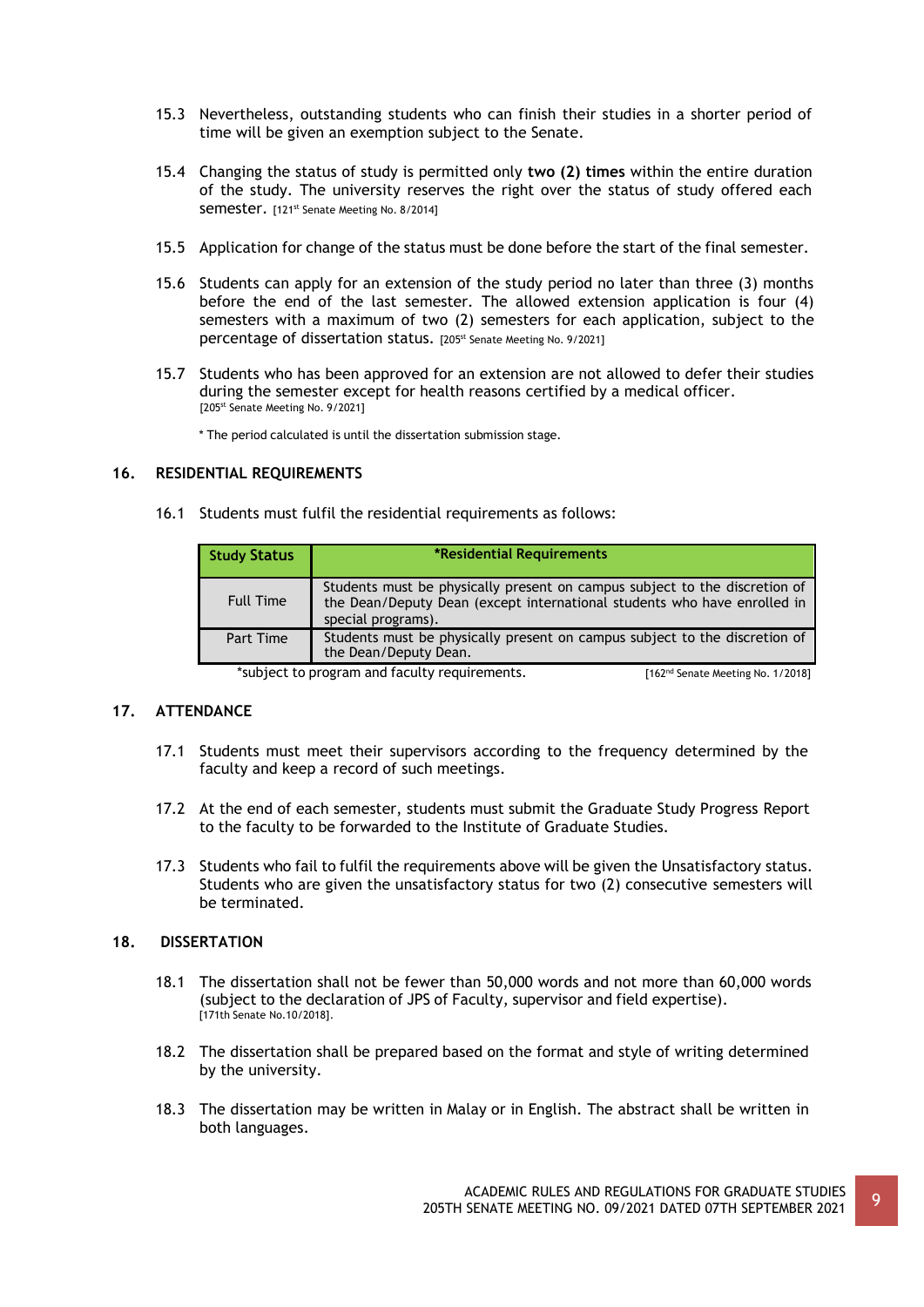- 18.4 A dissertation may also be written in a language other than Malay or English subject to the approval of the Senate/ Graduate Studies Committee based on strong justifications. The student must also submit the title and abstract that have been translated into Malay and English to the Institute of Graduate Studies as a graduation requirement. [154<sup>th</sup> Senate Meeting No. 5/2017] (Refer to Guidelines For Application of Thesis/ Dissertation Writing in Languages Other Than The Malay Language and English) [203<sup>th</sup> Senate Meeting No. 7/2021]
- 18.5 A dissertation that has been accepted for the conferment of degree from another university cannot be accepted for the conferment of degree from this university.
- 18.6 A student who intends to submit his dissertation to be examined shall:
	- 18.6.1 submit a notice with proof of payment of dissertation examination fees to the Institute of Graduate Studies using the prescribed form at least three (3) months before the date of dissertation submission for examination with the consent of the supervisor (after the dissertation is 80% complete).
	- 18.6.2 submit six (6) soft-bound copies of the dissertation for examination along with a Turnitin report.

| <b>Study Status</b> | Submission of preliminary dissertation |
|---------------------|----------------------------------------|
| <b>Full Time</b>    | <b>Fourth Semester</b>                 |
| Part Time           | <b>Eight Semester</b>                  |

18.6.3 Student have to submit the preliminary dissertation to IPS as follow:

[159th Senate Meeting No.10/2017]

- 18.6.4 Failure of student to submit the preliminary dissertation to IGS within a specified period will cause the student to have Rather Unsatisfactory status during the semester even if he/she has sent the LKPS and get In Progress status from the supervisor. [159th Senate Meeting No.10/2017]
- 18.6.5 Students may also submit the preliminary dissertation to the IGS earlier than the specified period. [159th Senate Meeting No.10/2017]
- 18.7 Before graduating, students must submit the final dissertation, in three (3) bound copies with two (2) compact disc (CD) copies in PDF format, that has been examined and its format approved by the Institute of Graduate Studies.
- 18.8 Entitlement to ownership of the study research and the dissertation shall vest with the university.

## **19. REQUIREMENT FOR PUBLICATION**

19.1 Students must publish one (1) \*journal article/refereed article before they are eligible to graduate. [118<sup>th</sup> Senate Meeting No. 5/2014]

\*Details:

- (i) the article must has been accepted for publication;
- (ii) the student must be the first/main author;
- (iii) student are encouraged to publish high-index journals such as ISI, SCOPUS, ERA;

(iv) completion of study letter will only be given if student has completed the publishing requirements.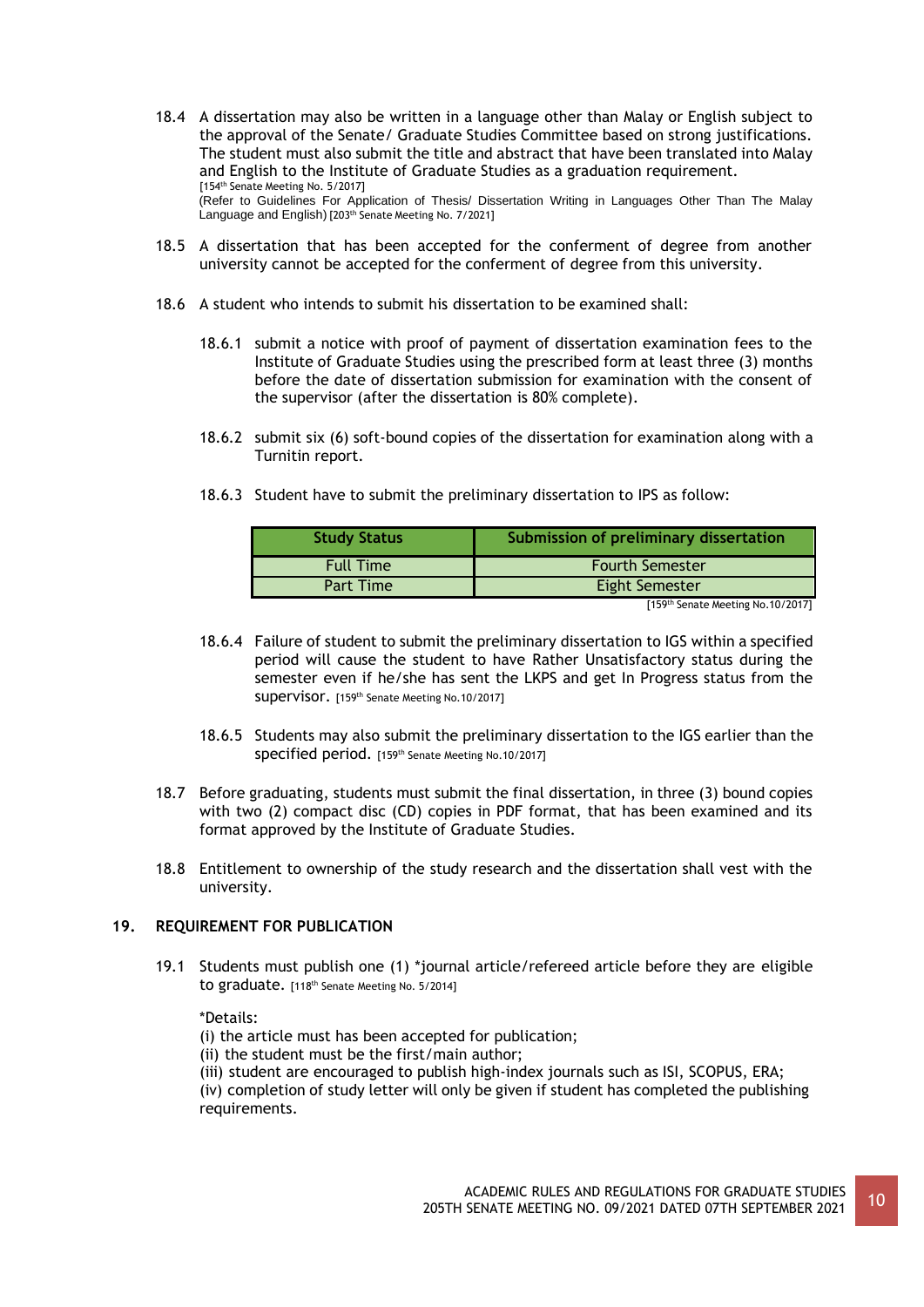## **20. SUPERVISION OF DISSERTATION**

- 20.1 The Senate shall appoint an academic staff from any faculty as supervisors and/or cosupervisors and/or associate supervisors from any Public Institutions of Higher Education (PIHE) or other institutions competent to supervise research and preparation of the dissertation.
- 20.2 Appointment of supervisors/co-supervisor's/associate supervisors shall be recommended by the faculty and approved by the Graduate Studies Committee.
- 20.3 A change of supervisor is allowed with the approval of the faculty, consent of the original and the new supervisors, and approval of the Graduate Studies Committee.
- 20.4 Co-supervisor's/associate supervisors selected may be academic staff of other universities and/or experts from external organisations.
- 20.5 For every semester throughout the duration of study, students shall submit the Graduate Research Progress Report to the faculty and Institute of Graduate Studies using the method prescribed by the Institute of Graduate Studies.

### **21. ASSESSMENT AND EXAMINATION**

- 21.1 The dissertation examination fee shall be paid before the notice of preliminary dissertation submission for examination is submitted.
- 21.2 If the examination needs to be repeated, additional payment will be imposed based on the current rate.
- 21.3 The dissertation will be examined by two (2) examiners consisting of one internal examiner and one external examiner appointed by the Senate based on nomination by the faculty.
- 21.4 Supervisors may be present as observers and to give views (if necessary) to the Viva Committee.
- 21.5 The dissertation examination shall be managed by the Institute of Graduate Studies.
- 21.6 The dissertation assessment reports by the internal examiner and external examiner shall be based on the Dissertation Assessment Form.
- 21.7 The reports by the internal examiner and external examiner shall be sent to the Institute of Graduate Studies before the viva is held.
- 21.8 Members of the Viva Committee comprise of:
	- Chairperson: Deputy Vice Chancellor / Professor / Associate Professor / an academician with doctorate qualification with at least three (3) years experience (different field) appointed by Institute of Graduate Studies [186th Senate Meeting No. 01/2020]
	- Member: Internal examiner
	- Member: External examiner
	- Member: Dean of the faculty or representative
	- **EXEC** Secretary: Institute of Graduate Studies officer

Note: Amendments of minutes are recorded by the supervisor and endorsed by the chairperson.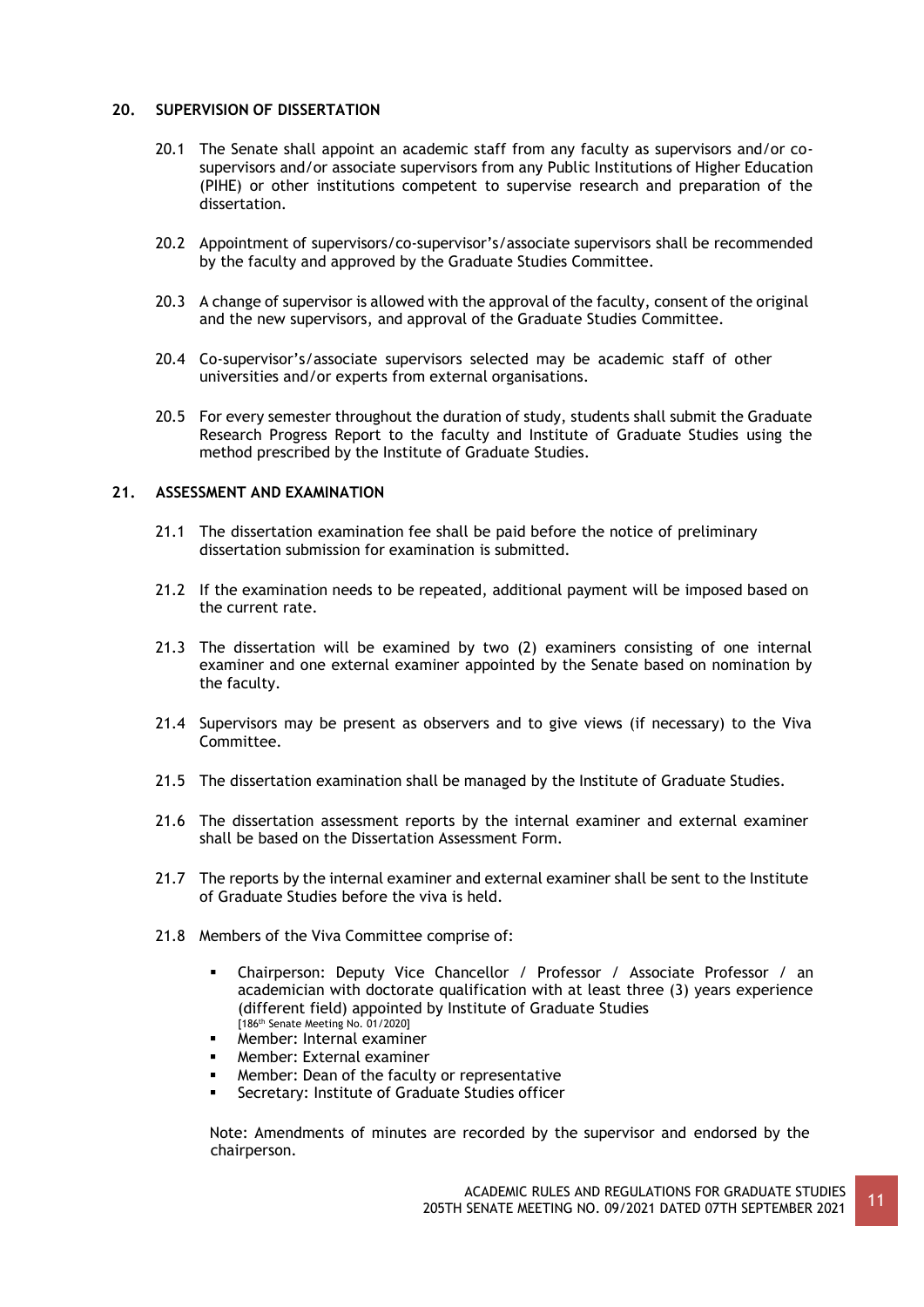- 21.9 Dissertation assessment recommendations by the Viva Committee shall be presented for the approval of the Senate in order to:
	- confer a master's degree on the student without amendment to the dissertation; or
	- confer a master's degree on the student subject to correction of minor mistakes such as typing, spelling, punctuation marks, clarification of facts, arguments and conclusions as recommended by the Viva Committee. The candidate is given not more than one (1) month to make corrections. Dissertation corrections subject to confirmation of the supervisor only; or [158th Senate Meeting No. 09/2017]
	- confer a master's degree on the student subject to correction of moderate mistakes such as clarification of facts, arguments and conclusions, and rewriting part of the dissertation as recommended by the Viva Committee. The candidate is given not more than three (3) months to make corrections. Dissertation corrections subject to confirmation by both the supervisor and internal examiner only if so decided in the Viva Meeting; or [158<sup>th</sup> Senate Meeting No. 09/2017]
	- confer a master's degree on the student subject to correction of major mistakes such as reanalysis of data, re-evaluation of conclusions and rewriting part of the dissertation. The improved dissertation needs to be re-examined and recommended by the Viva Committee. The candidate is given not more than six (6) months to make corrections; or [158<sup>th</sup> Senate Meeting No. 09/2017]
	- fail and not conferred a master's degree.
- 21.10 Dissertation Grades

The following grades may be given for a dissertation:

- a) Pass, or
- b) Fail
- 21.11 Assessment for Master of Music and Master of Arts specialized in Fine Art Studio are included in **Appendix C**.

### **22. CONFERMENT OF DEGREE**

- 22.1 The name of the degree conferred by the University Senate is Master's degree (according to the relevant field).
- 22.2 The conferment of this degree is subject to:
	- 22.2.1 Fulfilment of all graduation requirements in the specified study programme;
	- 22.2.2 Passing of the dissertation.
- 22.3 The student's examination results shall be endorsed by the University Senate.

## **23. REQUIREMENTS FOR CONTINUING STUDY**

## **23.1 Pass Status**

Demonstrating satisfactory progress in the preparation of dissertation and obtaining the In Progress status every semester.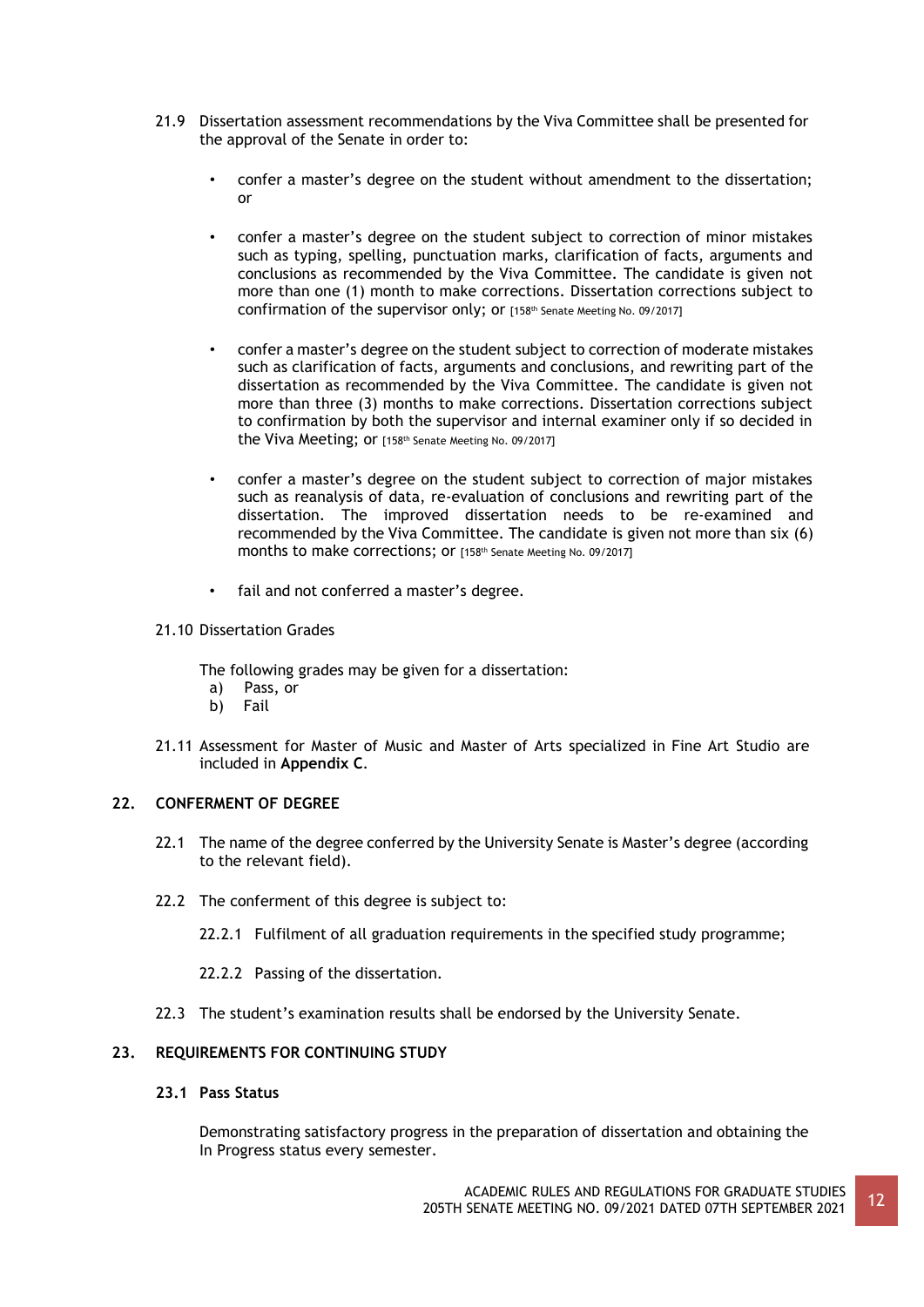### **24. TERMINATION OF STUDIES**

- 24.1 The Senate shall have the right to terminate any student found to have given false information for the purpose of admission to the university.
- 24.2 Students may be terminated at any time from the university for any of the following reasons:
	- 24.2.1 Students who obtained a cumulative grade point average (CGPA) of less than 2.00 in any semester will have failed and will be terminated from the university.
	- 24.2.2 Students obtaining the "Conditional Pass" in the previous semester examination and not achieving the status of Pass in the following semester will have failed and will be terminated from the university.
	- 24.2.3 Students not displaying progress in the preparation of dissertation after two (2) written warnings have been issued by the Dean of the faculty.
	- 24.2.4 Students not displaying progress in the preparation of dissertation and who obtained the "Unsatisfactory" status for two (2) consecutive semesters.
	- 24.2.5 Exceeded the maximum semester provided
	- 24.2.6 Found to have violated the university regulations.
- 24.3 Students who obtained the **Fail and Terminated** and **Terminated** status may appeal in writing to the university through the faculty and the appeal is subject to the decision of the Graduate Studies Committee meeting.
- 24.4 Appeals must be made within three (3) weeks of the date of the notification letter of termination or after approval of the Senate meeting. Any appeal received after this period will not be considered.
- 24.5 Appeals shall be made with the prescribed payments, of which are not refundable.
- **25. LOSS OF STUDENTS' STATUS** [118th Senate Meeting No. 5/2014]
	- 25.1 Students shall lose their status if they fail to settle tuition fees or other payments within the specified time, fail to register for the semester, fail to register for the course or make a written application to the Institute of Graduate Studies for deferment of study after the end of the **seventh (7th)** week of the semester.
	- 25.2 Students who have received approval to continue their studies will be requested to pay an administrative fee to the university.
	- 25.3 Students who have lost such status may appeal to the Institute of Graduate Studies to continue studies in the following semester and the semester in which they lost their status will be counted in the duration of study.

### **26. UNIVERSITY FINANCIAL REGULATIONS**

- 26.1 Fees shall be settled in full before each semester begins.
- 26.2 Students may claim a fee refund for the semester from which they have withdrawn by producing the approval letter from the Institute of Graduate Studies.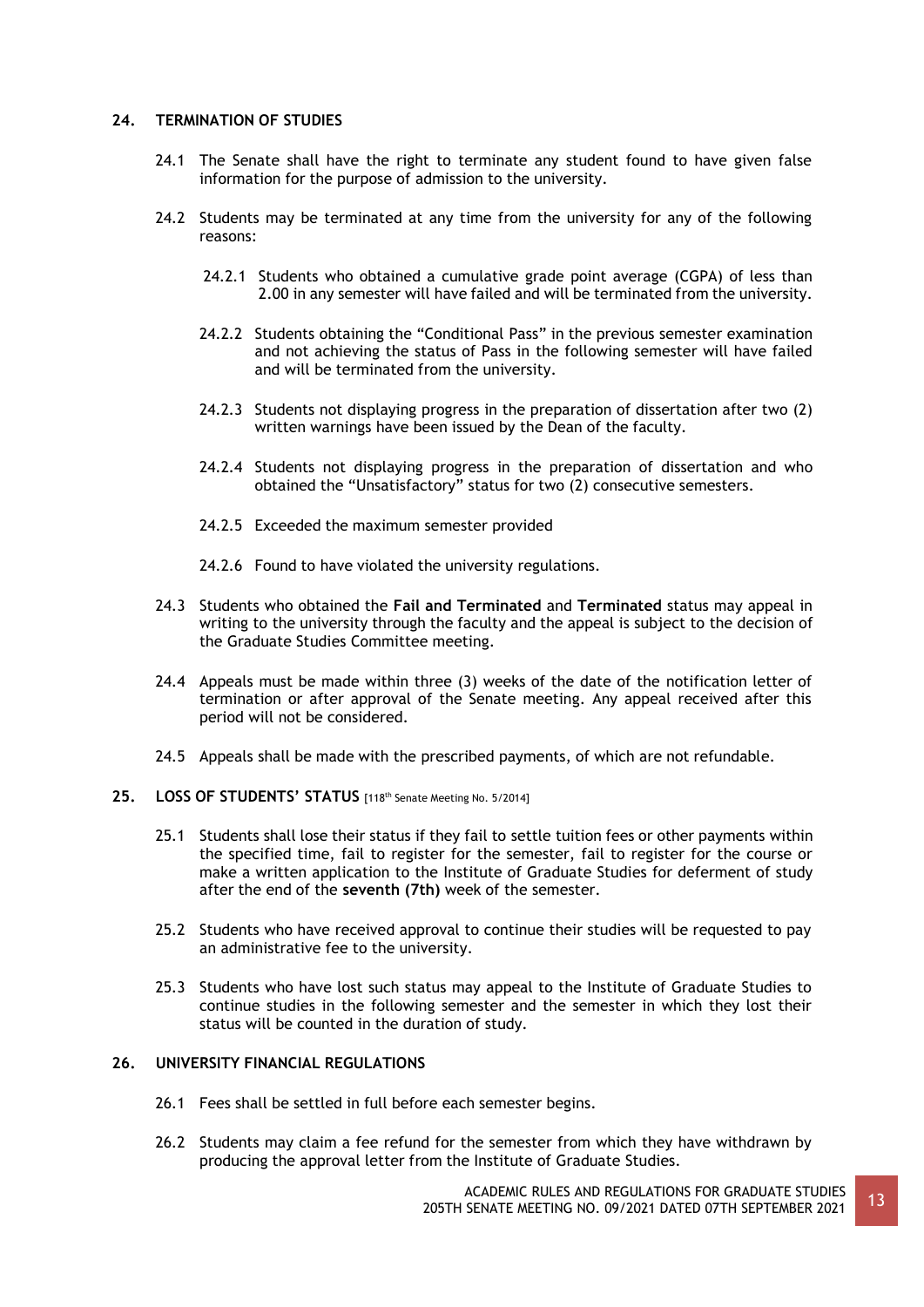26.3 The rate of refund is as follows:

| <b>CONDITION</b>                                                          | <b>AMOUNT OF REFUND</b>                                                                                                                         | <b>REMARKS</b>                                                                                                                                                                         |
|---------------------------------------------------------------------------|-------------------------------------------------------------------------------------------------------------------------------------------------|----------------------------------------------------------------------------------------------------------------------------------------------------------------------------------------|
| Decline offer or do not<br>register                                       | Whole amount paid                                                                                                                               | application<br>The I<br>for<br>refund must be submitted<br>with the confirmation letter<br>Academic<br>from<br><b>Affairs</b><br>Department or Institute of<br><b>Graduate Studies</b> |
| During orientation<br>week                                                | Whole amount paid excluding:<br><b>Registration Fee</b><br><b>Health Examination Fee</b><br>$\bullet$<br>International<br><b>Management Fee</b> | The entitlement ofrefund is<br>only for the first semester.<br>The reimbursement period<br>is based on the withdrawal                                                                  |
| Not more than 4 weeks<br>(28 days) from the start<br>date of the semester | 50%<br>of<br>amount paid<br>excluding:<br><b>Registration Fee</b><br><b>Health Examination Fee</b><br>International<br><b>Management Fee</b>    | date.<br>The application for refund<br>must be submitted with the<br>confirmation letter from<br><b>Affairs</b><br>Academic<br>Department or Institute of                              |
| After 4 weeks (28 days)<br>from the start date of<br>the semester         | <b>Nil</b>                                                                                                                                      | <b>Graduate Studies.</b>                                                                                                                                                               |

[125th University Board Meeting No. 5/2019]

- 26.4 The following fees are not refundable:
	- [125<sup>th</sup> University Board Meeting No. 5/2019]
	- Orientation/Registration fees
	- **EXAMINATION FEE**
	- **·** International Management Fee
- 26.5 The students must settle other claims by the university such as fines and compensation for damages to the residential college within their duration of study.
- 26.6 The university shall have the right to claim for all outstanding fees even if the student is no longer a student at the university. All expenses made by the university in pursuing the claim shall be borne by the student.
- 26.7 Students who obtained their diploma or bachelor's degree from Sultan Idris Education University will be exempted from paying the alumni fees of RM100 for the first semester. Students must submit to the Bursar their details along with a copy of thescroll from their previous studies.
- 26.8 Students who defer the semester before the 7th week of the academic calendar will have the fees and other payments brought forward to the following semester.
- 26.9 A prior confirmation/approval letter from the Institute of Graduate Studies shall be obtained and submitted to the Bursary when making the claim.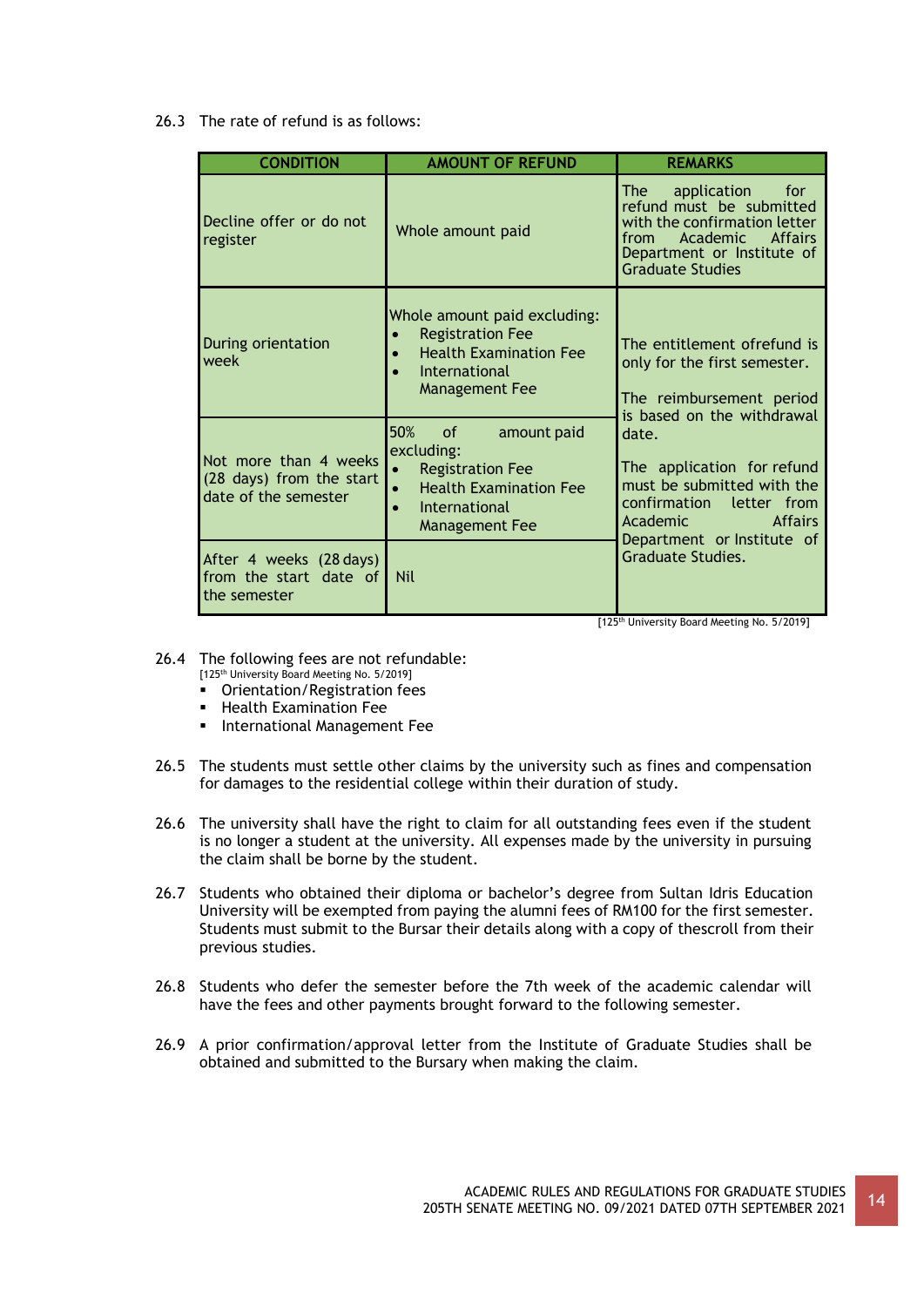## **27. GENERAL REGULATIONS**

- 27.1 The Senate shall have the right to take appropriate action against students who have been found guilty of giving false information for the purposes of admission to the university.
- 27.2 The Senate, at its discretion, may allow any exemption deemed reasonable or amend any appropriate regulations to be enforced for the betterment of the university.
- 27.3 All Senate decisions relating to appeals by students shall be managed by the Institute of Graduate Studies.
- 27.4 Students shall have the responsibility of understanding and complying with all regulations included in the Graduate Study Programme Academic Regulations.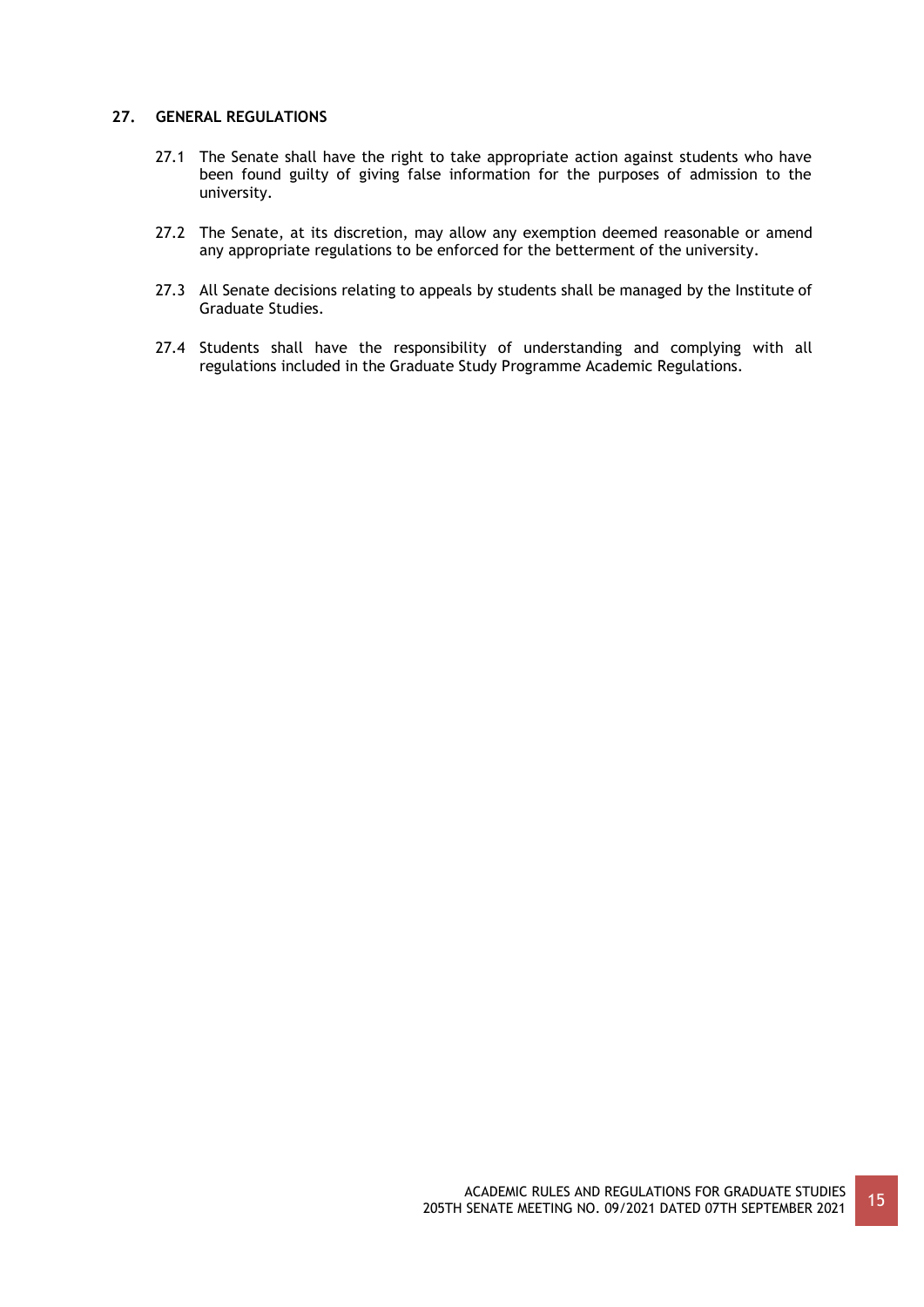## **SULTAN IDRIS EDUCATION UNIVERSITY REGULATIONS ON MASTER'S BY RESEARCH AND COURSEWORK STUDY PROGRAMME**

In exercise of the powers conferred under Paragraph 29 of the Sultan Idris Education University Constitution (Graduate Study Programme), the Sultan Idris Education University Senate determines the following regulations:

### **1. CITATION, COMMENCEMENT AND APPLICATION**

- 1.1 These regulations are cited as the Sultan Idris Education University (Master's by Research and Coursework Study Programme) Regulations 2011 (Amendment 2021).
- 1.2 These regulations shall apply to all students of the Sultan Idris Education University under the Graduate Study Programme.

### **2. DEFINITIONS**

In these regulations, unless the context otherwise requires:

**"Academic adviser"** means a member of academic staff appointed by the faculty to advice students on academic matters.

**"Academic dishonesty"** Occurs when one person presents another person's idea, findings or written work as his/her own by copying without due acknowledgement of the source and with intent to deceive (also plagiarism). Action taken against a student who violates Article 8 of the Sultan Idris Education University (Student Discipline) Rules and regulation 1999.

**"Academic staff"** means any teaching staff of the university working full-time and employed permanently or under contract.

**"Assessment"** means any form of assessment to measure students' academic achievement.

**"Audited course"** means course taken as a requirement of study but the course credit is not considered in the calculation of the CGPA. An auditing student must attend all lectures/tutorials/practical and complete all assignments, but is not required to sit for the final examination (if any). If a student does not fulfil the requirements of the audited course, the student's name shall not be listed. [144<sup>th</sup> Senate Meeting No. 7/2016]

**"CGPA"** (Cumulative grade point average) means the average sum of grade value obtained for all semester.

**"Co-supervisor/Associate supervisor"** means a member of academic staff appointed together with the supervisor by the Senate to supervise the research and preparation of student dissertation.

**"Cognate countries"** are countries using Malay as the lingua franca. For example, Indonesia, Singapore, Brunei and Southern Thailand.

**"Compulsory attendance"** means any course or activity on which the attendance is mandatory subject to the faculty/lecturer, even if the course or activity are not listed in the study programme structure or graduation requirements.

**"Course"** means one unit of study that carries a number of credit hours normally offered or completed within a semester.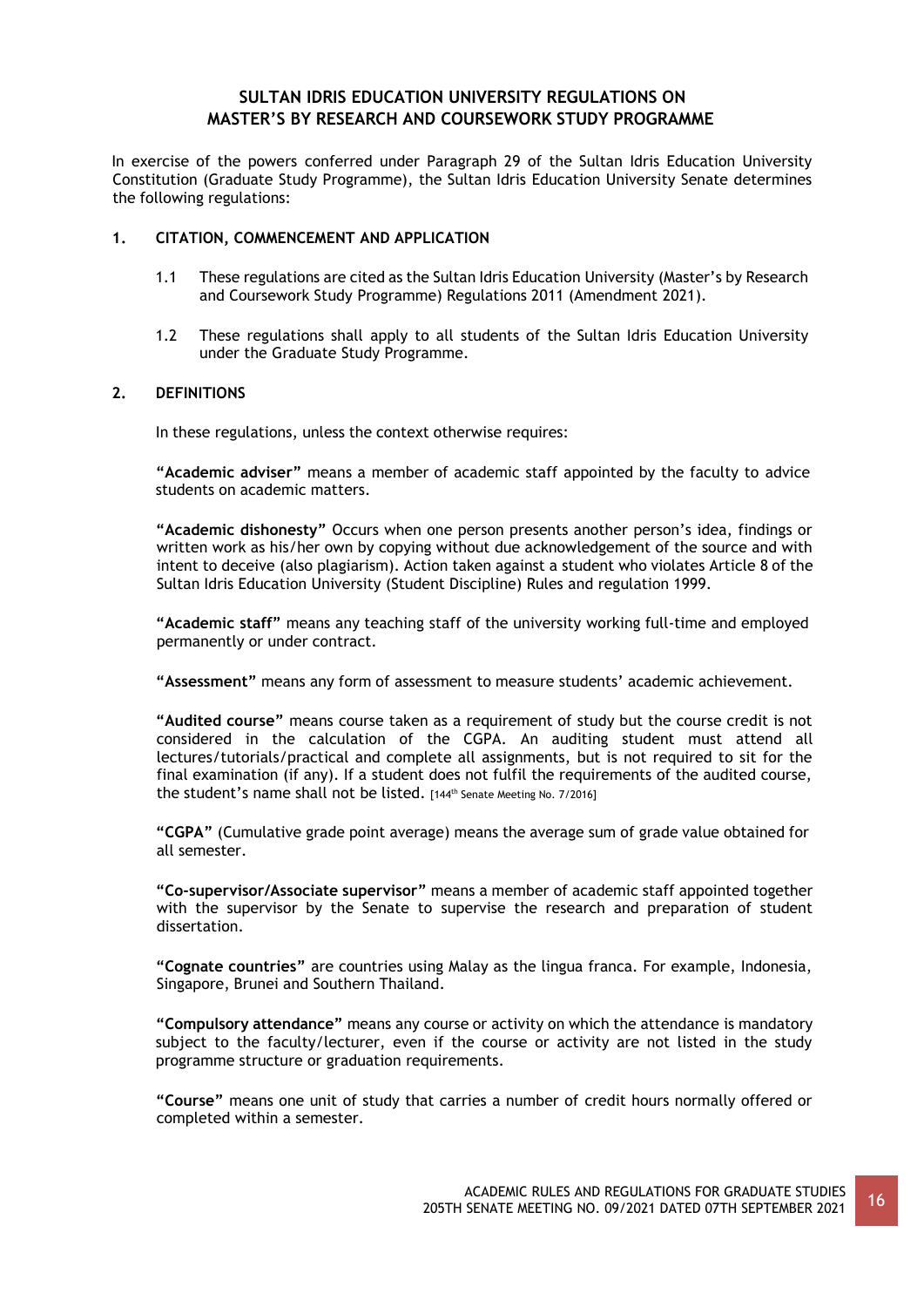**"Coursework"** means the method of implementation of any course that requires graduate students to do assignments, tests and any other form of assessments.

**"Course registration"** means registration of students through the online system at the beginning of semester based on the calendar approved by the Senate.

**"Credit count"** means the credits considered in the calculation of the GPA and CGPA.

**"Degree"** means award conferred by the university to any student who has fulfilled the graduation requirements.

**"Dissertation"** means report of academic study presented by the student to fulfil the requirement for the master's by research and coursework (mixed mode) study programme.

**"Dissertation Examiners Committee"** means committee established by the Senate to examine dissertations.

**"Duration of study"** means period specified for students to complete the master's degree study structure.

**"Education courses"** are courses related to the field of education offered by any faculty especially the Faculty of Education and Human Development.

**"Elective courses"** are courses that may be chosen from research methodology courses, education courses and major fields of study from any faculty acknowledge expertise.

**"Examination"** means any form of evaluation to measure the student academic achievement managed by the university.

**"Examination slip"** means a slip containing information on the examination that is required to be brought to the examination hall/room.

**"Faculty"** means any school offering academic programmes and courses.

**"Faculty Graduate Studies Committee"** means committee established at the faculty to supervise the Graduate Study Programme chaired by the Dean of the relevant faculty.

**"Final dissertation"** means the copy of dissertation completed after passing the Master's by research and coursework viva.

**"Graduate Studies Committee"** means committee established by the university to supervise the Graduate Study Programme chaired by the Vice Chancellor.

**"GPA"** (Grade point average) means the average grade value obtained in any one semester.

**"Institute of Graduate Studies"** means school established by the university under Section 21(1) of the Constitution of the university to manage, administer and coordinate the Graduate Study Programme.

**"Internal examiner"** means a member of the academic staff proposed by the faculty, recommended by the Graduate Studies Committee, and approved by the Senate to assess student dissertations.

**"Major courses"** are courses identified as a field of study.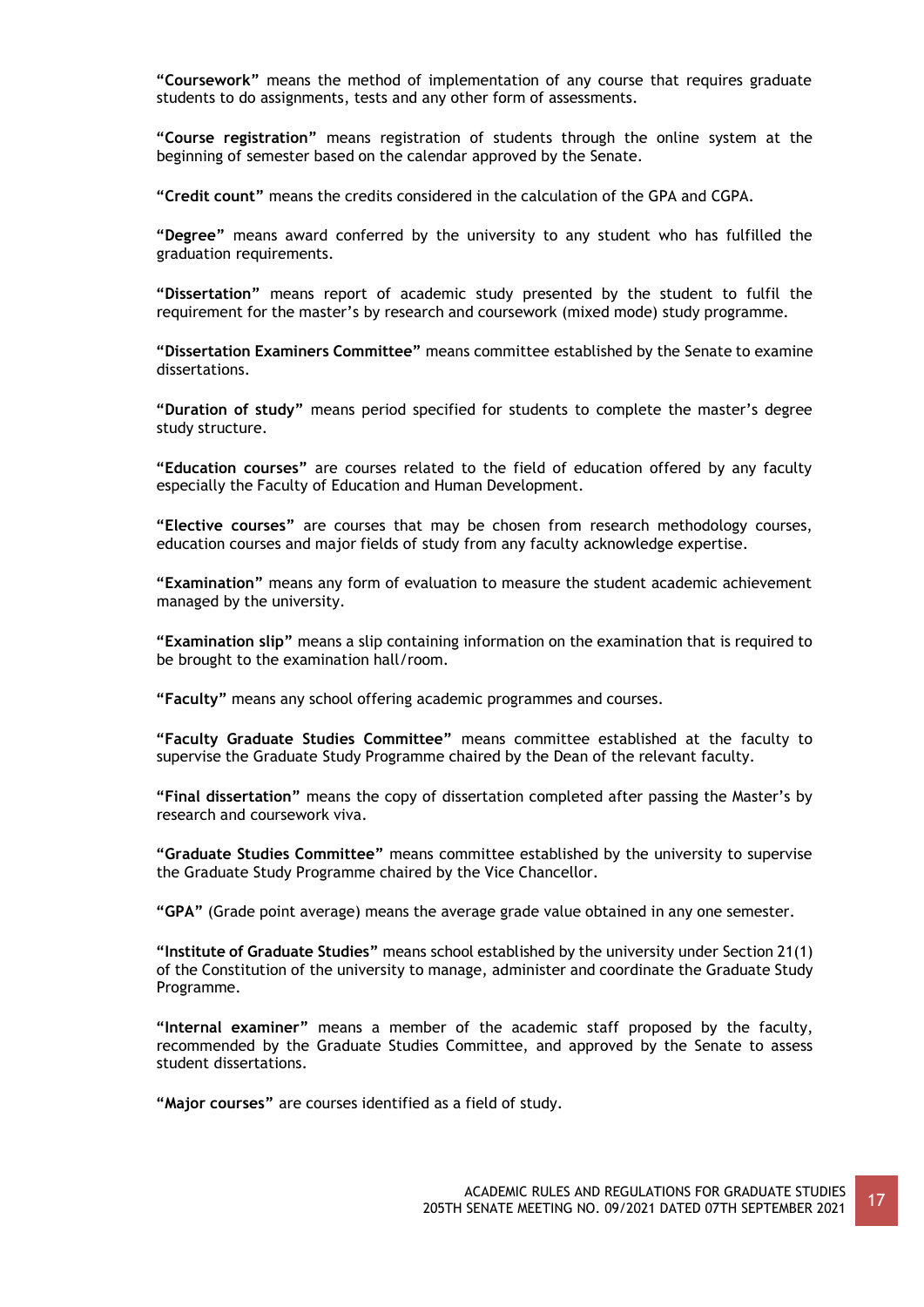**"Mode of study"** is the type of structure of master's studies offered by the university including master's by research, master's by research and coursework (mixed mode), and master's by coursework.

**"Pass credits"** means credits obtained for passing a course.

**"Programme structure"** means the order of programmes offered by the Institute of Graduate Studies based on the mode of study.

**"Registration slip"** means a slip containing information on the course registered by a student.

**"Research methodology courses"** are compulsory research methodology courses determined by the university.

**"Research Proposal Examiners Committee"** means the committee established by the faculty to approve and recommend students' research proposals.

**"Semester registration"** means registration of students using the online system during every semester of study to activate their status as students of the university.

**"Senate"** means the highest body with absolute authority over all academic matters, which was established pursuant to section 20(1) of the Constitution of Sultan Idris Education University 1998.

**"Student"** means a registered student who is following the Graduate Study Programme at the Sultan Idris Education University.

**"Student information system"** means a built-in on-line system and regulated by the Institute of Graduate Studies for keeping student data and records.

**"Study programme"** means groups of courses, training and research or combination of courses, training and research planned and offered to fulfil the requirements for the conferment of a master's degree approved by the Senate.

**"Supervisor"** means a member of academic staff proposed by the faculty and approved by the Graduate Studies Committee to supervise student dissertations.

**"University"** means the Sultan Idris Education University (UPSI).

**"Viva"** means oral examination presided by members of the Dissertation Examiners Committee.

## **3. ADMISSION REQUIREMENTS**

- 3.1 A bachelor's degree with honours and CGPA of at least 2.50-2.75. If the CGPA does not meet the requirement, the candidate can be considered subject to internal evaluation by the faculty.
- 3.2 Other qualifications recognised by the Senate, obtained through Accreditation of Prior Experiential Learning (APEL) subject to the fields listed by Malaysian Qualification Agency (MQA) *(for local students only)*; or [192nd Senate Meeting Bil. 07/2020]
- 3.3 Other qualifications recognised by the Senate; and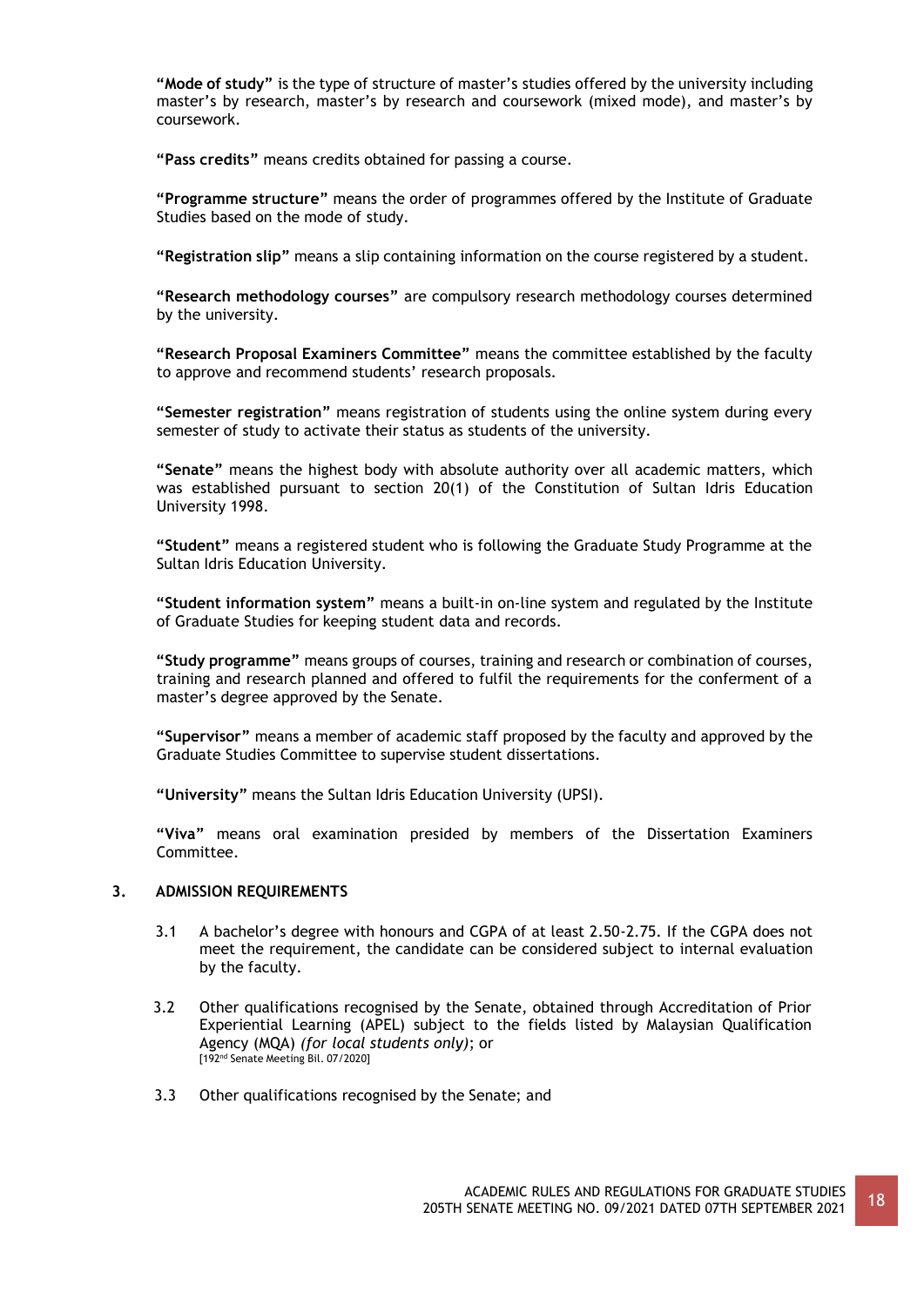- 3.4 Fulfilment of specific entry requirements imposed by the faculty concerned.
- 3.5 International candidates are required to pass the English proficiency requirement.
- 3.6 International students who wish to write and present their dissertation using language other than English or Malay must obtain a special approval from the Senate and must pass the English proficiency requirement.

## **4. APPLICATION**

- 4.1 Applications shall be made online.
- 4.2 Applications must comply with all specific requirements.

## **5. PROGRAMME STRUCTURE**

5.1 The study involves research coursework and preparation of a dissertation.

## **6. REGISTRATION**

- 6.1 Students shall register for each semester by paying the prescribed fees in full at the appointed date for each semester following the programme structure offered by the university.
- 6.2 Registration shall be done on the appointed date at the beginning of the semester to enable students to pursue their course or conduct their research in that semester.
- 6.3 A fine will imposed on late registration.

## **7. DEFERMENT OF ADMISSION**

- 7.1 Students may defer their admission for a period of one (1) semester only.
- 7.2 Applications for deferment of admission shall be made in writing to the Dean of the Institute of Graduate Studies within seven (7) weeks of the date of admission.
- 7.3 If a student's fails to make an application for deferment within the specified period, the offer will be deemed as void.

## **8. COURSE AND DISSERTATION REGISTRATION**

- 8.1 Candidates shall register their courses and dissertations as offered in accordance with the requirements and schedule as prescribed by the Senate.
- 8.2 Registration of credit hours for full-time students is a minimum of 12 credit hours and a maximum of 16 credit hours. Students are allowed to register for more than 16 credit hours with the approval of the Dean of the faculty.
- 8.3 Registration of credit hours for part-time students is a maximum of 12 credit hours. Students are allowed to register for more than 12 credit hours with the approval of the Dean of the faculty.
- 8.4 Students may register for both courses and dissertation once the supervisor has been assigned. [144th Senate Meeting No. 7/2016]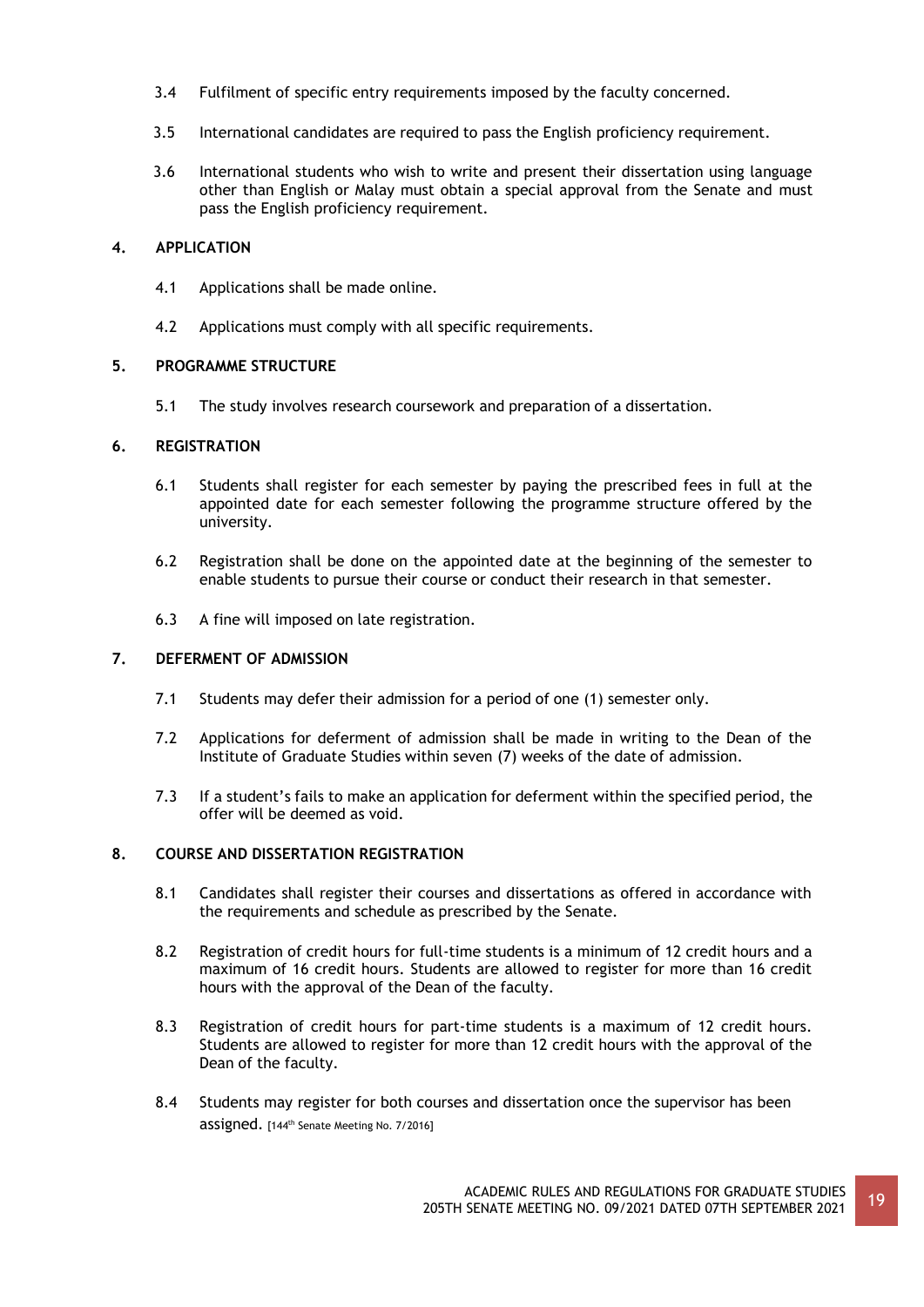8.5 Registrations made later than the second week of each semester will be subjected to a fine.

## **9. DEFERMENT OF STUDY**

- 9.1 Students may submit an application to the Institute of Graduate Studies to defer their study with the approval of the faculty.
- 9.2 Approval for deferment of study is subject to the consent of the Dean of the Institute of Graduate Studies.
- 9.3 The period of deferment of study shall not be more than two (2) consecutive semesters except for health reasons.
- 9.4 Students applying for deferment of study for health reasons shall beforehand obtain a certificate from a government doctor or medical officer/panel doctor of the university.
- 9.5 Deferment for health reasons is allowed three (3) times during the study. [205<sup>st</sup> Senate Meeting No. 9/2021]
- 9.6 Applications for deferment of study for reasons other than health may also be considered and approved by the Dean of the Institute of Graduate Studies. Applications shall be made before the 7th week of the semester.
- 9.7 The period of deferment for health reasons shall not be considered in the calculation of the maximum duration of study for the study programme.
- 9.8 During the period of deferment, a student loses the status as a student of the university.
- 9.9 Students who wishes to continue their study after the completion of the approved period of deferment are required to register again.
- 9.10 Students who are in the final/ maximum semester of study are not eligible to defer their Studies. [205<sup>st</sup> Senate Meeting No. 9/2021]

## **10. CHANGE OF MODE**

- 10.1 Students may change their mode of study with the recommendation of the Dean of the faculty and approval of the Dean of the Institute of Graduate Studies.
- 10.2 Applications shall be submitted **before semester three (3) of the study**. Applications made after this period shall not be considered. [121st Senate Meeting No. 8/2014]
- 10.3 Students are also required to submit the applications **before the seventh (7th) week** of the semester; applications after this period shall not be processed and the approval for such change will take effect only in the following semester. [121st Senate Meeting No. 8/2014]
- 10.4 The university reserves the right over the mode of study offered every semester.
- 10.5 Such changes are allowed only two (2) times within the entire duration of study.

## **11. CHANGE OF FIELD OR PROGRAMME**

11.1 Students may apply for change of field/programme with the recommendation of the faculty. The approval for change does not involve the appointment of supervisors requires only a decision by the Institute of Graduate Studies on condition that the faculty has made the recommendation for approval. [136th Senate Meeting No.11/2015]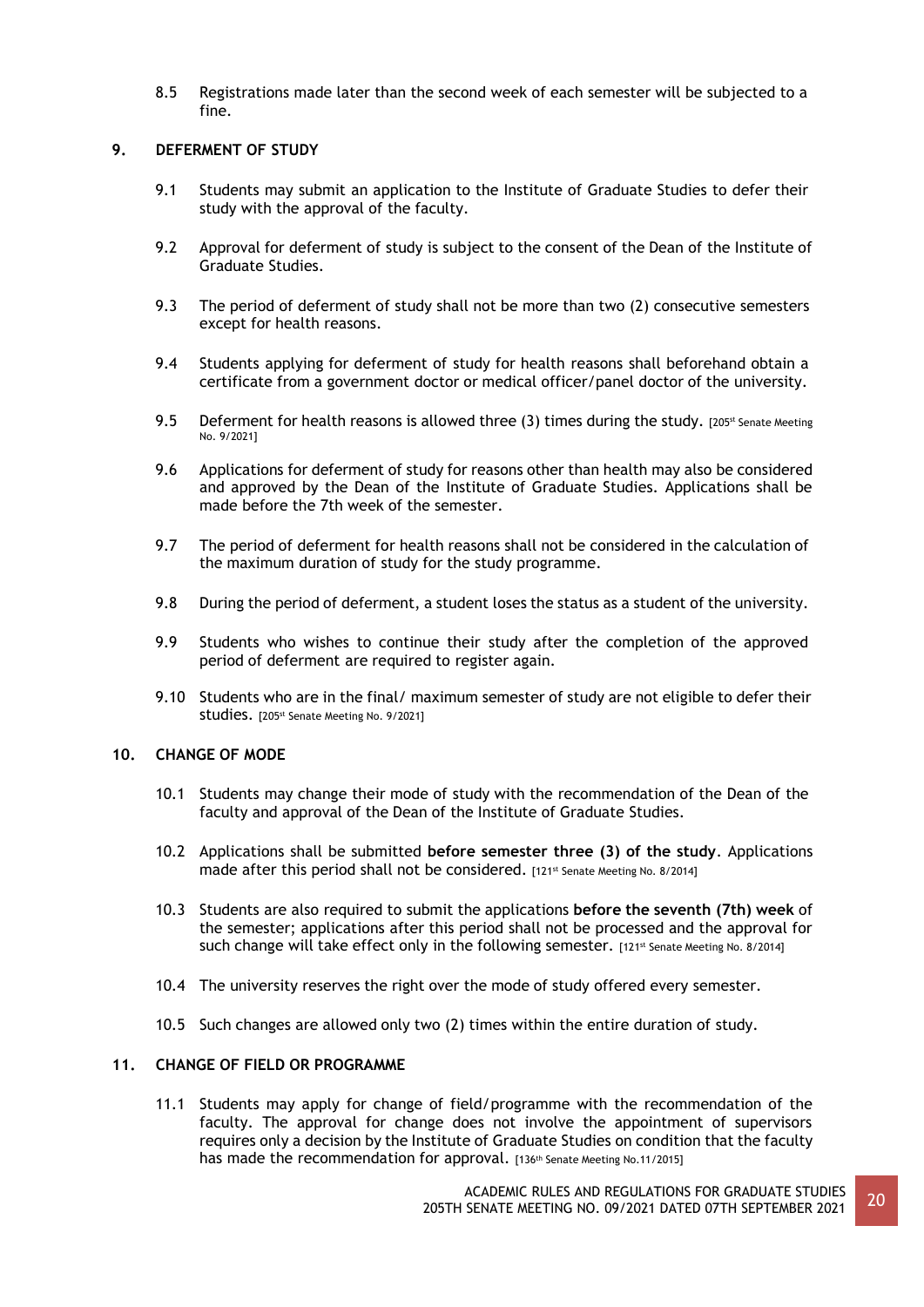- 11.2 Applications for change of field or programme shall be submitted before semester three (3) of study. Applications made after this period shall not be considered.
- 11.3 Such changes are allowed only two (2) times within the entire duration of study.

### **12. ADDING AND DROPPING COURSES**

- 12.1 Students are allowed to add courses after obtaining the advice and recommendations of academic advisers within two (2) weeks of the commencement date of the semester.
- 12.2 Students are not allowed to drop any registered courses after the seventh week of the commencement date of the semester.
- 12.3 Courses added or dropped must fulfil the minimum and maximum total credit requirements for any one semester.
- 12.4 A fine will be imposed if students do not follow the stipulated dates for adding/dropping of courses.

### **13. RESEARCH PROPOSAL PRESENTATION**

- 13.1 Students are required to attend at least one (1) presentation of research proposal before they present their research proposal. Completion of study letter and transcript will not be given if students do not meet the requirement. [159th Senate Meeting No. 10/2017]
- 13.2 Every student shall prepare and present a research proposal at the faculty level after obtaining a recommendation from the supervisor.
- 13.3 The research proposal must be examined and approved by the Faculty Research Proposal Examiners Committee.
- 13.4 The maximum period given to a of master's degree student by research and coursework mode (mixed mode) to present the research proposal is as follows:

| <b>Study Status</b> | <b>Proposal present before</b>                             |
|---------------------|------------------------------------------------------------|
| <b>Full-time</b>    | Second semester subsequent to registration of dissertation |
| Part-time           | Third semester subsequent to registration of dissertation  |

\*Remarks: Before end of the semester **and the semester and the senate Meeting No. 11/2015** 

13.5 The **Rather Unsatisfactory** status will be given to students who fail to present their research proposal after the second semester subsequent to registration of dissertation (for full-time students) or third semester subsequent to registration of dissertation (for part-time students), despite having submitted the research progress report and being given the Satisfactory status by the supervisor. The following are the prescribed levels of assessment for a student: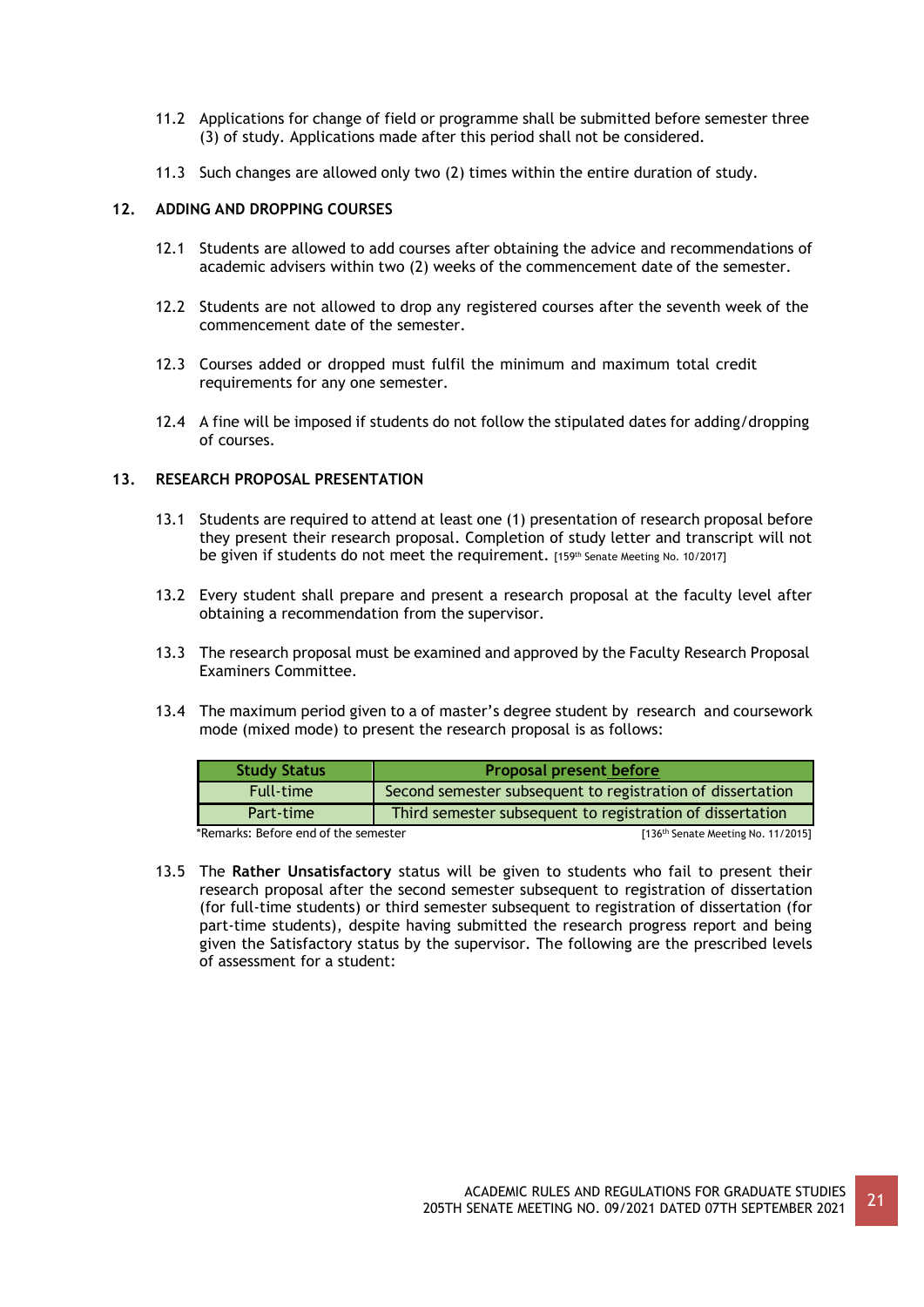| <b>Study Status</b>                                                             |             | <b>Status received</b>                         |
|---------------------------------------------------------------------------------|-------------|------------------------------------------------|
| After second semester subsequent to<br>registration of dissertation (full-time) | First time  | <b>Rather Unsatisfactory</b>                   |
| After third semester subsequent to<br>registration of dissertation (part-time)  |             |                                                |
| After third semester subsequent to<br>registration of dissertation (full-time)  | Second time | Unsatisfactory                                 |
| After fourth semester subsequent to<br>registration of dissertation (part-time) |             |                                                |
| After fourth semester subsequent to<br>registration of dissertation (full-time) | Third time  | Unsatisfactory and<br>terminated (two          |
| After fifth semester subsequent to<br>registration of dissertation (part-time)  |             | consecutive times of<br>Unsatisfactory status) |

[136th Senate Meeting No. 11/2015

13.6 Students who have presented their research proposal but need to amend and present such research proposals for a second time are subject to the following:

| <b>Study Status</b>           | <b>Maximum period for</b><br>amendment and subsequent<br>presentation | <b>Status for failure to comply</b><br>with the specified period |
|-------------------------------|-----------------------------------------------------------------------|------------------------------------------------------------------|
| Before the fourteenth week of |                                                                       | Rather Unsatisfactory - first<br>time                            |
| <b>Full-time</b>              | the following semester                                                | Unsatisfactory - second time                                     |
| Before the fourteenth week of |                                                                       | Rather Unsatisfactory - first<br>time                            |
| Part-time                     | the subsequent two semesters                                          | Unsatisfactory - second time                                     |

[136<sup>th</sup> Senate Meeting No. 11/2015]

## **14. RESEARCH FINDINGS PRESENTATION**

- 14.1 Students are encouraged to present at least **one (1)** research findings before submitting the notice and preliminary dissertation to IGS.
- 14.2 Feedback received from the audience during the presentation should be taken into account for improvement of dissertation.

Note: Faculty can decide the method of conducting the presentation itself. However, Faculty needs to ensure the Panel of Assessors are the same as being appointed during the presentation of proposal. [159th Senate Meeting No. 10/2017]

## **15. DURATION OF STUDY**

- 15.1 The duration of study for full-time students is a minimum of three (3) semesters (1 $\frac{1}{2}$ years) and a maximum of six (6) semesters (3 years).
- 15.2 The duration of study for part-time students is a minimum of four (4) semesters (2 years) and a maximum of ten (10) semesters (5 years).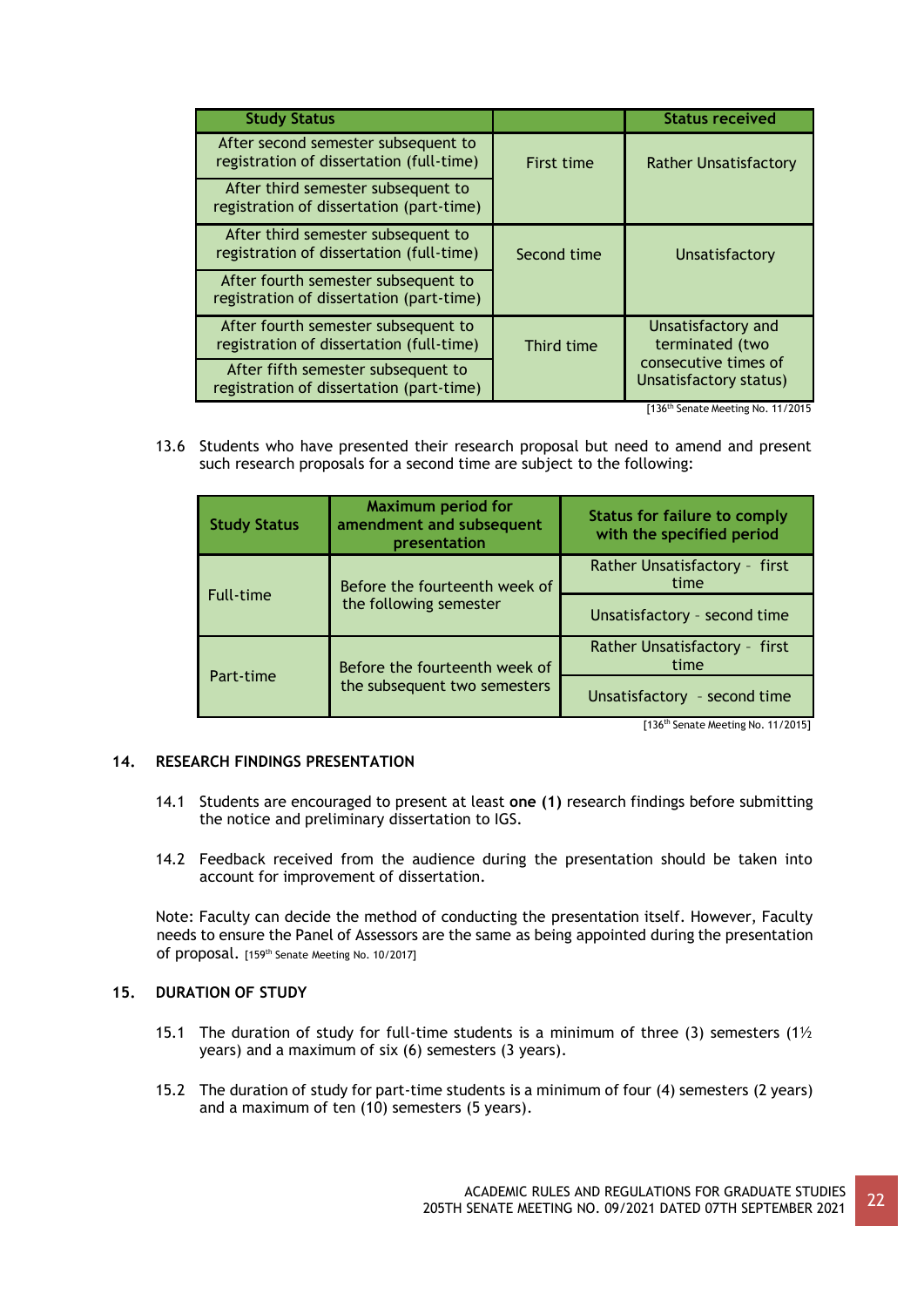- 15.3 Changing the status of study is permitted only **two (2) times** within the entire duration of the study. The university reserves the right over the status of study offered each Semester. [121<sup>st</sup> Senate Meeting No. 8/2014]
- 15.4 Application for change of the status must be done before the start of the final semester.
- 15.5 Students can apply for an extension of the study period no later than three (3) months before the end of the last semester. The allowed extension application is four (4) semesters with a maximum of two (2) semesters for each application, subject to the percentage of dissertation status. [205st Senate Meeting No. 9/2021]
- 15.6 Students who has been approved for an extension are not allowed to defer their studies during the semester except for health reasons certified by a medical officer. [205<sup>st</sup> Senate Meeting No. 9/2021]

### **16. RESIDENTIAL REQUIREMENTS**

16.1 Students must fulfil the residential requirements as follows:

| <b>Study Status</b> | *Residential Requirements                                                                                                                                                    |
|---------------------|------------------------------------------------------------------------------------------------------------------------------------------------------------------------------|
| <b>Full Time</b>    | Students must be physically present on campus subject to the<br>discretion of the Dean/Deputy Dean (except international<br>students who have enrolled in special programs). |
| Part Time           | Students must be physically present on campus subject to the<br>discretion of the Dean/Deputy Dean.                                                                          |

\*subject to program and faculty requirements. [162<sup>nd</sup> Senate Meeting No. 1/2018]

## **17. LECTURE ATTENDANCE**

- 17.1 Students are required to attend all classes scheduled for the course in the form of lecture/tutorial/practical, including the compulsory attendance as determined by the faculty.
- 17.2 Students who fail to comply with the above regulation for any course without reasons acceptable to the Senate shall not be allowed to sit for the final examination of the course.
- 17.3 Students whose attendance is less than 80% of the lectures/tutorials/practical will be barred from the final examination.
- 17.4 Students must meet their supervisors according to the frequency determined by the faculty and a record of such supervisions must be kept.
- 17.5 At the end of each semester, students must submit the Graduate Study Progress Report to the faculty to be forwarded to the Institute of Graduate Studies.
- 17.6 Students who fail to fulfil the requirements above will be given the Unsatisfactory status. Students who are given the unsatisfactory status for two (2) consecutive semesters will be terminated.

## **18. CREDIT TRANSFER**

18.1 Students may apply for credit transfer for their courses from any institution recognised by the Senate.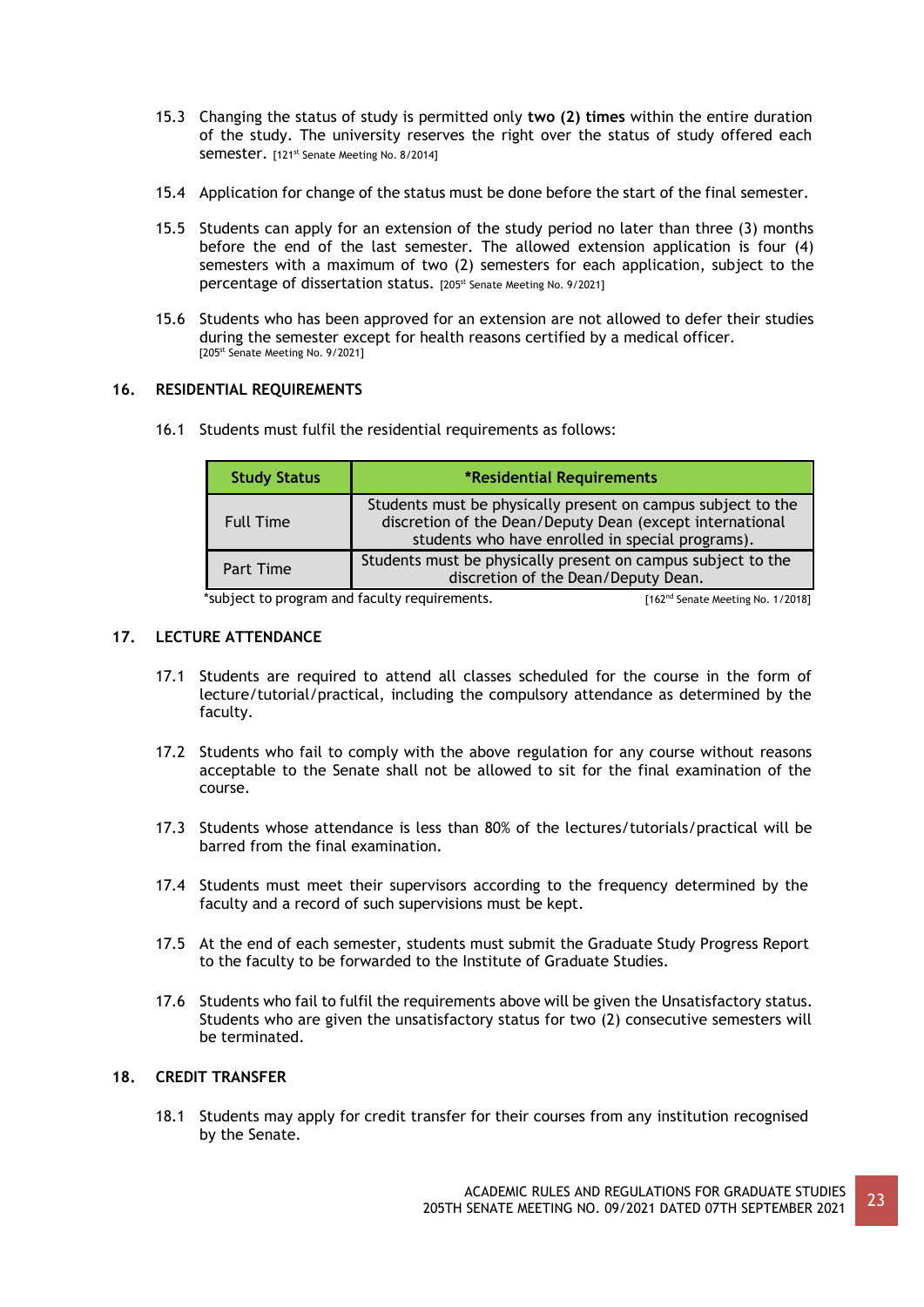- 18.2 Approval for credit transfer is decided by the Faculty Graduate Studies Committee.
- 18.3 The permitted maximum total of credits transfer is twelve (12) except for research methodology course.
- 18.4 Courses intended for credit transfer must be of a minimum grade "B" and the courses must have been taken not more than five (5) years before the date of application.
- 18.5 The contents of the course applied must be at least 75% equivalent to the course required to be taken at UPSI.
- 18.6 The faculty decides on approval for the types of courses that are eligible for credit transfer.
- 18.7 Students who are changing programmes will have the grades of unrelated courses deleted.
- 18.8 Students who withdraw from their studies may register again as a new student but may not apply for credit transfer. Credit transfer is only allowed for students who have obtained a master's degree and wish to register for another master's programmes.

### **19. DISSERTATION**

- 19.1 The dissertation shall not be fewer than 20,000 words and not more than 40,000 words (subject to the declaration of JPS of Faculty, supervisor and field expertise). [171th SenateNo.10/2018].
- 19.2 The dissertation shall be prepared based on the format and style of writing determined by the university.
- 19.3 The dissertation may be written in Malay or in English. The abstract shall be written in both languages.
- 19.4 A dissertation may also be written in a language other than Malay or English subject to the approval of the Senate/ Graduate Studies Committee based on strong justifications. The student must also submit the title and abstract that have been translated into Malay and English to the Institute of Graduate Studies as a graduation requirement. [154<sup>th</sup> Senate Meeting No. 5/2017] (Refer to Guidelines For Application of Thesis/ Dissertation Writing in Languages Other Than The Malay Language and English) [203th Senate Meeting No. 7/2021]
- 19.5 A dissertation that has been accepted for the conferment of degree from another university cannot be accepted for the conferment of degree from this university. A student who intends to submit his dissertation to be examined shall:
	- 19.5.1 submit a notice with proof of payment of dissertation examination fees to the Institute of Graduate Studies using the prescribed form at least three (3) months before the date of dissertation submission for examination.
	- 19.5.2 submit six (6) soft-bound copies of the dissertation for examination along with a Turnitin report.
	- 19.5.3 Student has to submit the preliminary dissertation to IGS as follow: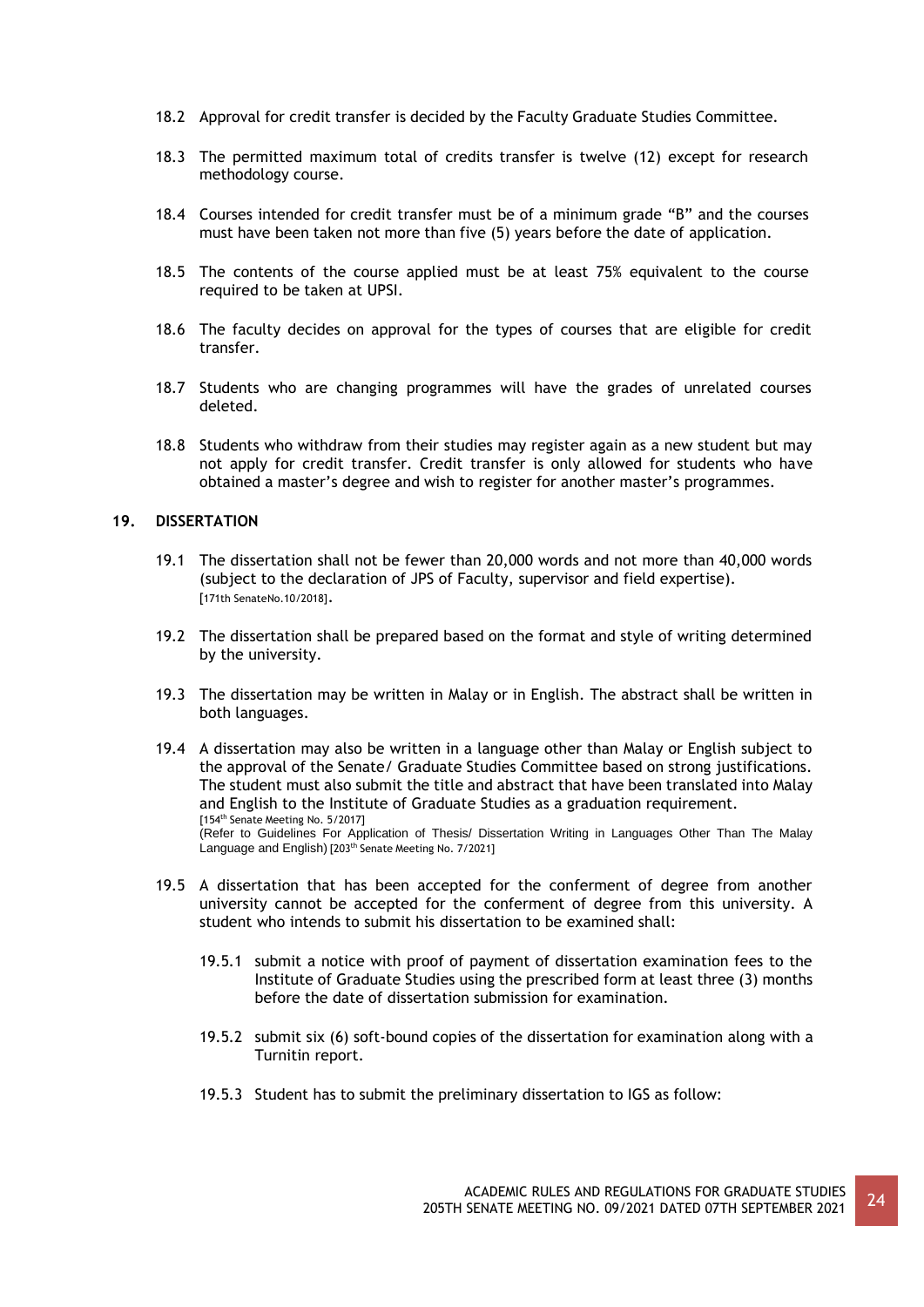| Submission of preliminary dissertation |
|----------------------------------------|
| <b>Fourth Semester</b>                 |
| <b>Eight Semester</b>                  |
|                                        |

[159th Senate Meeting No.10/2017]

- 19.5.4 Failure of student to submit the preliminary dissertation to IPS within the specifies period will cause the student to have Rather Unsatisfactory status during the semester even if he/she has sent the LKPS and get In Progress status from the supervisor. [159th Senate Meeting No.10/2017]
- 19.5.5 Student may also submit the preliminary dissertation to the IPS earlier than the specified period. [159th Senate Meeting No.10/2017]
- 19.6 Before graduating, students must submit the final dissertation, in three (3) bound copies with two (2) compact disc (CD) copies in PDF format, that has been examined and its format approved by the Institute of Graduate Studies.
- 19.7 Students are encouraged to publish their research, provided it is done with the consent of the supervisor.
- 19.8 Entitlement to ownership of the results of the study and the dissertation shall vest with the university.

## **20. INTERNSHIP**

- 20.1 Students have two (2) semesters to complete their internship upon registration of the said course.
- 20.2 Students who do not fulfil the necessary internship requirements in one semester can register again for the course in the semester that follows.
- 20.3 Students will receive the status of 'In Progress' (IP) for that particular semester on condition that evidence of progress report has been submitted to their supervisor/lecturer. The status 'Unsatisfactory' will be given if no evidence is provided.
- 20.4 If the course is still not completed at the end of the second semester, the students shall be deemed to have failed and shall be required to repeat the internship.
- 20.5 Students are allowed to repeat the internship only once (1) and the new grade obtained will replace the previous grade. [139th Senate Meeting No.02/2016]

## **21. SUPERVISION OF DISSERTATION**

- 21.1 The Senate shall appoint an academic staff from any faculty as supervisors and/or cosupervisors and/or associate supervisors from any Public Institutions of Higher Education (PIHE) or other institutions competent to supervise research and preparation of the dissertation.
- 21.2 Appointment of supervisors/co-supervisor's/associate supervisors shall be recommended by the faculty and approved by the Graduate Studies Committee.
- 21.3 A change of supervisor is allowed with the approval of the faculty, consent of the original and the new supervisors, and approval of the Graduate Studies Committee.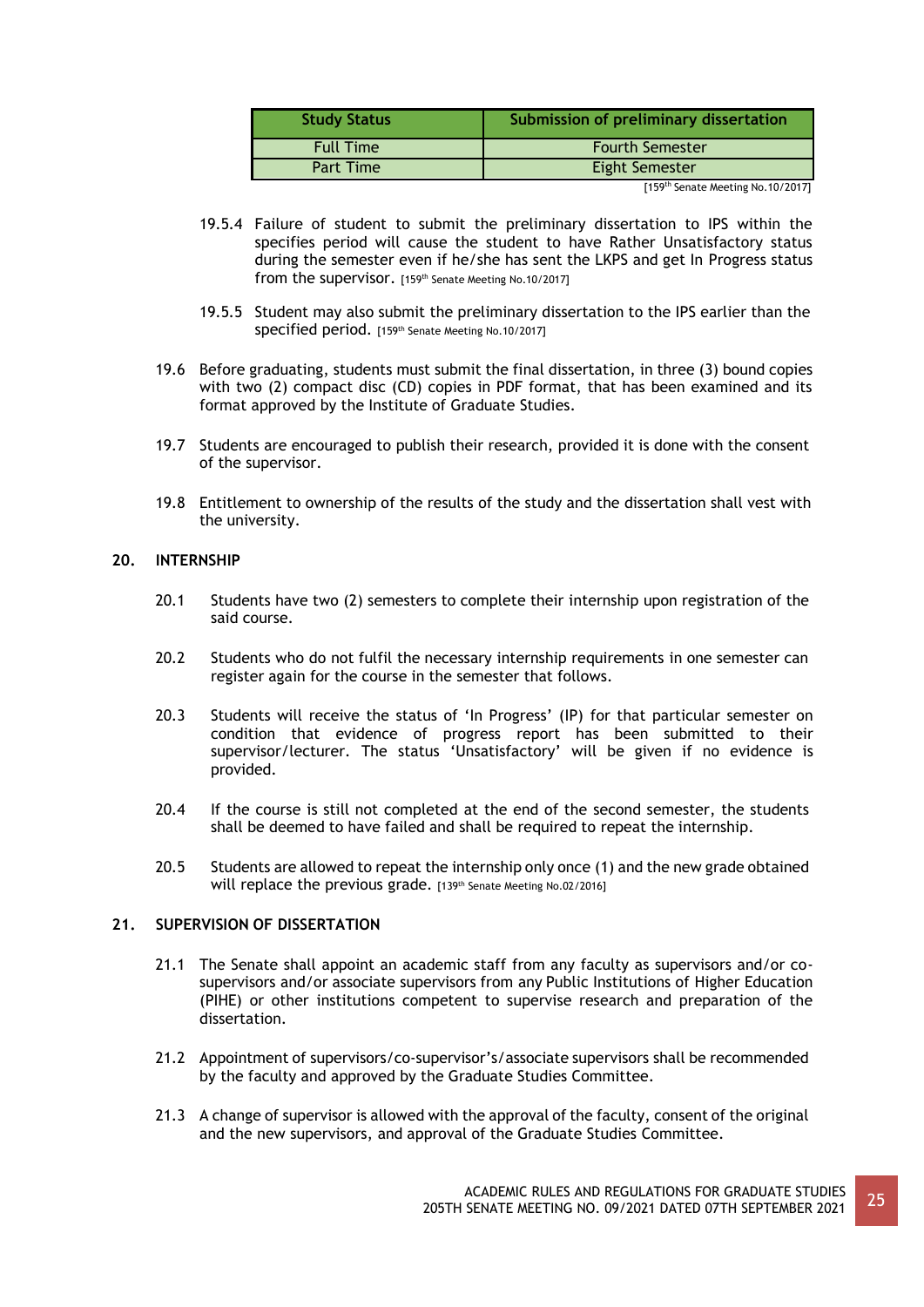- 21.4 Co-supervisor's/associate supervisors selected may be academic staff of other universities and/or experts from external organisations.
- 21.5 For every semester throughout the duration of study, students shall submit the Graduate Research Progress Report to the faculty and Institute of Graduate Studies using the method prescribed by the Institute of Graduate Studies.

### **22. ASSESSMENT AND EXAMINATION**

- 22.1 Students must pay all tuition fees before being allowed to sit for any examination.
	- 22.1.1 Course Examination
		- 22.1.1.1 Examinations for courses consist of written examinations, projects, seminar presentation assessments and other forms of assessment relevant to the courses.
		- 22.1.1.2 Final semester students who fail a course are allowed to sit for a special examination within four weeks of the result being announced.
		- 22.1.1.3 A replacement examination may be given to students who were unable to sit for the scheduled examination for emergency reasons, within two weeks of the end of the examination week with the approval of the Dean of the Institute of Graduate Studies through the Dean of the faculty.
- 22.2 Dissertation Examination
	- 22.2.1 The dissertation will be examined by two (2) internal examiners appointed by the Senate based on nominations by the faculty.
	- 22.2.2 The supervisor may be present as an observer and to give views (if necessary) to the Viva Committee.
	- 22.2.3 The viva shall be managed by the faculty.
	- 22.2.4 Dissertation assessment reports by the internal examiners shall be based on the Dissertation Assessment Form.
	- 22.2.5 The reports by the internal examiners shall be sent to the Institute of Graduate Studies before the viva is held.
	- 22.2.6 Members of the Viva Committee comprise of:
		- Chairperson : Dean of the faculty or representative
		- Member : Two (2) internal examiners
		- Secretary : Faculty officer
			- (Note: Amendments of minutes are recorded by the supervisor and endorsed by the Chairperson). [136<sup>th</sup> Senate Meeting No. 11/2015]
	- 22.2.7 Dissertation assessment recommendations by the Viva Committee shall be presented for the approval of the Senate in order to: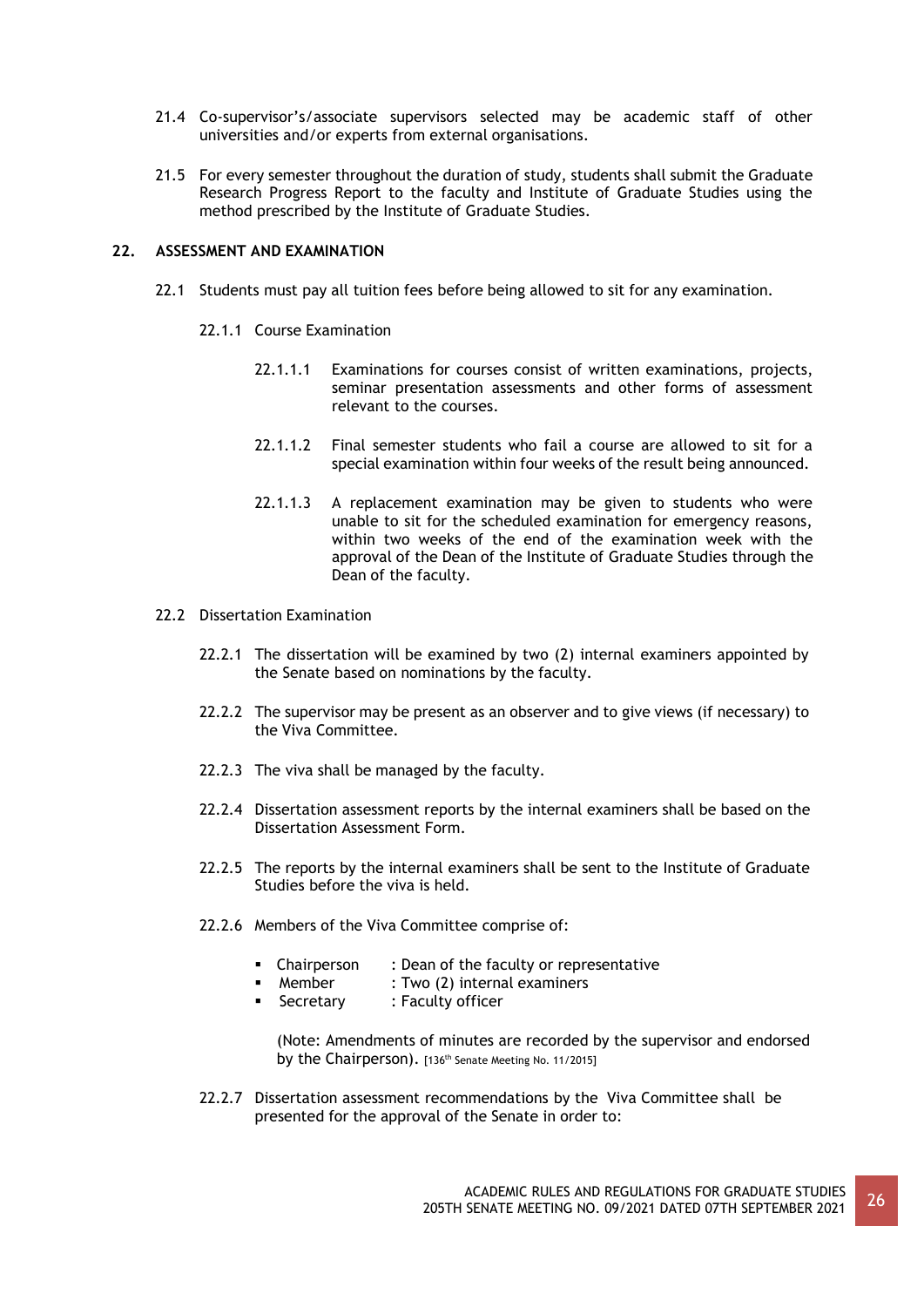- confer a master's degree on the student without amendment to the dissertation; or
- confer a master's degree on the student subject to correction of minor mistakes such as typing, spelling, punctuation marks, clarification of facts, arguments and conclusions as recommended by the Viva Committee. The candidate is given not more than one (1) month to make corrections. Dissertation corrections subject to confirmation of the supervisor only; or [158th Senate No. 09/2017]
- confer a master's degree on the student subject to correction of moderate mistakes such as clarification of facts, arguments and conclusions, and rewriting part of the dissertation as recommended by the Viva Committee. The candidate is given not more than three (3) months to make corrections. Dissertation corrections subject to confirmation by both the supervisor and internal examiner only if so decided in the Viva Meeting; or [158th Senate No. 09/2017]
- confer a master's degree on the student subject to correction of major mistakes such as reanalysis of data, re-evaluation of conclusions and rewriting part of the dissertation. The improved dissertation needs to be reexamined and recommended by the Viva Committee. The candidate is given not more than six (6) months to make corrections; or [158th Senate No. 09/2017]
- fail and not conferred a master's degree.
- 22.2.8 Dissertation Grades

The following grades may be given for a dissertation: a) Pass, or b) Fail

### **23. CONFERMENT OF DEGREE**

- 23.1 The name of the degree conferred by the University Senate is Master's degree (according to the relevant field).
- 23.2 The conferment of this degree is subject to:
	- 23.2.1 Fulfilment of all graduation requirements in the specified study programme;
	- 23.2.2 Passing of all prescribed courses;
	- 23.2.3 Achievement of CGPA of at least 3.00;
	- 23.2.4 Passing of the dissertation.
- 23.3 Students' examination results shall be endorsed by the University Senate.

### **24. GRADING SYSTEM**

24.1 Course grades and values:

Schedule 1: Grading System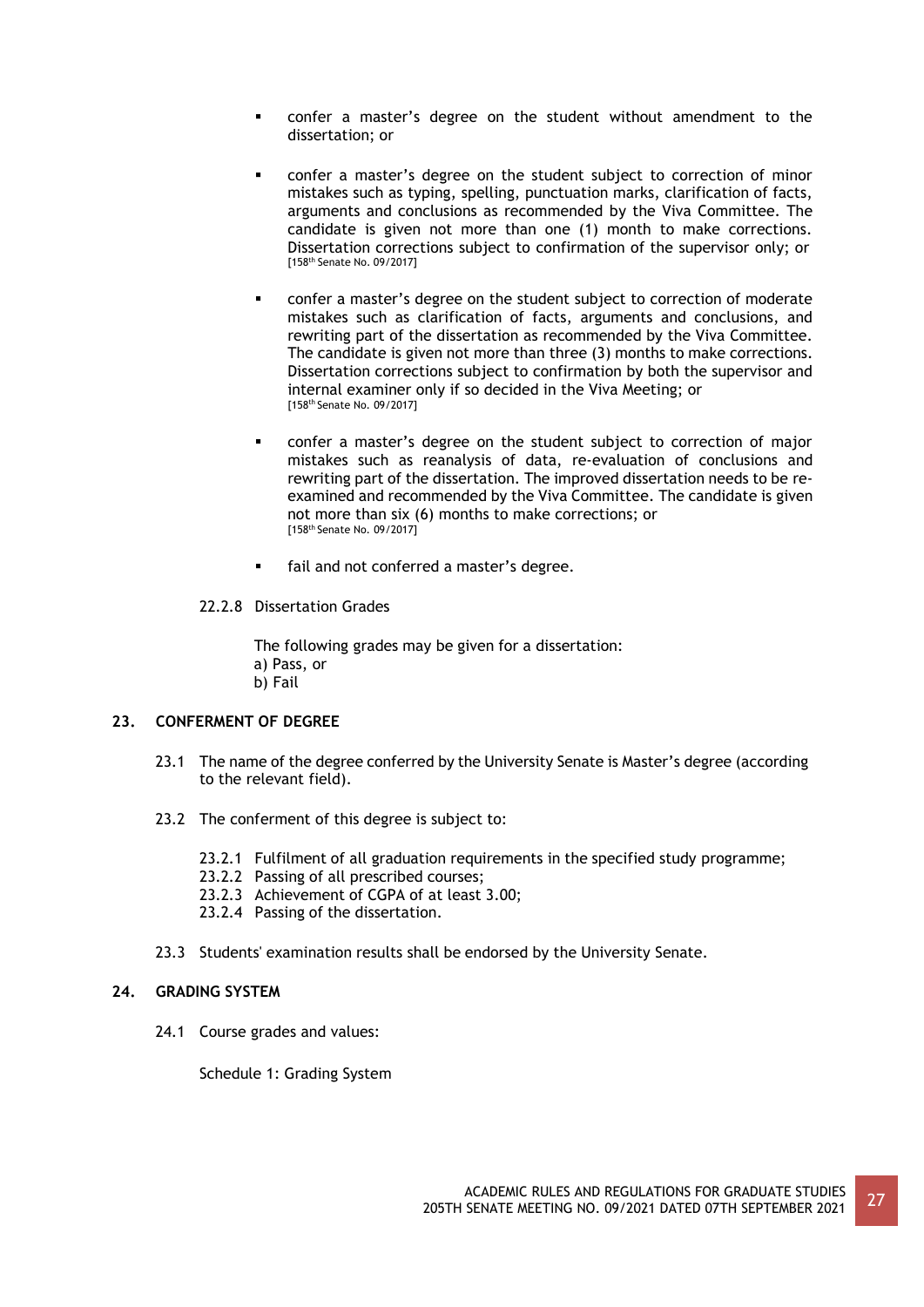| <b>Mark</b>  | Grade | Value |
|--------------|-------|-------|
| 80-100       |       | 4.00  |
| $75 - 79$    | $A -$ | 3.75  |
| $70 - 74$    | B+    | 3.45  |
| 65-69        |       | 3.00  |
| $60 - 64$    | C+    | 2.75  |
| 59 and below |       | 0.00  |

24.2 The following levels of status are also given:

| ΙC | : Incomplete |
|----|--------------|
|    |              |

- IP : In Progress
- US : Unsatisfactory<br>AU : Audit
- AU : Audit
- X : Barred from/Late arrival at examination
- AD : Academic dishonesty
- D : Drop
- RU : Rather unsatisfactory
- XAU : Unfulfilled audit courses

### **NOTES:**

- a) Grade F is given if students do not take the examination (for courses with final examination) or did not complete the course assessment for reasons unacceptable to the University Senate.
- b) The status X is given if students are barred from taking examinations because their attendance in lectures or tutorials is less than 80%.
- c) The status X is given if students are barred from entering the examination hall for being 30 minutes late or more without any reasonable cause.
- d) The status IC may be given if student do not complete any assignment that is required for any course, except for an examination or a test, and they are required to complete it before the second week of the following semester, subject to the following conditions:
	- Application for the status IC shall be submitted to the Dean of the Institute of Graduate Studies after obtaining the consent of the relevant lecturer and shall be made before the end of the 12th week of the semester; and
	- The status IC shall be redeemed within the period determined by the Dean of the Institute of Graduate Studies.
- e) The status IP/US will be given if students register for continuing courses or are in the process of preparing dissertation graded as Satisfactory (IP) or Unsatisfactory (US).
- f) The status AU will be given to students who complete audit courses.
- g) Students who have obtained the status X may sit for the replacement examination with the approval of the Dean of the Institute of Graduate Studies.
- h) Final semester students due for graduation are allowed to sit for the special examination with the approval of the Dean of the Institute of Graduate Studies.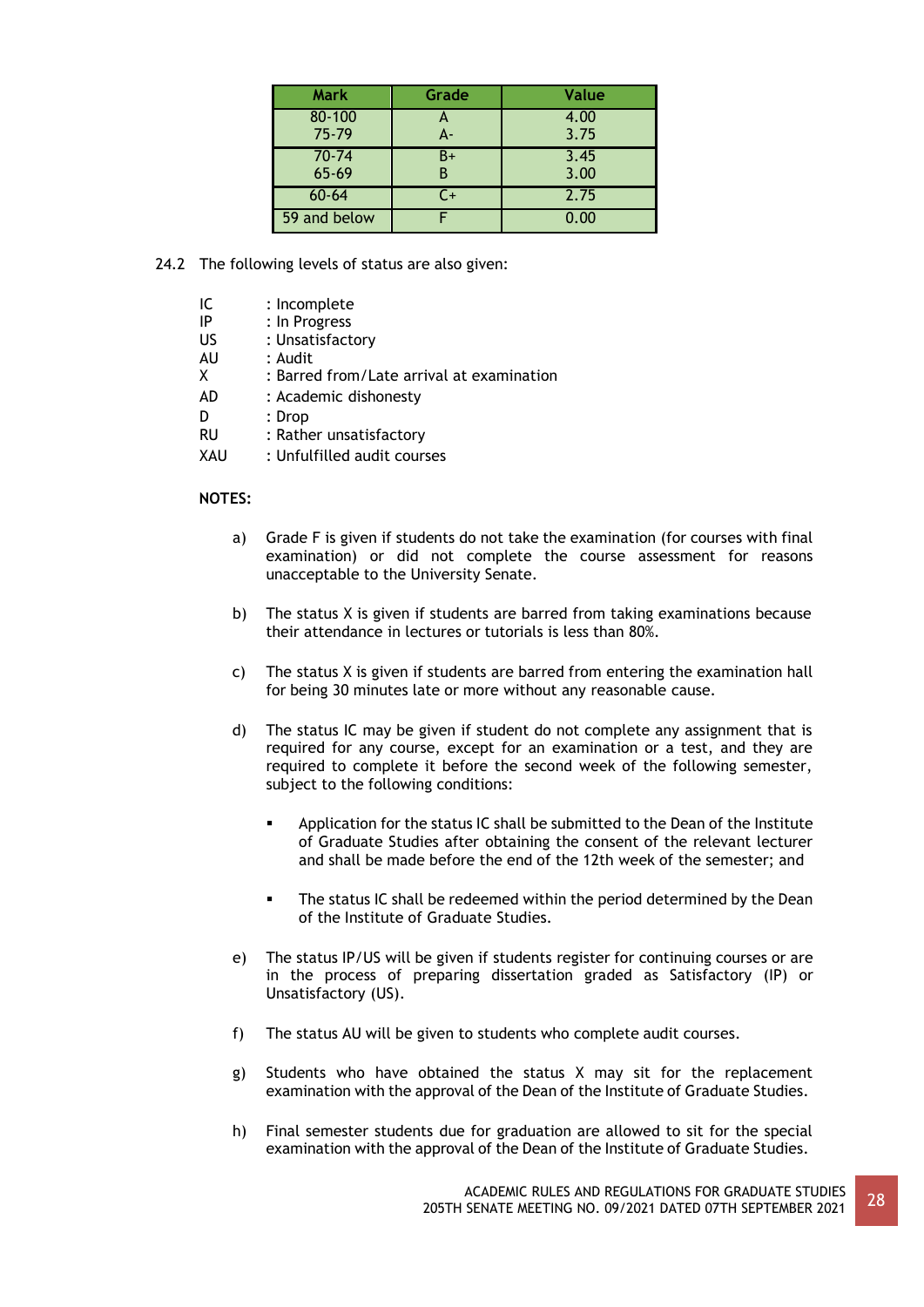- i) Students who obtained the status X and are barred from sitting for the replacement examination will be deemed to have failed.
- j) Students who changed programmes will receive the status G for the courses which are not equivalent to the new courses required.
- k) Students with a mere pass (grade  $C+$ ) may repeat the course to improve their CGPA and the better grade will replace the previous grade. The previous grade will be recorded but its value will not be considered in the CGPA calculation.
- l) GPA and CGPA calculation system:
	- GPA: Total grade points in one semester Total credit value taken in the semester
	- CGPA: Total grade points in all semesters Total credit value taken in all semesters

### **25. REQUIREMENTS FOR CONTINUING STUDY**

- 25.1 Pass Status
	- Students obtaining a CGPA of 3.00 or more in the semester are deemed to have passed and qualify to continue their studies in the following semester.
	- Demonstrating satisfactory progress in the preparation of the dissertation and obtaining the "In Progress" status in every semester.
- 25.2 Continuing study at the dissertation stage
	- Students are required to complete 24 hours of pass credits and obtain a CGPA of not less than 3.00.
- 25.3 Conditional Pass Status
	- Students who obtained a CGPA of less than 3.00 but not less than 2.00 at the end of the semester are given a conditional pass.
- 25.4 Fail Status
	- Students who obtained a CGPA of less than 2.00 in any one semester are given the Fail status;
	- Students who obtained a CGPA of less than 3.00 or Conditional Pass status in two (2) consecutive semesters are given the Fail and Terminated status.
- 25.5 Repeating Courses
	- Students who obtained grade C+ in any courses may repeat such courses to improve their CGPA and the better grade will replace the previous grade.
	- Students who failed any courses (grade F) shall repeat such courses in the following semester. Students are allowed to repeat two (2) times only and the best grade (C+ and above) will replace the previous grade. [144th Senate Meeting No.7/2016]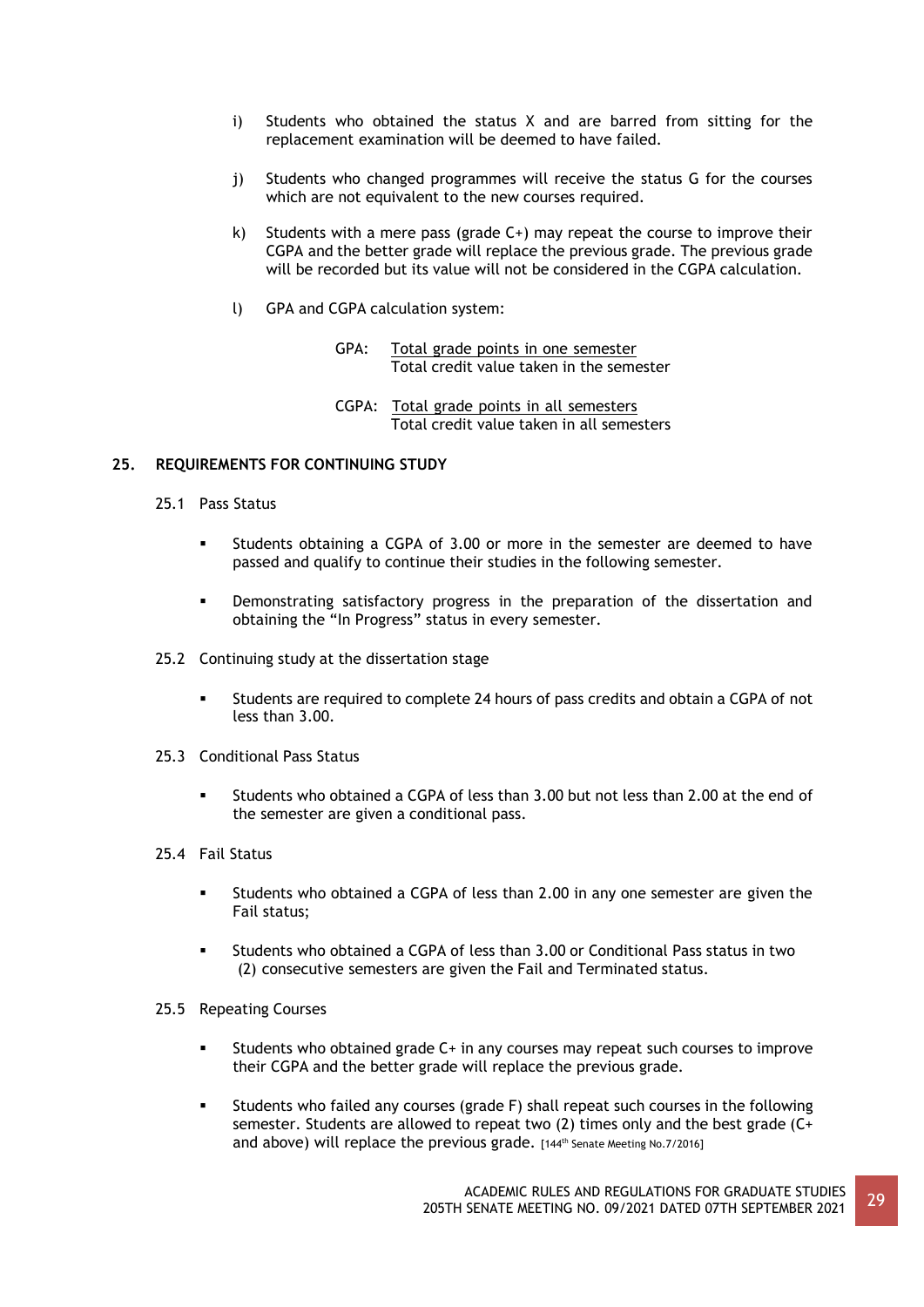Repetition of such courses mentioned above are not applicable to the project paper and internship. [144<sup>th</sup> Senate Meeting No.7/2016]

### **26. TERMINATION OF STUDIES**

- 26.1 The Senate shall have the right to terminate any student found to have given false information for the purpose of admission to the university.
- 26.2 Students may be terminated at any time from the university for any of the following reasons:
	- 26.2.1 Students who obtained a cumulative grade point average (CGPA) of less than 2.00 in any semester will have failed and will be terminated from the university.
	- 26.2.2 Students obtaining the "Conditional Pass" in the previous semester examination and not achieving the status of Pass in the following semester will have failed and will be terminated from the university.
	- 26.2.3 Students not displaying progress in the preparation of dissertation after two (2) written warnings have been issued by the Dean of the faculty.
	- 26.2.4 Students not displaying progress in the preparation of dissertation and who obtained the "Unsatisfactory" status for two (2) consecutive semesters.
	- 26.2.5 Exceeded the maximum semester provided
	- 26.2.6 Found to have violated the university regulations.
- 26.3 Students who obtained the **Fail and Terminated** and **Terminated** status may appeal in writing to the university through the faculty and the appeal is subject to the decision of the Graduate Studies Committee meeting.
- 26.4 Appeals must be made within three (3) weeks of the date of the notification letter of termination or after approval of the Senate meeting. Any appeal received after this period will not be considered.
- 26.5 Appeals shall be made with the prescribed payments, of which are not refundable.
- **27. LOSS OF STUDENTS' STATUS** [118th Senate Meeting No. 5/2014]
	- 27.1 Students shall lose their status if they fail to settle tuition fees or other payments within the specified time, fail to register for the semester, fail to register for the course or make a written application to the Institute of Graduate Studies for deferment of study after the end of the **seventh (7th)** week of the semester.
	- 27.2 Students who have lost such status may appeal to the Institute of Graduate Studies to continue studies in the following semester and the semester in which they lost their status will be counted in the duration of study.
	- 27.3 Students who have received approval to continue their studies will be requested to pay an administrative fee to the university.

## **28. UNIVERSITY FINANCIAL REGULATIONS**

28.1 Fees shall be settled in full before each semester begins.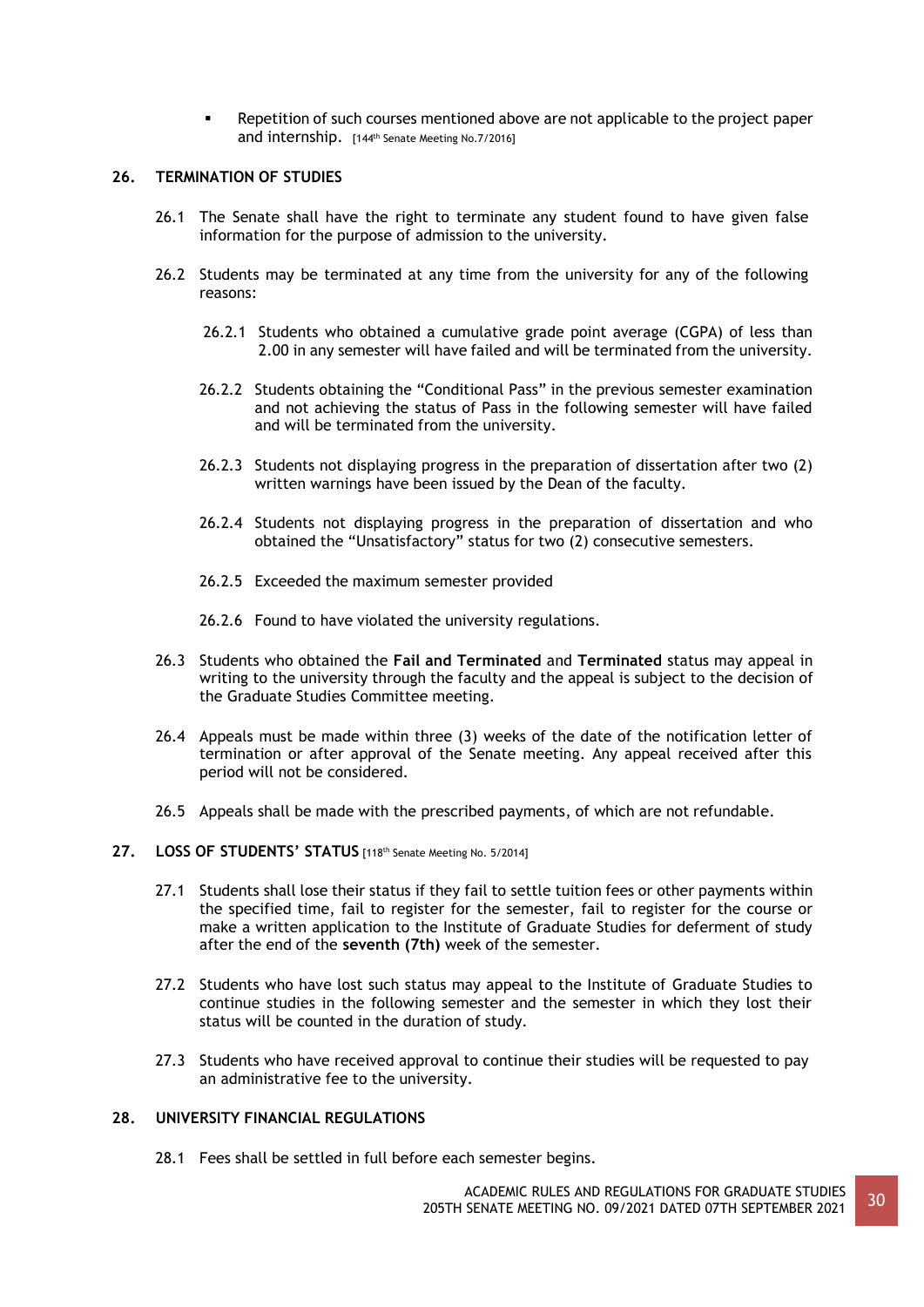- 28.2 Students may claim a fee refund for the semester from which they have withdrawn by producing the approval letter from the Institute of Graduate Studies.
- 28.3 The rate of refund is as follows:

| <b>CONDITION</b>                                                          | <b>AMOUNT OF REFUND</b>                                                                                                                         | <b>REMARKS</b>                                                                                                                                                 |  |
|---------------------------------------------------------------------------|-------------------------------------------------------------------------------------------------------------------------------------------------|----------------------------------------------------------------------------------------------------------------------------------------------------------------|--|
| Decline offer or do not<br>register                                       | Whole amount paid                                                                                                                               | The application for refund<br>must be submitted with<br>the confirmation letter<br>Academic Affairs<br>from<br>Department or Institute<br>of Graduate Studies. |  |
| During orientation<br>week                                                | Whole amount paid excluding:<br><b>Registration Fee</b><br><b>Health Examination Fee</b><br>$\bullet$<br>International<br><b>Management Fee</b> | The entitlement ofrefund<br>is only for the first<br>semester.<br>The reimbursement period                                                                     |  |
| Not more than 4 weeks<br>(28 days) from the start<br>date of the semester | 50% of amount paid excluding:<br><b>Registration Fee</b><br><b>Health Examination Fee</b><br>International<br>$\bullet$<br>Management Fee       | is based on the withdrawal<br>date.<br>The application forrefund<br>must be submitted with<br>the confirmation letter                                          |  |
| After 4 weeks (28 days)<br>from the start date of Nil<br>the semester     |                                                                                                                                                 | from Academic Affairs<br>Department orlnstitute of<br>Graduate Studies.                                                                                        |  |

[125th University Board Meeting No. 5/2019]

- 28.4 The following fees are not refundable:
	- [125th University Board Meeting No. 5/2019]
	- Orientation/Registration fees
	- Health Examination Fee
	- **International Management Fee**
- 28.5 Other claims by the university such as fines and compensation for damages to the residential college must be settled by the students within their duration of study.
- 28.6 The university shall have the right to claim for all outstanding fees even if the student is no longer a student at the university. All expenses made by the university in pursuing the claim shall be borne by the student.
- 28.7 Students who obtained their diploma or bachelor's degree from the Sultan Idris Education University will be exempted from paying the alumni fees of RM100.00 for the first semester. Students must submit to the Bursar their details along with a copy of the scroll from their previous studies.
- 28.8 Students who defer the semester before the 7th week of the academic calendar will have the fees and other payments brought forward to the following semester.
- 28.9 A prior confirmation/approval letter from the Institute of Graduate Studies shall be obtained and submitted to the Bursar when making the claim.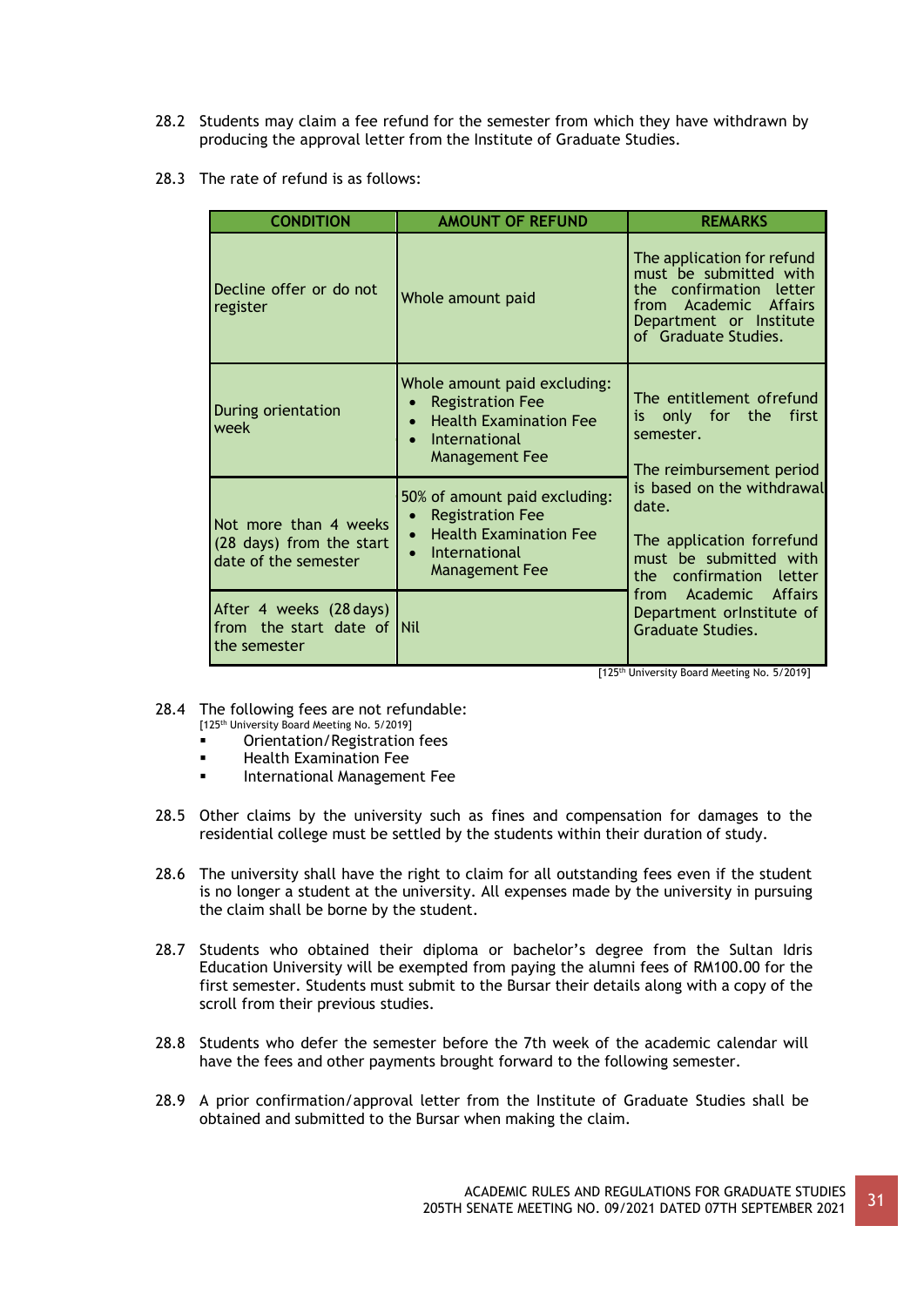## **29. GENERAL REGULATIONS**

- 29.1 The Senate shall have the right to take appropriate action against students who have been found guilty of giving false information for the purposes of admission to the university.
- 29.2 The Senate, at its discretion, may allow any exemption deemed reasonable or amend any appropriate regulations to be enforced for the betterment of the university.
- 29.3 All Senate decisions relating to appeals by students shall be managed by the Institute of Graduate Studies.
- 29.4 Students shall have the responsibility of understanding and complying with all regulations included in the Graduate Study Programme Academic Regulations.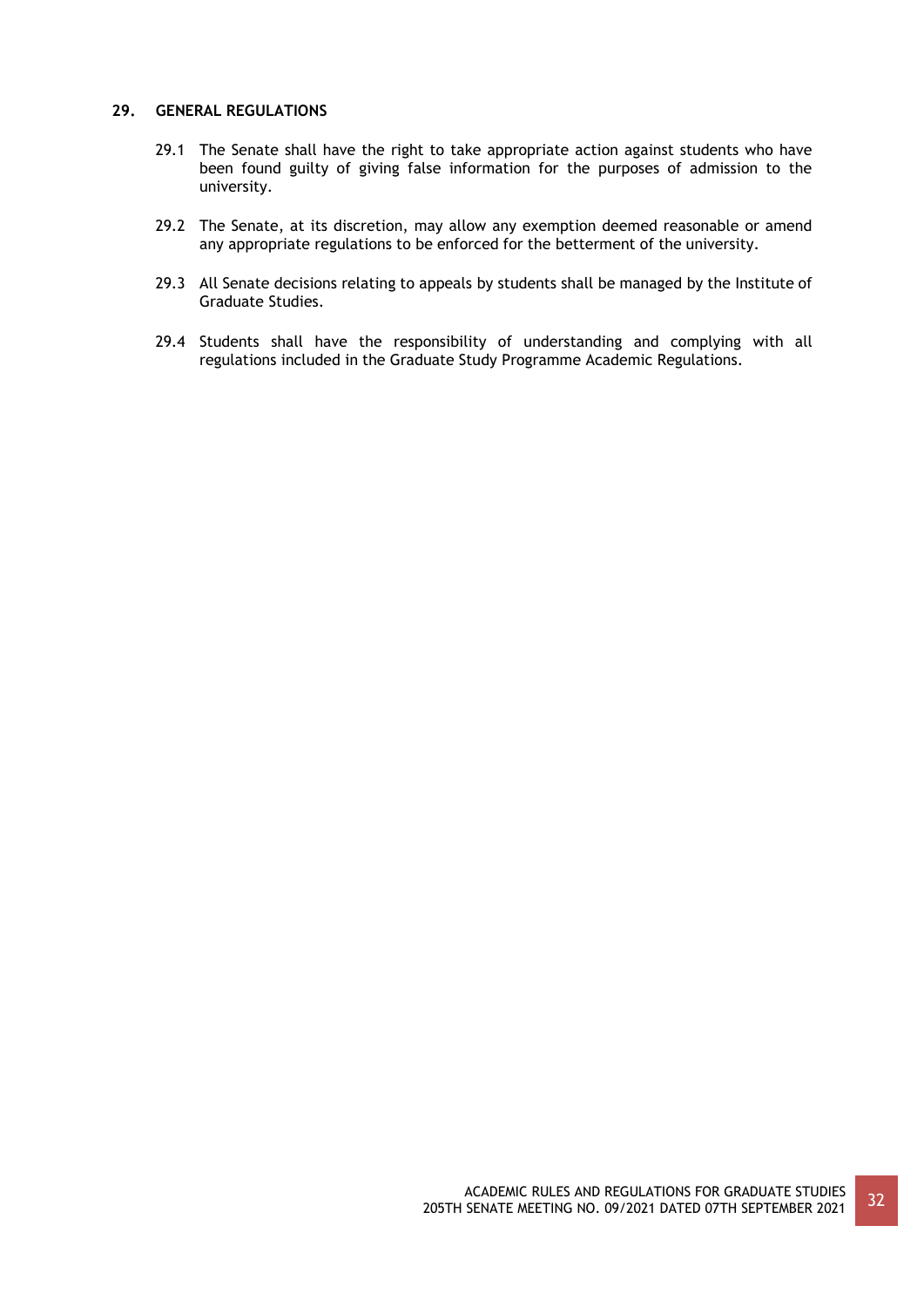## **SULTAN IDRIS EDUCATION UNIVERSITY REGULATIONS ON MASTER'S BY COURSEWORK STUDY PROGRAMME**

In exercise of the powers conferred under Paragraph 29 of the Sultan Idris Education University Constitution (Graduate Study Programme), the Sultan Idris Education University Senate determines the following regulations:

## **1. CITATION, COMMENCEMENT AND APPLICATION**

- 1.1 These regulations are cited as the Sultan Idris Education University (Master's by Coursework Study Programme) Regulations 2011 (Amendment 2021).
- 1.2 These regulations shall apply to all students of the Sultan Idris Education University under the Graduate Study Programme.

### **2. DEFINITIONS**

In these regulations, unless the context otherwise requires:

**"Academic adviser"** means a member of academic staff appointed by the faculty to advice students on academic matters.

**"Academic dishonesty"** Occurs when one person presents another person's idea, findings or written work as his/her own by copying without due acknowledgement of the source and with intent to deceive (also plagiarism). Action taken against a student who violates Article 8 of the Sultan Idris Education University (Student Discipline) Rules and regulation 1999.

**"Academic staff"** means any teaching staff of the university working full-time and employed permanently or under contract.

**"Assessment"** means any form of assessment to measure students' academic achievement.

**"Audited course"** means course taken as a requirement of study but the course credit is not considered in the calculation of the CGPA. An auditing student must attend all lectures/tutorials/practical and complete all assignments, but is not required to sit for the final examination (if any). If a student does not fulfil the requirements of the audited course, the student's name shall not be listed. [144<sup>th</sup> Senate Meeting No. 7/2016]

**"CGPA"** (Cumulative grade point average) means the average sum of grade value obtained for all semester.

**"Cognate countries"** are countries using Malay as the lingua franca. For example, Indonesia, Singapore, Brunei and Southern Thailand.

**"Comprehensive examination"** means written test involving the research methodology component and major component.

**"Compulsory attendance"** means any course or activity on which the attendance is mandatory subject to the faculty/lecturer, even if the course or activity are not listed in the study programme structure or graduation requirements.

**"Course"** means one unit of study that carries a number of credit hours normally offered or completed within a semester.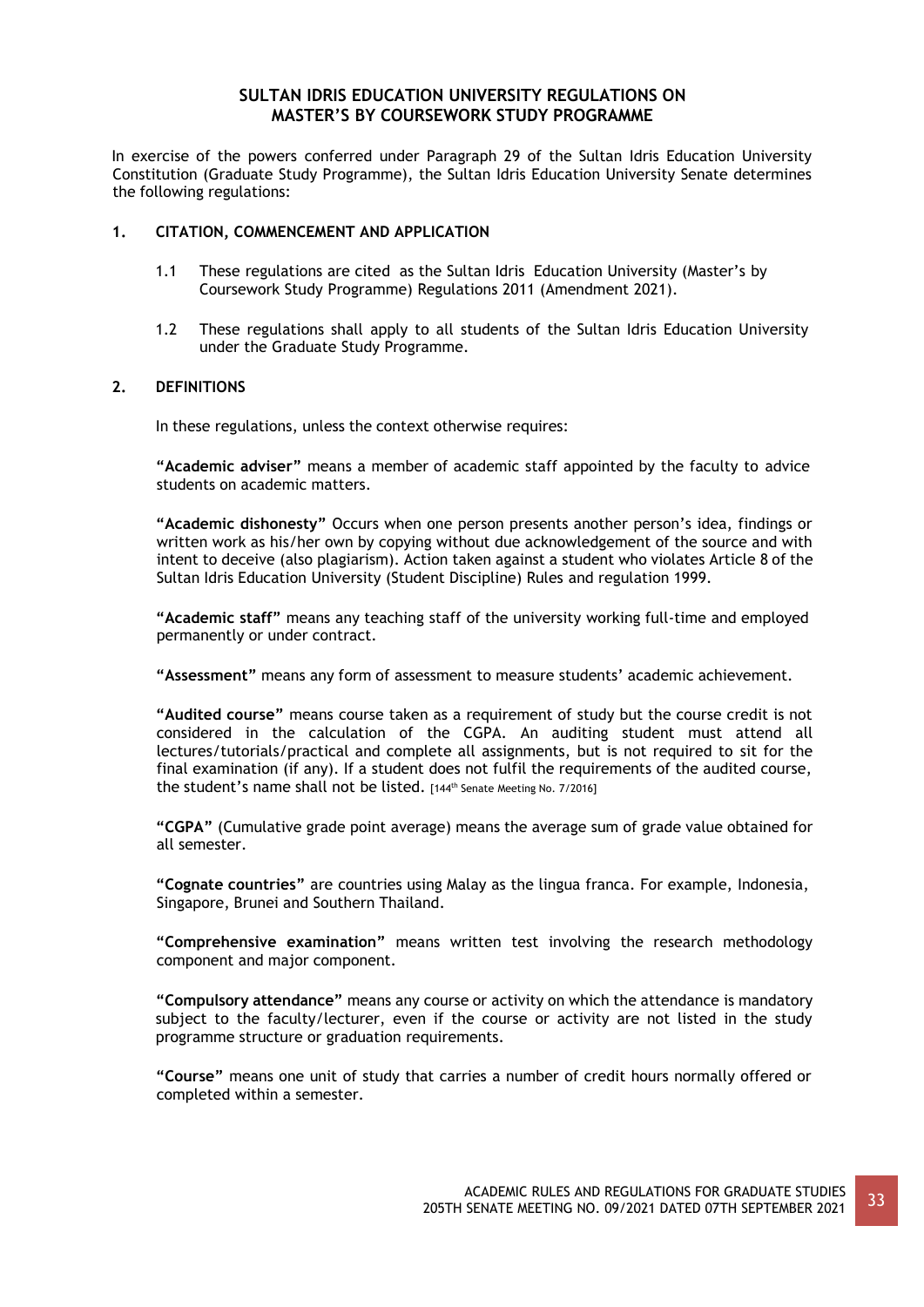**"Coursework"** means the method of implementation of any course that requires graduate students to do assignments, tests and any other form of assessments.

**"Course registration"** means registration of students through the online system at the beginning of semester based on the calendar approved by the Senate.

**"Credit count"** means the credits considered in the calculation of the GPA and CGPA.

**"Degree"** means award conferred by the university to any student who has fulfilled the graduation requirements.

**"Duration of study"** means period specified for students to complete the master's degree study structure.

**"Education courses"** are courses related to the field of education offered by any faculty especially the Faculty of Education and Human Development.

**"Elective courses"** are courses that may be chosen from research methodology courses, education courses and major fields of study from any faculty acknowledge expertise.

**"Examination"** means any form of evaluation to measure the student academic achievement managed by the university.

**"Examination slip"** means a slip containing information on the examination that is required to be brought to the examination hall/room.

**"Examiner"** means a member of the university academic staff appointed by the faculty and endorsed by the Senate to assess students' work and examination scripts.

**"Faculty"** means any school offering academic programmes and courses.

**"Faculty Graduate Studies Committee"** means committee established at the faculty to supervise the Graduate Study Programme chaired by the Dean of the relevant faculty.

**"GPA"** (Grade point average) means the average grade value obtained in any one semester.

**"Graduate Studies Committee"** means committee established by the university to supervise the Graduate Study Programme chaired by the Vice Chancellor.

**"Institute of Graduate Studies"** means school established by the university under Section 21(1) of the Constitution of the university to manage, administer and coordinate the Graduate Study Programme.

**"Major courses"** are courses identified as a field of study.

**"Mode of study"** is the type of structure of master's studies offered by the university including master's by research, master's by research and coursework, and master's by coursework.

**"Pass credits"** means credit obtained for passing a course.

**"Programme structure"** means the order of programmes offered by the Institute of Graduate Studies based on the mode of study.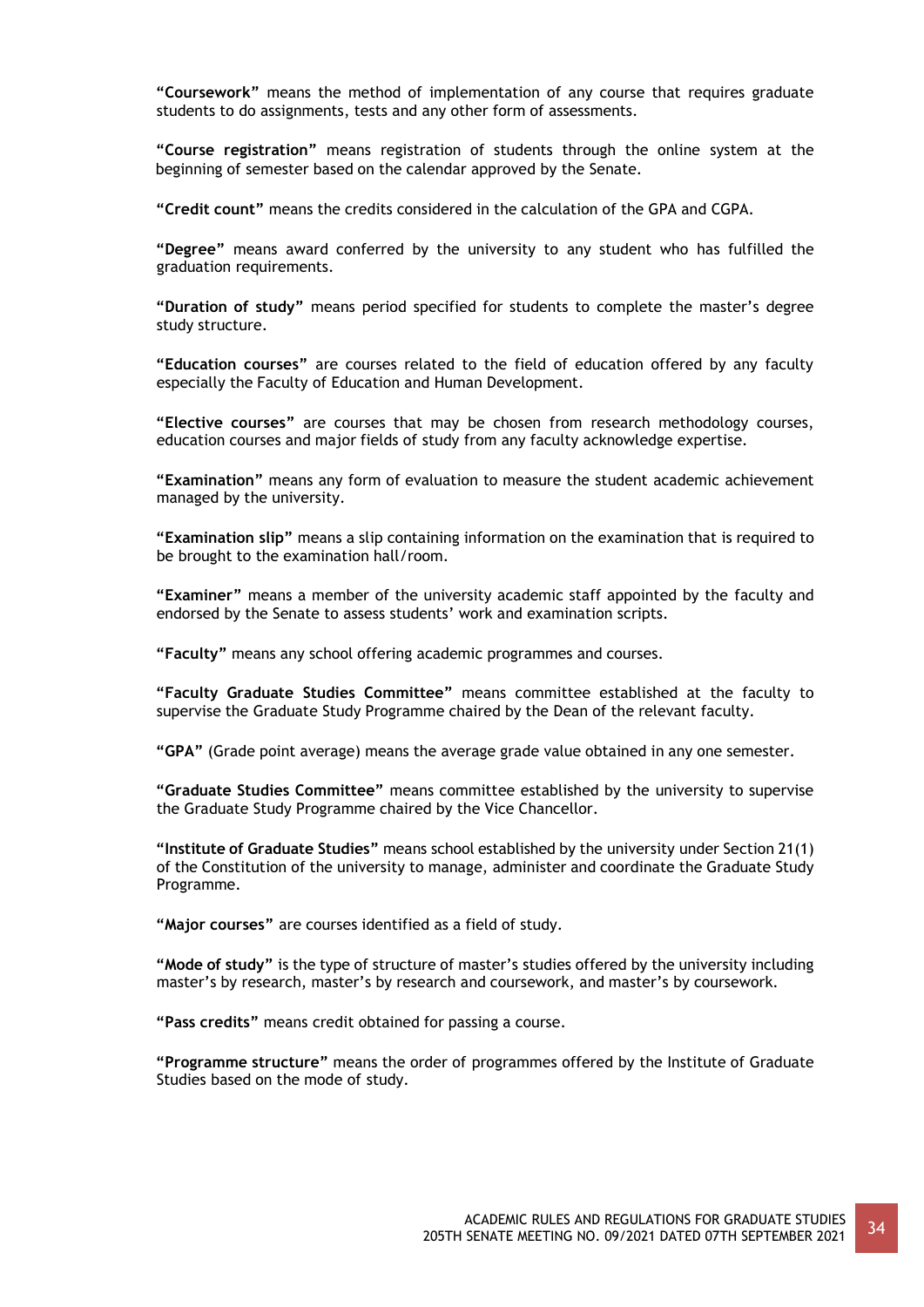**"Registration slip"** means a slip containing information on the course registered by a student.

**"Research methodology courses"** are compulsory research methodology courses determined by the university.

**"Semester registration"** means registration of students using the online system during every semester of study to activate their status as students of the university.

**"Senate"** means the highest body with absolute authority over all academic matters, which was established pursuant to section 20(1) of the Constitution of Sultan Idris Education University 1998.

**"Student"** means a registered student who is following the Graduate Study Programme at the Sultan Idris Education University.

**"Student information system"** means a built-in on-line system and regulated by the Institute of Graduate Studies for keeping student data and records.

**"Study programme"** means groups of courses, training and research or combination of courses, training and research planned and offered to fulfil the requirements for the conferment of a master's degree approved by the Senate.

**"Supervisor"** means a member of academic staff proposed by the faculty to supervise and examine project papers.

**"University"** means the Sultan Idris Education University (UPSI).

### **3. ADMISSION REQUIREMENTS**

- 3.1 A bachelor's degree with honours and CGPA of at least 2.50-2.75. If the CGPA does not meet the requirement, the candidate can be considered subject to internal evaluation by the faculty.
- 3.2 Other qualifications recognised by the Senate, obtained through Accreditation of Prior Experiential Learning (APEL) subject to the fields listed by Malaysian Qualification Agency (MQA) *(for local students only)*; or [192nd Senate Meeting Bil. 07/2020]
- 3.3 Other qualifications recognised by the Senate; and
- 3.4 Fulfilment of specific entry requirements imposed by the faculty concerned.
- 3.5 International candidates are required to pass the English proficiency requirement.

### **4. APPLICATION**

- 4.1 Applications shall be made online.
- 4.2 Applications must comply with all specific requirements.

#### **5. PROGRAMME STRUCTURE**

5.1 The programme involves coursework and preparation of a project paper or sit for the comprehensive examination.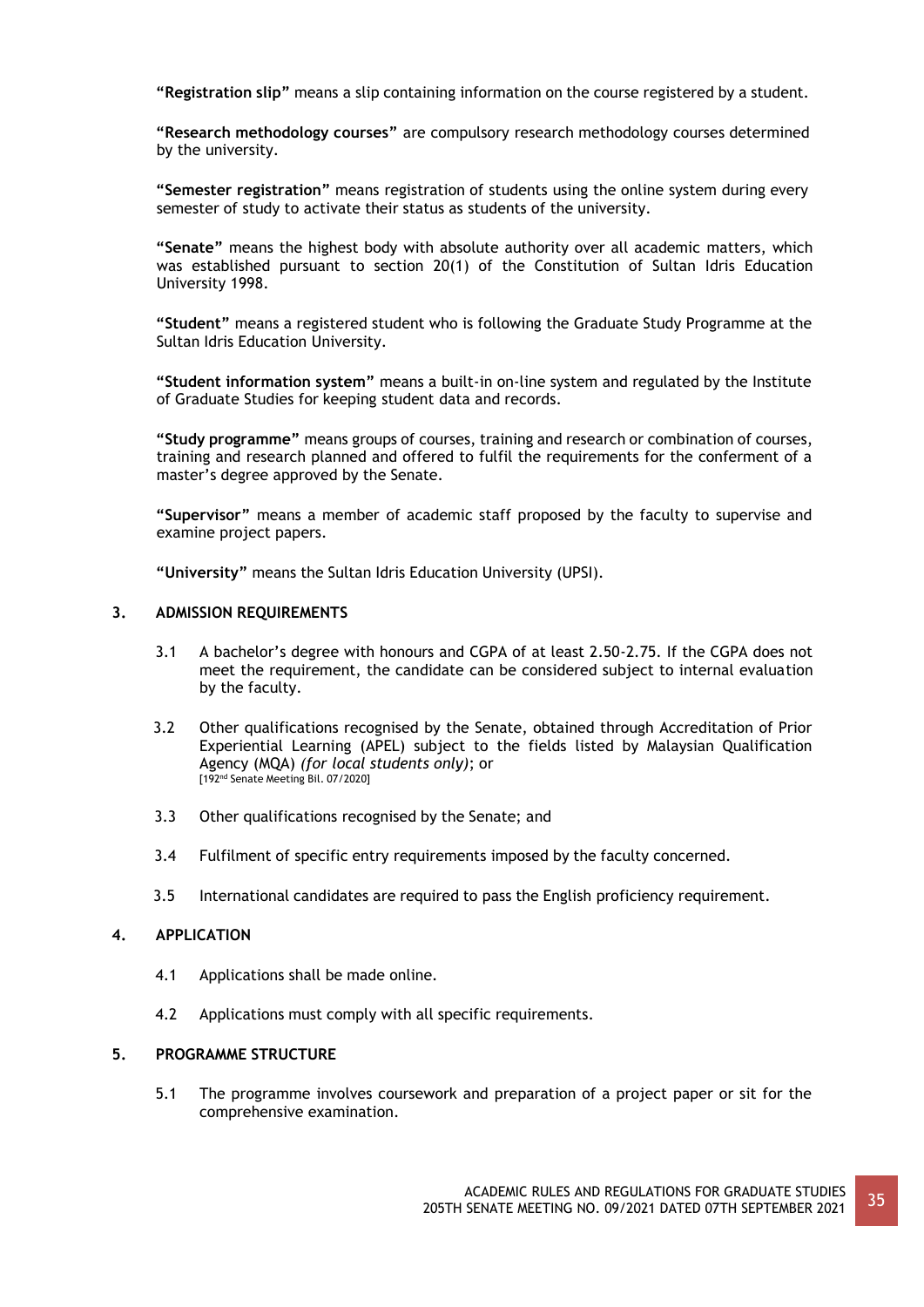5.2 Comprehensive examination – As a requirement to take the comprehensive examination, students must add two (2) major field courses to make up the minimum total of 42 credits to graduate.

## **6. REGISTRATION**

- 6.1 Students shall register for each semester by paying the prescribed fees in full at the appointed date for each semester following the programme structure offered by the university.
- 6.2 Registration shall be done on the appointed date at the beginning of the semester to enable students to pursue their course as registered in that semester.
- 6.3 A fine will imposed on late registration.

## **7. DEFERMENT OF ADMISSION**

- 7.1 Students may defer their admission for a period of one (1) semester only.
- 7.2 Applications for deferment of admission shall be made in writing to the Dean of the Institute of Graduate Studies within seven (7) weeks of the date of admission.
- 7.3 If a student's fails to make an application for deferment within the specified period, the offer will be deemed as void.

## **8. COURSE REGISTRATION**

- 8.1 Students shall register their courses as offered in accordance with the requirements and schedule as prescribed by the Senate.
- 8.2 Registration of credit hours for full-time students is a minimum of 12 credit hours and a maximum of 16 credit hours. Students are allowed to register for more than 16 credit hours with the approval of the Dean of the faculty.
- 8.3 Registration of credit hours for part-time students is a maximum of 12 credit hours.
- 8.4 Registrations made later than the second week of each semester will be subjected to a fine.

## **9. DEFERMENT OF STUDY**

- 9.1 Students may submit an application to the Institute of Graduate Studies to defer their study with the approval of the faculty.
- 9.2 Approval for deferment of study is subject to the consent of the Dean of the Institute of Graduate Studies.
- 9.3 The period of deferment of study shall not be more than two (2) consecutive semesters except for health reasons.
- 9.4 Students applying for deferment of study for health reasons shall beforehand obtain a certificate from a government doctor or medical officer/panel doctor of the university.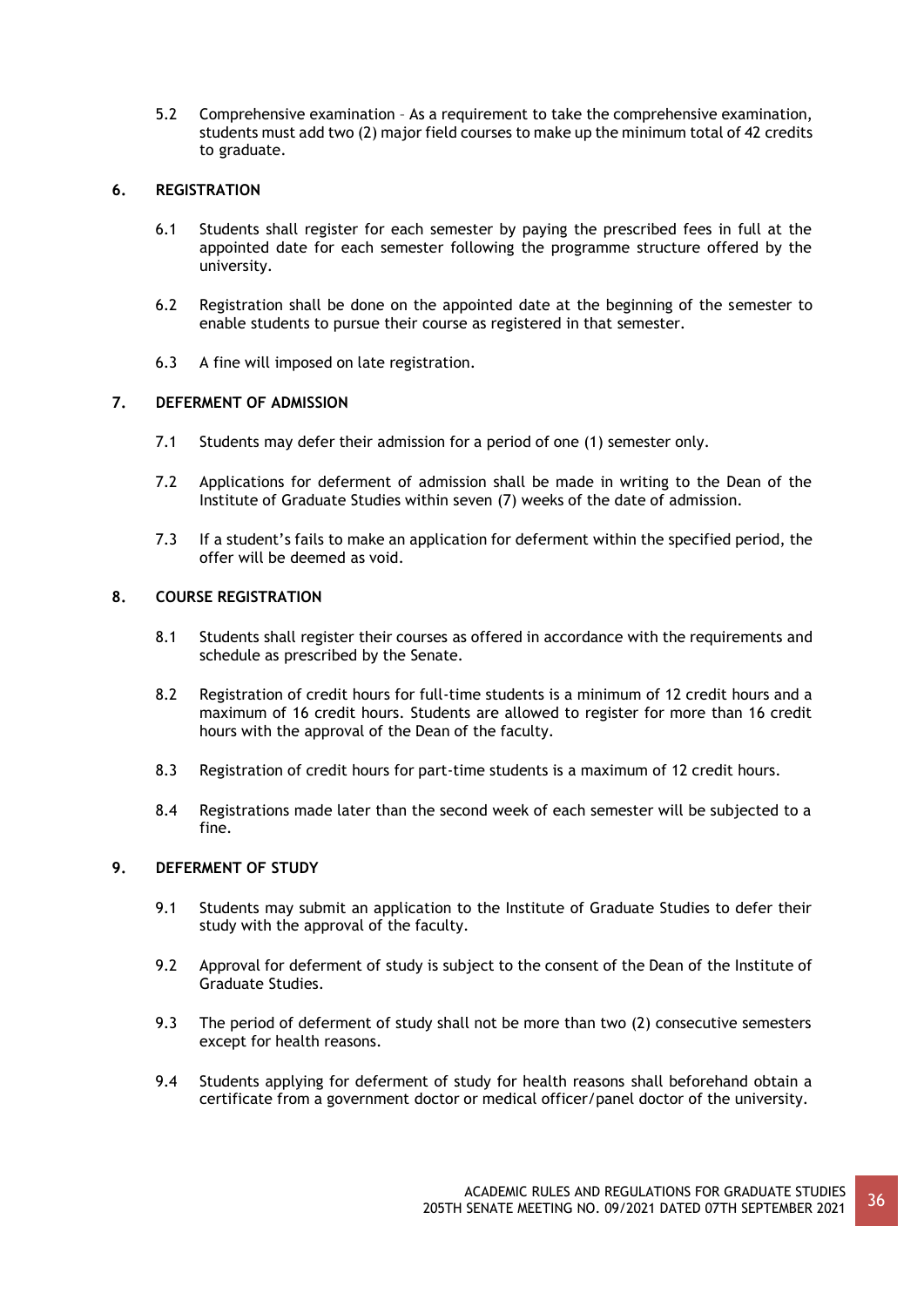- 9.5 Deferment for health reasons is allowed three (3) times during the study. [205st Senate Meeting No. 9/2021]
- 9.6 Applications for deferment of study for reasons other than health may also be considered and approved by the Dean of the Institute of Graduate Studies. Applications shall be made before the 7th week of the semester.
- 9.7 The period of deferment for health reasons shall not be considered in the calculation of the maximum duration of study for the study programme.
- 9.8 During the period of deferment, a student loses the status as a student of the university.
- 9.9 Students who wishes to continue their study after the completion of the approved period of deferment are required to register again.
- 9.10 Students who are in the final/ maximum semester of study are not eligible to defer their studies. [205<sup>st</sup> Senate Meeting No. 9/2021]

# **10. CHANGE OF MODE**

- 10.1 Students may change their mode of study with the recommendation of the Dean of the faculty and approval of the Dean of the Institute of Graduate Studies.
- 10.2 Applications shall be submitted **before semester three (3) of the study**. Applications made after this period shall not be considered. [121st Senate Meeting No. 8/2014]
- 10.3 Students are also required to submit the applications **before the seventh (7th) week** of the semester; applications after this period shall not be processed and the approval for such change will take effect only in the following semester. [121st Senate Meeting No. 8/2014]
- 10.4 The university reserves the right over the mode of study offered every semester.
- 10.5 Such changes are allowed only two (2) times within the entire duration of study.

# **11. CHANGE OF FIELD OR PROGRAMME**

- 11.1 Students may apply for change of field/programme with the recommendation of the faculty. The approval for change does not involve the appointment of supervisors requires only a decision by the Institute of Graduate Studies on condition that the faculty has made the recommendation for approval. [136<sup>th</sup> Senate Meeting No.11/2015]
- 11.2 Applications for change of field or programme shall be submitted before semester three (3) of study. Applications made after this period shall not be considered.
- 11.3 The University reserves the right over the programme offered every semester.
- 11.4 Such changes are allowed only two (2) times within the entire duration of study.

## **12. ADDING AND DROPPING COURSES**

- 12.1 Students are allowed to add courses after obtaining the advice and recommendations of academic advisers within two (2) weeks of the commencement date of the semester.
- 12.2 Students are not allowed to drop any registered courses after the seventh week of the commencement date of the semester.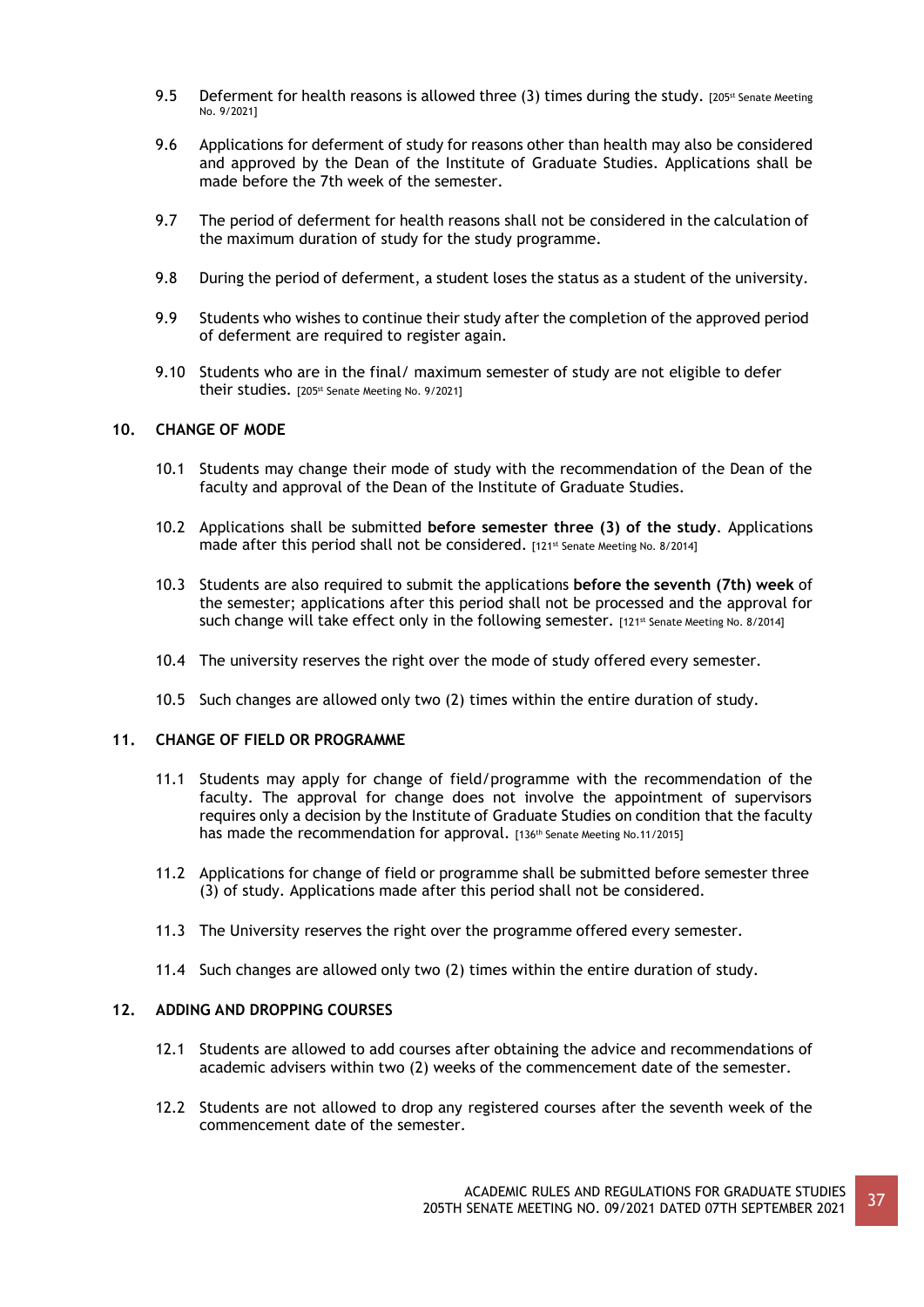- 12.3 Courses added or dropped must fulfil the minimum and maximum total credit requirements for any one semester.
- 12.4 A fine will be imposed if students do not follow the stipulated dates for adding/dropping of courses.

# **13. DURATION OF STUDY**

- 13.1 The duration of study for full-time students is a minimum of three (3) semesters (1 $\frac{1}{2}$ years) and a maximum of six (6) semesters (3 years).
- 13.2 The duration of study for part-time students is a minimum of four (4) semesters (2 years) and a maximum of ten (10) semesters (5 years).
- 13.3 Changing the status of study is permitted only **two (2) times** within the entire duration of the study. The university reserves the right over the status of study offered each Semester. [121<sup>st</sup> Senate Meeting No. 8/2014]
- 13.4 Application for change of the status must be done before the start of the final semester.

# **14. RESIDENTIAL REQUIREMENTS**

14.1 Students must fulfil the residential requirements as follows:

| <b>Study Status</b> | *Residential Requirements                                                                                                                                                    |
|---------------------|------------------------------------------------------------------------------------------------------------------------------------------------------------------------------|
| <b>Full Time</b>    | Students must be physically present on campus subject to the<br>discretion of the Dean/Deputy Dean (except international<br>students who have enrolled in special programs). |
| Part Time           | Students must be physically present on campus subject to the<br>discretion of the Dean/Deputy Dean.                                                                          |

\*subject to program and faculty requirements. [162<sup>nd</sup> Senate Meeting No. 1/2018]

# **15. LECTURE ATTENDANCE**

- 15.1 Students are required to attend all classes scheduled for the course in the form of lecture/tutorial/practical, including compulsory attendance as determined by the faculty.
- 15.2 Students who fail to comply with the above regulation for any course without acceptable reasons to the Senate shall not be allowed to sit for the final examination of the course.
- 15.3 Students whose attendance is less than 80% of the lectures/tutorials/practical will be barred from the final examination.

# **16. CREDIT TRANSFER**

- 16.1 Students may apply for credit transfer for the courses from any institution recognised by the Senate.
- 16.2 Approval for credit transfer is decided by the Faculty Graduate Studies Committee.
- 16.3 The permitted maximum total of credits transferred is twelve (12) except for research methodology course.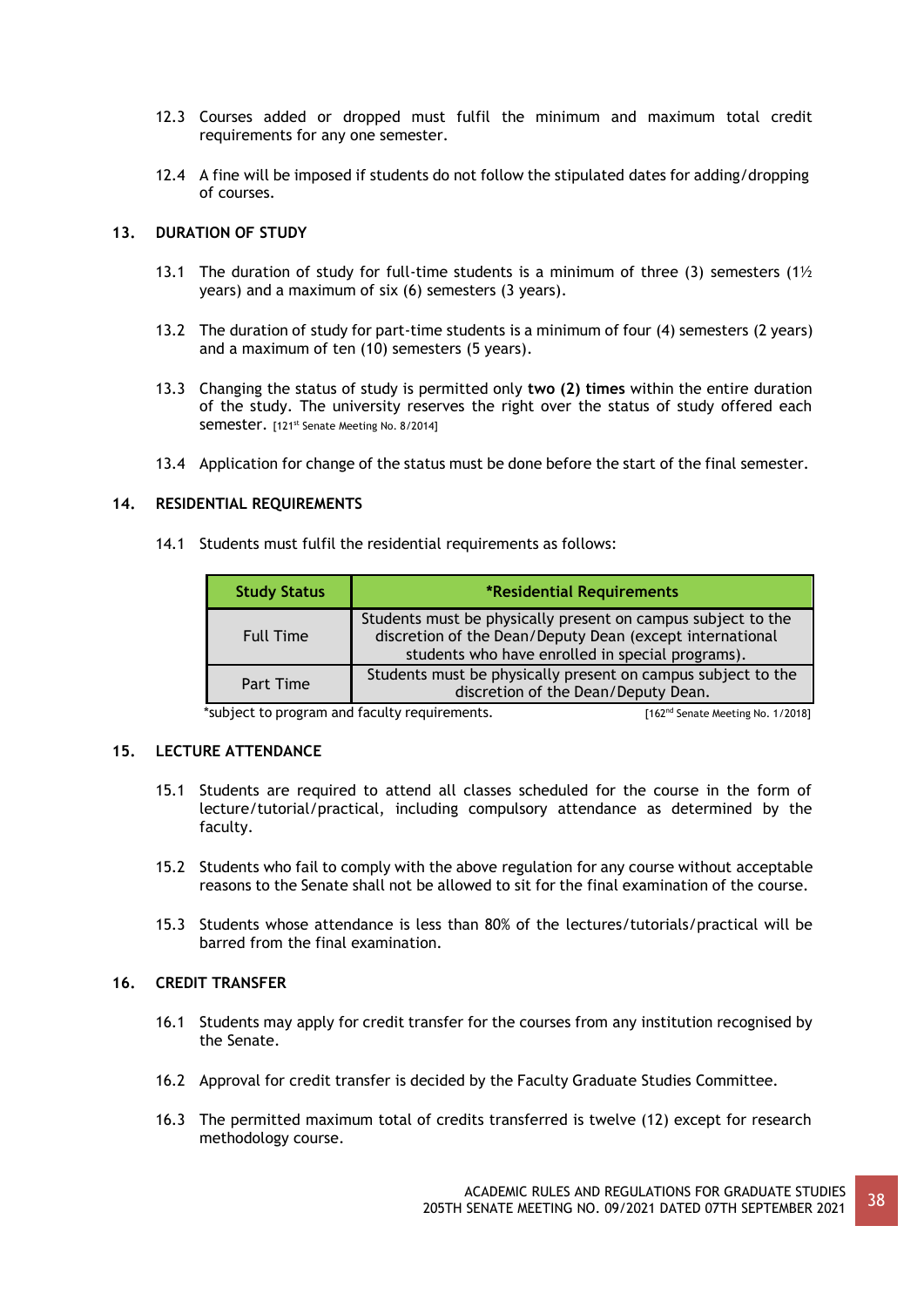- 16.4 Courses intended for credit transfer must be of a minimum grade "B" and the courses must have been taken not more than five (5) years before the date of application.
- 16.5 The contents of the course applied must be at least 75% equivalent to the course required to be taken at UPSI.
- 16.6 The faculty decides on approval for the types of courses that are eligible for credit transfer.
- 16.7 Students who are changing programmes will have the grades of unrelated courses deleted.
- 16.8 Students who withdraw from their studies may register again as a new student but may not apply for credit transfer. Credit transfer is only allowed for students who have obtained a master's degree and wish to register for another master's programmes.

## **17. COMPREHENSIVE EXAMINATION**

17.1 Starting from the 2013/2014 intake, students may choose to either sit for the comprehensive examination or complete a project paper.

#### **18. PROJECT PAPER**

- 18.1 The project paper shall not be less than 10,000 and not be more than 20,000 words (subject to the declaration of JPS of Faculty, supervisor and field expertise). [171th Senate No.10/2018].
- 18.2 One project shall be prepared by the student to fulfil the requirements of the programme.
- 18.3 The project paper shall be completed within three (3) semesters of its registration. If the project cannot be completed after the end of the third semester, the student shall be deemed to have failed. [165<sup>th</sup> Senate Meeting No.4/2018]
- 18.4 At the end of each semester registered for project paper, students must submit the Graduate Study Progress Report to the faculty. [165th Senate Meeting No.4/2018]
- 18.5 Students who fail to fulfil the requirements above will be given the Unsatisfactory status. Students who are given the unsatisfactory status for two (2) consecutive semesters will be terminated. [165<sup>th</sup> Senate Meeting No.4/2018]
- 18.6 Students are not allowed to repeat the project paper. [165th Senate Meeting No.4/2018]
- 18.7 The faculty will appoint supervisors to supervise the students' projects.
- 18.8 Projects shall be prepared based on the format and style determined by the University.
- 18.9 A project that has been accepted for the conferment of degree from another university cannot be accepted for the conferment of degree from this University.
- 18.10 Students are encouraged to publish their projects with the consent of the supervisor or the Faculty Graduate Studies Committee.
- 18.11 Project papers may be written in Malay or in English.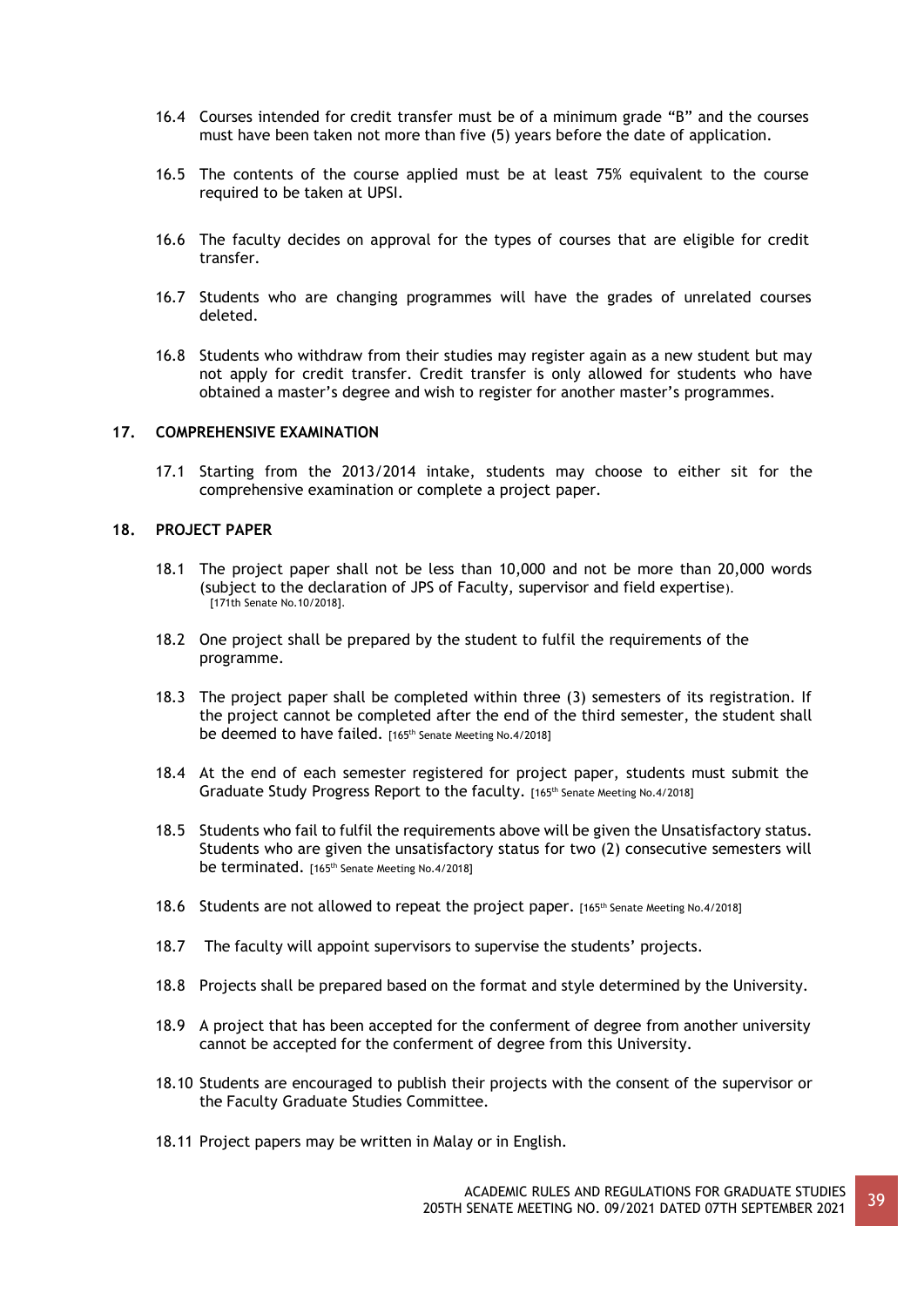18.12 Project papers may also be written in a language other than Malay or English for the following program only:

| <b>PROGRAM</b>      | SELD.             | LANGUAGE        |
|---------------------|-------------------|-----------------|
| Master of Education | Islamic Education | Arabic Language |

But the approval of the Graduate Studies is required on a case-by-case basis before the student begins his research and must be based on strong justifications. The student must also submit the title and abstract that have been translated into Malay and English to the Institute of Graduate Studies as a graduation requirement. [154<sup>th</sup> Senate Meeting No. 5/2017]

- 18.13 Project papers shall be assessed by the supervisor (first assessor) and a second assessor appointed by the faculty. The final marks shall be discussed and determined by the supervisor and second assessor.
- 18.14 Completed project papers shall be submitted to the supervisors. Students shall submit three (3) copies of the completed project paper with two (2) compact disc (CD) copies in PDF format, as informed by the faculty.
- 18.15 A guide to preparing a project paper is enclosed in **Appendix A**.

## **19. INTERNSHIP**

- 19.1 Students have two (2) semesters to complete their internship upon registration of the said course.
- 19.2 Students who do not fulfil the necessary internship requirements in one semester can register again for the course in the semester that follows.
- 19.3 Students will receive the status of 'In Progress' (IP) for that particular semester on condition that evidence of progress report has been submitted to their supervisor/lecturer. The status 'Unsatisfactory' will be given if no evidence is provided.
- 19.4 If the course is still not completed at the end of the second semester, the students shall be deemed to have failed and shall be required to repeat the internship.
- 19.5 Students are allowed to repeat the internship only once (1) and the new grade obtained will replace the previous grade. [139th Senate Meeting No. 2/2016]

## **20. SUPERVISION OF PROJECT**

- 20.1 The faculty shall appoint supervisors after students have registered for the project paper.
- 20.2 Students may register for the project paper after completing at least 24 credit hours.

## **21. ASSESSMENT AND EXAMINATION**

- 21.1 Students must pay all tuition fees before being allowed to sit for any examination.
- 21.2 Assessment of the courses consists of various methods such as written examinations, projects, seminar presentations and other forms of assessments relevant to the courses.
- 21.3 Final semester students who fail a course are allowed to sit for a special examination within four weeks of the result being announced.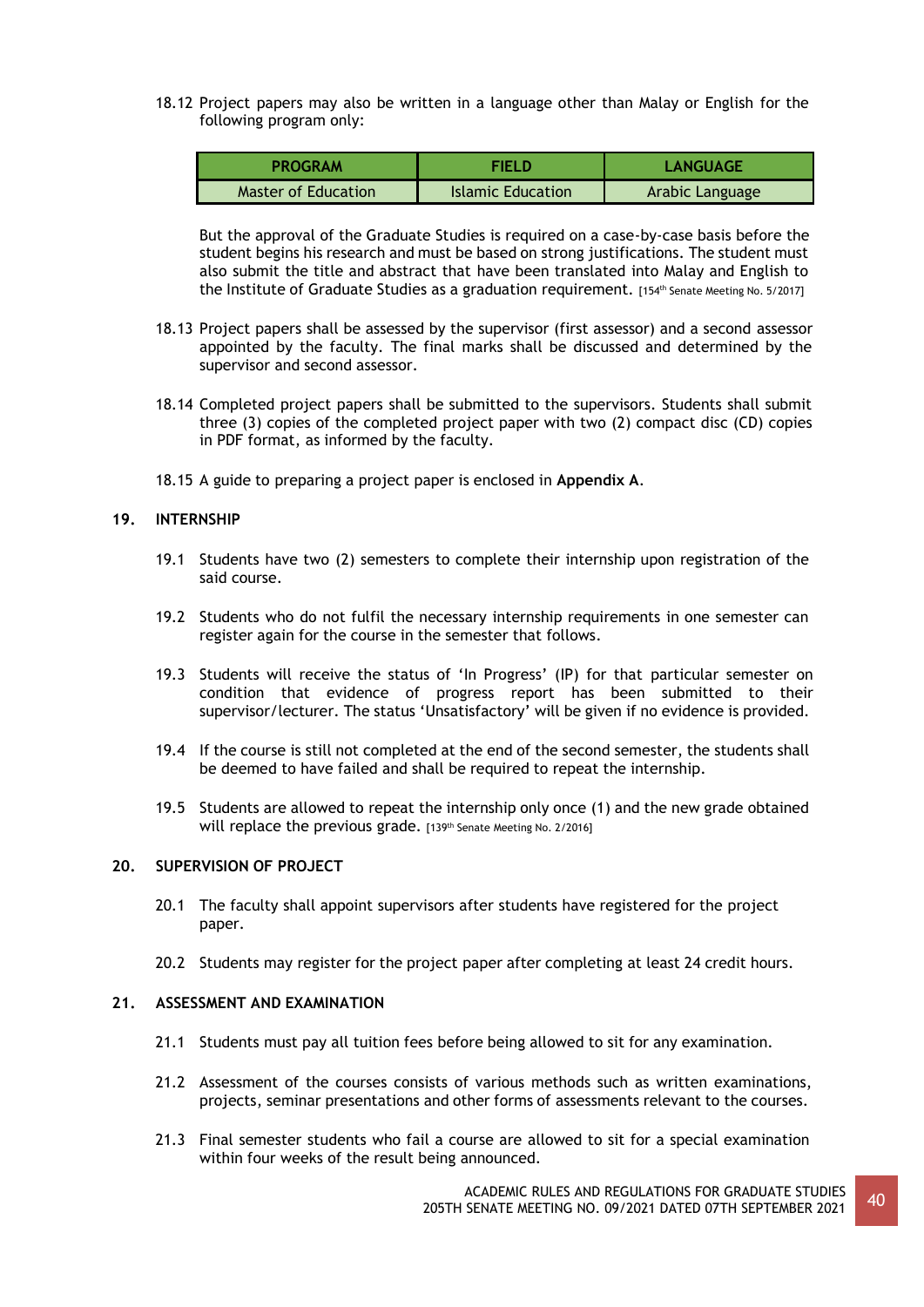21.4 A replacement examination may be given to students who were unable to sit for the scheduled examination for emergency reasons, within two weeks of the end of examination week with the approval of the Dean of the Institute of Graduate Studies through the Dean of the faculty.

# **22. CONFERMENT OF DEGREE**

- 22.1 The name of the degree conferred by the University Senate is Master's degree (according to the relevant field).
- 22.2 The conferment of this degree is subject to:
	- 22.2.1 Fulfilment of all graduation requirements in the specified study programme;
	- 22.2.2 Passing of all prescribed courses;
	- 22.2.3 Achievement of CGPA of at least 3.00
- 22.3 Students' examination results shall be endorsed by the University Senate.

# **23. GRADING SYSTEM**

23.1 Course grades and values:

Schedule 1: Grading System

| <b>Mark</b>  | Grade | <b>Value</b> |
|--------------|-------|--------------|
| $80 - 100$   |       | 4.00         |
| $75 - 79$    | $A -$ | 3.75         |
| $70 - 74$    | $B+$  | 3.45         |
| $65 - 69$    | R     | 3.00         |
| $60 - 64$    | $C+$  | 2.75         |
| 59 and below |       | 0.00         |

- 23.2 The following levels of status are also given:
	- IC : Incomplete<br>IP : In Progress
	-
	- IP : In Progress<br>US : Unsatisfact : Unsatisfactory
	- AU : Audit
	- X : Barred from/Late arrival at examination
	- AD : Academic dishonesty
	- D : Drop
	- RU : Rather unsatisfactory
	- XAU : Unfulfilled audit courses

## **NOTES:**

- a) Grade F is given if students do not take the examination (for courses with final examination) or did not complete the course assessment for reasons unacceptable to the University Senate.
- b) The status X is given if students are barred from taking examinations because their attendance in lectures or tutorials is less than 80%.
- c) The status X is given if students are barred from entering the examination hall for being 30 minutes late or more without any reasonable cause.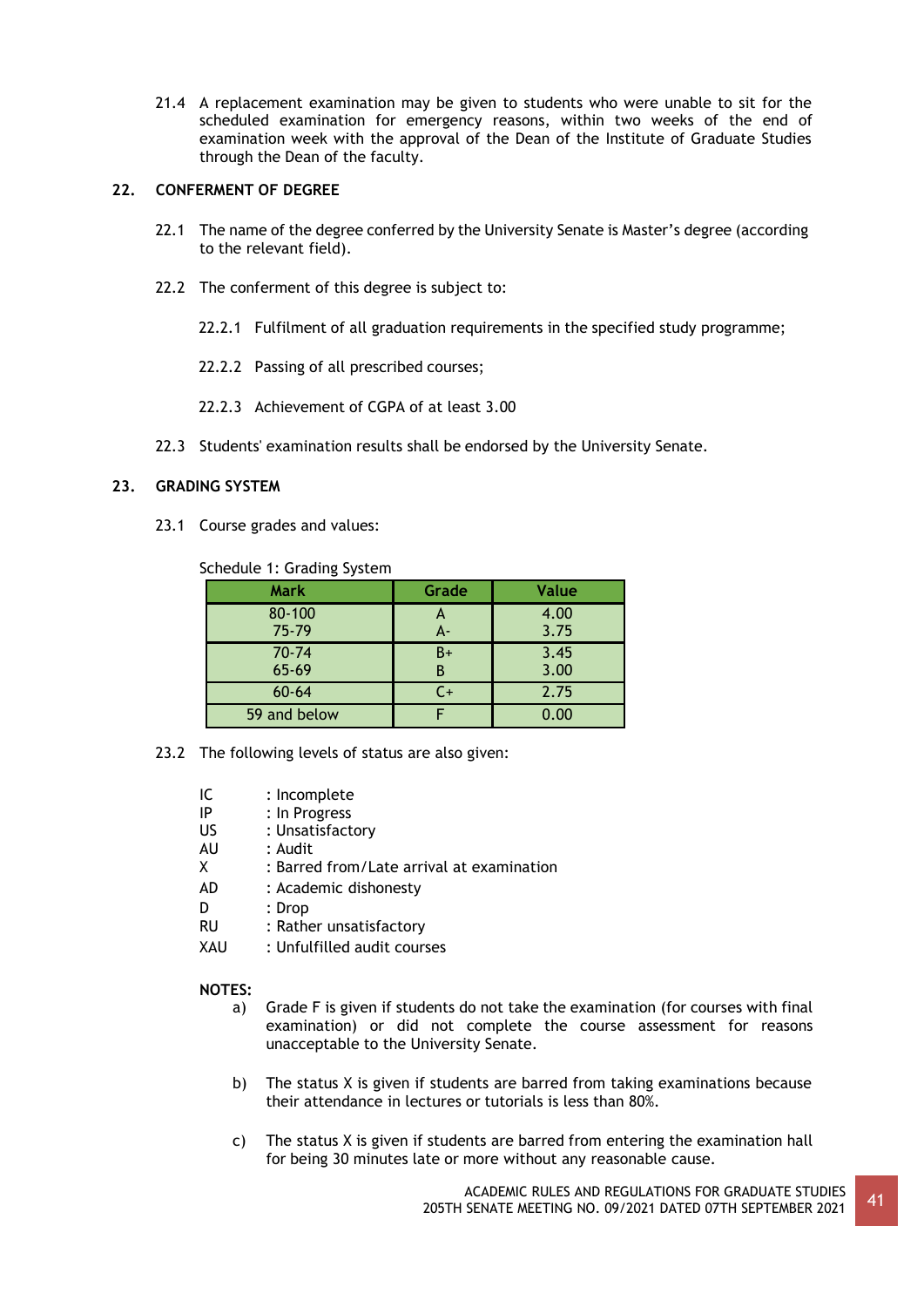- d) The status IC may be given if student do not complete any assignment that is required for any course, except for an examination or a test, and they are required to complete it before the second week of the following semester, subject to the following conditions:
	- Application for the status IC shall be submitted to the Dean of the Institute of Graduate Studies after obtaining the consent of the relevant lecturer and shall be made before the end of the 12th week of the semester; and
	- **•** The status IC shall be redeemed within the period determined by the Dean of the Institute of Graduate Studies.
- e) The status IP/US will be given if students register for continuing courses or are in the process of preparing project papers graded as Satisfactory (IP) or Unsatisfactory (US).
- f) The status AU will be given to students who complete audit courses.
- g) Students who have obtained the status X may sit for the replacement examination with the approval of the Dean of the Institute of Graduate Studies.
- h) Final semester students due for graduation are allowed to sit for the special examination with the approval of the Dean of the Institute of Graduate Studies.
- i) Students who obtained the status X and are barred from sitting for the replacement examination will be deemed to have failed.
- j) Students who changed programmes will receive the status D for the courses which are not equivalent to the new courses required.
- k) Students with a mere pass (grade  $C+$ ) may repeat the course to improve their CGPA and the better grade will replace the previous grade. The previous grade will be recorded but its value will not be considered in the CGPA calculation.
- l) GPA and CGPA calculation system:
	- GPA: Total grade points in one semester Total credit value taken in the semester
	- CGPA: Total grade points in all semesters Total credit value taken in all semesters

# **24. REQUIREMENTS FOR CONTINUING STUDY**

- 24.1 Pass Status
	- Students obtaining a CGPA of 3.00 or more in the semester are deemed to have passed and qualify to continue their studies in the following semester.
	- Demonstrating satisfactory progress in the preparation of the project paper and obtaining the "In Progress" status.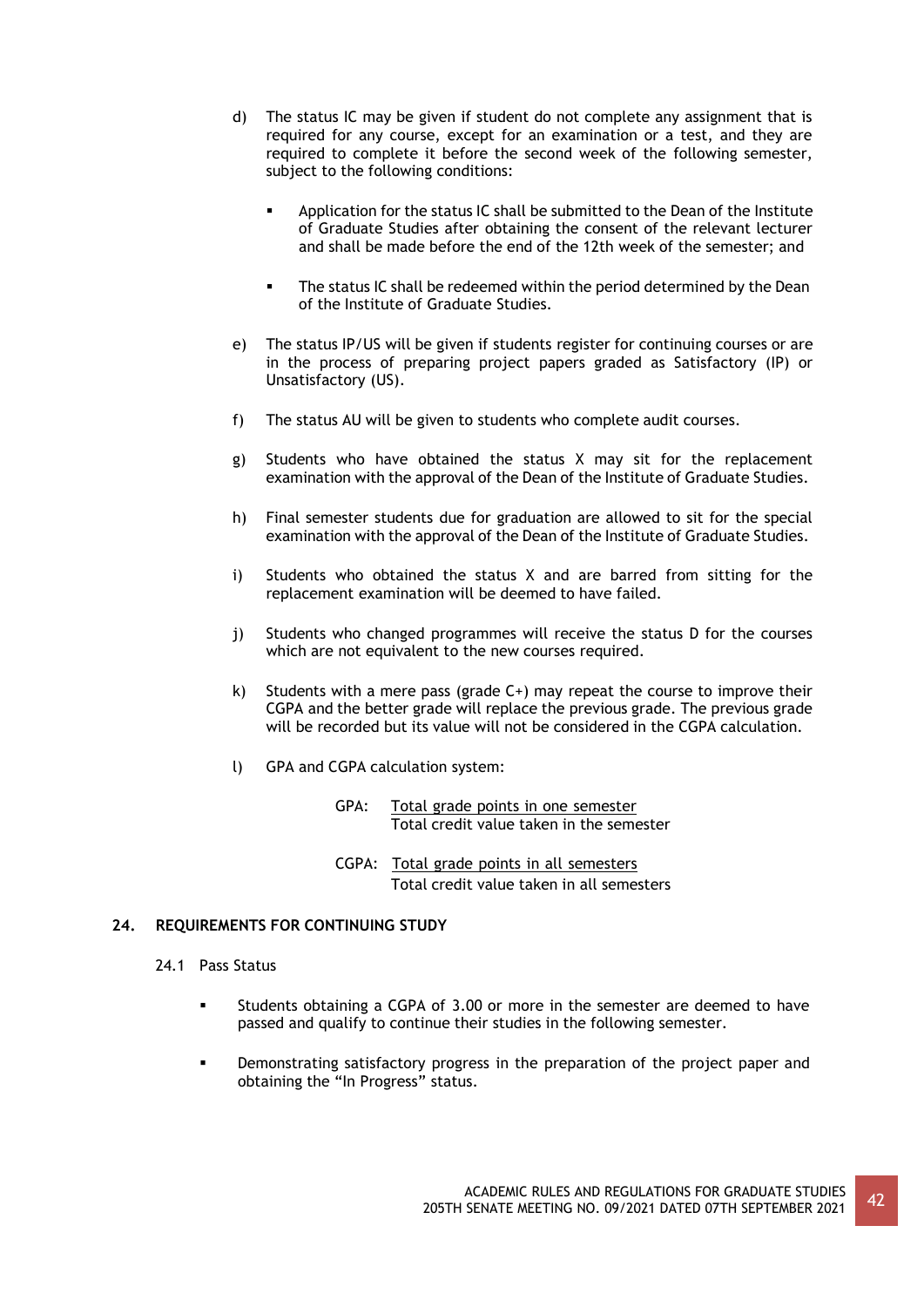# 24.2 Conditional Pass Status

- Students who obtained a CGPA of less than 3.00 but not less than 2.00 at the end of the semester are given a conditional pass.
- 24.3 Fail Status
	- Students who obtained a CGPA of less than 2.00 in any one semester are given the Fail status;
	- Students who obtained a CGPA of less than 3.00 or Conditional Pass status in two (2) consecutive semesters are given the Fail and Terminated status.
- 24.4 Repeating Courses
	- Students who obtained grade C+ in any courses may repeat such courses to improve their CGPA and the better grade will replace the previous grade.
	- Students who failed any courses (grade F) shall repeat such courses in the following semester. Students are allowed to repeat two (2) times only and the best grade (C+ and above) will replace the previous grade. . [Senat Kali Ke-144 Bil.7/2016]
	- Repetition of such courses mentioned above are not applicable to the project paper and internship. [144<sup>th</sup> Senate Meeting No.7/2016]

# **25. TERMINATION OF STUDIES**

- 25.1 The Senate shall have the right to terminate any student found to have given false information for the purpose of admission to the university.
- 25.2 Students may be terminated at any time from the university for any of the following reasons:
	- 25.2.1 Students who obtained a cumulative grade point average (CGPA) of less than 2.00 in any semester will have failed and will be terminated from the university.
	- 25.2.2 Students obtaining the "Conditional Pass" in the previous semester examination and not achieving the status of Pass in the following semester will have failed and will be terminated from the university.
	- 25.2.3 Students not displaying progress in the preparation of project paper and obtained the "Unsatisfactory" status for two (2) consecutive semesters.
	- 25.2.4 Exceeded time for a program of study.
	- 25.2.5 Found to have violated the university regulations.
- 25.3 Students who obtained the **Fail and Terminated** and **Terminated** status may appeal in writing to the university through the faculty and the appeal is subject to the decision of the Graduate Studies Committee meeting.
- 25.4 Appeals must be made within three (3) weeks of the date of the notification letter of termination or after approval of the Senate meeting. Any appeal received after this period will not be considered.
- 25.5 Appeals shall be made with the prescribed payments, of which are not refundable.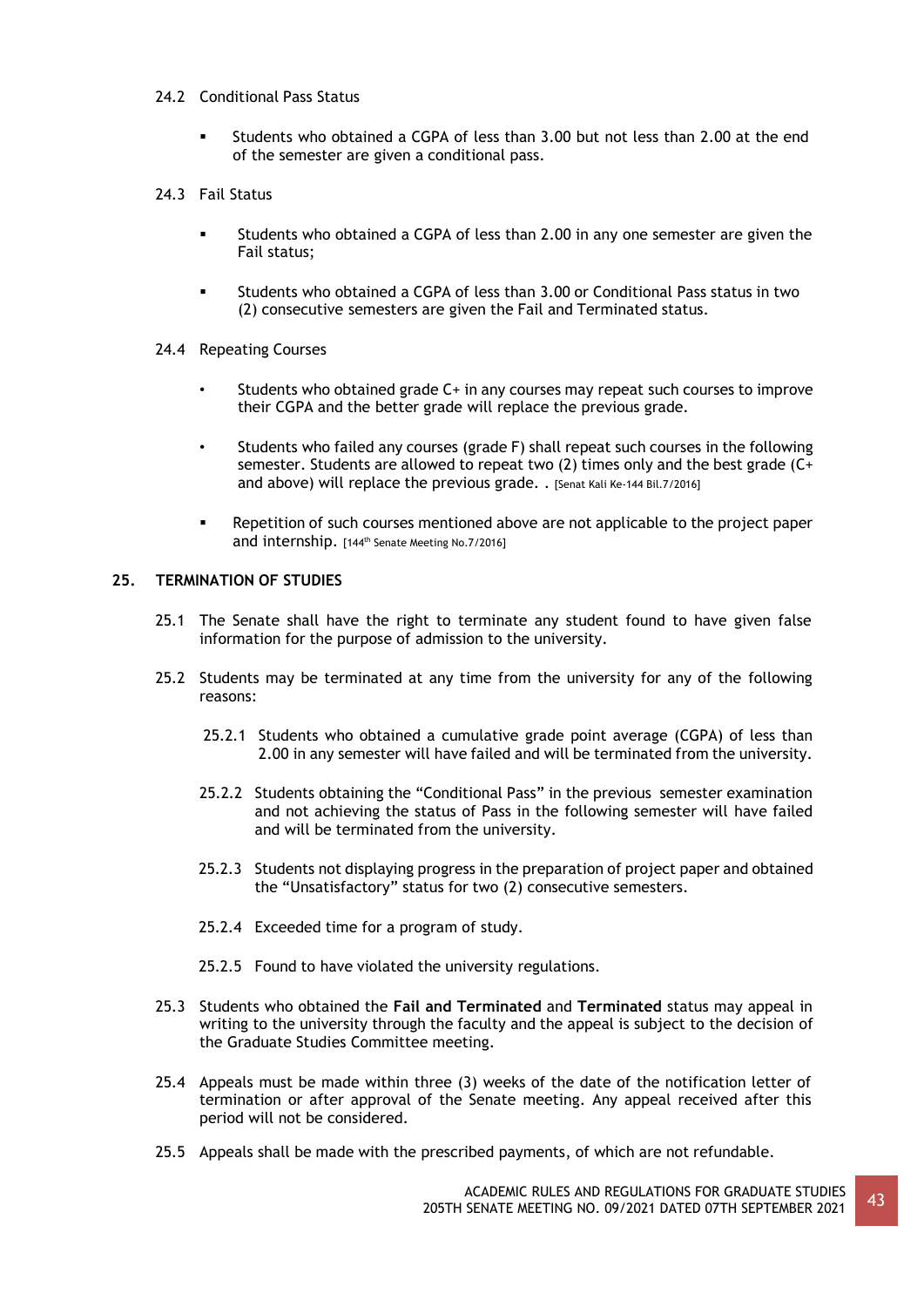## **26. LOSS OF STUDENTS' STATUS** [118th Senate Meeting No. 5/2014]

- 26.1 Students shall lose their status if they fail to settle tuition fees or other payments within the specified time, fail to register for the semester, fail to register for the course or make a written application to the Institute of Graduate Studies for deferment of study after the end of the **seventh (7th)** week of the semester.
- 26.2 Students who have lost such status may appeal to the Institute of Graduate Studies to continue studies in the following semester and the semester in which they lost their status will be counted in the duration of study.
- 26.3 Students who have received approval to continue their studies will be requested to pay an administrative fee to the university.

# **27. UNIVERSITY FINANCIAL REGULATIONS**

- 27.1 Fees shall be settled in full before each semester begins.
- 27.2 Students may claim a fee refund for the semester from which they have withdrawn by producing the approval letter from the Institute of Graduate Studies.
- 27.3 The rate of refund is as follows:

| <b>CONDITION</b>                                                          | <b>AMOUNT OF REFUND</b>                                                                                                                                               | <b>REMARKS</b>                                                                                                                                                                                     |
|---------------------------------------------------------------------------|-----------------------------------------------------------------------------------------------------------------------------------------------------------------------|----------------------------------------------------------------------------------------------------------------------------------------------------------------------------------------------------|
| Decline offer or do not<br>register                                       | Whole amount paid                                                                                                                                                     | The application for refund<br>must be submitted with the<br>letter<br>confirmation<br>from<br><b>Academic Affairs Department</b><br>or Institute<br>Graduate<br>of<br>Studies.                     |
| During orientation week                                                   | Whole<br>paid<br>amount<br>excluding:<br><b>Registration Fee</b><br><b>Health Examination Fee</b><br>$\bullet$<br>International<br>$\bullet$<br><b>Management Fee</b> | The entitlement of refund is<br>only for the first semester.<br>reimbursement period<br>The l                                                                                                      |
| Not more than 4 weeks (28<br>days) from the start date<br>of the semester | 50%<br><sub>of</sub><br>paid<br>amount<br>excluding:<br><b>Registration Fee</b><br><b>Health Examination Fee</b><br>$\bullet$<br>International<br>Management Fee      | is based on the withdrawal<br>date.<br>The application for refund<br>must be submitted with the<br>confirmation<br>from<br>letter<br>Academic Affairs Department<br>or Institute<br>of<br>Graduate |
| After 4 weeks (28 days)<br>from the start date of the<br>semester         | <b>Nil</b>                                                                                                                                                            | Studies.                                                                                                                                                                                           |

[125<sup>th</sup> University Board Meeting No. 5/2019]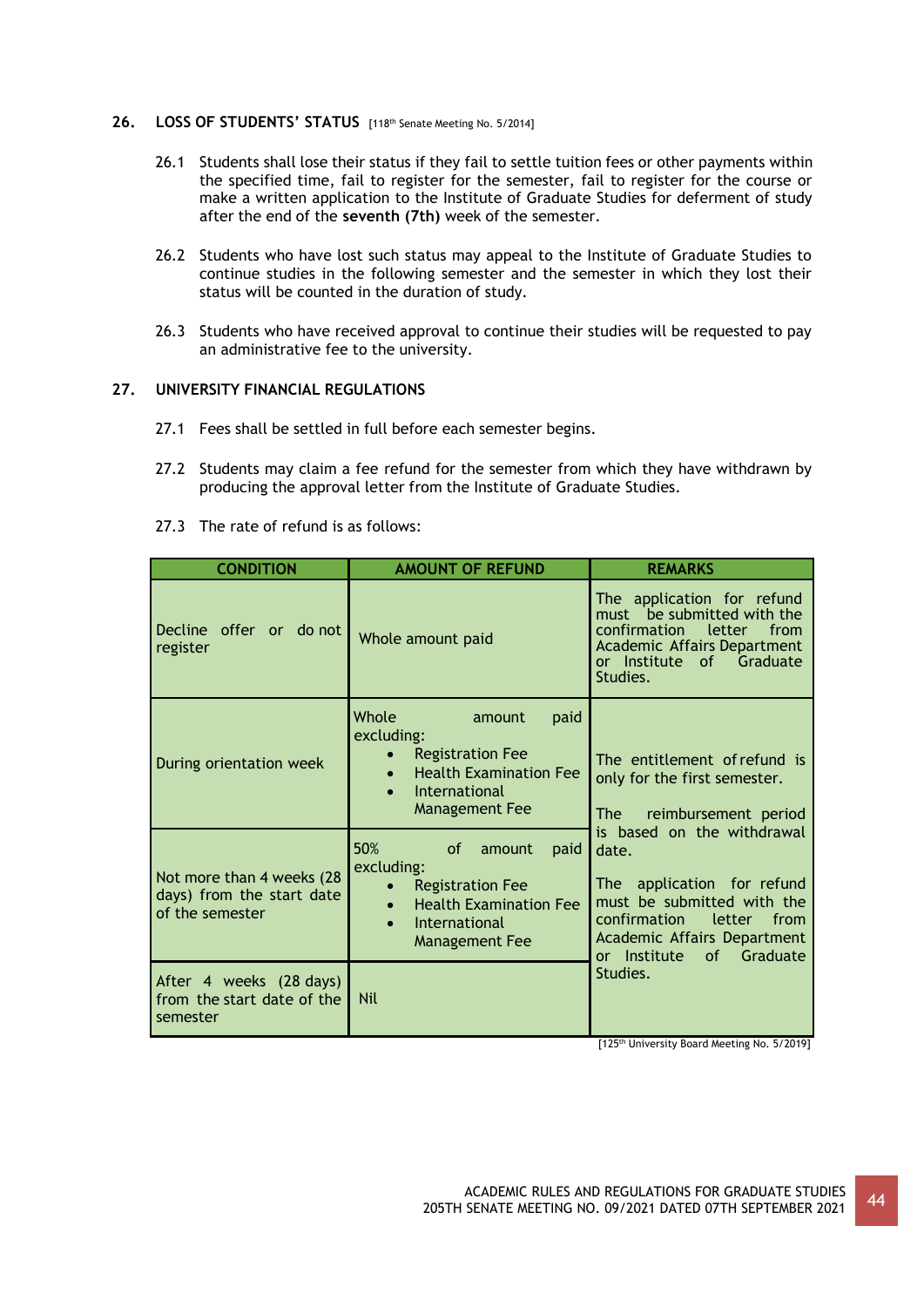- 27.4 The following fees are not refundable:
	- [125<sup>th</sup> University Board Meeting No. 5/2019] ■ Orientation/Registration fees
	- **EXAMINATION FEE**
	- **·** International Management Fee
- 27.5 The students must settle other claims by the university such as fines and compensation for damages to the residential college within their duration of study.
- 27.6 The university shall have the right to claim for all outstanding fees even if the student is no longer a student at the university. All expenses made by the university in pursuing the claim shall be borne by the student.
- 27.7 Students who obtained their diploma or bachelor's degree from the Sultan Idris Education University will be exempted from paying the alumni fees of RM100.00 for the first semester. Students must submit to the Bursar their details along with a copy of the scroll from their previous studies.
- 27.8 Students who defer the semester before the 7th week of the academic calendar will have the fees and other payments brought forward to the following semester.
- 27.9 A prior confirmation/approval letter from the Institute of Graduate Studies shall be obtained and submitted to the Bursar when making the claim.

# **28. GENERAL REGULATIONS**

- 28.1 The Senate shall have the right to take appropriate action against students who have been found guilty of giving false information for the purposes of admission to the university.
- 28.2 The Senate, at its discretion, may allow any exemption deemed reasonable or amend any appropriate regulations to be enforced for the betterment of the university.
- 28.3 All Senate decisions relating to appeals by students shall be managed by the Institute of Graduate Studies.
- 28.4 Students shall have the responsibility of understanding and complying with all regulations included in the Graduate Study Programme Academic Regulations.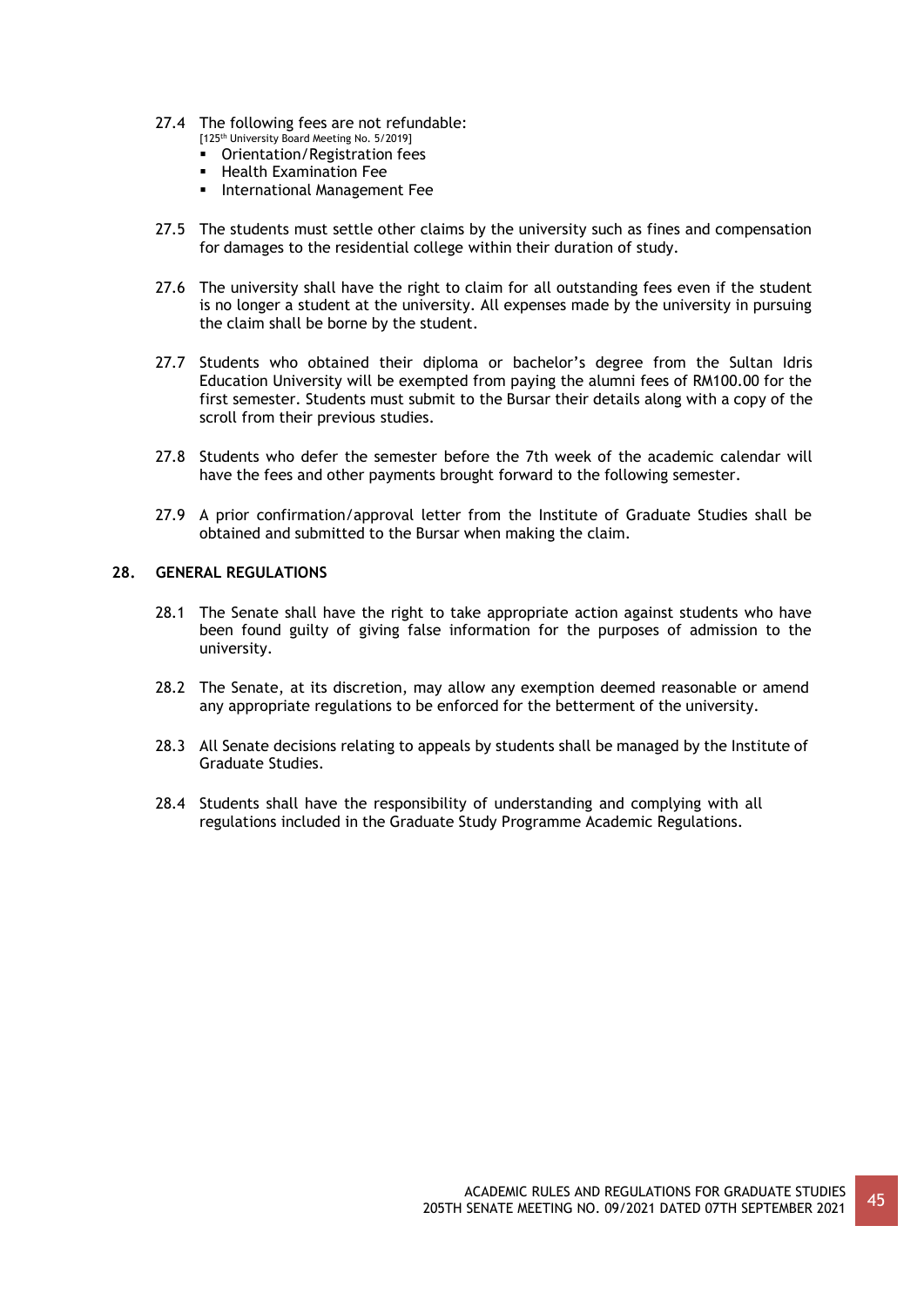# **SULTAN IDRIS EDUCATION UNIVERSITY REGULATIONS ON DOCTOR OF PHILOSOPHY STUDY PROGRAMME**

In exercise of the powers conferred under Paragraph 29 of the Sultan Idris Education University Constitution (Graduate Study Programme), the Sultan Idris Education University Senate determines the following regulations:

# **1. CITATION, COMMENCEMENT AND APPLICATION**

- 1.1 These regulations are cited as the Sultan Idris Education University (Doctor of Philosophy Study Programme) Regulations 2011 (Amendment 2021).
- 1.2 These regulations shall apply to all students of the Sultan Idris Education University under the Graduate Study Programme.

# **2. DEFINITIONS**

In these regulations, unless the context otherwise requires:

**"Academic adviser"** means a member of academic staff appointed by the faculty to advise students on academic matters.

**"Academic dishonesty"** Occurs when one person presents another person's idea, findings or written work as his/her own by copying without due acknowledgement of the source and with intent to deceive (also plagiarism). Action taken against a student who violates Article 8 of the Sultan Idris Education University (Student Discipline) Rules and regulation 1999.

**"Academic staff"** means any teaching staff of the university working full-time and employed permanently or under contract.

**"Assessment"** means any form of assessment to measure students' academic achievement.

**"Audited course"** means course taken as a requirement of study but the course credit is not considered in the calculation of the CGPA. An auditing student must attend all lectures/tutorials/practical and complete all assignments, but is not required to sit for the final examination (if any). If a student does not fulfil the requirements of the audited course, the student's name shall not be listed. [144<sup>th</sup> Senate Meeting No. 7/2016]

**"Co-author"** A study/research produced and presented by an individual using Sultan Idris Education University. Address the individual in this context is a lecturer/supervisor of the student (subsequent to the name of the student).

**"Co-supervisor/Associate supervisor"** means a member of academic staff appointed together with the supervisor by the Senate to supervise the research and preparation of student thesis.

**"Cognate countries"** are countries using Malay as the lingua franca. For example, Indonesia, Singapore, Brunei and Southern Thailand.

**"Compulsory attendance"** means any course or activity on which the attendance is mandatory subject to the faculty/lecturer, even if the course or activity are not listed in the study programme structure or graduation requirements.

**"Course"** means one unit of study that carries a number of credit hours normally offered or completed within a semester.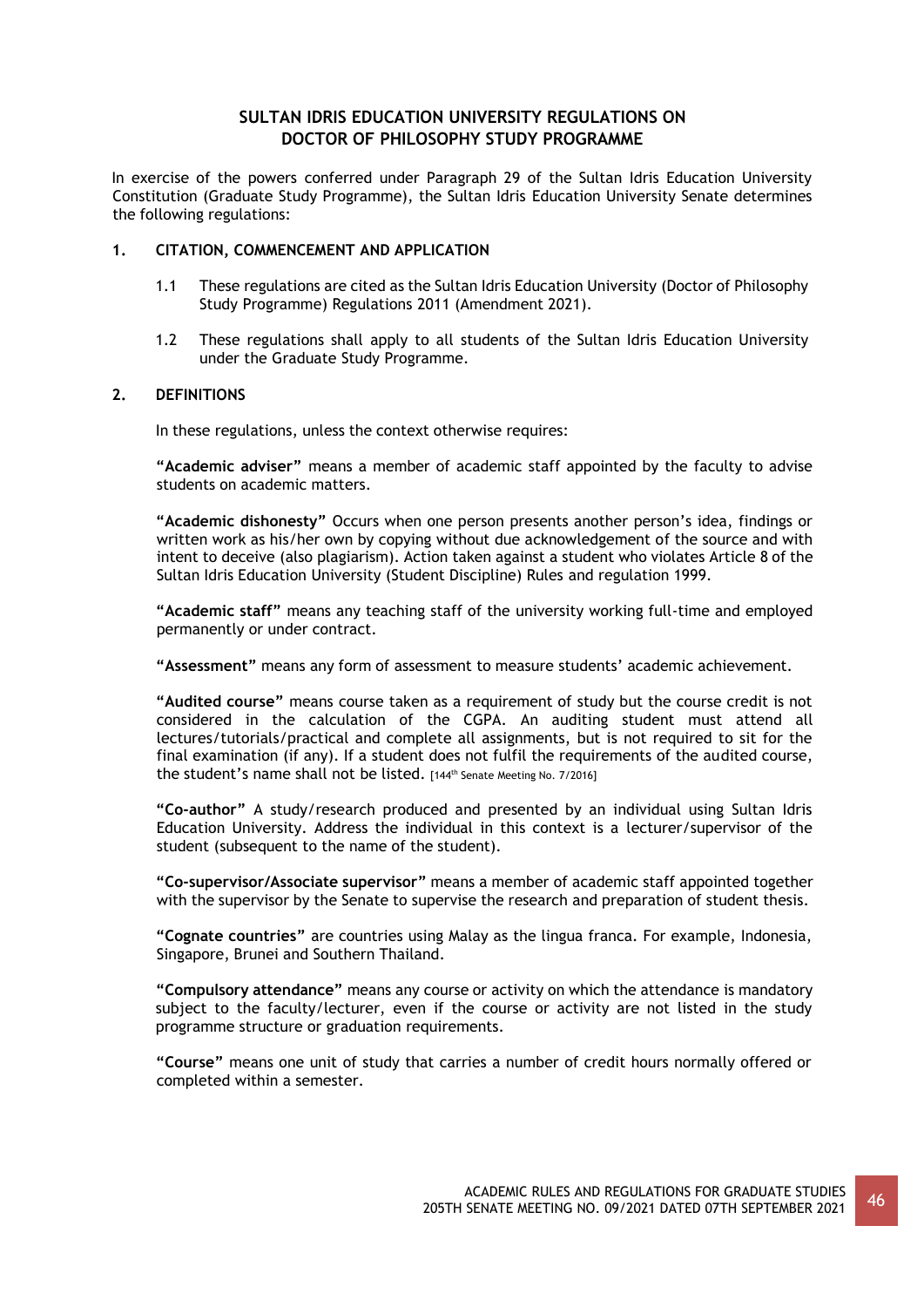**"Course registration"** means registration of students through the online system at the beginning of semester based on the calendar approved by the Senate.

**"Degree"** means award conferred by the university to any student who has fulfilled the graduation requirements.

**"Duration of study"** means period of time specified for students to complete the master's degree study structure.

**"Education courses"** are courses related to the field of education offered by any faculty especially the Faculty of Education and Human Development.

**"Elective courses"** are courses that may be chosen from research methodology courses, education courses and major fields of study from any faculty acknowledge expertise.

**"External examiner"** means an academic of other universities/institutions expert from outside the university recommended by the Graduate Studies Committee of the university and appointed by the Senate to assess student thesis.

**"Faculty"** means any school offering academic programmes and courses.

**"Faculty Graduate Studies Committee"** means committee established at the faculty to supervise the Graduate Study Programme chaired by the Dean of the relevant faculty.

**"Final thesis"** means the copy of thesis completed after passing the Doctor of Philosophy viva.

**"First author"** First name in a study/research produced and submitted/presented by a student in a journal article/seminar or conference.

**"Graduate Studies Committee"** means committee established by the university to supervise the Graduate Study Programme chaired by the Vice Chancellor.

**"Institute of Graduate Studies"** means school established by the university under Section 21(1) of the Constitution of the university to manage, administer and coordinate the Graduate Study Programme.

**"Internal examiner"** means a member of the academic staff proposed by the faculty, recommended by the Graduate Studies Committee, and approved by the Senate to assess student thesis.

**"Journal article"** is a research paper or academic article published following a review by the editor appointed by a committee or certified body (articles accepted for publication in any journal recognised by the Institute of Graduate Studies).

**"Major courses"** are courses identified as a field of study.

**"Programme structure"** means the order of programmes offered by the Institute of Graduate Studies based on the mode of study.

**"Refereed article"** A journal whereby publish articles are submitted through a review process by several experts in the field appointed by the journal editorial.

**"Registration slip"** means a slip containing information on the course registered by a student.

**"Research methodology courses"** are compulsory research methodology courses determined by the university.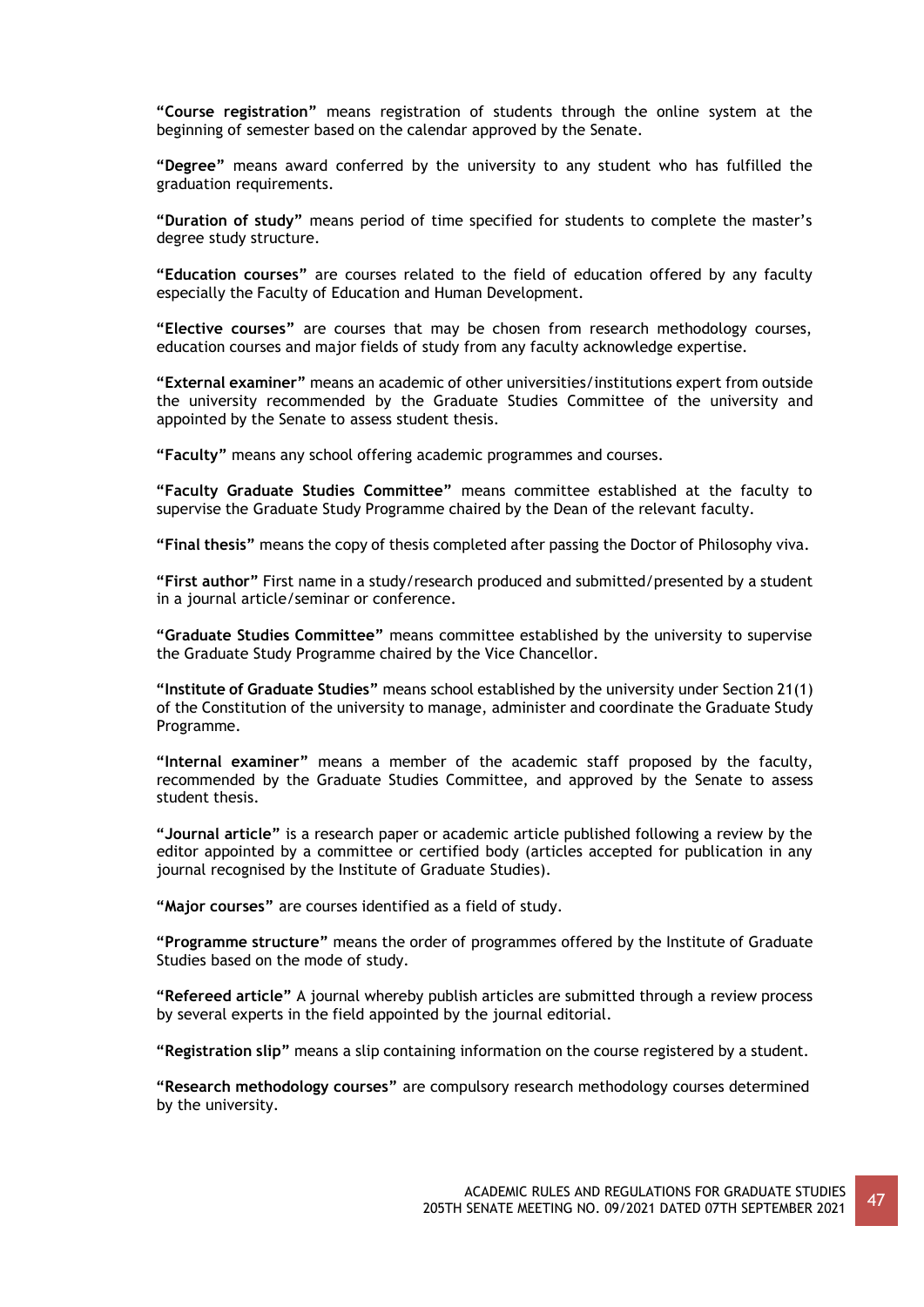**"Research Proposal Examiners Committee"** means the committee established by the faculty to approve and recommend students' research proposals.

**"Semester registration"** means registration of students using the online system during every semester of study to activate their status as students of the university.

**"Senate"** means the highest body with absolute authority over all academic matters, which was established pursuant to section 20(1) of the Constitution of Sultan Idris Education University 1998.

**"Student"** means a registered student who is following the Graduate Study Programme at the Sultan Idris Education University.

**"Student information system"** means a built-in on-line system and regulated by the Institute of Graduate Studies for keeping student data and records.

**"Study programme"** means groups of courses, training and research or combination of courses, training and research planned and offered to fulfil the requirements for the conferment of a master's degree approved by the Senate.

**"Supervisor"** means a member of academic staff proposed by the faculty and approved by the Graduate Studies Committee to supervise student thesis.

**"Thesis"** means a major academic report that is the product of an extended period of supervised independent research in order to fulfil the requirement for the Doctor of Philosophy study Program.

**"Thesis Examiners Committee"** means committee established by the Senate to examine thesis.

**"University"** means the Sultan Idris Education University (UPSI).

**"Viva"** means the oral examination presided by members of the Viva Committee.

## **3. ADMISSION REQUIREMENTS**

- 3.1 A master's degree from Sultan Idris Education University or any higher education institutions recognised by the Senate; or
- 3.3 Other qualifications recognised by the Senate; and
- 3.4 Fulfilment of specific entry requirements imposed by the faculty concerned.
- 3.5 International candidates are required to pass the English proficiency requirement.
- 3.6 International students who wish to write and present their thesis using language other than English or Malay must obtain a special approval from the Senate and must pass the English proficiency requirement.

# **4. APPLICATION**

- 4.1 Applications shall be made online.
- 4.2 Applications must comply with all specific requirements.
- 4.3 Applications are open all year round.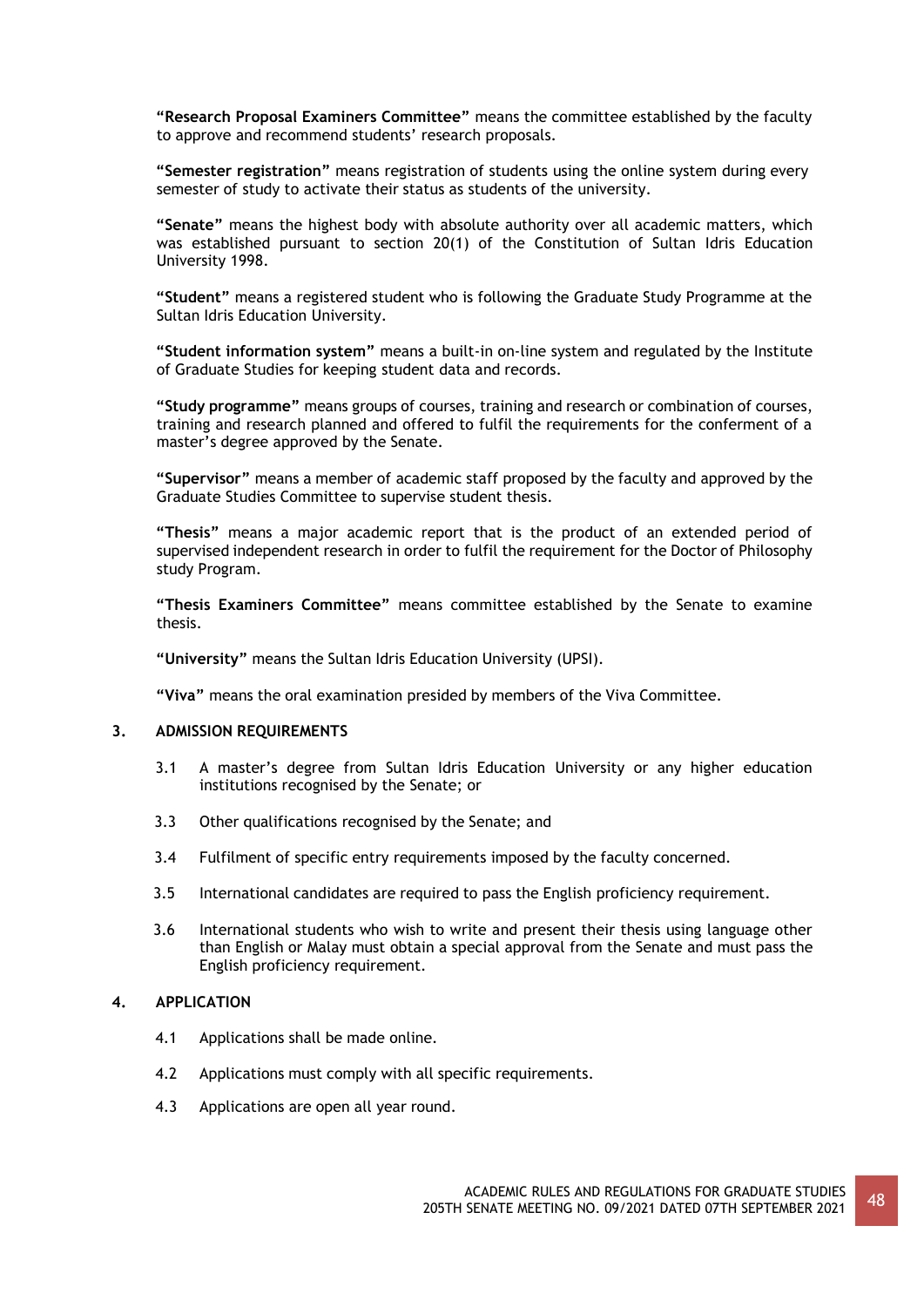# **5. PROGRAMME STRUCTURE**

- 5.1 The programme involves research and preparation of a thesis.
- 5.2 Students must attend at least one research methodology course and fulfil the audit course requirement during the study duration. Students may be requested to follow particular courses at the recommendation of the faculty and to fulfil the audited course requirement. [144th Senate Meeting No. 7/2016]

# **6. REGISTRATION**

- 6.1 Students shall register for each semester by paying the prescribed fees in full at the appointed date for each semester following the programme structure offered by the university.
- 6.2 Registration shall be done on the appointed date at the beginning of the semester to enable students to conduct their research as registered in that semester.
- 6.3 A fine will imposed on late registration.
- 6.4 Students are allowed to check and make corrections or changes by online within four (4) weeks from the date of the semester begin.
- 6.5 Students may register audited course at a minimum of three (3) credits in one semester on the advice and with the consent of the supervisor.
- 6.6 A fine will be imposed on registrations made later than the second week of the academic calendar.

# **7. DEFERMENT OF ADMISSION**

- 7.1 Students may defer their admission for a period of one (1) semester only.
- 7.2 Applications for deferment of admission shall be made in writing to the Dean of the Institute of Graduate Studies within seven (7) weeks of the date of admission.
- 7.3 If a student fails to make an application for deferment within the specified period, the offer will be deemed as void.

# **8. REGISTRATION OF THESIS**

- 8.1 Students shall register their thesis as offered in accordance with the requirements and schedule as prescribed by the Senate.
- 8.2 Students are required to register for continuing thesis supervision every semester.
- 8.3 A fine will be imposed on registrations made later than the second of week academic calendar.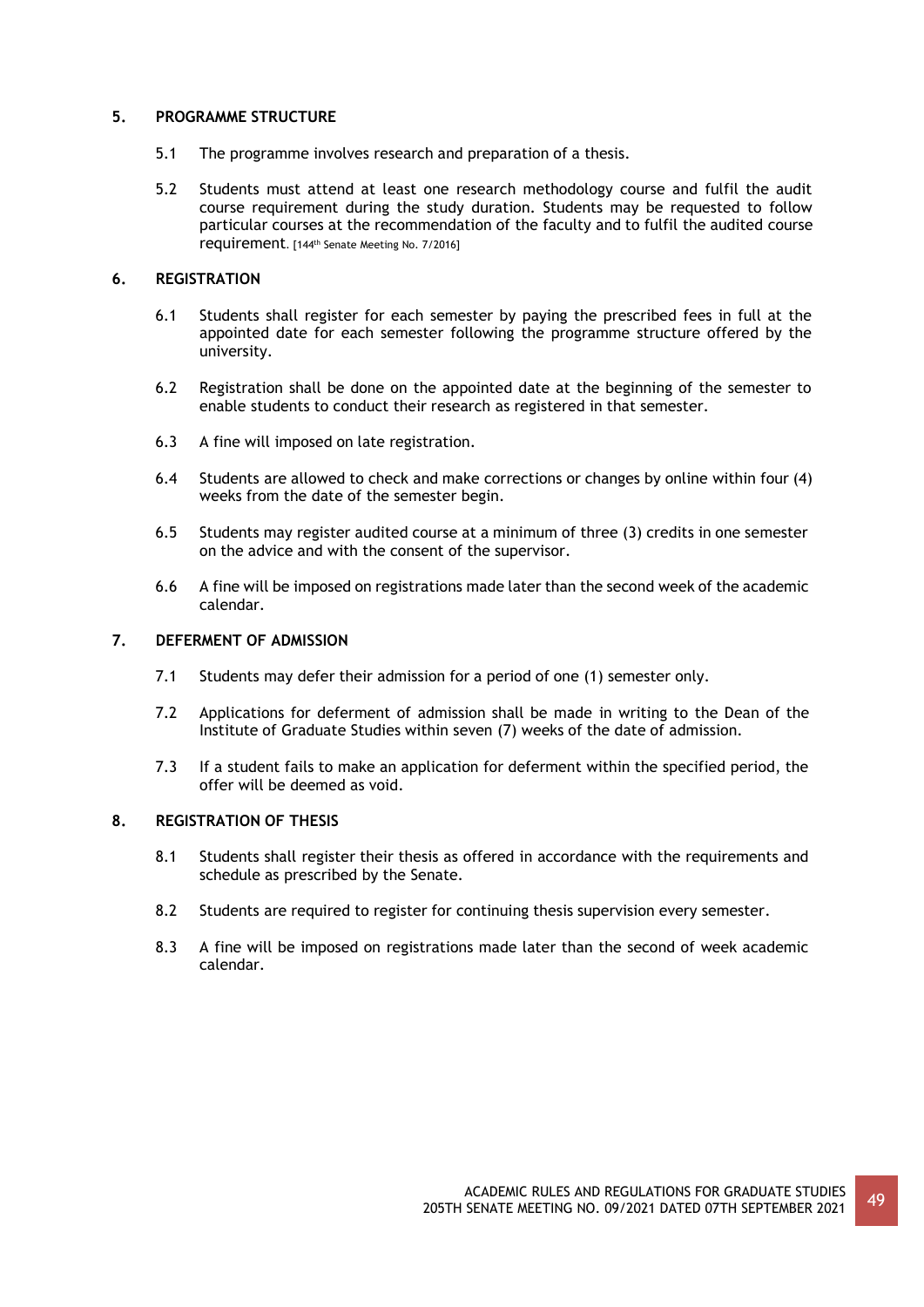# **9. DEFERMENT OF STUDY**

- 9.1 Students may submit an application to the Institute of Graduate Studies to defer their study with the approval of the faculty.
- 9.2 Approval for deferment of study is subject to the consent of the Dean of the Institute of Graduate Studies.
- 9.3 The period of deferment of study shall not be more than two (2) consecutive semesters except for health reasons.
- 9.4 Students applying for deferment of study for health reasons shall beforehand obtain a certificate from a government doctor or medical officer/panel doctor of the university.
- 9.5 Deferment for health reasons is allowed three (3) times during the study. [205<sup>st</sup> Senate Meeting No. 9/2021]
- 9.6 Applications for deferment of study for reasons other than health may also be considered and approved by the Dean of the Institute of Graduate Studies. Applications shall be made before the 7th week of the semester.
- 9.7 The period of deferment for health reasons shall not be considered in the calculation of the maximum duration of study for the study programme.
- 9.8 During the period of deferment, a student loses the status as a student of the university.
- 9.9 Students who wishes to continue their study after the completion of the approved period of deferment are required to register again.
- 9.10 Students who are in the final/ maximum semester of study are not eligible to defer their Studies. [205<sup>st</sup> Senate Meeting No. 9/2021]

# **10. CHANGE OF FIELD OR PROGRAMME**

- 10.1 Students may apply for change of field/programme with the recommendation of the faculty. The approval for change does not involve the appointment of new supervisors requires only a decision by the Institute of Graduate Studies on condition that the faculty has made the recommendation for approval. [136<sup>th</sup> Senate Meeting No. 11/2015]
- 10.2 Applications for change of field or programme shall be submitted before semester three (3) of study. Applications made after this period shall not be considered.
- 10.3 The university reserves the right over the study programme offered every semester.
- 10.4 Such changes are allowed only two (2) times within the entire duration of study.

# **11. ADDING AND DROPPING OF COURSES**

- 11.1 Students are allowed to add courses after obtaining the advice and recommendations of academic advisers within two (2) weeks of the commencement date of the semester.
- 11.2 Students are not allowed to drop any registered courses after the seventh week of the commencement date of the semester.
- 11.3 A fine will be imposed if students do not follow the stipulated dates for adding/dropping of courses.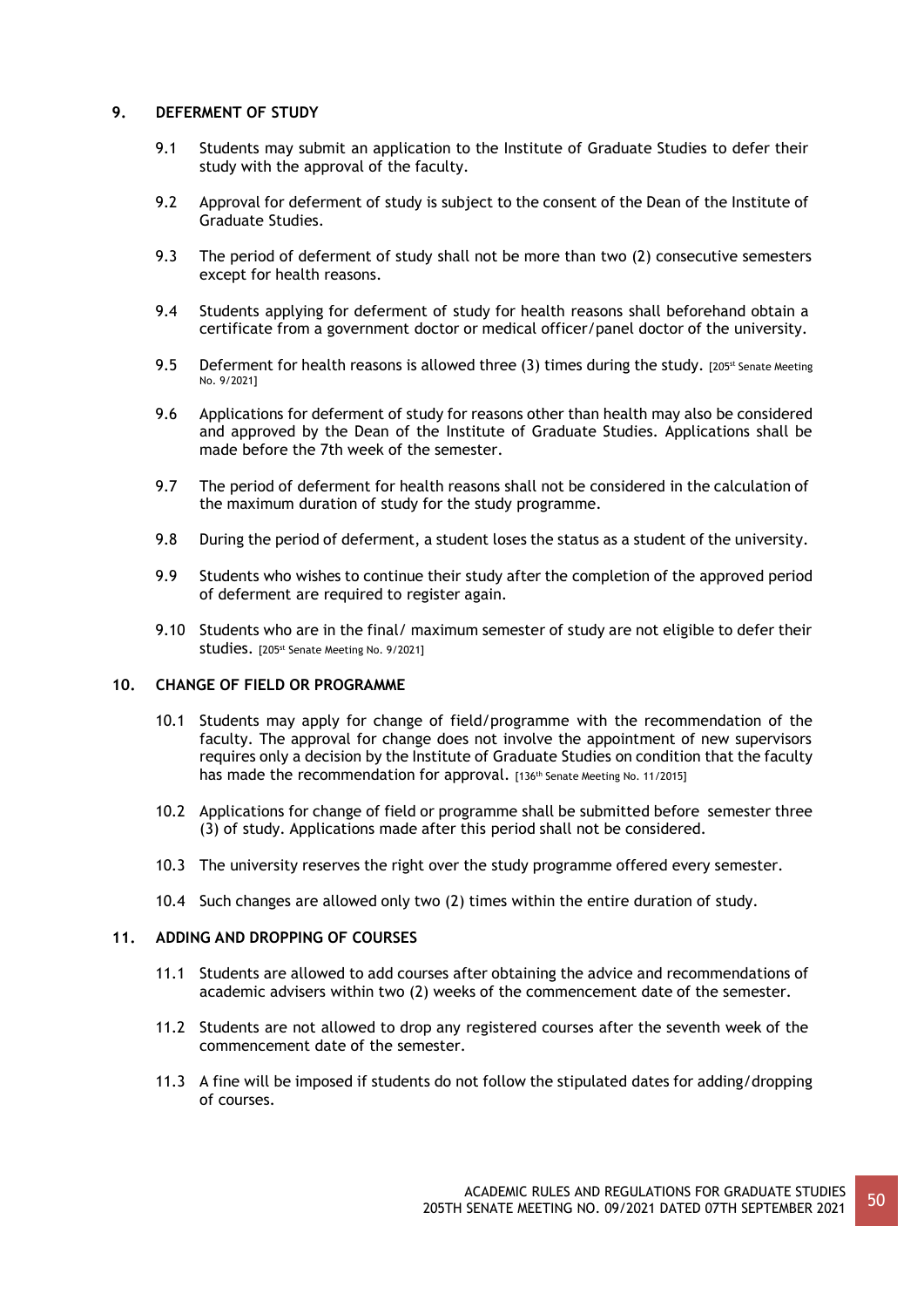# **12. RESEARCH PROPOSAL PRESENTATION**

- 12.1 Students are required to attend at least one (1) presentation of research proposal before they present their research proposal. Completion of study letter and transcript will not be given if students do not meet the requirement [159<sup>th</sup> Senate Meeting No. 10/2017]
- 12.2 Every student shall prepare and present the research proposal at the faculty level after obtaining a recommendation from the supervisor.
- 12.3 The research proposal must be examined and approved by the Faculty Research Proposal Examiners Committee.
- 12.4 The maximum period given to a student of the Doctor of Philosophy degree to present the research proposal is as follows:

| <b>Study Status</b>                  | <b>Proposal presentation before</b>            |  |
|--------------------------------------|------------------------------------------------|--|
| <b>Full-time</b>                     | *Second semester                               |  |
| Part-time                            | *Third semester                                |  |
| *Remarks: Before end of the semester | [136 <sup>th</sup> Senate Meeting No. 11/2015] |  |

12.5 The **Rather Unsatisfactory** status will be given to students who fail to present their research proposal after the second semester (for full-time students) or third semester (for part-time students), despite having submitted the research progress report and being given the Satisfactory status by the supervisor. The following are the prescribed levels of assessment for a student:

| <b>Study Status</b>                  |                   | <b>Status received</b>                                     |
|--------------------------------------|-------------------|------------------------------------------------------------|
| After second semester<br>(full-time) | <b>First time</b> | <b>Rather Unsatisfactory</b>                               |
| After third semester<br>(part-time)  |                   |                                                            |
| After third semester<br>(full-time)  | Second time       | Unsatisfactory                                             |
| After fourth semester<br>(part-time) |                   |                                                            |
| After fourth semester<br>(full-time) | Third time        | Unsatisfactory and terminated                              |
| After fifth semester<br>(part-time)  |                   | (two consecutive times of<br><b>Unsatisfactory status)</b> |

[136<sup>th</sup> Senate Meeting No. 11/2015]

12.6 Students who have presented their research proposal presentation but need to amend and present such research proposals for a second time are subject to the following:

| <b>Study Status</b> | <b>Maximum period for</b><br>amendment and subsequent<br>presentation | Status for failure to comply with<br>the specified period |
|---------------------|-----------------------------------------------------------------------|-----------------------------------------------------------|
|                     | Before the fourteenth week of                                         | Rather Unsatisfactory - first time                        |
| Full-time           | the following semester                                                | Unsatisfactory - second time                              |
|                     | Before the fourteenth week of                                         | Rather Unsatisfactory - first time                        |
| Part-time           | the subsequent two semesters                                          | Unsatisfactory - second time                              |

[136<sup>th</sup> Senate Meeting No. 11/2015]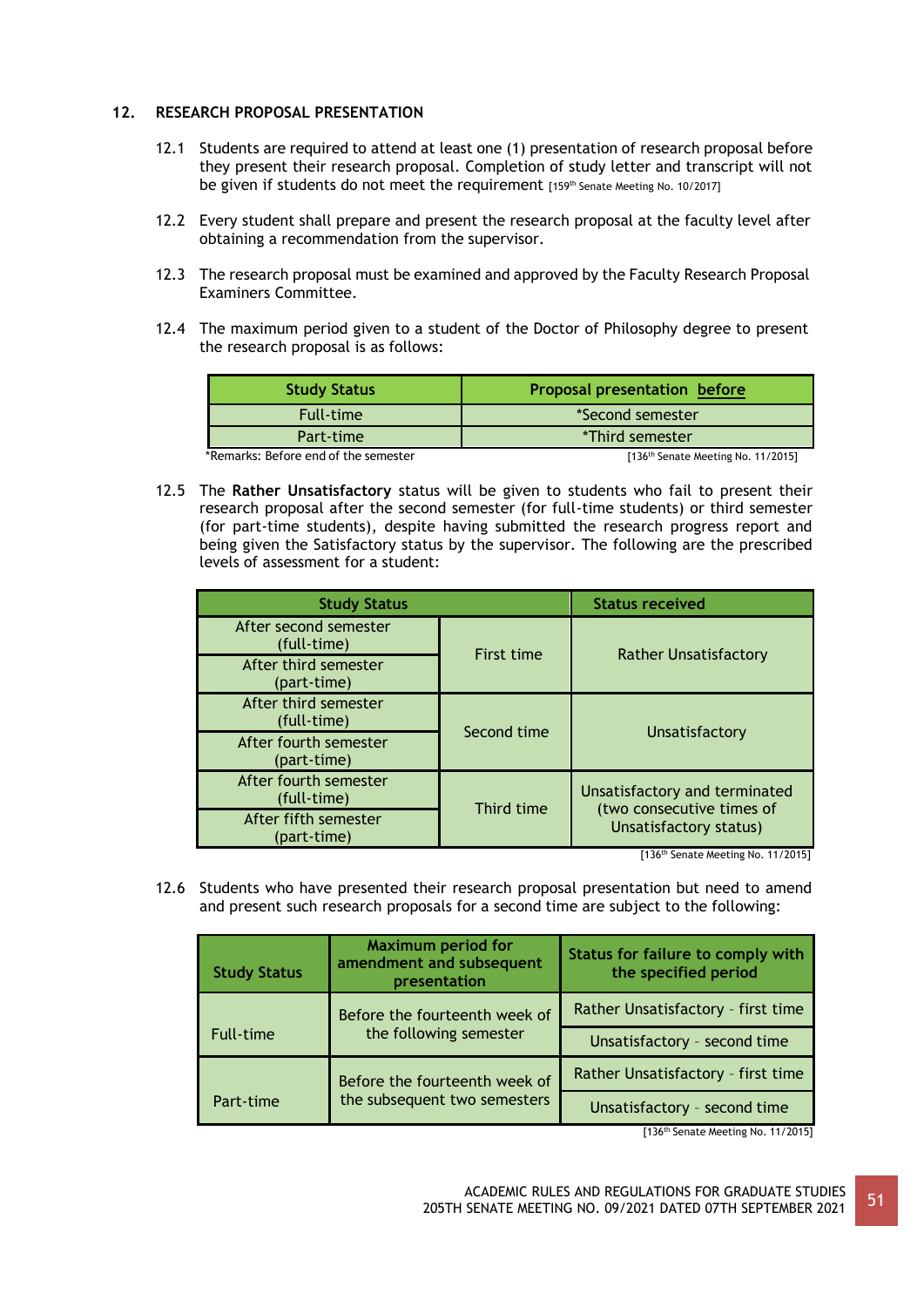# **13. RESEARCH FINDINGS PRESENTATION**

- 13.1 Presentation of research findings is **compulsory** for the students before submitting the notice and preliminary thesis to IGS.
- 13.2 Students need to present at least **one (1)** research findings at faculty level. Feedback received from the audience during the presentation should be taken into account for improvement of thesis.
- 13.3 Students are not allowed to submit the preliminary thesis before presenting the research findings. [159th Senate Meeting No. 10/2017]

Note: Faculty can decide the method of conducting the presentation itself. However, Faculty needs to ensure the Panel of Assessors are the same as being appointed during the presentation of proposal. [159th Senate Meeting No. 10/2017]

# **14. DURATION OF STUDY**

- 14.1 The duration of study for full-time students is a \*minimum of four (6) semesters (3 years) and a maximum of ten  $(10)$  semesters  $(5 \text{ years})$ .  $[199^{\circ}$  Senate Meeting No. 3/2021]
- 14.2 The duration of study for part-time students is a \*minimum of eight (8) semesters (4 years) and a maximum of fourteen (14) semesters (7 years). [199th Senate Meeting No. 3/2021]
- 14.3 Nevertheless, outstanding students who can finish their studies in a shorter period of time will be given an exemption subject to the Senate.
- 14.4 Changing the status of study is permitted only **two (2) times** within the entire duration of the study. The university reserves the right over the status of study offered each Semester. [121<sup>st</sup> Senate Meeting No. 8/2014]
- 14.5 Application for change of the status must be done before the start of the final semester.
- 14.6 Students can apply for an extension of the study period no later than three (3) months before the end of the last semester. The allowed extension application is four (4) semesters with a maximum of two (2) semesters for each application, subject to the percentage of thesis status. [205<sup>st</sup> Senate Meeting No. 9/2021]
- 14.7 Students who has been approved for an extension are not allowed to defer their studies during the semester except for health reasons certified by a medical officer. [205<sup>st</sup> Senate Meeting No. 9/2021]
	- \* The period calculated is until the thesis submission stage.

# **15. RESIDENTIAL REQUIREMENTS**

15.1 Students must fulfil the residential requirements as follows:

| <b>Study Status</b> | *Residential Requirements                                                                                                                                                    |
|---------------------|------------------------------------------------------------------------------------------------------------------------------------------------------------------------------|
| <b>Full Time</b>    | Students must be physically present on campus subject to the<br>discretion of the Dean/Deputy Dean (except international students<br>who have enrolled in special programs). |
| Part Time           | Students must be physically present on campus subject to the<br>discretion of the Dean/Deputy Dean.                                                                          |

\*subject to program and faculty requirements [162<sup>nd</sup> Senate Meeting No. 1/2018]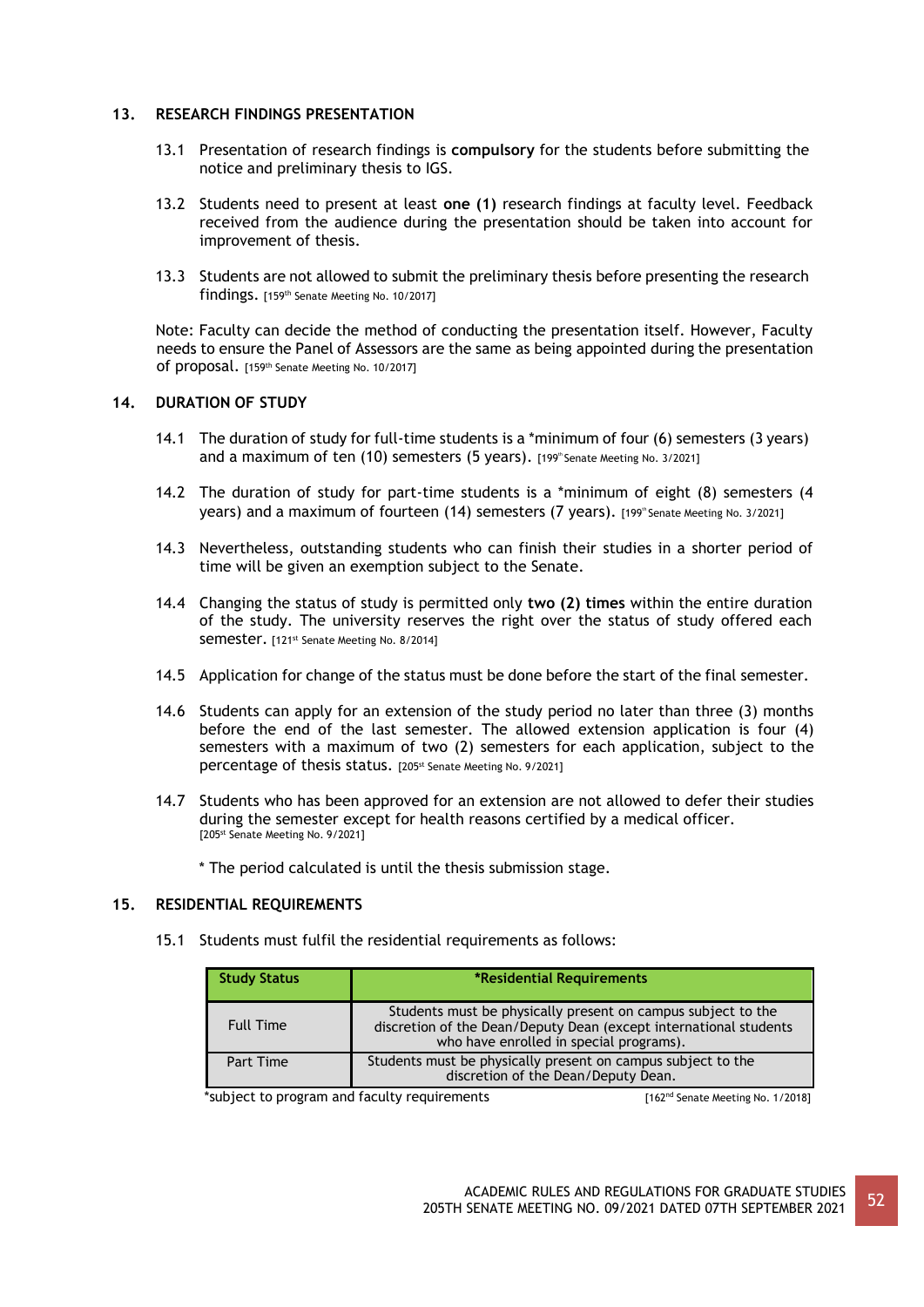# **16. ATTENDANCE**

- 16.1 Students must meet their supervisors according to the frequency determined by the faculty and keep a record of such meetings.
- 16.2 At the end of each semester, students must submit the Graduate Study Progress Report to the faculty to be forwarded to the Institute of Graduate Studies.
- 16.3 Students who are given the unsatisfactory status for two (2) consecutive semesters will be terminated.

# **17. THESIS**

- 17.1 The thesis shall not be less than 80,000 words and not more than 100,000 words (subject to the declaration of JPS of Faculty, supervisor and field expertise). [171th Senate No.10/2018].
- 17.2 The thesis shall be prepared based on the format and style of writing determined by the university.
- 17.3 The thesis may be written in Malay or in English. The abstract shall be written in both languages.
- 17.4 The thesis may also be written in a language other than Malay or English subject to the approval of the Senate/ Graduate Studies Committee based on strong justifications. The student must also submit the title and abstract that have been translated into Malay and English to the Institute of Graduate Studies as a graduation requirement. [154<sup>th</sup> Senate Meeting No. 5/2017] (Refer to Guidelines For Application of Thesis/ Dissertation Writing in Languages Other Than The Malay Language and English) [203<sup>th</sup> Senate Meeting No. 7/2021]
- 17.5 A thesis that has been accepted for the conferment of degree from another university cannot be accepted for the conferment of degree from this university.
- 17.6 A student who intends to submit his thesis to be examined shall:
	- 17.6.1 submit a notice with proof of payment of thesis examination fees to the Institute of Graduate Studies using the prescribed form at least three (3) months before the date of thesis submission for examination with the consent of the supervisor (after the thesis is 80% complete).
	- 17.6.2 submit seven (7) soft-bound copies of the thesis for examination along with a Turnitin report.
	- 17.6.3 Student has to submit the preliminary thesis to IPS as follow:

| <b>Study Status</b> | Submission of preliminary thesis |  |
|---------------------|----------------------------------|--|
| <b>Full Time</b>    | <b>Eight Semester</b>            |  |
| Part Time           | <b>Twelve Semester</b>           |  |

[159<sup>th</sup> Senate Meeting No.10/2017]

- 17.6.4 Failure of student to submit the preliminary thesis to IPS within a specifies period will cause the student to have Rather Unsatisfactory status during the semester even if he/she has sent the LKPS and get In progress status from the supervisor. [159th Senate Meeting No.10/2017]
- 17.6.5 Student may also submit the preliminary thesis to the IPS earlier than the SDecified period. [159<sup>th</sup> Senate Meeting No.10/2017]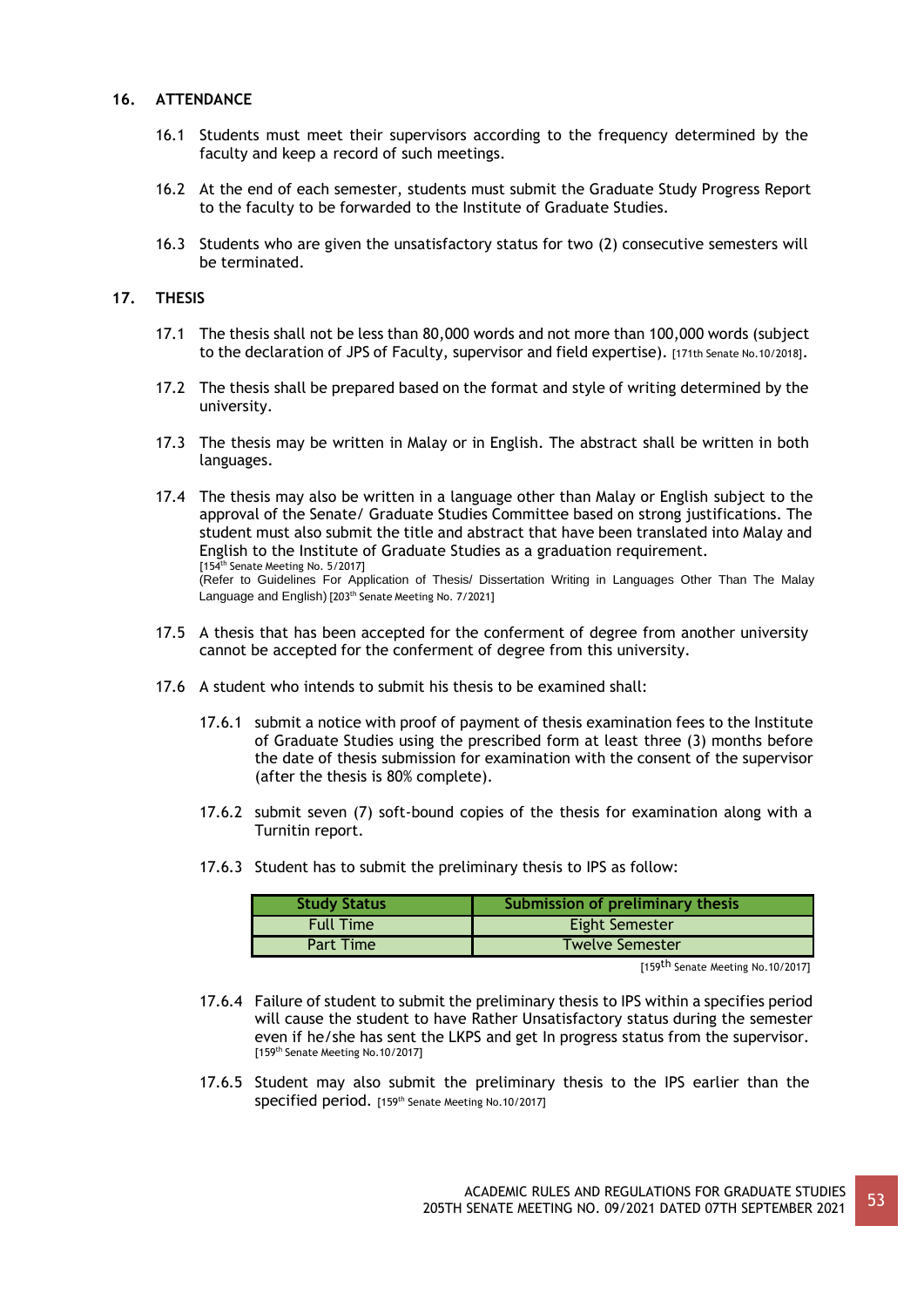- 17.7 Before graduating, students must submit the final thesis, in three (3) bound copies with two (2) compact disc (CD) copies in PDF format, that has been examined and its format approved by the Institute of Graduate Studies.
- 17.8 Entitlement to ownership of the research study and the thesis shall vest with the university.

# **18. REQUIREMENT FOR PUBLICATION**

18.1 Students must publish two (2) \*journal articles/refereed articles before they are eligible to graduate. [118<sup>th</sup> Senate Meeting No. 5/2014]

\*Details:

(i) the article must has been accepted for publication;

- (ii) the student must be the first/main author;
- (iii) student are encouraged to publish high-index journals such as ISI, SCOPUS, ERA;

(iv) completion of study letter will only be given if student has completed the publishing requirements.

# **19. SUPERVISION OF THESIS**

- 19.1 The Senate shall appoint an academic staff from any faculty as supervisors and/or cosupervisors and/or associate supervisors from any Public Institutions of Higher Education (PIHE) or other institutions competent to supervise research and preparation of the thesis.
- 19.2 Appointment of supervisors/co-supervisor's/associate supervisors shall be recommended by the faculty and approved by the Graduate Studies Committee.
- 19.3 A change of supervisor is allowed with the approval of the faculty, consent of the original and the new supervisors, and approval of the Graduate Studies Committee.
- 19.4 Co-supervisor's/associate supervisors selected may be academic staff of other universities and/or experts from external organisations.
- 19.5 For every semester throughout the duration of study, students shall submit the Graduate Research Progress Report to the faculty and the Institute of Graduate Studies using the method prescribed by the Institute of Graduate Studies.

## **20. ASSESSMENT AND EXAMINATION**

- 20.1 Students must pay all tuition fees before being allowed to sit for any examination.
- 20.2 The thesis examination fee shall be paid before the notice of preliminary thesis submission for examination is submitted.
- 20.3 If the examination needs to be repeated, additional payment will be imposed based on the current rate.
- 20.4 The thesis will be examined by three (3) examiners consisting of one (1) internal examiner and two (2) external examiners appointed by the University Senate based on nomination by the faculty.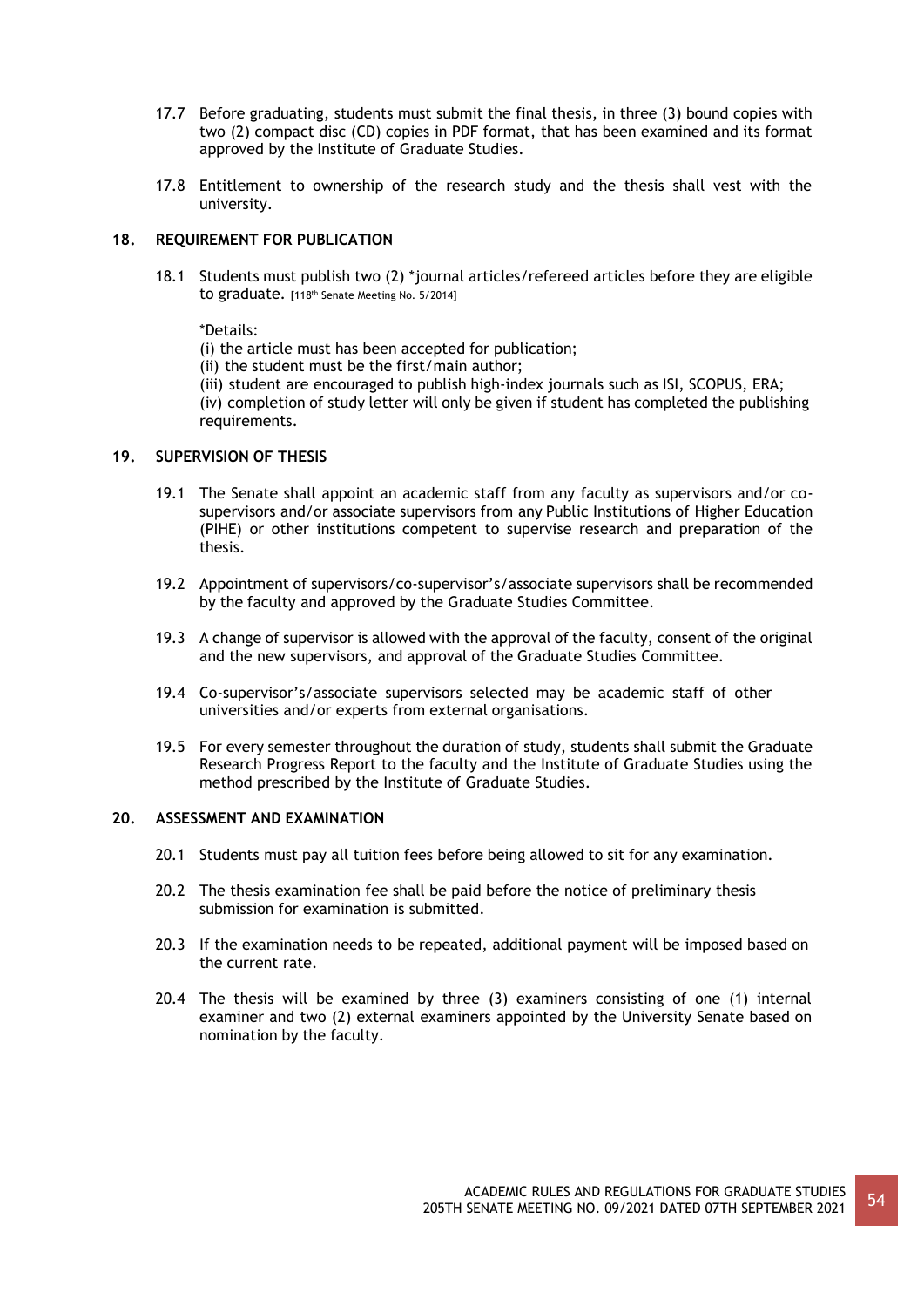- 20.5 The supervisor is required to submit the supervised thesis assessment report and may be present as observers and to give views to the Viva Committee.
- 20.6 The thesis examination shall be managed by the Institute of Graduate Studies.
- 20.7 The thesis assessment reports by the internal examiner and external examiners shall be based on the Thesis Assessment Form.
- 20.8 The reports by the internal examiner and external examiners shall be sent to the Institute of Graduate Studies.
- 20.9 A Viva Committee shall be appointed by the Senate.
- 20.10 Members of the Viva Committee are comprised of:
	- Chairperson: Deputy Vice Chancellor/ Professor / Associate Professor with at least three (3) years of experience (different field) appointed by Institute of Graduate Studies [186th Senate Meeting No. 01/2020]
	- Member: Dean of the faculty or representative
	- Member: Internal examiner
	- Member: Two (2) external examiners
	- Member: Dean of the Institute of Graduate Studies or representative
	- Secretary: Administrative officer of the Institute of Graduate Studies

Note: Amendments of minutes are recorded by the supervisor and endorsed by the chairperson. [147th Senate Meeting No. 10/2016]

Remark:

- A minimum of two (2) examiners must be present
- If only one examiner is able to attend, the examiner who is unable to attend can be contacted through other mediums such as telephone, Skype, Google Chat, etc.
- The reports from the absent examiners shall be read by the chairman. [136th Senate Meeting No. 11/2015]
- 20.11 The student will be called by the Viva Committee to defend the thesis orally (viva voce).
- 20.12 Thesis assessment recommendations by the Viva Committee shall be presented for the approval of the Senate in order to:
	- confer a Doctor of Philosophy degree on the student without amendment to the thesis; or
	- confer a Doctor of Philosophy degree on the student subject to correction of minor mistakes such as typing, spelling, punctuation marks, clarification of facts, arguments and conclusions as recommended by the Viva Committee. The candidate is given not more than three (3) months to make corrections. Thesis corrections subject to confirmation of the supervisor only; or
	- confer a master's Doctor of Philosophy degree on the student subject to correction of moderate mistakes such as clarification of facts, arguments and conclusions, and rewriting part of the thesis as recommended by the Viva Committee. The candidate is given not more than six (6) months to make corrections. Thesis corrections subject to confirmation by both the supervisor and internal examiner only if so decided in the Viva Meeting; or
	- confer a Doctor of Philosophy degree on the student subject to correction of major mistakes such as reanalysis of data, re-evaluation of conclusions and rewriting part of the thesis. The improved thesis needs to be re-examined and recommended by the Viva Committee. The candidate is given not more than twelve (12) months to make corrections; or
	- fail and not conferred a Doctor of Philosophy degree.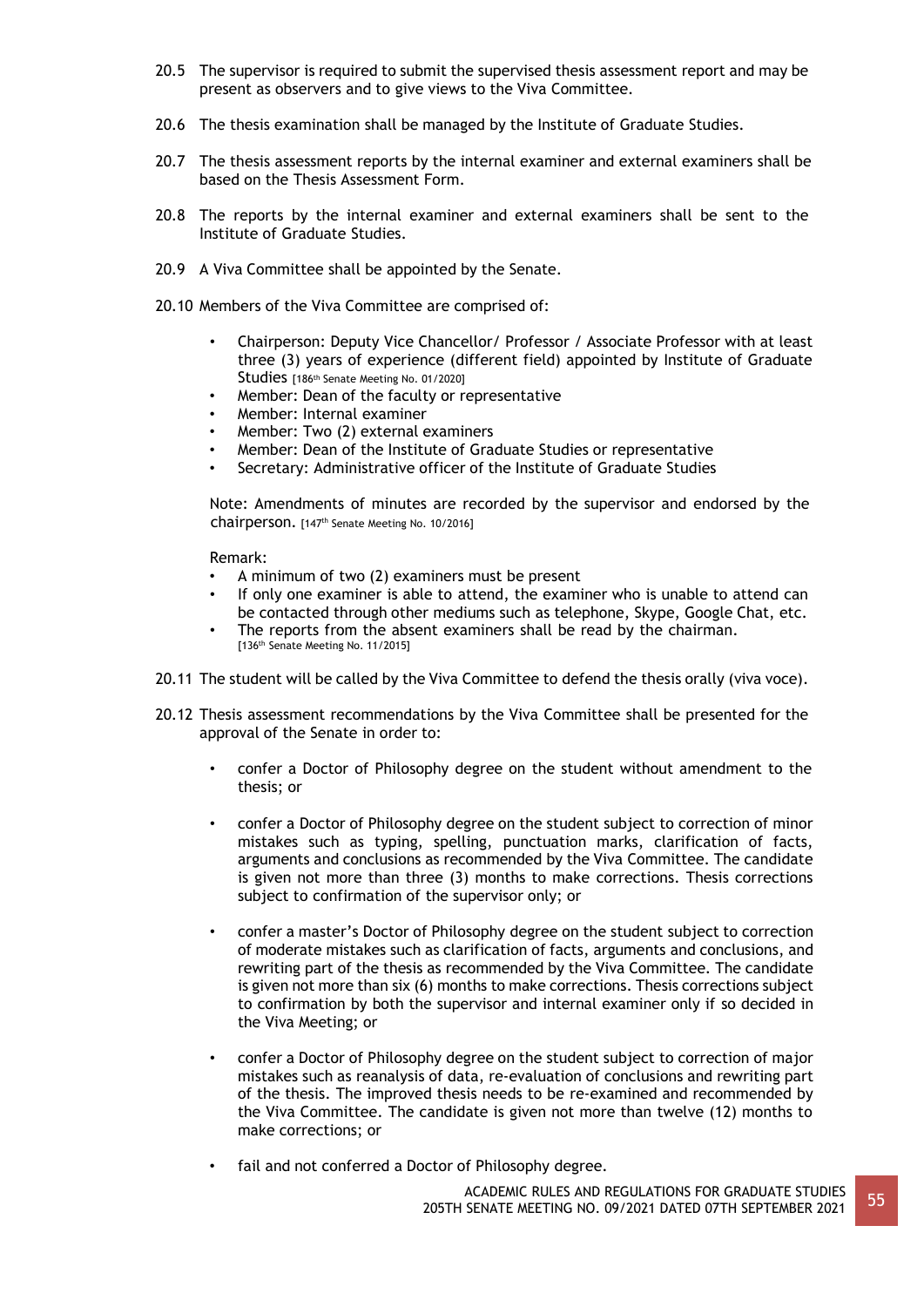- 20.13 The Viva Committee may recommend that the thesis that achieves high status be conferred a Pass with Distinction grade.
- 20.14 Assessment for Doctor of Philosophy specialized in Music Composition, Music Performance and Fine Art Studio are included in **Appendix C**
- 20.15 **Period of thesis resubmission for correction of 12 months** [121st Senate Meeting No. 8/2014]:
	- 20.15.1 Student can only resubmit their thesis to Institute of Graduate Studies for reexamination **six (6)** months after the viva being held.
	- 20.15.2 The student must ensure every correction specified by the examiners is sufficiently addressed. The supervisor may also use the time available to examine student's thesis more thoroughly.

## **21. CONFERMENT OF DEGREE**

- 21.1 The name of the degree conferred by the University Senate is Doctor of Philosophy degree (according to the relevant field).
- 21.2 The conferment of this degree is subject to:
	- 21.2.1 Fulfilment of all graduation requirements in the specified study programme;
	- 21.2.2 Passing of the thesis.
- 21.3 The student's examination results shall be endorsed by the University Senate.

#### **22. REQUIREMENTS FOR CONTINUING STUDY**

#### 22.1 **Pass Status**

Demonstrating satisfactory progress in the preparation of thesis and obtaining the In Progress status every semester.

#### **23. TERMINATION OF STUDIES**

- 23.1 The Senate shall have the right to terminate any students found to have given false information for the purpose of admission to the university.
- 23.2 Students may be terminated at any time from the university for any of the following reasons:
	- 23.2.1 Students not displaying progress in the preparation of thesis after two (2) written warnings have been issued by the Dean of the faculty.
	- 23.2.2 Students not displaying progress in the preparation of thesis and who obtained the Unsatisfactory status for two (2) consecutive semesters.
	- 23.2.3 Exceeded the maximum semester provided.
	- 23.2.4 Found to have violated the university regulations.
- 23.3 Students who obtained the **Fail and Terminated** and **Terminated** status may appeal in writing to the university through the faculty and the appeal is subject to the decision of the Graduate Studies Committee Meeting.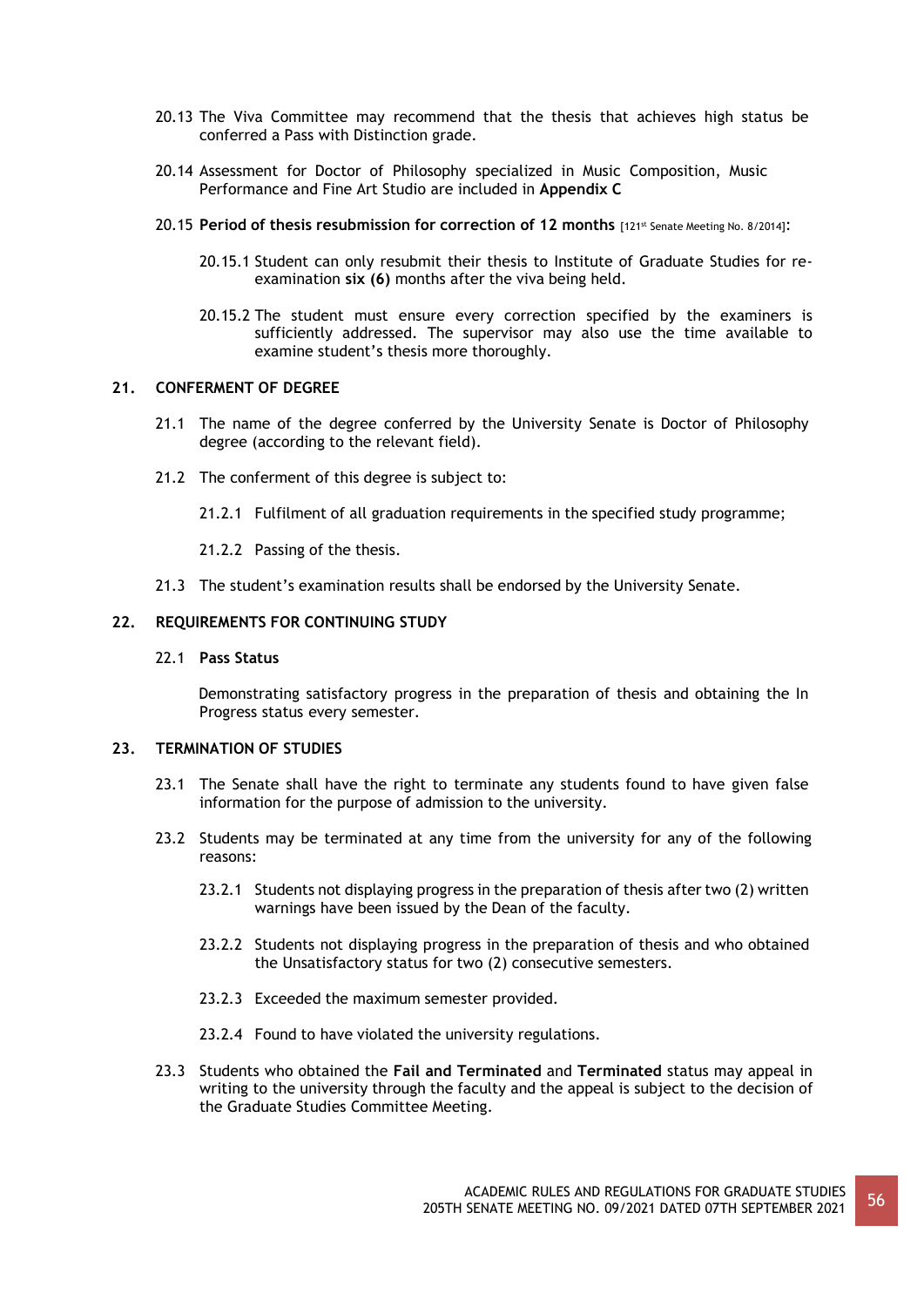- 23.4 Appeals must be made within three (3) weeks of the date of the notification letter of termination or after approval of the Senate meeting. Any appeal received after this period will not be considered.
- 23.5 Appeals shall be made with the prescribed payments, of which not refundable.

## **24. LOSS OF STUDENTS' STATUS** [118th Senate Meeting No. 5/2014]

- 24.1 University students shall lose their status if they fail to settle tuition fees or other payment within the specified time, fail to register for the semester, fail to register for the course or make a written application to the Institute of Graduate Studies for deferment of study after the end of the **seventh (7th)** week of the semester.
- 24.2 Students who have lost such status may appeal to the Institute of Graduate Studies to continue their study in the following semester and the semester in which they lost their status will be counted in the duration of study.
- 24.3 Students who have received approval to continue their studies will be requested to pay an administrative fee to the university.

# **25. UNIVERSITY FINANCIAL REGULATIONS**

- 25.1 Fees shall be settled in full before each semester begins.
- 25.2 Students may claim for a fee refund the semester from which they have withdrawn by producing the approval letter from the Institute of Graduate Studies.
- 25.3 The rate of refund is as follows:

| <b>CONDITION</b>                                                          | <b>AMOUNT OF REFUND</b>                                                                                                                                             | <b>REMARKS</b>                                                                                                                                                                               |
|---------------------------------------------------------------------------|---------------------------------------------------------------------------------------------------------------------------------------------------------------------|----------------------------------------------------------------------------------------------------------------------------------------------------------------------------------------------|
| Decline offer or do not<br>register                                       | Whole amount paid                                                                                                                                                   | The application for refund<br>must be submitted with the<br>confirmation letter from<br>Academic <b>Academic</b><br><b>Affairs</b><br>Department or Institute of<br><b>Graduate Studies.</b> |
| During orientation week                                                   | Whole amount paid excluding:<br><b>Registration Fee</b><br><b>Health Examination Fee</b><br>International<br>$\bullet$<br>Management Fee                            | The entitlement ofrefund is<br>only for the first semester.<br>The reimbursement period                                                                                                      |
| Not more than 4 weeks<br>(28 days) from the start<br>date of the semester | 50% of amount paid excluding:<br><b>Registration Fee</b><br>$\bullet$<br><b>Health Examination Fee</b><br>$\bullet$<br>International<br>$\bullet$<br>Management Fee | is based on the withdrawal<br>date.<br>The application for refund<br>must be submitted with the<br>confirmation letter from<br>Academic<br><b>Affairs</b>                                    |
| After 4 weeks (28 days)<br>from the start date of Nil<br>the semester     |                                                                                                                                                                     | Department or Institute of<br>Graduate Studies.<br>$\sim$ there is a set of $\sim$                                                                                                           |

[125<sup>th</sup> University Board Meeting No. 5/2019]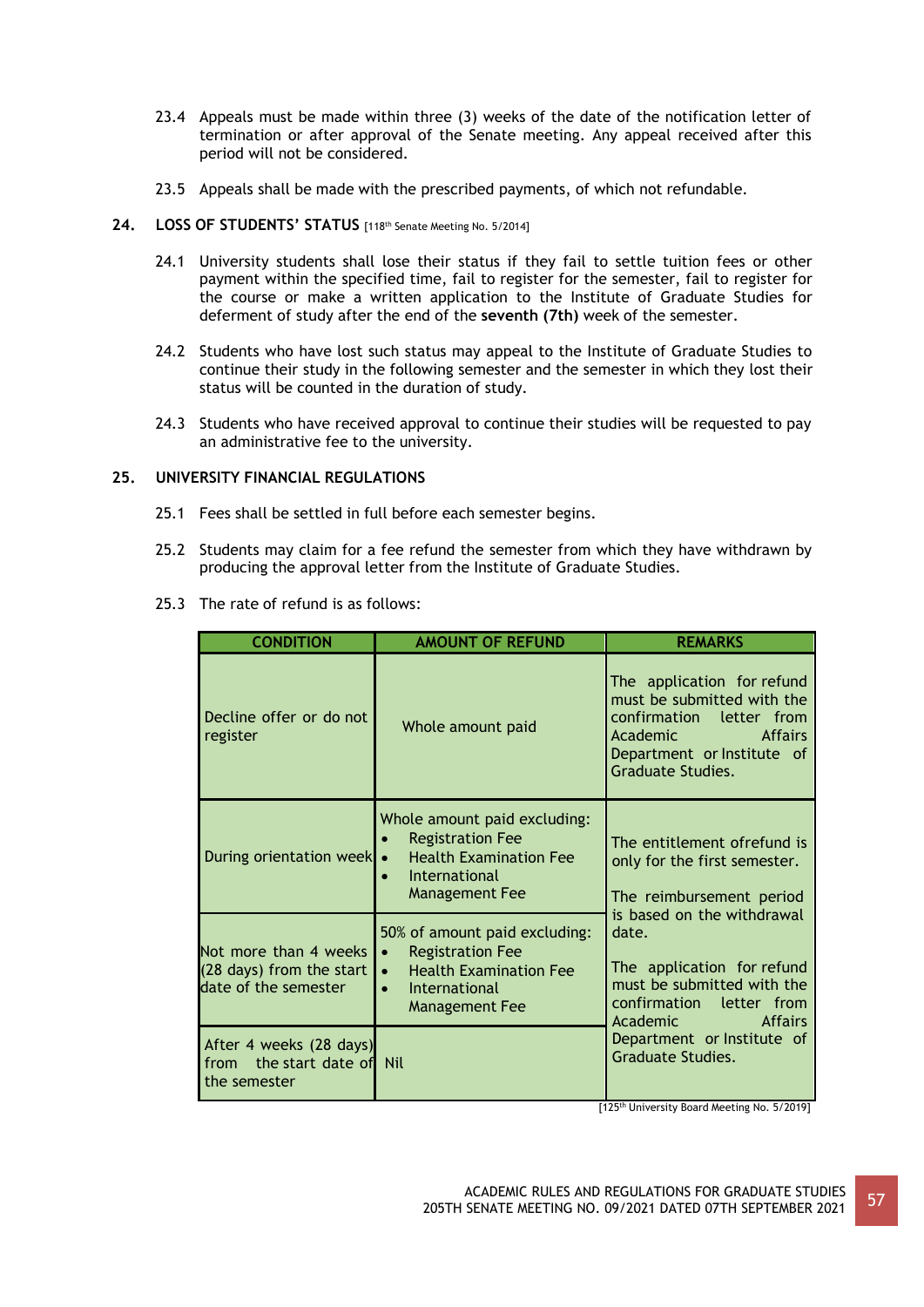- 25.4 The following fees are not refundable:
	- [125<sup>th</sup> University Board Meeting No. 5/2019]
	- Orientation/Registration fees
	- Health Examination Fee<br>■ International Manageme
	- International Management Fee
- 25.5 Other claims by the university such as fines and compensation for damages to the residential college must be settled by the students within their duration of study.
- 25.6 The university shall have the right to claim for all outstanding fees even if the student is no longer at the university. All expenses made by the university in pursuing the claim shall be borne by the student.
- 25.7 Students who obtained their diploma or bachelor's degree from the Sultan Idris Education University will be exempted from paying the alumni fees of RM100.00 for the first semester. Students must submit to the Bursar of their details along with a copy of the scroll from their previous studies.
- 25.8 Students who defer the semester before the 7th week of the academic calendar will have the fees and other payments brought forward to the following semester.
- 25.9 A prior confirmation/approval letter from the Institute of Graduate Studies shall be obtained and submitted to the Bursar when making the claim.

# **26. GENERAL REGULATIONS**

- 26.1 The Senate shall have the right to take appropriate action against students who have been found guilty of giving false information for the purpose of admission to the university.
- 26.2 The Senate, at its discretion, may allow any exemption deemed reasonable or amend any appropriate regulations to be enforced for the betterment of the university.
- 26.3 All Senate decisions relating to appeals by students shall be managed by the Institute of Graduate Studies.
- 26.4 Students shall have the responsibility of understanding and complying with all regulations included in the Graduate Study Programme Academic Regulations.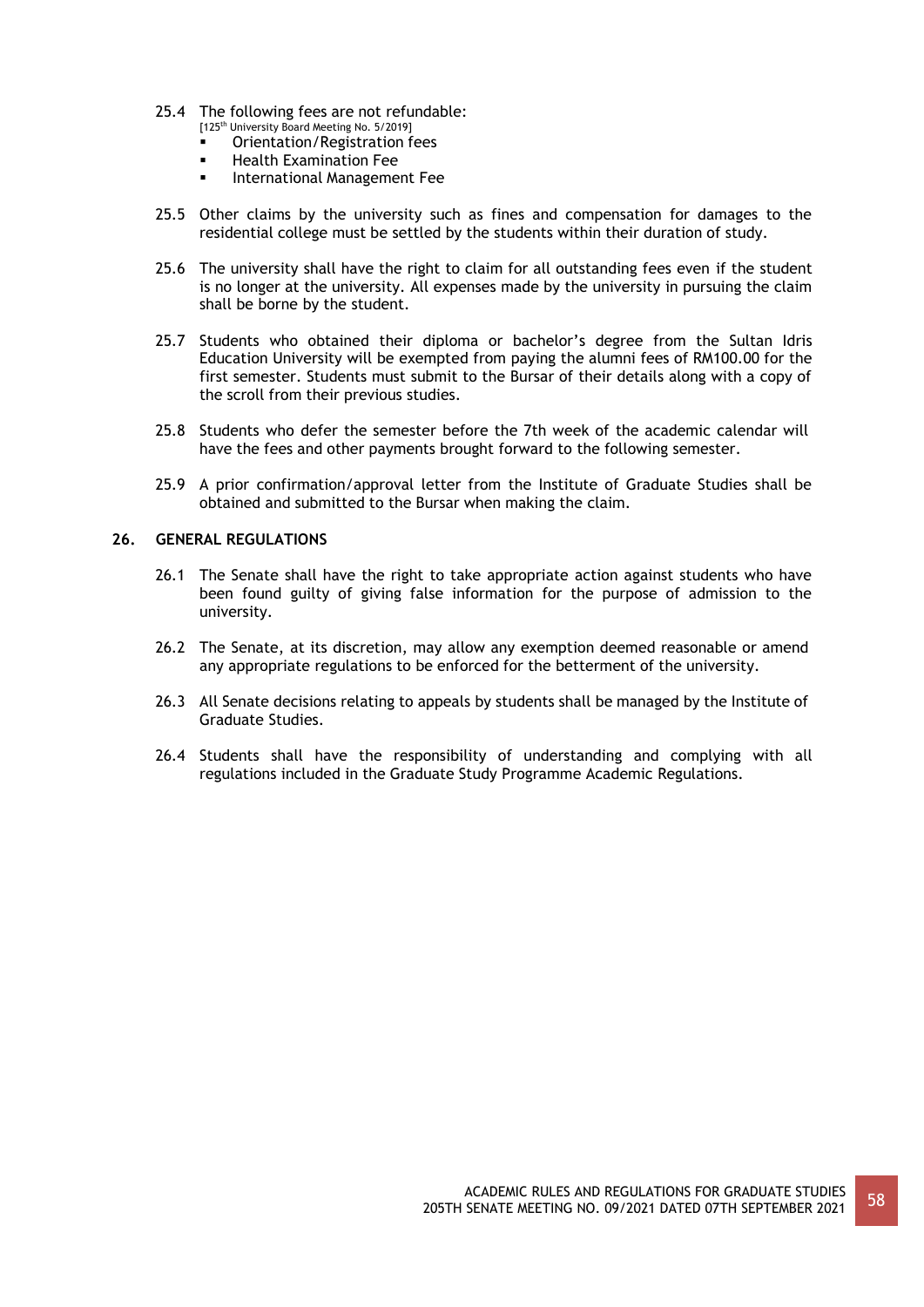# **SULTAN IDRIS EDUCATION UNIVERSITY REGULATIONS ON DOCTOR OF EDUCATION STUDY PROGRAMME**

[156<sup>th</sup> Senate Meeting No. 7/2017]

In exercise of the powers conferred under Paragraph 29 of the Sultan Idris Education University Constitution (Graduate Study Programme), the Sultan Idris Education University Senate determines the following regulations:

## **1. CITATION, COMMENCEMENT AND APPLICATION**

- 1.1 These regulations are cited as the Sultan Idris Education University (Doctor of Education Study Programme [Ed.D]) Regulations 2017 (Amendment 2019).
- 1.2 These regulations shall apply to all students of the Sultan Idris Education University under the Graduate Study Programme.

# **2. DEFINITIONS**

In these regulations, unless the context otherwise requires:

**"Academic adviser"** means a member of academic staff appointed by the faculty to advice students on academic matters.

**"Academic dishonesty"** Occurs when one person presents another person's idea, findings or written work as his/her own by copying without due acknowledgement of the source and with intent to deceive (also plagiarism). Action taken against a student who violates Article 8 of the Sultan Idris Education University (Student Discipline) Rules and regulation 1999.

**"Academic staff"** means any teaching staff of the university working full-time and employed permanently or under contract.

**"Assessment"** means any form of assessment to measure students' academic achievement.

**"Audited course"** means course taken as a requirement of study but the course credit is not considered in the calculation of the CGPA. An auditing student must attend all lectures/tutorials/practical and complete all assignments, but is not required to sit for the final examination (if any). If a student does not fulfil the requirements of the audited course, the student's name shall not be listed.

**"Co-author"** A study/research produced and presented by an individual using Sultan Idris Education University. Address the individual in this context is a lecturer/supervisor of the student (subsequent to the name of the student).

**"Co-supervisor/Associate supervisor"** means a member of academic staff appointed together with the supervisor by the Senate to supervise the research and preparation of student thesis.

**"Cognate countries"** are countries using Malay as the lingua franca. For example, Indonesia, Singapore, Brunei and Southern Thailand.

**"Compulsory attendance"** means any course or activity on which the attendance is mandatory subject to the faculty/lecturer, even if the course or activity are not listed in the study programme structure or graduation requirements.

**"Course"** means one unit of study that carries a number of credit hours normally offered or completed within a semester.

**"Course registration"** means registration of students through the online system at the beginning of semester based on the calendar approved by the Senate.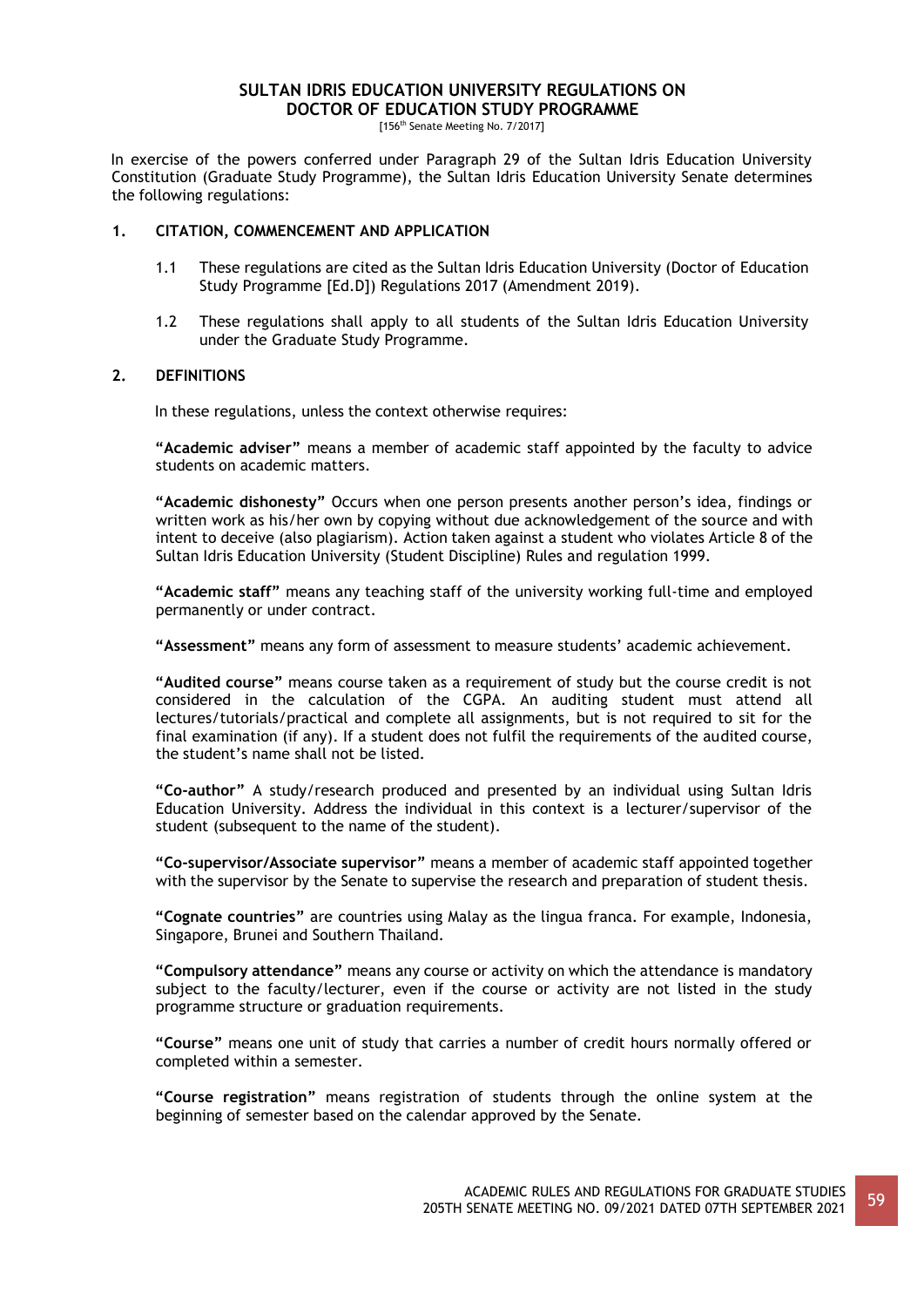**"Degree"** means award conferred by the university to any student who has fulfilled the graduation requirements.

**"Duration of study"** means period of time specified for students to complete the master's degree study structure.

**"Education courses"** are courses related to the field of education offered by any faculty especially the Faculty of Education and Human Development**.**

**"Elective courses"** are courses that may be chosen from research methodology courses, education courses and major fields of study from any faculty acknowledge expertise.

**"External examiner"** means an academic of other universities/institutions expert from outside the university recommended by the Graduate Studies Committee of the university and appointed by the Senate to assess student thesis.

**"Faculty"** means any school offering academic programmes and courses.

**"Faculty Graduate Studies Committee"** means committee established at the faculty to supervise the Graduate Study Programme chaired by the Dean of the relevant faculty.

**"Final thesis"** means the copy of thesis completed after passing the Doctor of Education's viva.

**"First author"** First name in a study/research produced and submitted/presented by a student in a journal article/seminar or conference.

**"Graduate Studies Committee"** means committee established by the university to supervise the Graduate Study Programme chaired by the Vice Chancellor.

**"Institute of Graduate Studies"** means school established by the university under Section 21(1) of the Constitution of the university to manage, administer and coordinate the Graduate Study Programme.

**"Internal examiner"** means a member of the academic staff proposed by the faculty, recommended by the Graduate Studies Committee, and approved by the Senate to assess student thesis.

**"Journal article"** is a research paper or academic article published following a review by the editor appointed by a committee or certified body (articles accepted for publication in any journal recognised by the Institute of Graduate Studies).

**"Major courses"** are courses identified as a field of study.

**"Programme structure"** means the order of programmes offered by the Institute of Graduate Studies based on the mode of study.

**"Refereed article"** A journal whereby publish articles are submitted through a review process by several experts in the field appointed by the journal editorial.

**"Registration slip"** means a slip containing information on the course registered by a student.

**"Research methodology courses"** are compulsory research methodology courses determined by the university.

**"Research Proposal Examiners Committee"** means the committee established by the faculty to approve and recommend students' research proposals.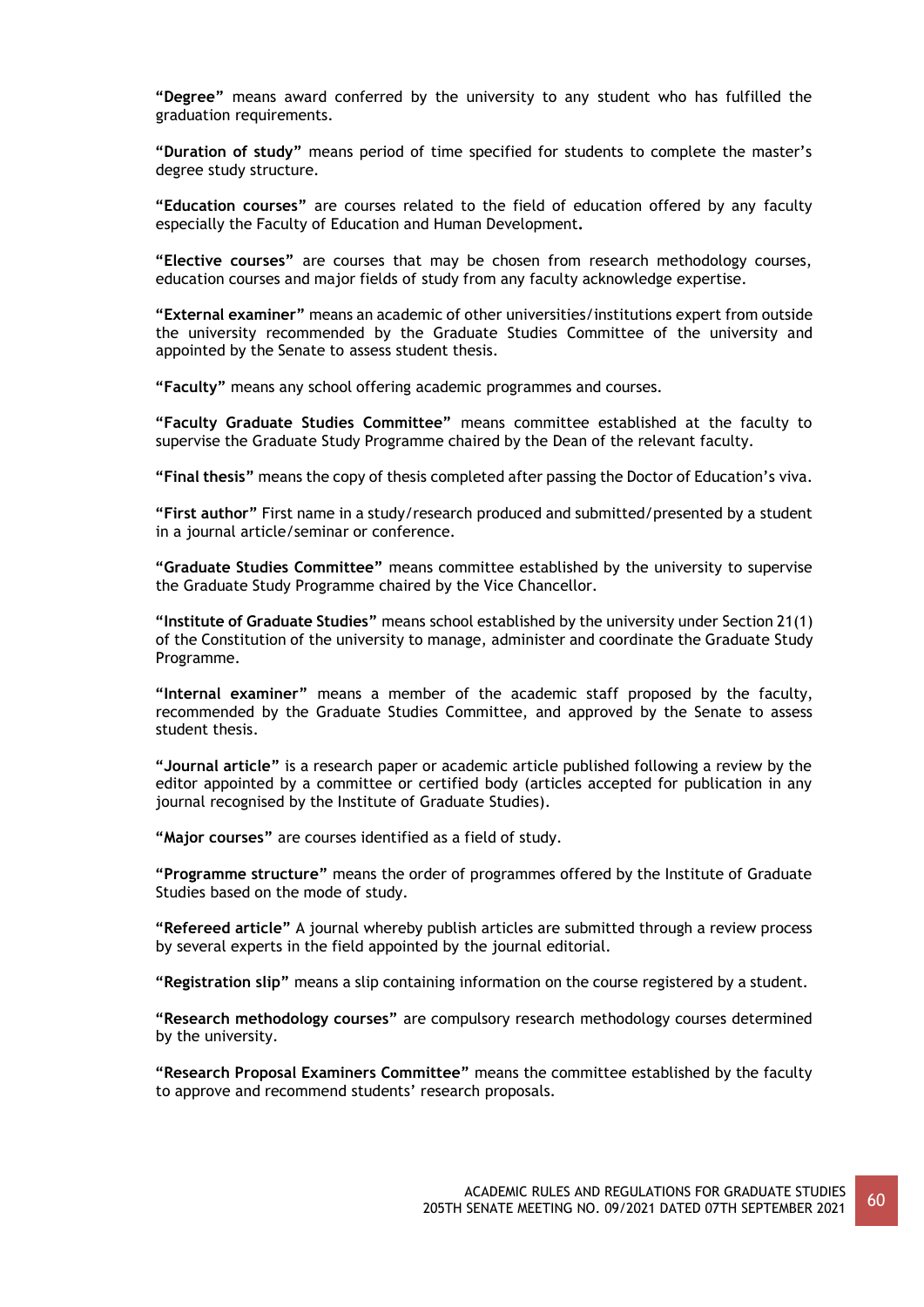**"Semester registration"** means registration of students using the online system during every semester of study to activate their status as students of the university.

**"Senate"** means the highest body with absolute authority over all academic matters which was established pursuant to section 20(1) of the Constitution of Sultan Idris Education University 1998.

**"Student"** means a registered student who is following the Graduate Study Programme at the Sultan Idris Education University.

**"Student information system"** means a built-in on-line system and regulated by the Institute of Graduate Studies for the purpose of keeping student data and records.

**"Study programme"** means groups of courses, training and research or combination of courses, training and research planned and offered to fulfil the requirements for the conferment of a master's degree approved by the Senate.

**"Supervisor"** means a member of academic staff proposed by the faculty and approved by the Graduate Studies Committee to supervise student thesis.

**"Thesis"** means report of academic study presented by the student to fulfil the requirement for the Doctor of Education study programme. [171th Senate No.10/2018].

**"Thesis Examiners Committee"** means committee established by the Senate to examine thesis.

**"University"** means the Sultan Idris Education University (UPSI).

**"Viva"** means the oral examination presided by members of the Viva Committee.

## **3. ADMISSION REQUIREMENT**

- 3.1 A master's degree from Sultan Idris Education University or any higher education institutions recognised by the Senate; or
- 3.3 Other qualifications recognised by the Senate; and
- 3.4 Fulfilment of specific entry requirements imposed by the faculty concerned.
- 3.5 International candidates are required to pass the English proficiency requirement.
- 3.6 International students who wish to write and present their thesis using language other than English or Malay must obtain a special approval from the Senate and must pass the English proficiency requirement.

# **4. APPLICATION**

- 4.1 Applications shall be made online.
- 4.2 Applications must be completed and comply with all the terms and requirements stated in the application.

## **5. PROGRAMME STRUCTURE**

5.1 The programme involves research and preparation of a thesis.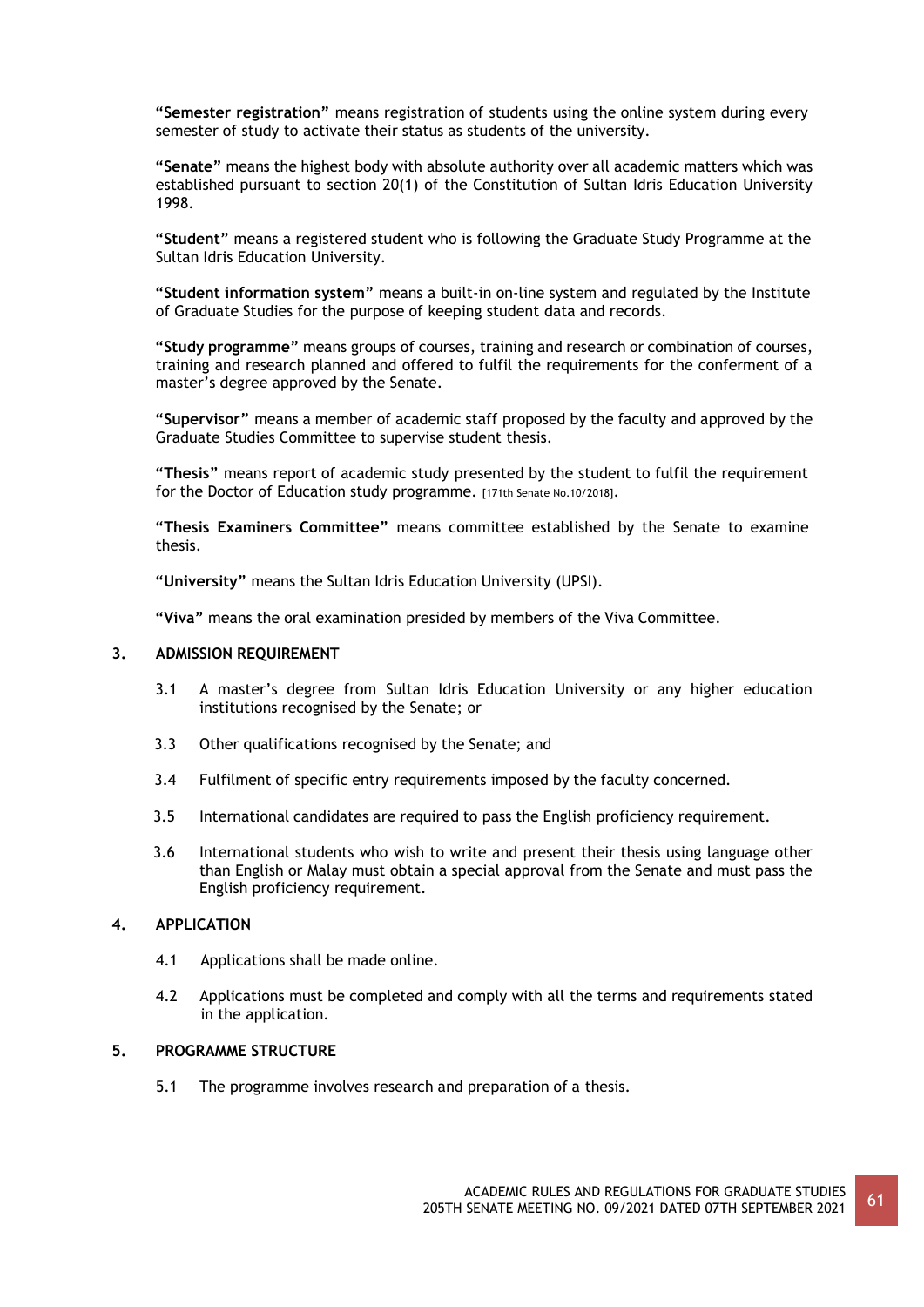# **6. REGISTRATION**

- 6.1 Students shall register for each semester by paying the prescribed fees in full at the appointed date for each semester following the programme structure offered by the university.
- 6.2 Registration shall be done on the appointed date at the beginning of the semester to enable students to attend course and conduct their research as registered in that semester.
- 6.3 A fine will be imposed on late registration.

# **7. DEFERMENT OF ADMISSION**

- 7.1 Students may defer their admission for a period of one (1) semester only.
- 7.2 Applications for deferment of admission shall be made in writing to the Dean of the Institute of Graduate Studies within seven (7) weeks of the date of admission.
- 7.3 If a student fails to make an application for deferment within the specified period, the offer will be deemed as void.

# **8. COURSE AND THESIS REGISTRATION**

- 8.1 Students shall register their course and thesis as offered in accordance with the requirements and schedule as prescribed by the Senate.
- 8.2 Registration of credit hours for each semester is 12 credit hours.
- 8.3 Student can register a thesis on the beginning of each semester after completing 24 credit hours.
- 8.4 Registrations made later than the second week of each semester will be subjected to a fine.

# **9. DEFERMENT OF STUDY**

- 9.1 Students may submit an application to the Institute of Graduate Studies to defer their study with the approval of the faculty.
- 9.2 Approval for deferment of study is subject to the consent of the Dean of the Institute of Graduate Studies.
- 9.3 The period of deferment of study shall not be more than two (2) consecutive semesters except for health reasons
- 9.4 Students applying for deferment of study for health reasons shall beforehand obtain a certificate from a government doctor or medical officer/panel doctor of the university.
- 9.5 Deferment for health reasons is allowed three (3) times during the study. [205<sup>st</sup> Senate Meeting No. 9/2021]
- 9.6 Applications for deferment of study for reasons other than health may also be considered and approved by the Dean of the Institute of Graduate Studies. Applications shall be made before the 7th week of the semester.
- 9.7 The period of deferment for health reasons shall not be considered in the calculation of the maximum duration of study for the study programme.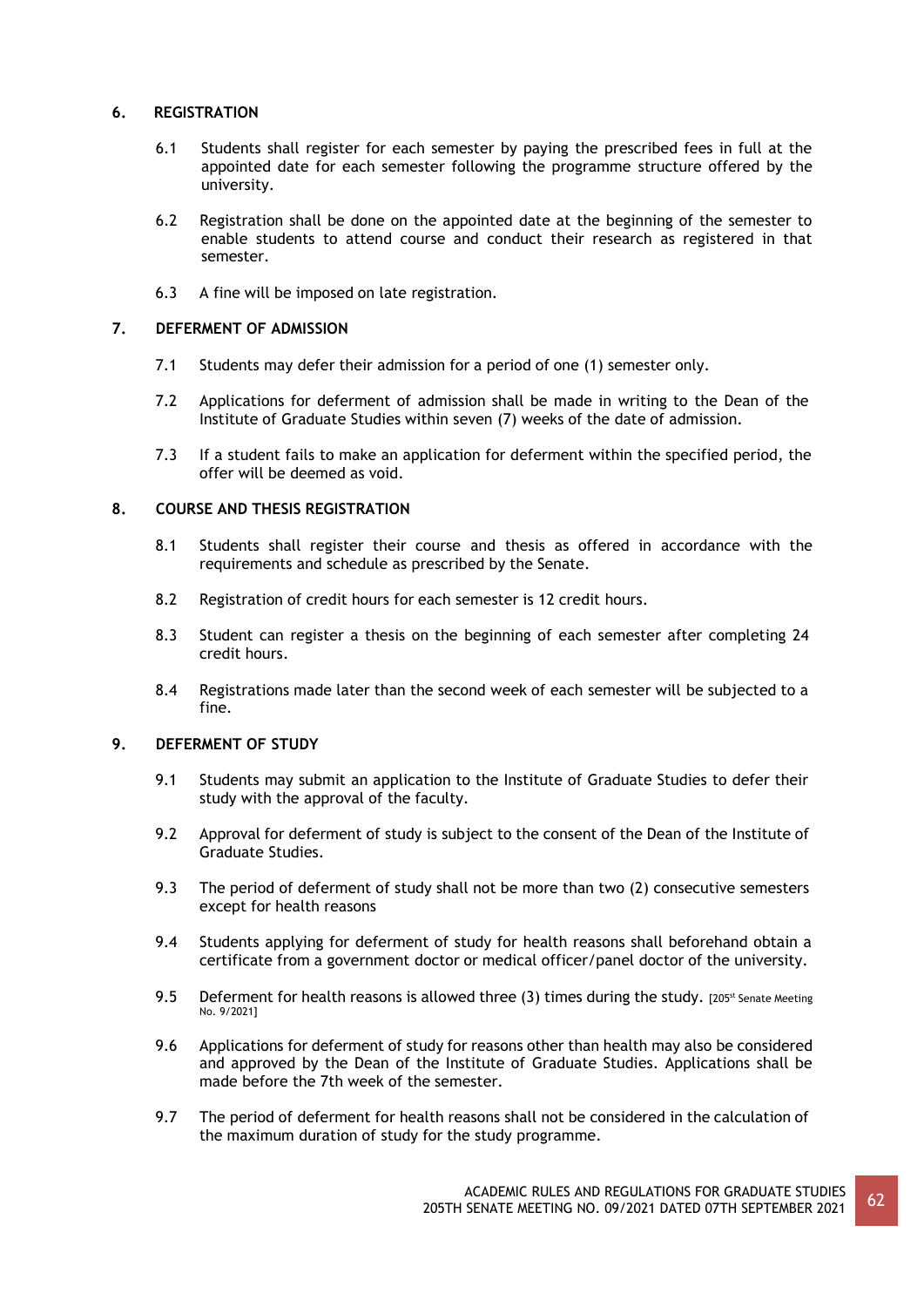- 9.8 During the period of deferment, a student loses the status as a student of the university.
- 9.9 Students who wishes to continue their study after the completion of the approved period of deferment are required to register again.
- 9.10 Students who are in the final/maximum semester of study are not eligible to defer their Studies. [205<sup>st</sup> Senate Meeting No. 9/2021]
- 9.11 Students who wishes to continue their study after the completion of the approved period of deferment are required to register again.

# **10. ADDING AND DROPPING COURSES**

- 10.1 Students are allowed to drop any registered course(s) within seventh (7) week of the commencement date of the semester.
- 10.2 Courses added or dropped must fulfil the requirements of the 12 credit hours to be taken for one semester.
- 10.3 Fine will be imposed for adding course(s) after the second week or dropping course(s) after the seventh week of the semester.

## **11. RESEARCH PROPOSAL PRESENTATION**

- 11.1 Students are required to attend at least one (1) presentation of research proposal before they present their research proposal. Completion of study letter and transcript will not be given if students do not meet the requirement. [159th Senate No. 10/2017]
- 11.2 Every student shall prepare and present a research proposal at the faculty level after obtaining a recommendation from the supervisor.
- 11.3 The research proposal must be examined and approved by the Faculty Research Proposal Examiners Committee.
- 11.4 The maximum period given to a student of the Doctor of Education (Ed.D) to present the research proposal is as follows:

| <b>Study Status</b>   | Student need to do proposal presentation on* |
|-----------------------|----------------------------------------------|
| Full-time / Part-time | *Registered semester for thesis (Semester 4) |

\*Remarks: Before end of the semester

11.5 The Rather Unsatisfactory status will be given to a student who fails to present their research proposal after the registered semester for thesis (for full-time and part-time student), despite having submitted the research progress report and being given the Satisfactory status by the supervisor. The following are the prescribed levels of assessment for a student: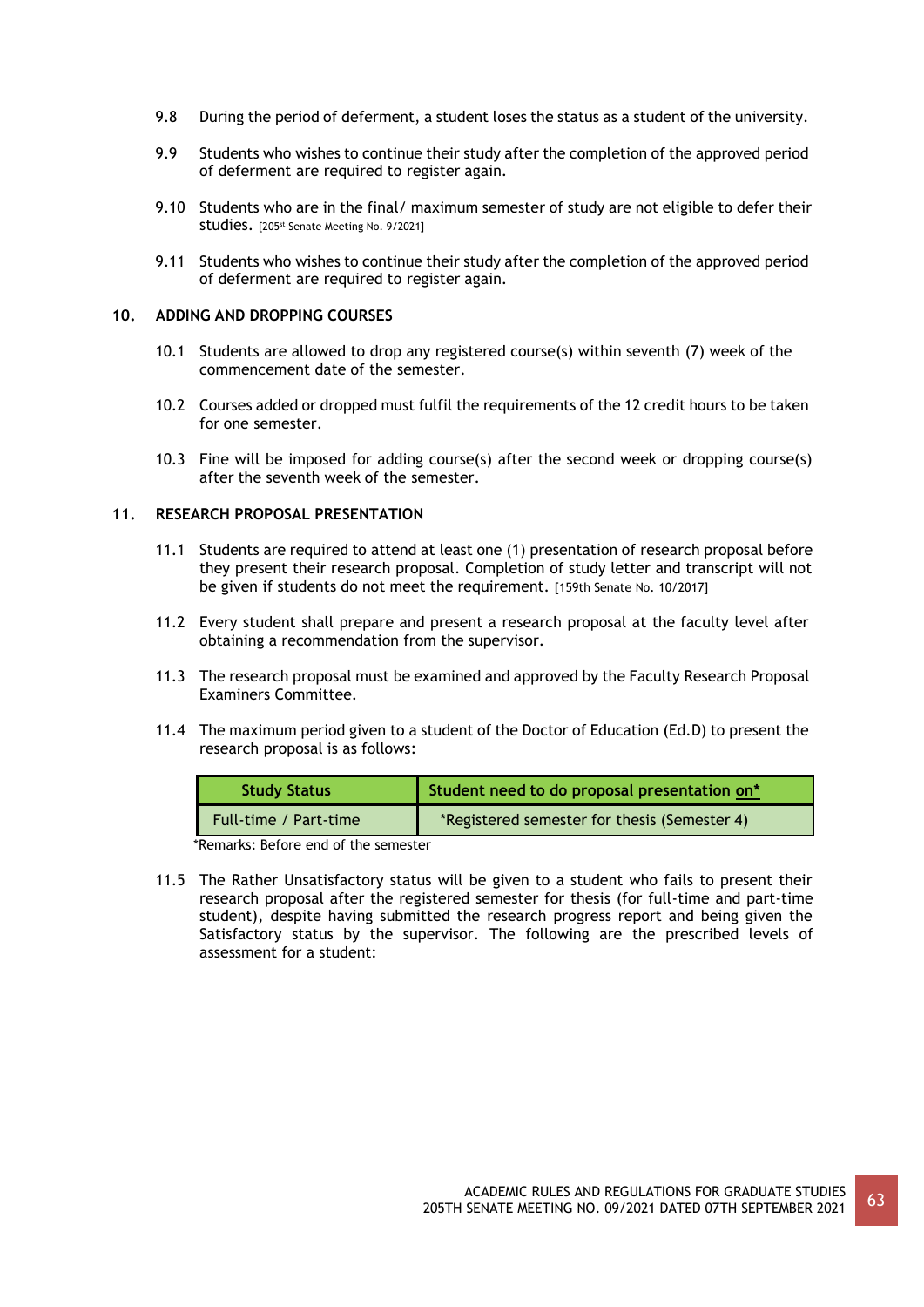| <b>Study Status</b>                                                                      |             | <b>Status received</b>                                                                  |
|------------------------------------------------------------------------------------------|-------------|-----------------------------------------------------------------------------------------|
| After second semester subsequent to<br>registration of thesis<br>(full-time & part-time) | First time  | <b>Rather Unsatisfactory</b>                                                            |
| After third semester subsequent to<br>registration of thesis<br>(full-time & part-time)  | Second time | Unsatisfactory                                                                          |
| After fourth semester subsequent to<br>registration of thesis<br>(full-time & part-time) | Third time  | Unsatisfactory and<br>terminated<br>(two consecutive times of<br>Unsatisfactory status) |

11.6 Students who have presented their research proposal presentation but need to amend and present such research proposals for a second time are subject to the following:

| <b>Study Status</b> | <b>Maximum period for</b><br>amendment and subsequent<br>presentation | Status for failure to comply with<br>the specified period |
|---------------------|-----------------------------------------------------------------------|-----------------------------------------------------------|
| Full-time &         | Before the fourteenth week<br>of the following semester               | Rather Unsatisfactory - first time                        |
| Part-time           |                                                                       | Unsatisfactory - second time                              |

# **12. DURATION OF STUDY**

- 12.1 The duration of study for full-time students is a \*minimum of four (6) semesters (3 years) and a maximum of ten (10) semesters (5 years). [199th Senate Meeting No. 3/2021]
- 12.2 The duration of study for part-time students is a \*minimum of eight (8) semesters (3 years) and a maximum of fourteen (14) semesters (7 years). [199th Senate Meeting No. 3/2021]
- 12.3 Nevertheless, outstanding students who can finish their studies in a shorter period of time will be given an exemption subject to the Senate.
- 12.4 Changing the status of study is permitted only **two (2) times** within the entire duration of the study. The university reserves the right over the status of study offered each semester.
- 12.5 Application for change of the status must be done before the start of the final semester.
- 12.6 Students can apply for an extension of the study period no later than three (3) months before the end of the last semester. The allowed extension application is four (4) semesters with a maximum of two (2) semesters for each application, subject to the percentage of thesis status. [205<sup>st</sup> Senate Meeting No. 9/2021]
- 12.7 Students who has been approved for an extension are not allowed to defer their studies during the semester except for health reasons certified by a medical officer. [205<sup>st</sup> Senate Meeting No. 9/2021]
	- \* The period calculated is until the thesis submission stage.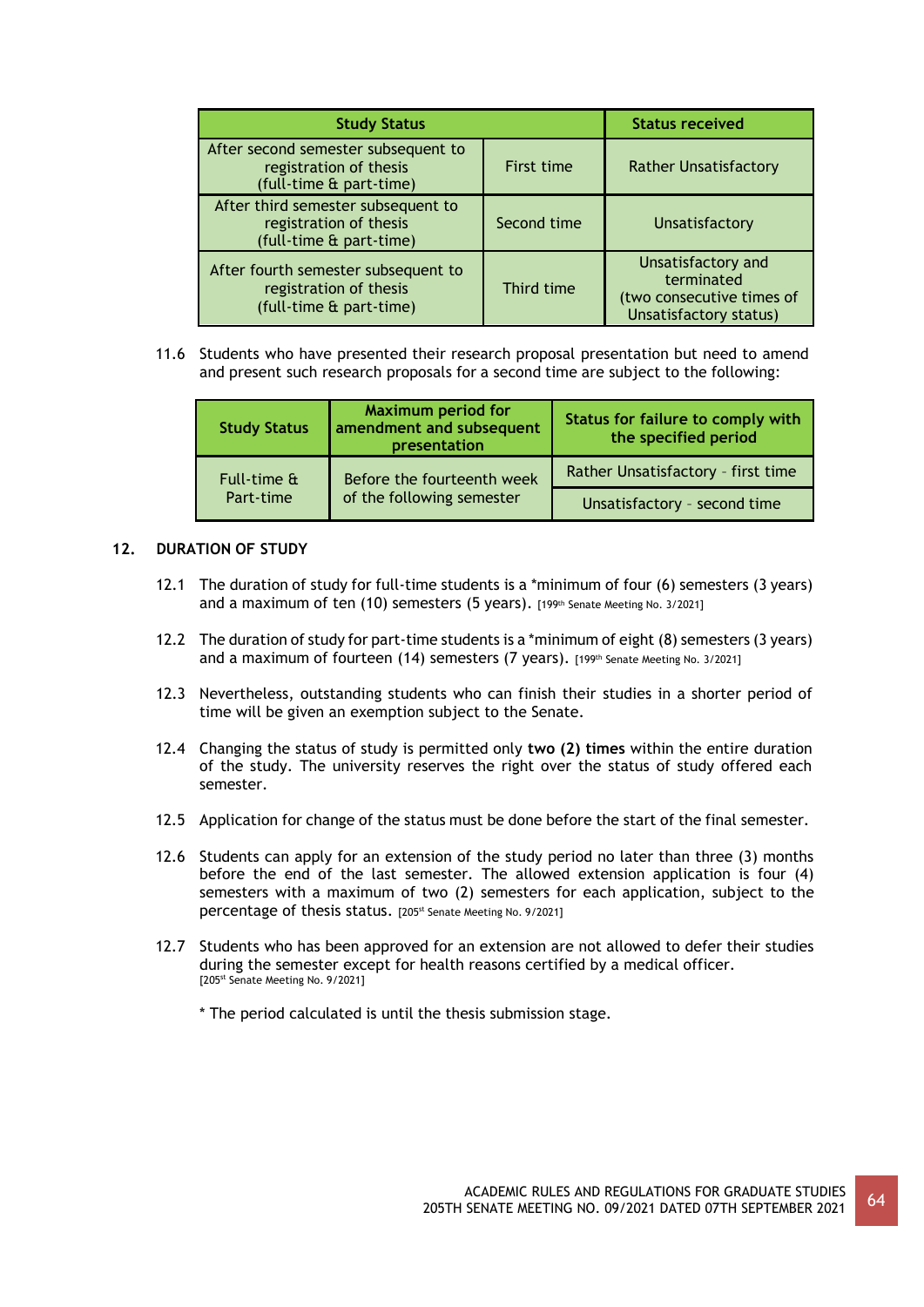# **13. RESIDENTIAL REQUIREMENTS**

|  | 13.1 Students must fulfil the residential requirements as follows: |  |  |  |  |
|--|--------------------------------------------------------------------|--|--|--|--|
|--|--------------------------------------------------------------------|--|--|--|--|

| <b>Study Status</b> | *Residential Requirements                                                                                                                                                    |  |
|---------------------|------------------------------------------------------------------------------------------------------------------------------------------------------------------------------|--|
| <b>Full Time</b>    | Students must be physically present on campus subject to the<br>discretion of the Dean/Deputy Dean (except international<br>students who have enrolled in special programs). |  |
| Part Time           | Students must be physically present on campus subject to the<br>discretion of the Dean/Deputy Dean.                                                                          |  |

\*subject to program and faculty requirements. [162<sup>nd</sup> Senate Meeting No. 1/2018]

## **14. LECTURE ATTENDANCE**

- 14.1 Students are required to attend all classes scheduled for the course in the form of lecture/tutorial, including the compulsory attendance as determined by the faculty.
- 14.2 Students who fail to comply with the above regulation for any course without reasons acceptable to the Senate shall not be allowed to sit for the final examination of the course.
- 14.3 Students whose attendance is less than 80% of the lectures or tutorials will be barred from the final examination.
- 14.4 Students must meet their supervisors according to the frequency determined by the faculty and a record of such supervisions must be kept.
- 14.5 At the end of each semester, students must submit the Graduate Study Progress Report to the faculty to be forwarded to the Institute of Graduate Studies.
- 14.6 Students who fail to fulfil the requirements above will be given the Unsatisfactory status. Students who are given the unsatisfactory status for two (2) consecutive semesters will be terminated.

# **15. CREDIT TRANSFER**

- 15.1 Students may apply for credit transfer for their courses from any institution recognised by the Senate.
- 15.2 Approval for credit transfer is decided by the Faculty Graduate Studies Committee.
- 15.3 The permitted maximum total of credits transfer is twelve (12) except for research methodology course.
- 15.4 Courses intended for credit transfer must be of a minimum grade "B" and the courses must have been taken not more than five (5) years before the date of application.
- 15.5 The contents of the course applied must be at least 75% equivalent to the course required to be taken at UPSI.
- 15.6 The faculty decides on approval for the types of courses that are eligible for credit transfer.
- 15.7 Students who are changing programmes will have the grades of unrelated courses deleted.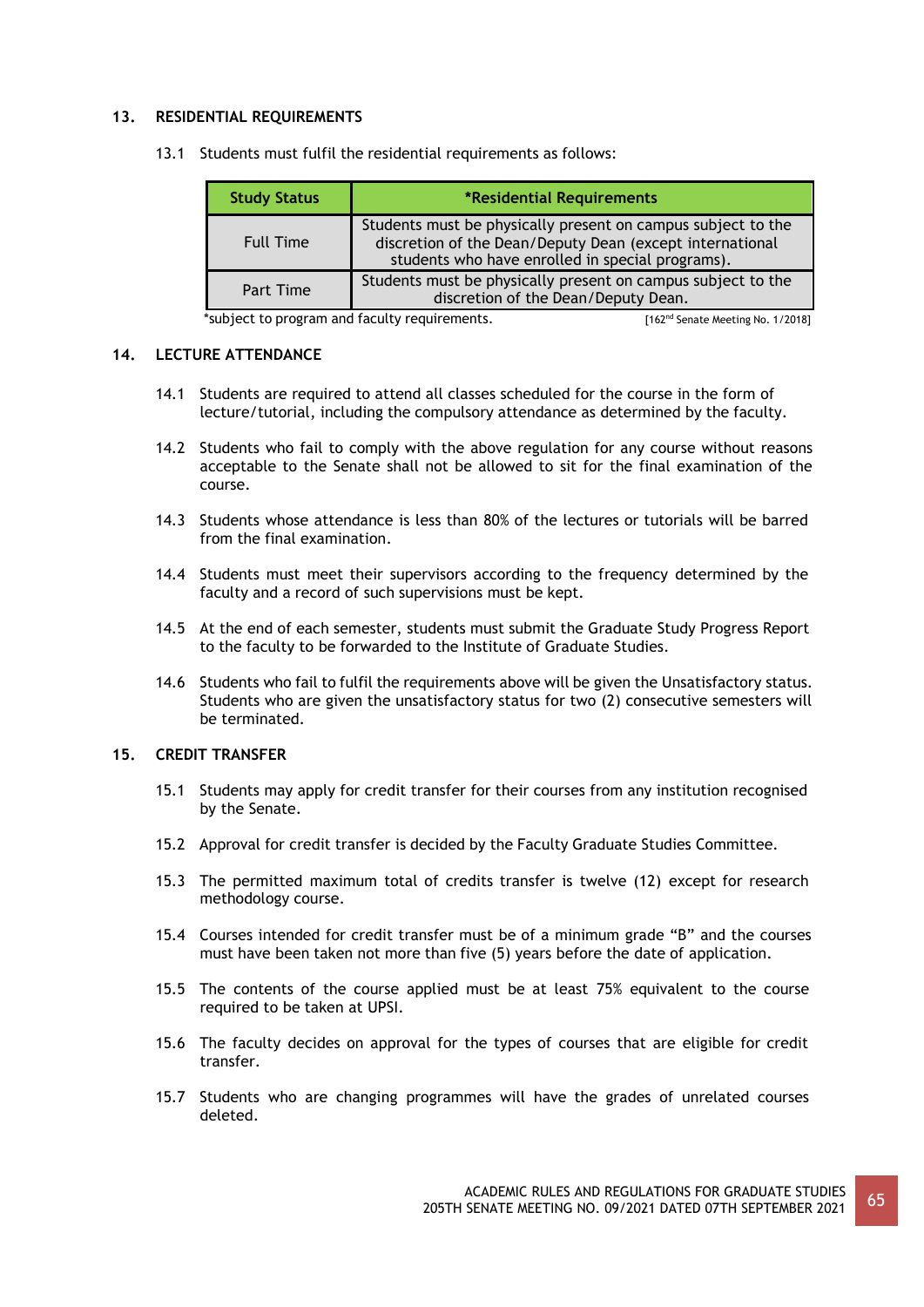15.8 Students who withdraw from their studies may register again as a new student but may not apply for credit transfer. Credit transfer is only allowed for students who have obtained a doctorate's degree and wish to register for another doctorate's programmes.

## **16. THESIS**

- 16.1 The thesis must not be fewer than 50,000 words and not more than 60,000 words. [141th Senate No.4/2016]
- 16.2 The thesis shall be prepared based on the format and style of writing determined by the university.
- 16.3 The thesis may be written in Malay or in English. The abstract shall be written in both languages.
- 16.4 A thesis that has been accepted for the conferment of degree from another university cannot be accepted for the conferment of degree from this university.
- 16.5 A student who intends to submit his thesis to be examined shall:
	- 16.5.1 Submit a notice with proof of payment of thesis examination fees to the Institute of Graduate Studies using the prescribed form at least three (3) months before the date of thesis submission for examination with the approval of supervisor (after the thesis was completed by 80%).
	- 16.5.2 Submit six (6) soft-bound copies of the thesis for examination along with a Turnitin report.
- 16.6 Before graduating, students must submit the final thesis, in three (3) bound copies with two (2) compact disc (CD) copies in PDF format, that has been examined and its format approved by the Institute of Graduate Studies.
- 16.7 Students are encouraged to publish their research, provided it is done with the consent of the supervisor and contain proper appreciation to the University.
- 16.8 Entitlement to ownership of the results of the study and the thesis shall vest with the university.

## **17. REQUIREMENT FOR PUBLICATION**

17.1 Students must publish two (2) \*journal articles/refereed articles before they are eligible to graduate. Students must be the main author. \* has been accepted for publication.

## **18. SUPERVISION OF THESIS**

- 18.1 The Senate shall appoint an academic staff from any faculty as supervisors and/or cosupervisors and/or associate supervisors from any Public Institutions of Higher Education (PIHE) or other institutions competent to supervise research and preparation of the thesis.
- 18.2 Appointment of supervisors/co-supervisor's/associate supervisors shall be recommended by the faculty and approved by the Graduate Studies Committee.
- 18.3 A change of supervisor is allowed with the approval of the faculty, consent of the original and the new supervisors, and approval of the Graduate Studies Committee.
- 18.4 Co-supervisor's/associate supervisors selected may be academic staff of other universities and/or experts from external organisations.

ACADEMIC RULES AND REGULATIONS FOR GRADUATE STUDIES ACADEMIC ROLES AND REGOLATIONS FOR GRADUATE STODIES 66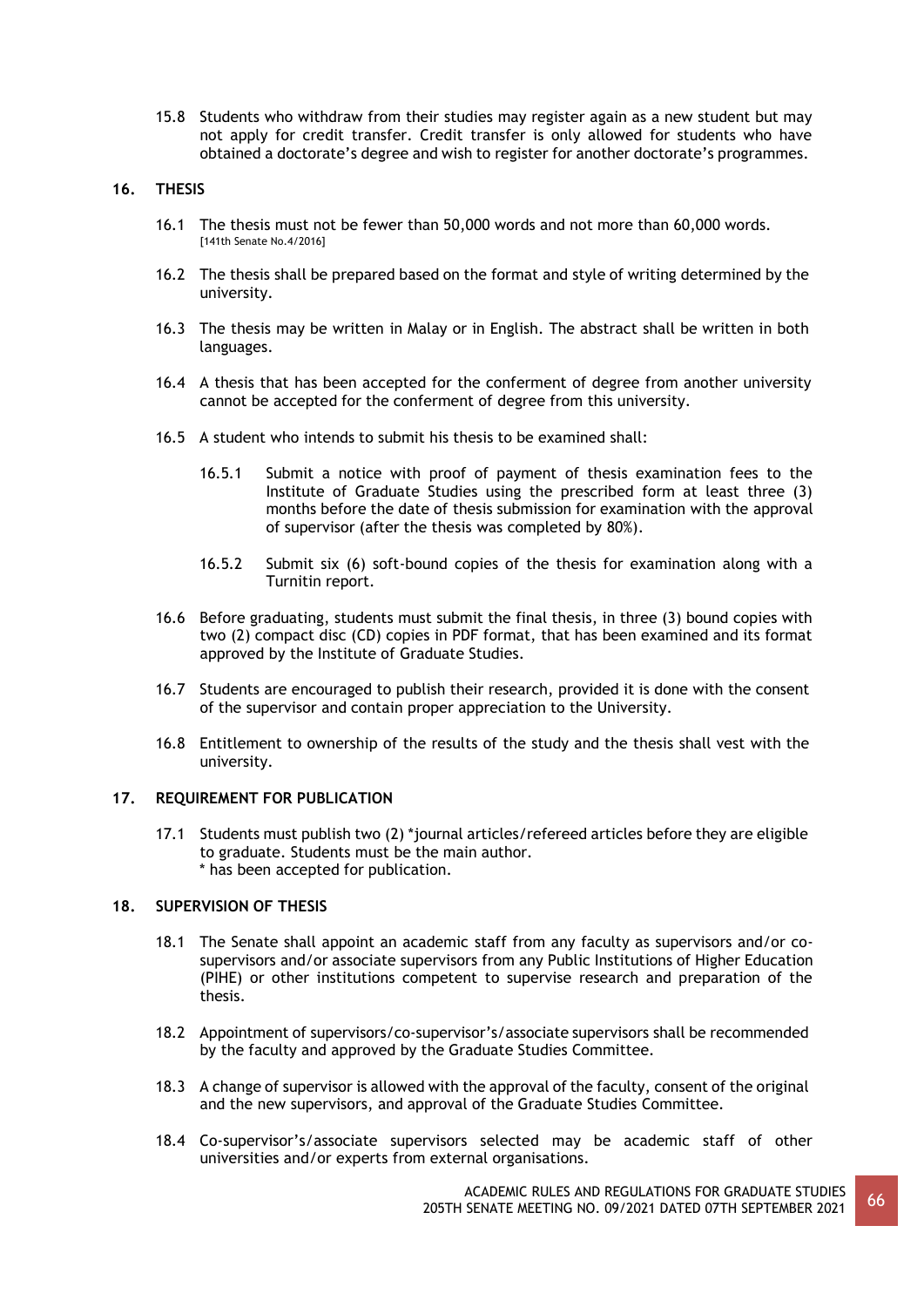18.5 For every semester throughout the duration of study, students shall submit the Graduate Research Progress Report to the faculty and the Institute of Graduate Studies using the method prescribed by the Institute of Graduate Studies.

# **19. ASSESSMENT AND EXAMINATION**

- 19.1 Students must pay all tuition fees before being allowed to sit for any examination.
	- 19.1.1 Course Examination
		- 19.1.1.1 Examinations for courses consist of written examinations, projects, seminar presentation assessments and other forms of assessment relevant to the courses.
		- 19.1.1.2 Final semester students who fail a course are allowed to sit for a special examination within four (4) weeks of the result being announced.
		- 19.1.1.3 A replacement examination may be given to students who were unable to sit for the scheduled examination for emergency reasons, within two (2) weeks of the end of the examination week with the approval of the Dean of the Institute of Graduate Studies through the Dean of the faculty.

## 19.2 Thesis Examination

- 19.2.1 The thesis will be examined by one (1) internal examiner and one (1) external examiner appointed by the Senate based on nomination by the Faculty.
- 19.2.2 The supervisor may be present as an observer and to give views (if necessary) to the Viva Committee.
- 19.2.3 The viva shall be managed by the Institute of Graduate Studies.
- 19.2.4 Thesis assessment reports by the internal and external examiners shall be based on the Thesis Assessment Form.
- 19.2.5 The reports by the internal and external examiners shall be sent to the Institute of Graduate Studies before the viva is held.
- 19.2.6 Members of the Viva Committee comprise of:
	- Chairperson: Deputy Vice Chancellor/ Professor / Associate Professor with at least three (3) years of experience (different field) appointed by Institute of Graduate Studies [186th Senate Meeting No. 01/2020]
	- Graduate Studies (IPS).
	- Member: Dean of the faculty or representative
	- **B** Member: Internal Examiner
	- **EXTER: External Examiner**
	- **■** Member: Dean of the IPS or representative (the representative is appointed among academicians from the other Faculty of candidates who are assessed)
	- Secretary: Administrative officer of the Institute of Graduate Studies (Note: Amendments of minutes are recorded by the supervisor and endorsed by the Chairperson)

Remark: At least one (1) examiner must be present. For those who are absent, the report shall be read by the chairman.

19.2.7 Thesis assessment recommendations by the Viva Committee shall be presented for the approval of the Senate in order to:

> ACADEMIC RULES AND REGULATIONS FOR GRADUATE STUDIES **205TH SENATE MEETING NO. 09/2021 DATED 07TH SEPTEMBER 2021** 67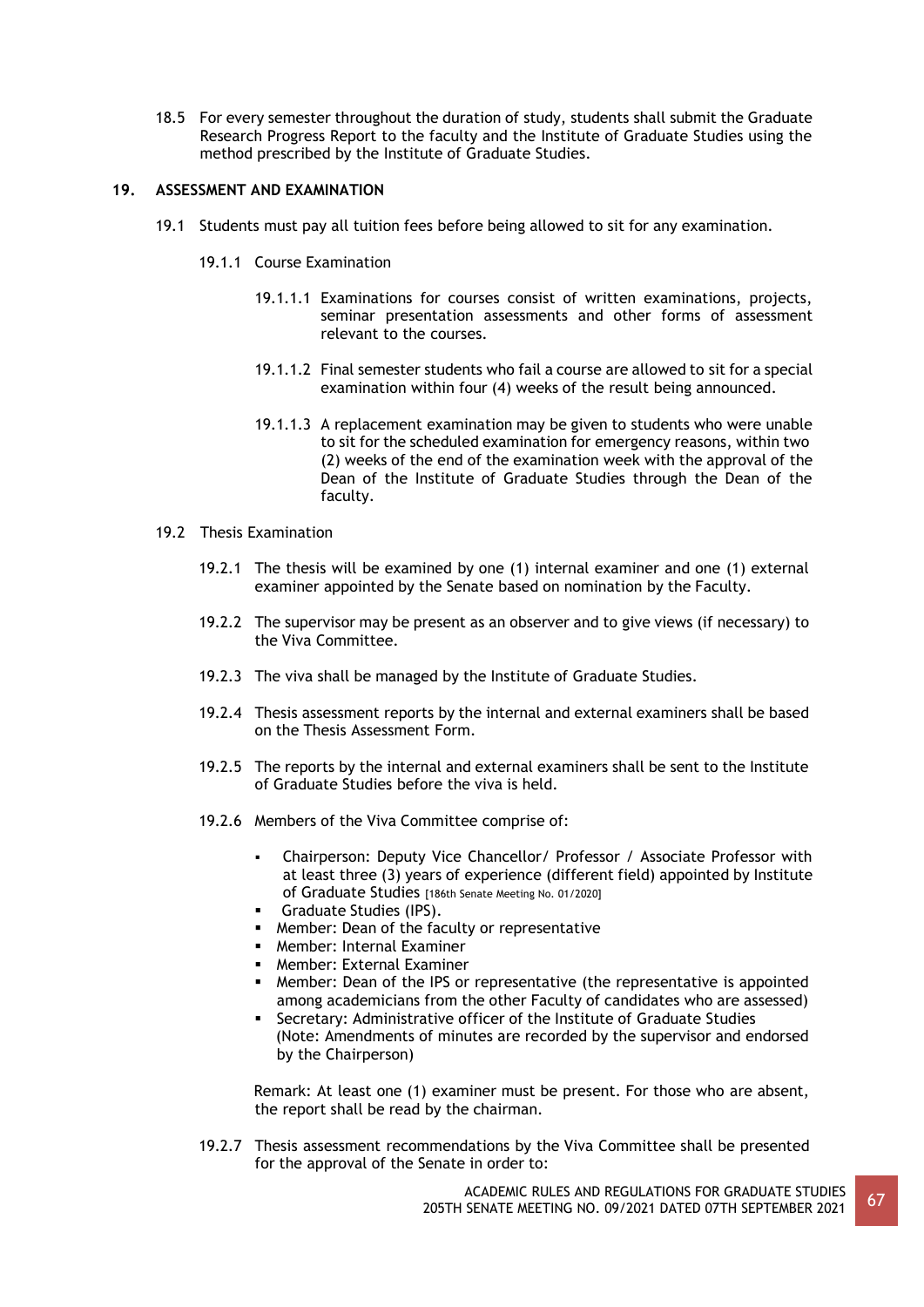- Confer a Doctor of Education degree on the student without amendment to the thesis; or
- Confer a Doctor of Education degree on the student subject to correction of minor mistakes such as typing, spelling, punctuation marks, clarification of facts, arguments and conclusions as recommended by the Viva Committee. The candidate is given not more than three (3) months to make corrections. Thesis corrections subject to confirmation of the supervisor only; or
- Confer a master's Doctor of Education degree on the student subject to correction of moderate mistakes such as clarification of facts, arguments and conclusions, and rewriting part of the thesis as recommended by the Viva Committee. The candidate is given not more than six (6) months to make corrections. Thesis corrections subject to confirmation by both the supervisor and internal examiner only if decided in the Viva Meeting; or
- Confer a Doctor of Education degree on the student subject to correction of major mistakes such as reanalysis of data, re-evaluation of conclusions and rewriting part of the thesis. The improved thesis needs to be re-examined and recommended by the Viva Committee. The candidate is given not more than twelve (12) months to make corrections; or
- Fail and not conferred a Doctor of Philosophy degree.
- 19.2.8 Thesis Grades
	- The following grades may be given for a thesis:
	- a) Pass, or
	- b) Fail
- 18.2.9 The Viva Committee may recommend that the thesis that achieves high status be conferred a Pass with Distinction grade.

#### **19.3 Period of thesis resubmission for correction of 12 months**

- 19.3.1 Student can only resubmit their thesis to Institute of Graduate Studies for reexamination **six (6)** months after the viva being held.
- 19.3.2 The student must ensure every correction specified by the examiners is sufficiently addressed. The supervisor may also use the time available to examine student's thesis more thoroughly.

# **20. CONFERMENT OF DEGREE**

- 20.1 The name of the degree conferred by the University Senate is Doctor of Education degree (according to the relevant field).
- 20.2 The conferment of this degree is subjected to:
	- 20.2.1 Fulfilment of all graduation requirements in the specified study programme;
	- 20.2.2 Passing of all prescribed courses.
	- 20.2.3 Achievement of CGPA of at least 3.00.
	- 20.2.4 Passing of the thesis.
- 20.3 Students' examination results shall be endorsed by the University Senate.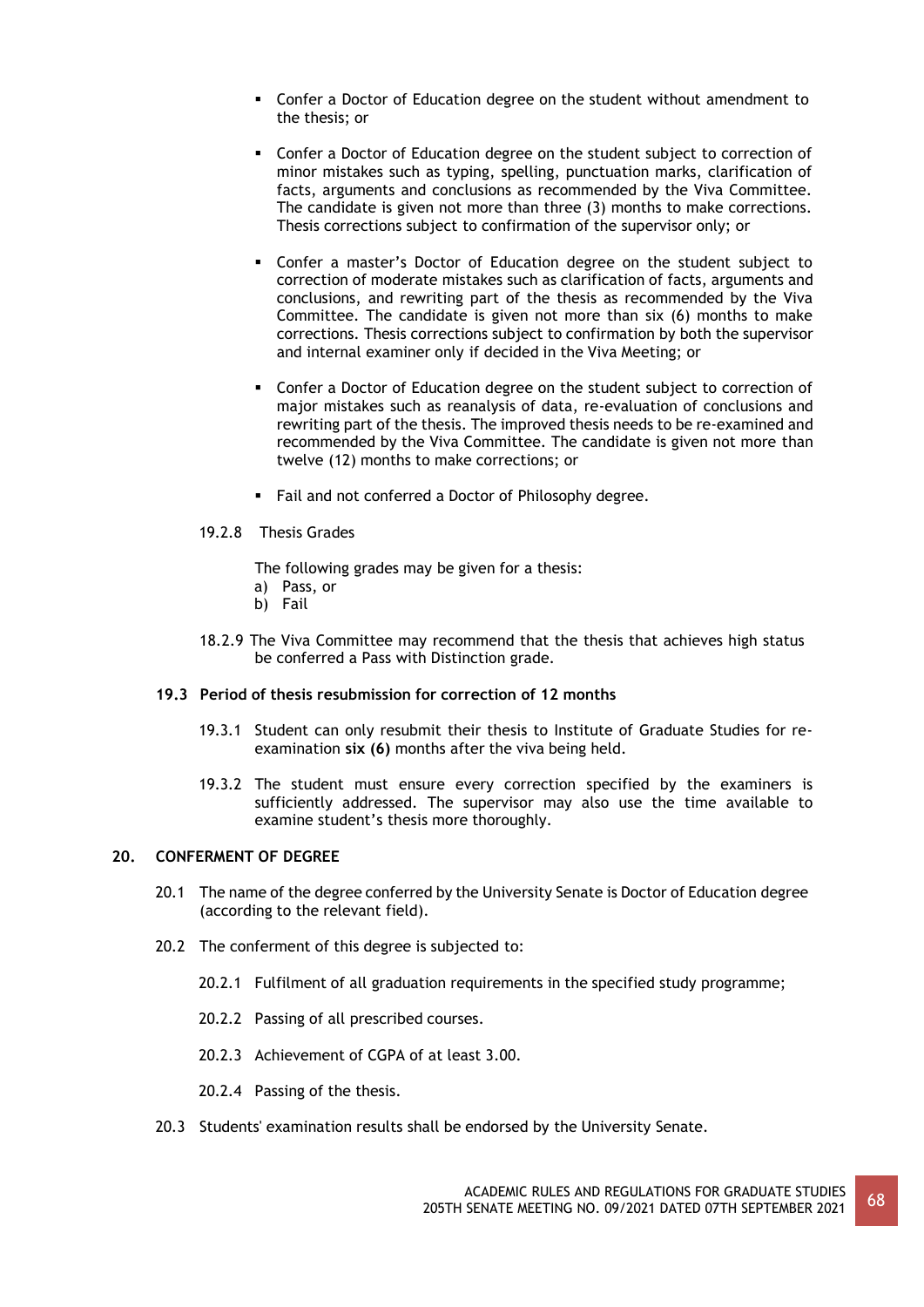# **21. GRADING SYSTEM**

Course grades and values:

Schedule 1: Grading system

| <b>MARK</b>         | <b>GRADE</b>                    | <b>VALUE</b> |
|---------------------|---------------------------------|--------------|
| 80-100<br>$75 - 79$ | $\boldsymbol{\mathsf{A}}$<br>А- | 4.00<br>3.75 |
| 70-74<br>$65 - 69$  | $B+$<br>В                       | 3.45<br>3.00 |
| $60 - 64$           | C+                              | 2.75         |
| 59 and below        |                                 |              |

The following levels of status are also given:

| : Incomplete                              |
|-------------------------------------------|
| : In Progress                             |
| : Unsatisfactory                          |
| : Audit                                   |
| : Barred from/Late arrival at examination |
| : Academic dishonesty                     |
| : Drop                                    |
| : Rather unsatisfactory                   |
| : Unfulfilled audit courses               |
|                                           |

## **NOTES:**

- a) Grade F is given if students do not take the examination (for courses with final examination) or did not complete the course assessment for reasons unacceptable to the University Senate.
- b) The status X is given if students are barred from taking examinations because their attendance in lectures or tutorials is less than 80%.
- c) The status X is given if students are barred from entering the examination hall for being 30 minutes late or more without any valid reason.
- d) The status IC may be given if student do not complete any assignment that is required for any course, except for an examination or a test, and they are required to complete it before the second week of the following semester, subject to the following conditions:
	- Application for the status IC shall be submitted to the Dean of the Institute of Graduate Studies after obtaining the consent of the relevant lecturer and shall be made before the end of the 12th week of the semester; and
	- **•** The status IC shall be redeemed within the period determined by the Dean of the Institute of Graduate Studies.
- e) The status IP/US will be given if students register for continuing courses or are in the process of preparing thesis graded as Satisfactory (IP) or Unsatisfactory (US).
- f) The status AU will be given to students who complete audit courses.
- g) Students who have obtained the status X may sit for the replacement examination with the approval of the Dean of the Institute of Graduate Studies.

ACADEMIC RULES AND REGULATIONS FOR GRADUATE STUDIES ACADEMIC RULES AND REGULATIONS FOR GRADUATE STUDIES 69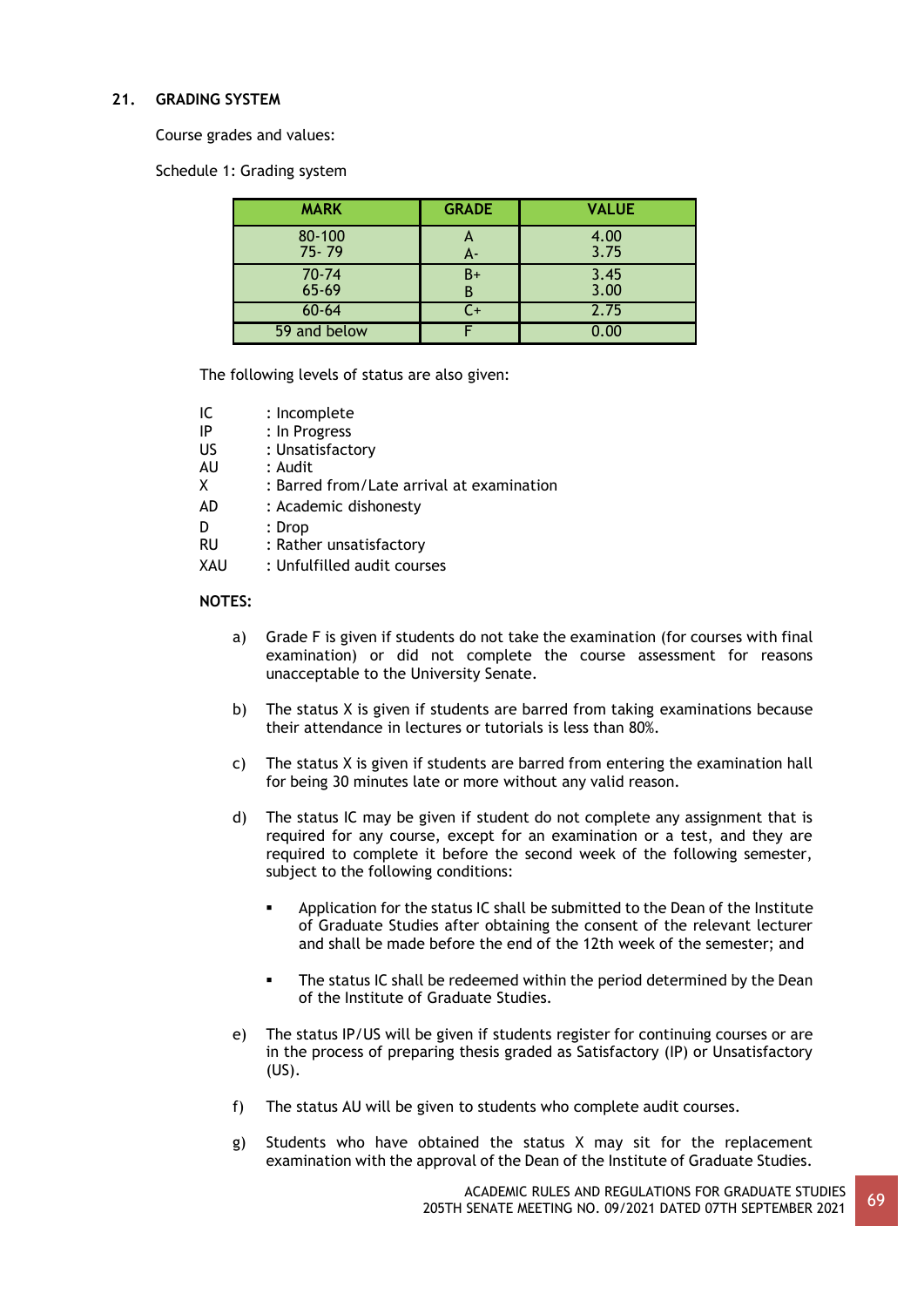- h) Final semester students due for graduation are allowed to sit for the special examination with the approval of the Dean of the Institute of Graduate Studies.
- i) Students who obtained the status X and are barred from sitting for the replacement examination will be deemed to have failed.
- j) Students who changed programmes will receive the status D for the courses which are not equivalent to the new courses required.
- k) Students with a mere pass (grade  $C+$ ) may repeat the course to improve their CGPA and the better grade will replace the previous grade. The previous grade will be recorded but its value will not be considered in the CGPA calculation.
- l) GPA and CGPA calculation system:
	- GPA: Total grade points in one semester Total credit value taken in the semester
	- CGPA: Total grade points in all semesters Total credit value taken in all semesters

# **22. REQUIREMENT FOR CONTINUING STUDY**

- 22.1 Pass Status
	- Students obtaining a CGPA of 3.00 or more in the semester are deemed to have passed and qualify to continue their studies in the following semester.
	- Demonstrating satisfactory progress in the preparation of the thesis and obtaining the "In Progress" status in every semester.
- 22.2 Continuing study at the thesis stage
	- Students are required to complete 24 hours of pass credits in order to register the thesis.
- 22.3 Conditional Pass Status
	- Students who obtained a CGPA of less than 3.00 but not less than 2.00 at the end of the semester are given a conditional pass.
- 22.4 Fail Status
	- Students who obtained a CGPA of less than 2.00 in any one semester are given the Fail status and being terminated;
	- Students who obtained a CGPA of less than 3.00 or Conditional Pass Status in two (2) consecutive semesters are given the Fail and will be terminated.
- 22.5 Repeating Courses
	- Students who obtained grade C+ in any courses may repeat such courses to improve their CGPA and the better grade will replace the previous grade.
	- Students who failed any courses (grade F) shall repeat such courses in the following semester. Students are allowed to repeat two  $(2)$  times only and the best grade  $(C<sup>+</sup>)$ and above) will replace the previous grade.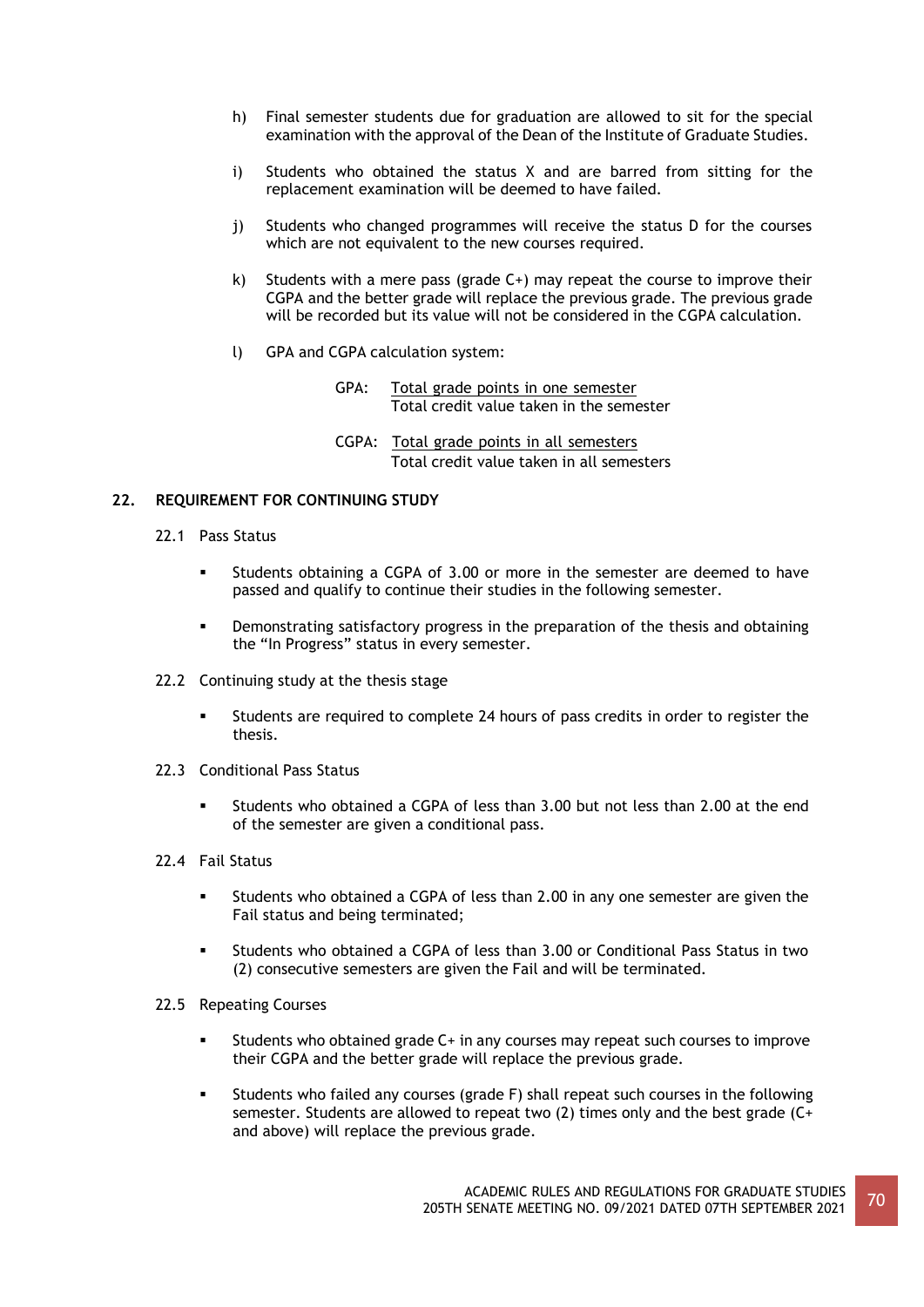# **23. TERMINATION OF STUDIES**

- 23.1 The Senate shall have the right to terminate any student found to have given false information for the purpose of admission to the university.
- 23.2 Students may be terminated at any time from the university for any of the following reasons:
	- 23.2.1 Students who obtained a cumulative grade point average (CGPA) of less than 2.00 in any semester will have failed and will be terminated from the university.
	- 23.2.2 Students obtaining the "Conditional Pass" in the previous semester examination and not achieving the status of Pass in the following semester will have failed and will be terminated from the university
	- 23.2.3 Students not displaying progress in the preparation of thesis after two (2) written warnings have been issued by the Dean of the faculty.
	- 23.2.4 Students not displaying progress in the preparation of thesis and who obtained the "Unsatisfactory" status for two (2) consecutive semesters.
	- 23.2.5 Exceed the maximum semester provided.
	- 23.2.6 Found to have violated the university regulations.
- 23.3 Students who obtained the **Fail and Terminated** and **Terminated** status may appeal in writing to the university through the faculty and is subjected to the decision of the Graduate Studies Committee meeting.
- 23.4 Appeals must be made within three (3) weeks of the date of the notification letter of termination or after approval of the Senate meeting. Any appeal received after this period will not be considered.
- 23.5 Appeals shall be made with the prescribed payments, of which are not refundable.

# **24. LOSS OF STUDENTS' STATUS**

- 24.1 Students shall lose their status if they fail to settle tuition fees or other payments within the specified time, fail to register for the semester, fail to register for the course or make a written application to the Institute of Graduate Studies for deferment of study after the end of the **seventh (7th)** week of the semester.
- 24.2 Students who have lost such status may appeal to the Institute of Graduate Studies to continue studies in the following semester and the semester in which they lost their status will be counted in the duration of study.
- 24.3 Students who have received approval to continue their studies will be requested to pay an administrative fee to the university.

## **25. UNIVERSITY FINANCIAL REGULATIONS**

- 25.1 Fees shall be settled in full before each semester begins.
- 25.2 Students may claim a fee refund for the semester from which they have withdrawn by producing the approval letter from the Institute of Graduate Studies.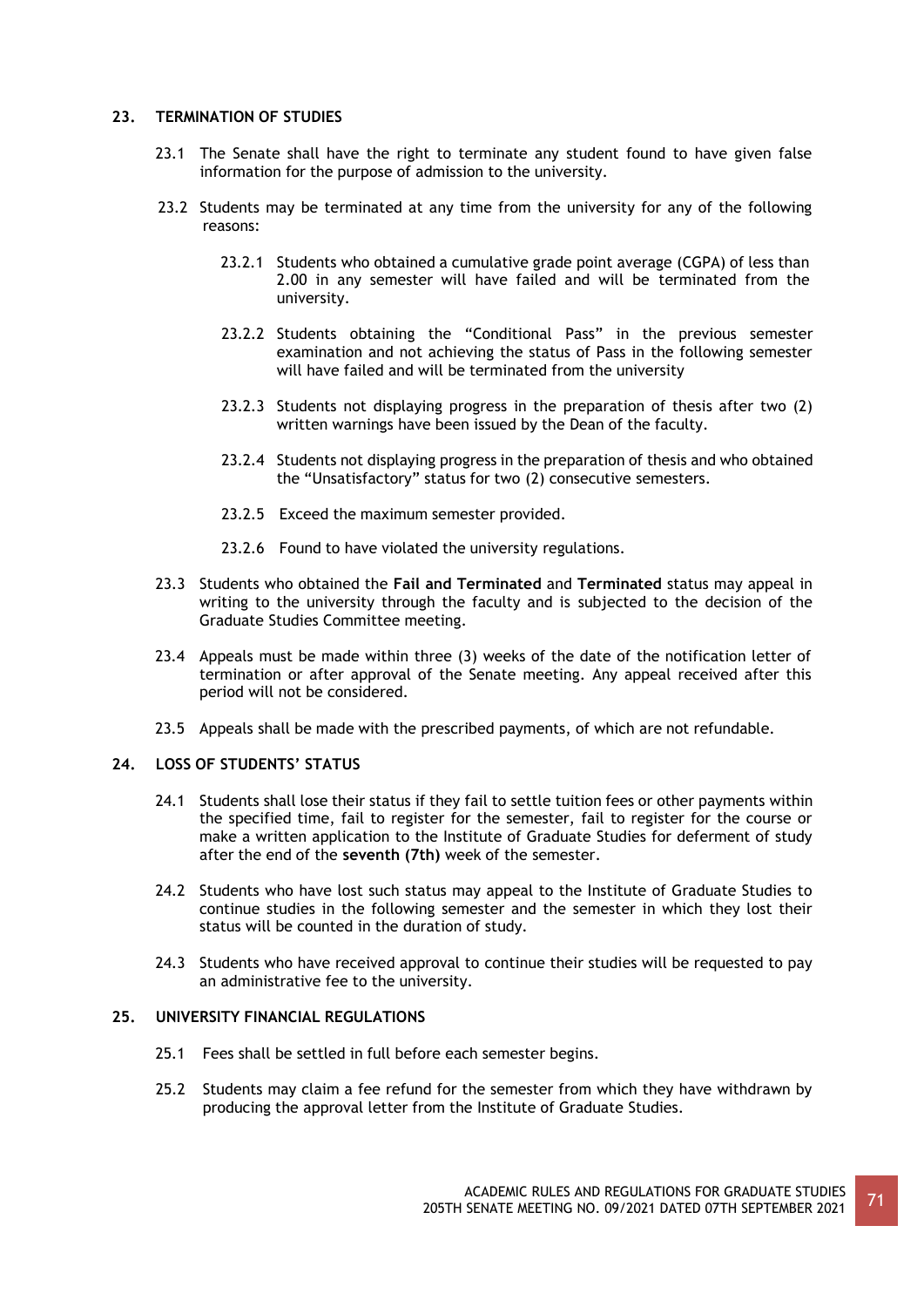25.3 The rate of refund is as follows:

| <b>CONDITION</b>                                                                | <b>AMOUNT OF REFUND</b>                                                                                                                                   | <b>REMARKS</b>                                                                                                                                                                                                                                                                                                                                                                  |  |
|---------------------------------------------------------------------------------|-----------------------------------------------------------------------------------------------------------------------------------------------------------|---------------------------------------------------------------------------------------------------------------------------------------------------------------------------------------------------------------------------------------------------------------------------------------------------------------------------------------------------------------------------------|--|
| Decline offer or do not<br>register                                             | Whole amount paid                                                                                                                                         | The application for refund<br>must be submitted with<br>the confirmation letter<br>from Academic Affairs<br>Department or Institute of<br>Graduate Studies.                                                                                                                                                                                                                     |  |
| During orientation week                                                         | Whole amount paid<br>excluding:<br><b>Registration Fee</b><br><b>Health Examination Fee</b><br>International<br><b>Management Fee</b>                     | The entitlement of refund<br>is only for the<br>first<br>semester.                                                                                                                                                                                                                                                                                                              |  |
| Not more than 4 weeks<br>(28 days) from the start<br>date of the semester       | 50% of amount paid<br>excluding:<br><b>Registration Fee</b><br>$\bullet$<br><b>Health Examination Fee</b><br>$\bullet$<br>International<br>Management Fee | The reimbursement<br>period is based on the<br>withdrawal date.<br>The application forrefund<br>must be submitted with<br>confirmation letter<br>the the the set of the set of the set of the set of the set of the set of the set of the set of the set of the set of the set of the set of the set of the set of the set of the set of the set of the set of the set of the s |  |
| After 4 weeks (28 days)<br>from the start date of<br><b>Nil</b><br>the semester |                                                                                                                                                           | Academic Affairs<br>from<br>Department or Institute of<br><b>Graduate Studies.</b>                                                                                                                                                                                                                                                                                              |  |

[125<sup>th</sup> University Board Meeting No. 5/2019]

- 25.4 The following fees are not refundable: [125<sup>th</sup> University Board Meeting No. 5/2019]
	- Orientation/Registration fees
	- Health Examination Fee
	- **·** International Management Fee
- 25.5 Other claims by the university such as fines and compensation for damages to the residential college must be settled by the students within their duration of study.
- 25.6 The university shall have the right to claim for all outstanding fees even if the student is no longer a student at the university. All expenses made by the university in pursuing the claim shall be borne by the student.
- 25.7 Students who obtained their diploma or bachelor's degree from the Sultan Idris Education University will be exempted from paying the alumni fees of RM100.00 for the first semester. Students must submit to the Bursar their details along with a copy of the scroll from their previous studies.
- 25.8 Students who defer the semester before the 7th week of the academic calendar will have the fees and other payments brought forward to the following semester.
- 25.9 A prior confirmation/approval letter from the Institute of Graduate Studies shall be obtained and submitted to the Bursar when making the claim.

# **26. GENERAL REGULATIONS**

26.1 The Senate shall have the right to take appropriate action against students who have been found guilty of giving false information for the purposes of admission to the university.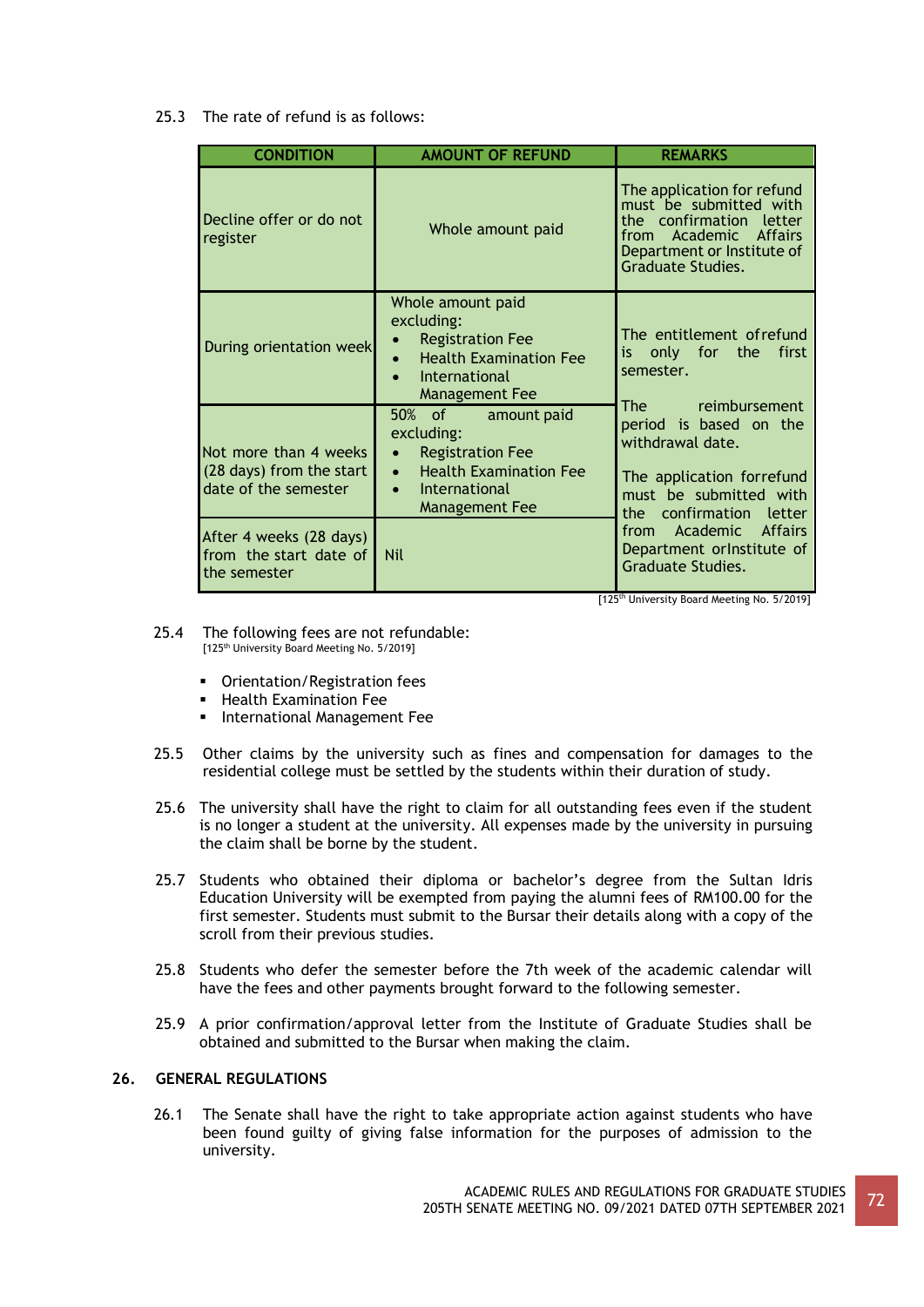- 26.2 The Senate, at its discretion, may allow any exemption deemed reasonable or amend any appropriate regulations to be enforced for the betterment of the university.
- 26.3 All Senate decisions relating to appeals by students shall be managed by the Institute of Graduate Studies.
- 26.4 Students shall have the responsibility of understanding and complying with all regulations included in the Graduate Study Programme Academic Regulations.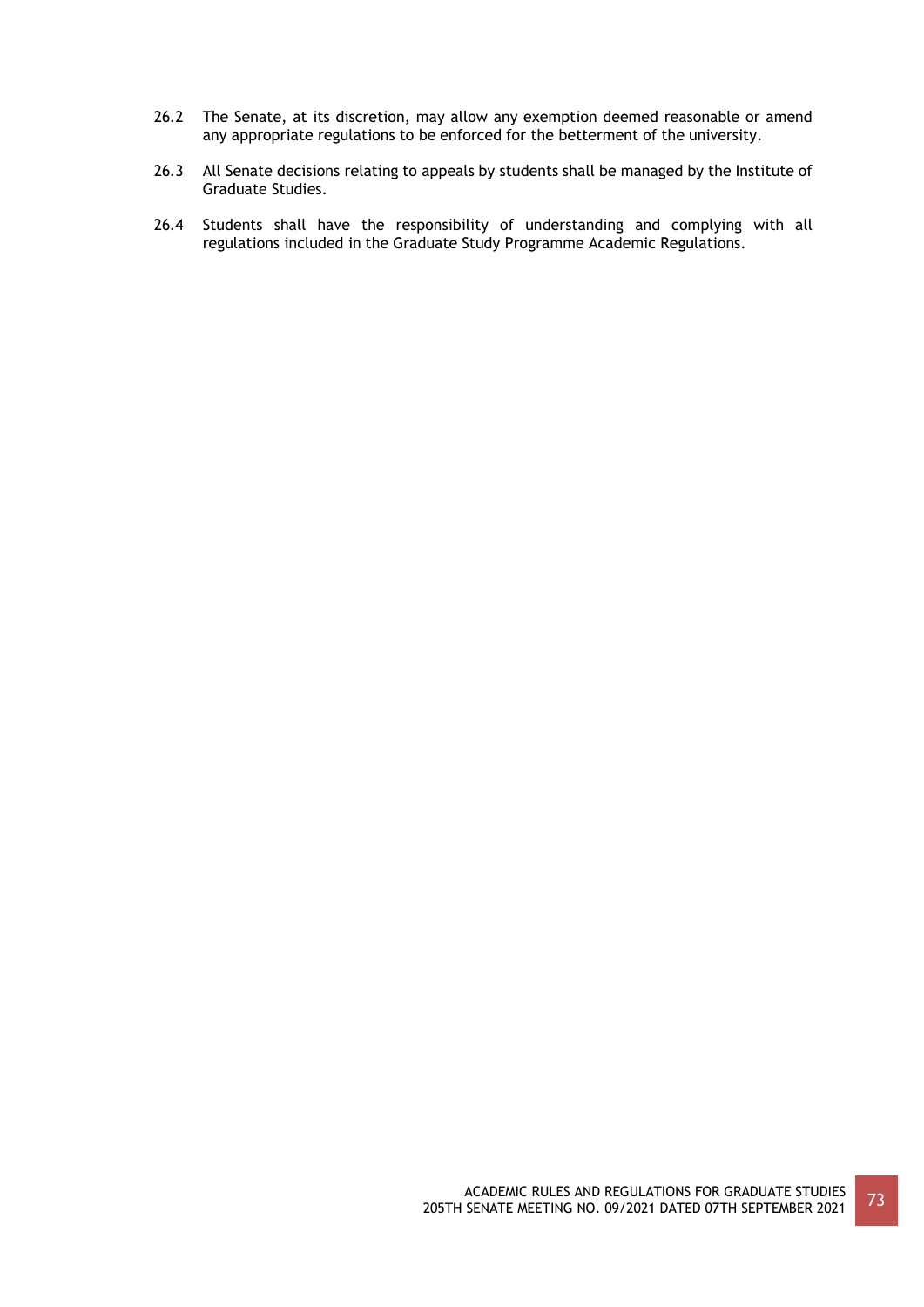# **SCHEDULE II**

# **PENALTIES AND FINES RELATED TO MANAGEMENT OF THE GRADUATE STUDY PROGRAMME**

- 1. Students may be fined for failure to comply with any regulations prescribed in the Graduate Study Programme Academic Regulations.
- 2. The rate of fines shall be subject to the decision of the Finance Standing Committee's 57<sup>th</sup> meeting no. 1 / 2014 which is as follows:

| NO. | <b>ITEM</b>                                                                                                                                                     | <b>RATE (RM)</b>                 |
|-----|-----------------------------------------------------------------------------------------------------------------------------------------------------------------|----------------------------------|
| 1.  | Late registration of courses                                                                                                                                    | 30.00 per course                 |
| 2.  | Late registration of semester                                                                                                                                   | 10.00 per day                    |
| 3.  | Late in adding/dropping courses online                                                                                                                          | 10.00 per day                    |
| 4.  | Late return of academic robe                                                                                                                                    | 10.00 per day                    |
| 5.  | Lost or damaged academic robe                                                                                                                                   | Master/PhD - 400.00              |
| 6.  | Lost/Damaged mortar board                                                                                                                                       | Master/PhD $-80.00$              |
| 7.  | Lost/Damaged hood                                                                                                                                               | Master/PhD $-50.00$              |
| 8.  | Lost/Damaged full academic robe set                                                                                                                             | Master/PhD - 450.00              |
| 9.  | Lost/Damaged transcript                                                                                                                                         | 10.00                            |
| 10. | Lost/Damaged scroll                                                                                                                                             | 60.00                            |
| 11. | Lost/Damaged matriculation card                                                                                                                                 | 50.00                            |
| 12. | Miscellaneous:<br>Late registration (senior student)<br>12.1<br>12.2 Appeal to review grade (1 subject)<br>12.3 Appeal to continue studies (Fail or Terminated) | 10.00 per day<br>100.00<br>25.00 |

# **SCHEDULE Ill**

# **RATE OF ADMINISTRATIVE FEES**

\*Imposed upon students who apply to continue studies after losing their status as student.

|                                | <b>Master</b> |                      | <b>Doctor of Philosophy</b> |                      |
|--------------------------------|---------------|----------------------|-----------------------------|----------------------|
| <b>Programme</b>               | Local         | <b>International</b> | Local                       | <b>International</b> |
| Rate of administrative<br>fees | <b>RM300</b>  | <b>RM300</b>         | <b>RM300</b>                | <b>RM300</b>         |

**\*Approved by Executive Management Meeting no. 23/2014**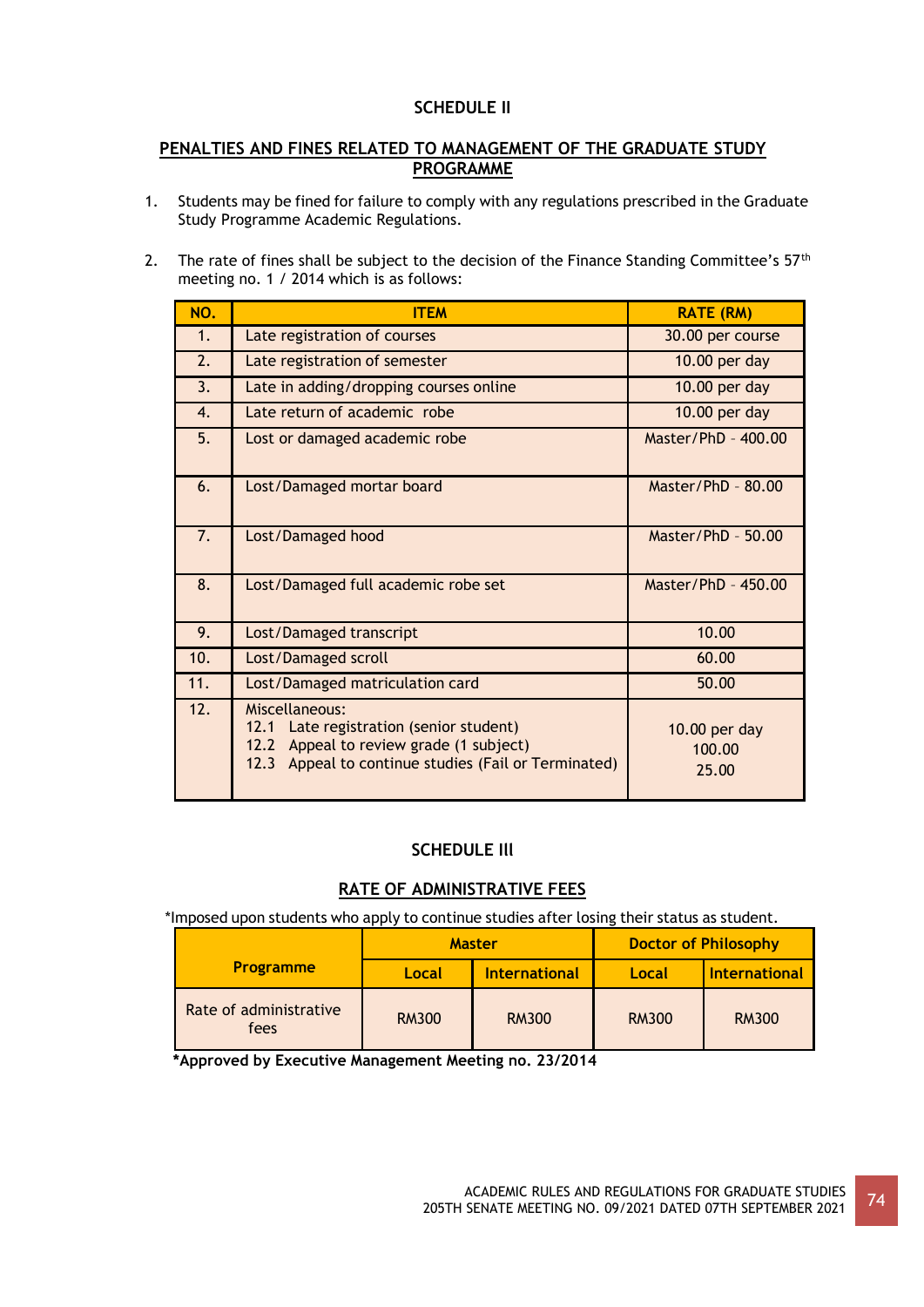# **GRADUATE STUDY PROGRAMME EXAMINATION RULES**

# **1. CANDIDATES' RESPONSIBILITIES BEFORE EXAMINATION**

### **1.1 Examination Schedule**

Candidates shall pay attention to the schedule of any examination to avoid any mistakes relating to examination date, time and venue. Candidates are advised to visitthe Institute of Graduate Studies website or UPSI portal often to obtain the latest examination-related notification. Students' error in checking the examination schedule shall not be accepted as a reason for failure to sit for the examination nor for holding a replacement examination.

### **1.2 Attendance**

Candidates shall arrive punctually at the examination centre. However, candidates are advised to come 30 minutes earlier than the scheduled time. **Candidates are not allowed to enter the examination room/hall more than thirty minutes after the start of the examination.**

### **1.3 Documents to Bring**

Candidates are required to bring the student matriculation card and examination slip. The examination slip is an official document that must be brought to the examination hall. Candidates who do not have the relevant documents shall be barred from entering the examination hall.

### **1.4 Instruments Permitted to be Brought into the Hall**

Candidates are permitted to bring only instruments such as a box or small bag containing pens, pencils, ruler, eraser, calculator (without cover) or other instruments permitted by the chief examination invigilator/invigilator**. (Candidates are prohibited from bringing mobile phones or any kind of communication device into the examination hall.)**

#### **1.5 Entering the Hall**

Candidates are permitted to enter the examination hall only **fifteen minutes before the start of the examination** and take their seats in a quiet and orderly manner. Candidates must check the seat number based on the examination slip.

# **2. CANDIDATES' RESPONSIBILITIES DURING EXAMINATION**

#### **2.1 Filling in the Required Information**

After taking their seat, candidates are required to:

- i. display the student card and examination slip at the right corner of the table.
- ii. complete the attendance form and place the same in at the right corner of the table.
- iii. write the matriculation number, group number (if any), course code and name on each answer sheet used.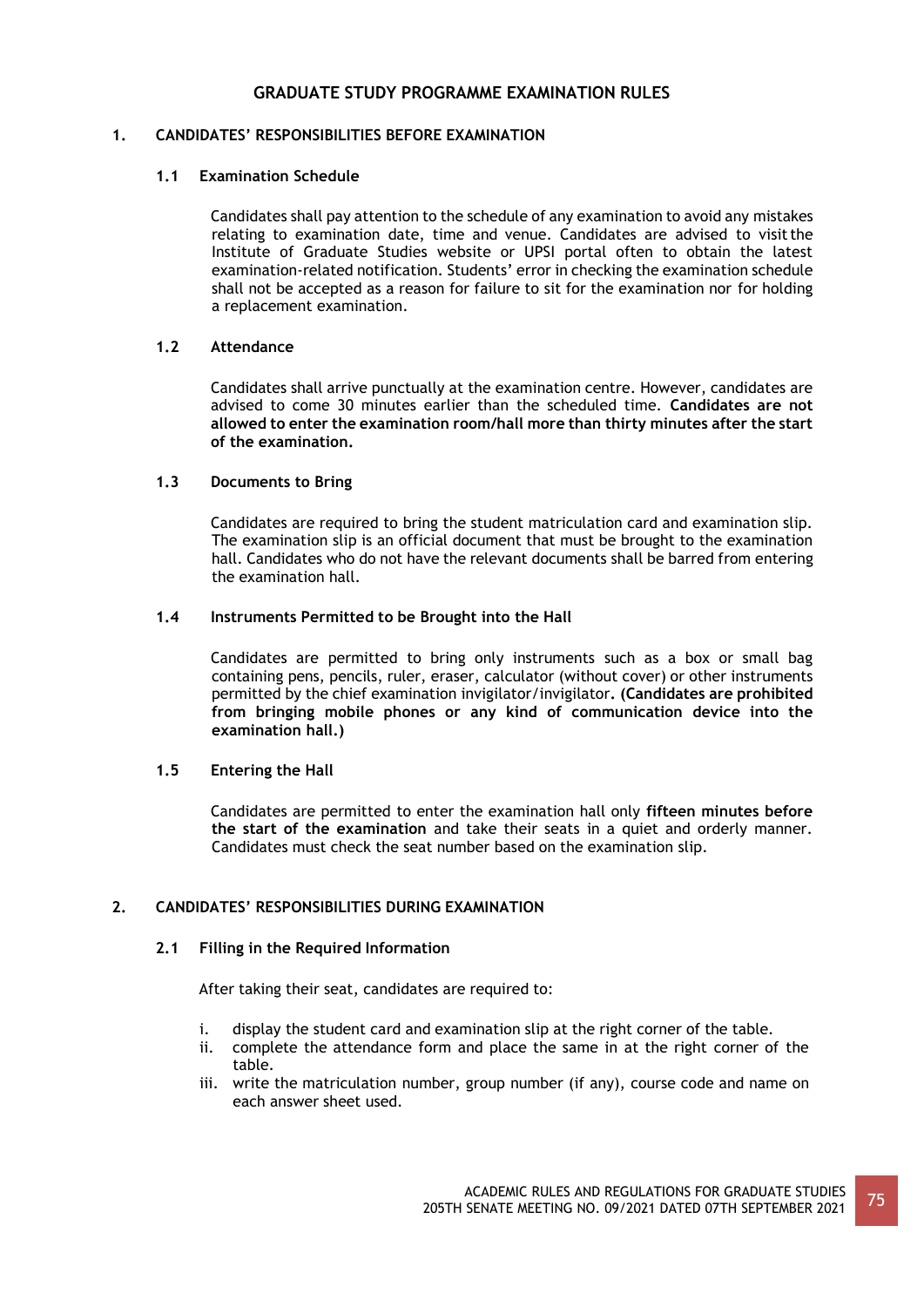# **2.2 Communication with Friends/Invigilators**

Candidates are not allowed to communicate with other candidates during the examination either through conversations or other means. If a candidate wants to communicate with an invigilator, he shall indicate by raising the hand.

# **2.3 Eating, Drinking and Smoking**

Candidates are not allowed to eat, drink or smoke during the examination.

# **2.4 Start and End of the Examination**

The chief invigilator/invigilator will make an announcement when the examination is to begin and end.

# **2.5 Leaving the Examination Hall**

A candidate is allowed to leave the examination hall only if:

- i. It has been 1 hour since the commencement of the examination.
- ii. He needs to go to the toilet and has the consent of the chief invigilator/invigilator and is accompanied by an examination assistant.

Candidates are **not allowed** to leave the examination hall/room **thirty minutes before the examination ends**. Candidates are allowed to leave only when all the question papers and answer scripts have been collected and counted.

# **2.6 Answer Scripts**

Candidates shall tie the answer scripts with the given thread (if relevant) properly and neatly and place the same in the right corner of the table for collection by the invigilator.

# **2.7 Sick Candidates**

Candidates who fall ill during the examination shall report to the chief invigilator on duty.

# **3. CANDIDATES' RESPONSIBILITIES AFTER THE EXAMINATION ENDS**

- 3.1 Candidates are not allowed to leave the examination hall/room until so notified by the chief invigilator/invigilator.
- 3.2 Candidates are required to retrieve the student card and examination slip before leaving the examination hall/room.
- 3.3 Candidates are required to leave the examination hall in a respectful and orderly manner.
- 3.4 Candidates are prohibited from taking out any blank or used answer scripts/sheets from the examination hall.
- 3.5 Candidates may be allowed/not being allowed to take home the examination papers (subject to the instructions on the question paper).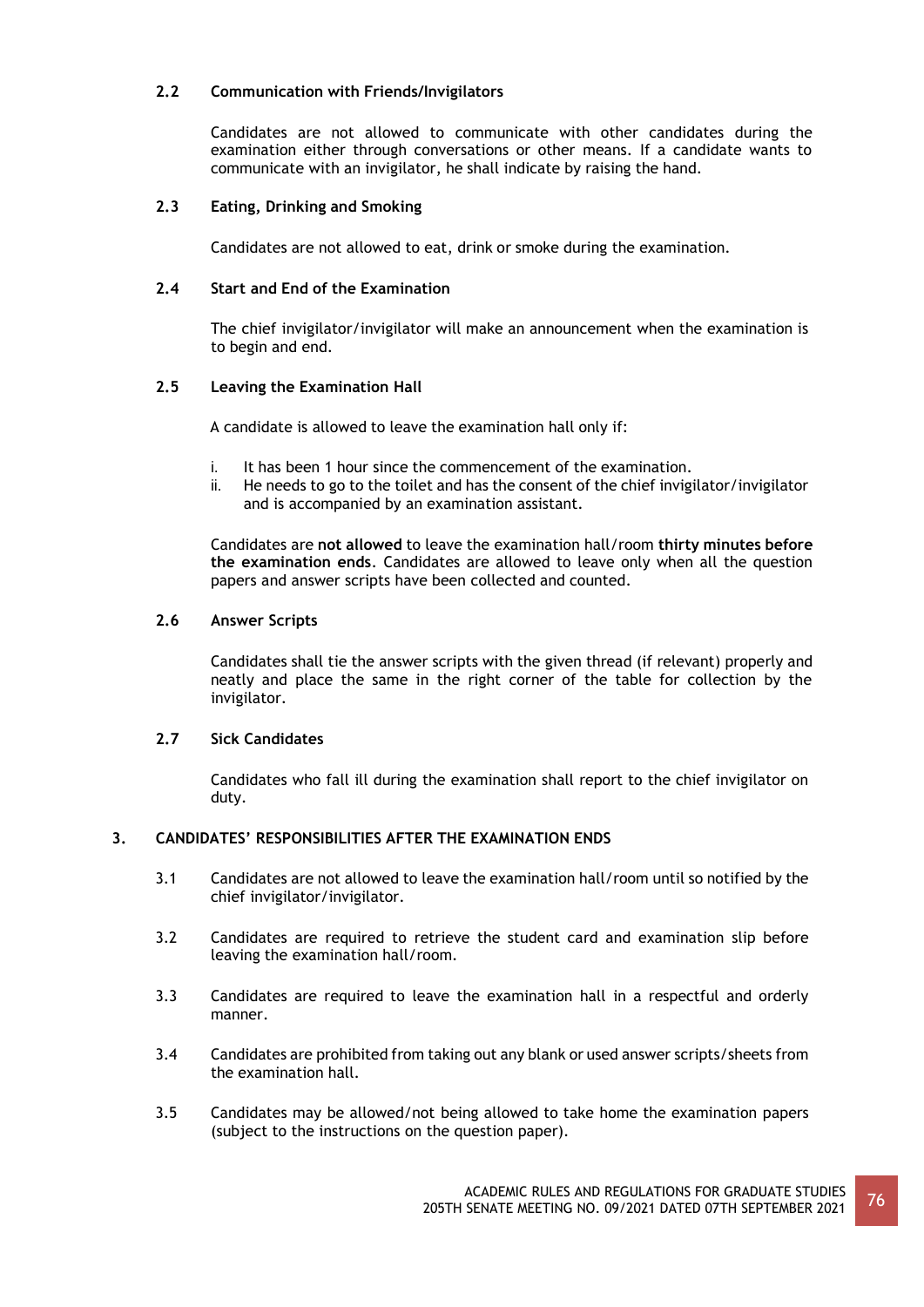# **4. CANDIDATES WHO ARE UNABLE TO TAKE THE EXAMINATION**

- 4.1 A candidate who is unable to take the examination for any registered course shall write to the faculty giving reasons for such failure, supported by valid documents, within seven days of the conduct of such examination. A candidate who fails to do so shall be considered as being absent without leave from the examination and shall not qualify for a replacement examination.
- 4.2 A candidate who is unable to take the examination because of his own mistake or negligence in reading the examination schedule too shall not be allowed to take any replacement examination and shall be deemed to have failed the course.
- 4.3 Such a candidate shall be deemed to have failed the course even though he obtained marks of over 60% (pass grade) for assignments or other tests that were conducted before the examination.

# **5. ACADEMIC DISHONESTY**

Academic dishonesty means action taken against the student who violates articles 6 and 8 of the Sultan Idris Education University (Student Discipline) Rules 1999:

- 5.1 Article 6, No student shall plagiarise any idea, writing, data or invention of others. For the purpose of this rule, plagiarism includes:
	- a) an act of taking any idea, writing, data or invention of others and claiming that such idea, writing, data or invention is his own finding or invention; or
	- b) an attempt or act to assert in any way, that he is the original source or inventor of any idea, writing, data or invention which was actually taken from several other sources.
- 5.2 Article 8, No student may:
	- a) take in or out of any examination hall any books, working papers, documents, photographs or other things unless so authorised by the examiner. Or receive any books, working papers, documents, photographs or other things from any person during the examination unless so recommended by the examiner or Examiners Committee, and authorised by the Vice Chancellor.
	- b) write or through another person write any information or draw a diagram on his hand or any other part of his body or clothes which may be related to the examination he is sitting for.
	- c) communicate with any other students (either face to face or through any form of communication) during an examination; or
	- d) cheat or attempt to cheat or behave in a manner that could be construed as cheating in an examination, including the use of electronic and communication devices, during the examination.
- 5.3 Report to the Disciplinary Authority

If any student is found to violate any of the rules, the invigilator/examiner shall report to the disciplinary authority. If it is a case of academic dishonesty, the disciplinary authority may recommend to the Senate that the accused student be given the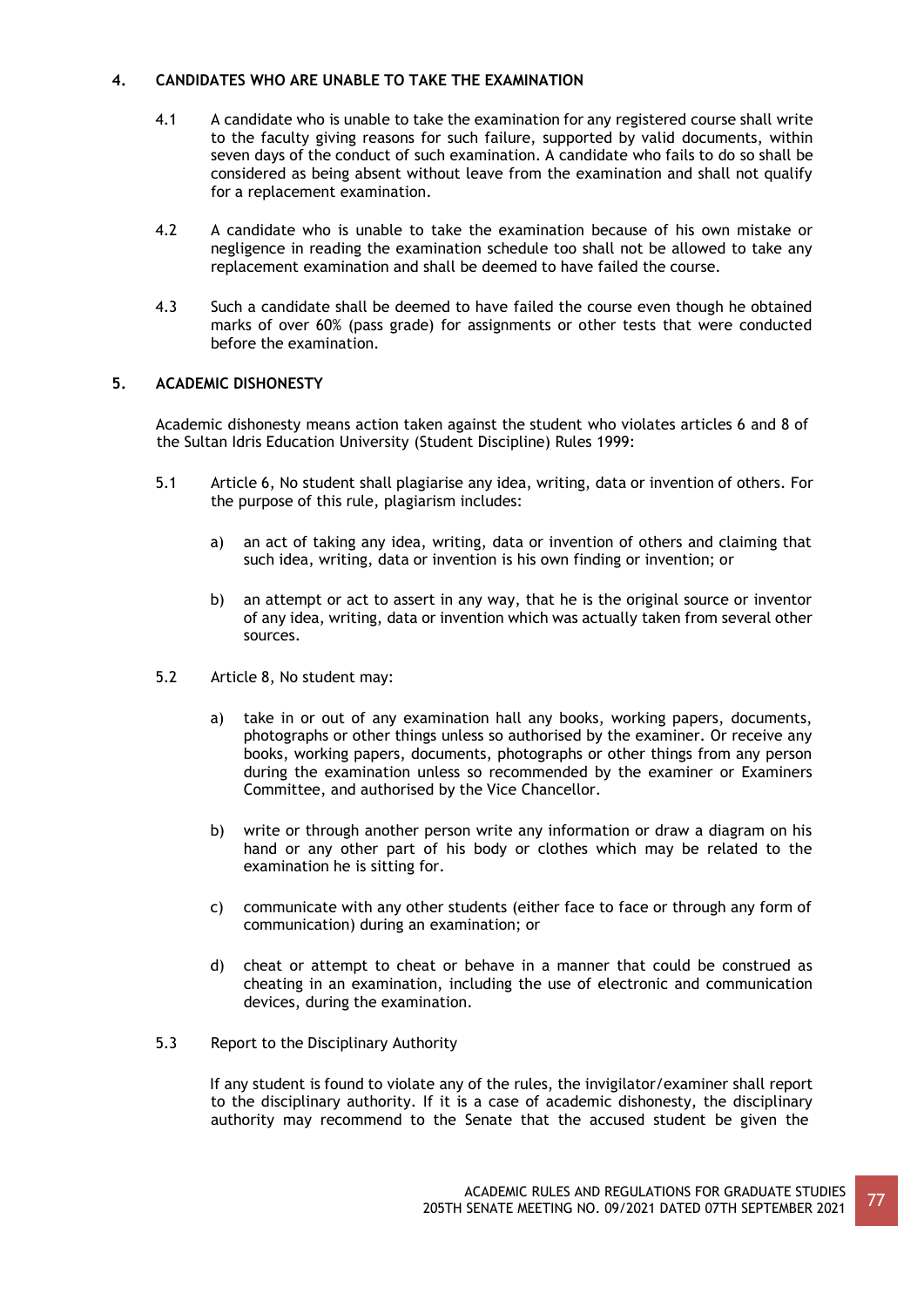Academic dishonesty status. Students who are found guilty by the disciplinary authority shall be given the F grade or Fail by the Senate. Nevertheless, this does not prevent the disciplinary authority from taking action in accordance with paragraph 48 of the Sultan Idris Education University (Student Discipline) Regulations 1999.

- 5.4 Action in the case of academic dishonesty shall be taken by the disciplinary authority within two (2) weeks of the examination or after receiving a complaint from the complainant.
- 5.5 A student who commits an offence under Rules 6 and 8 and is found guilty of such offence shall be liable to any one or any combination of two or more of the appropriate sentences, as follows:
	- a) warning;
	- b) a fine not exceeding two hundred ringgit;
	- c) prohibited from any specific part or parts of the university for a specified period;
	- d) suspended from being a student of the university for a specified period;
	- e) dismissed from the university.

# **6. REPLACEMENT EXAMINATION**

- 6.1 The university may allow a replacement examination for emergency cases, as follows:
	- a) Students who have health problems and obtained certification from a government doctor or medical officer/panel doctor that the student is mentally and physically incompetent.
	- b) Students whose mother, father or close relative has passed away, or for other reasons that make it impossible for such students to attend the examination.
	- c) Involved in any activity as directed by the university.
- 6.2 Students must obtain the approval of the Dean of the Institute of Graduate Studies through the Dean of the faculty to sit for a replacement examination. The replacement examination must be taken within two (2) weeks of after the end of examination week.

#### **7. APPEAL FOR A REVIEW OF FINAL RESULTS OF COURSE**

- 7.1 Students shall submit an appeal to the Institute of Graduate Studies to review the final results for any of the courses by filling in the prescribed form within two (2) weeks of the announcement of the results.
- 7.2 Students shall include a payment slip of RM100.00 for each course requested for a review.

The appeal form will not be accepted if it is:

- a) submitted after the appeal period;
- b) incomplete; or
- c) submitted without the payment receipt
- 7.3 The Dean of the faculty shall appoint a panel of examiners including the original examiner to review the final results of the course.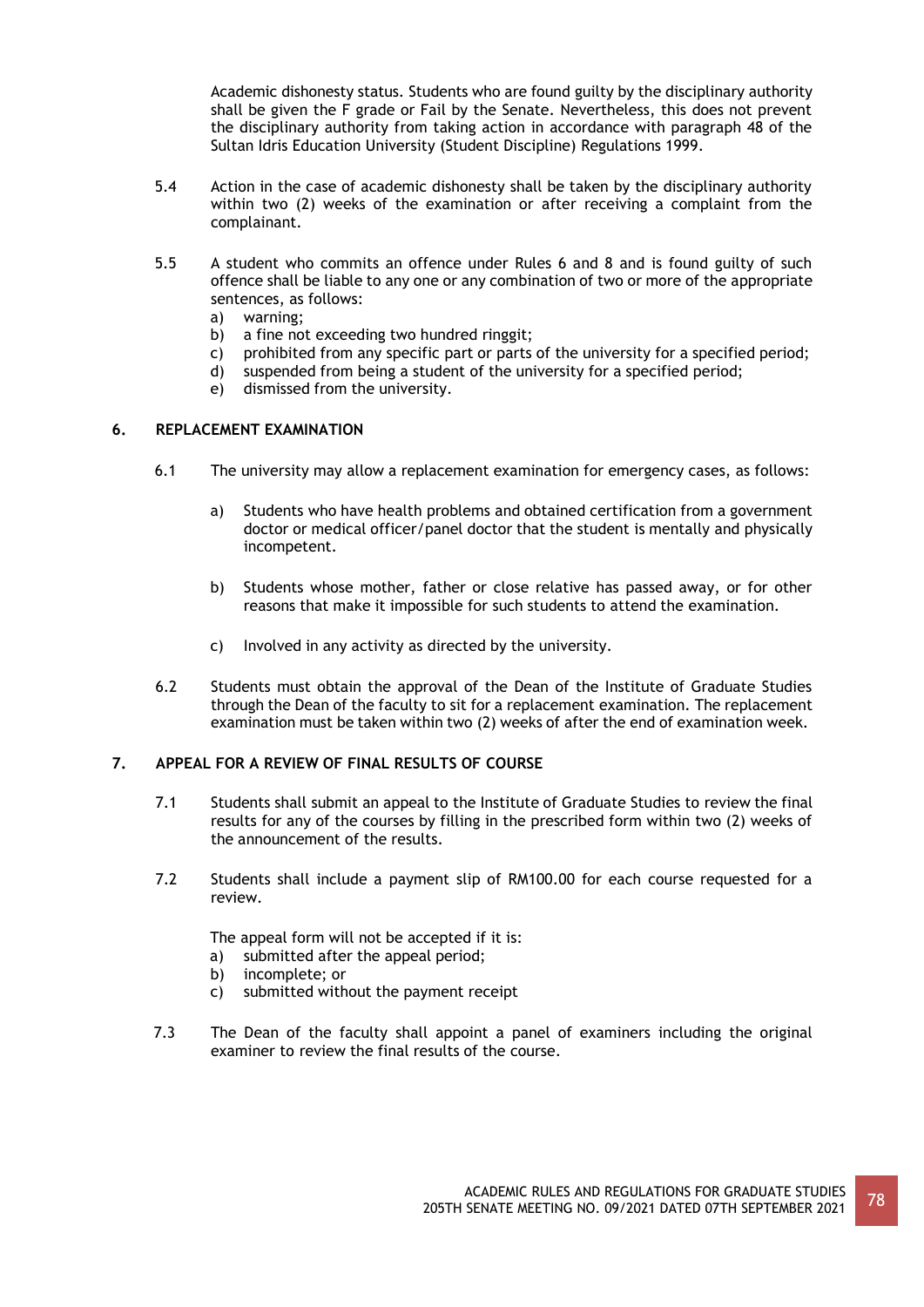- 7.4 The panel of examiners shall submit a recommendation for the consideration of the faculty. The decision of the faculty on the appeal is submitted to the Graduate Studies Committee for the endorsement of the Senate. The decision of the Senate is final.
- 7.5 The decision on the review will be announced to the students after endorsement is received from the Senate.

# **8. APPEAL TO CONTINUE STUDY**

- 8.1 Students who receive the **Fail and Terminated** and **Terminated** status may appeal to the university through the faculty in writing and the appeal is subject to the decision of the Graduate Studies Committee.
- 8.2 Students may appeal if they fulfil the following conditions:
	- a) The students are in their first semester and may repeat the course to improve their grade and are capable of obtaining a CGPA of 3.00 after repeating such course.
	- b) The students can show proof of research progress and are endorsed by their supervisor. Students who have not presented their research proposals will not be considered.
- 8.3 Appeals must be made within three (3) weeks of the date of the notification letter of termination or after the Senate's approval. Any appeal received after such period will not be considered.
- 8.4 Appeals to continue study shall be with the certification of the supervisor (if applicable).
- 8.5 Appeals shall be made with the prescribed fee and the fee is not refundable.
- 8.6 The decision on the appeal to continue study will be announced to students after endorsement is obtained from the Graduate Studies Committee.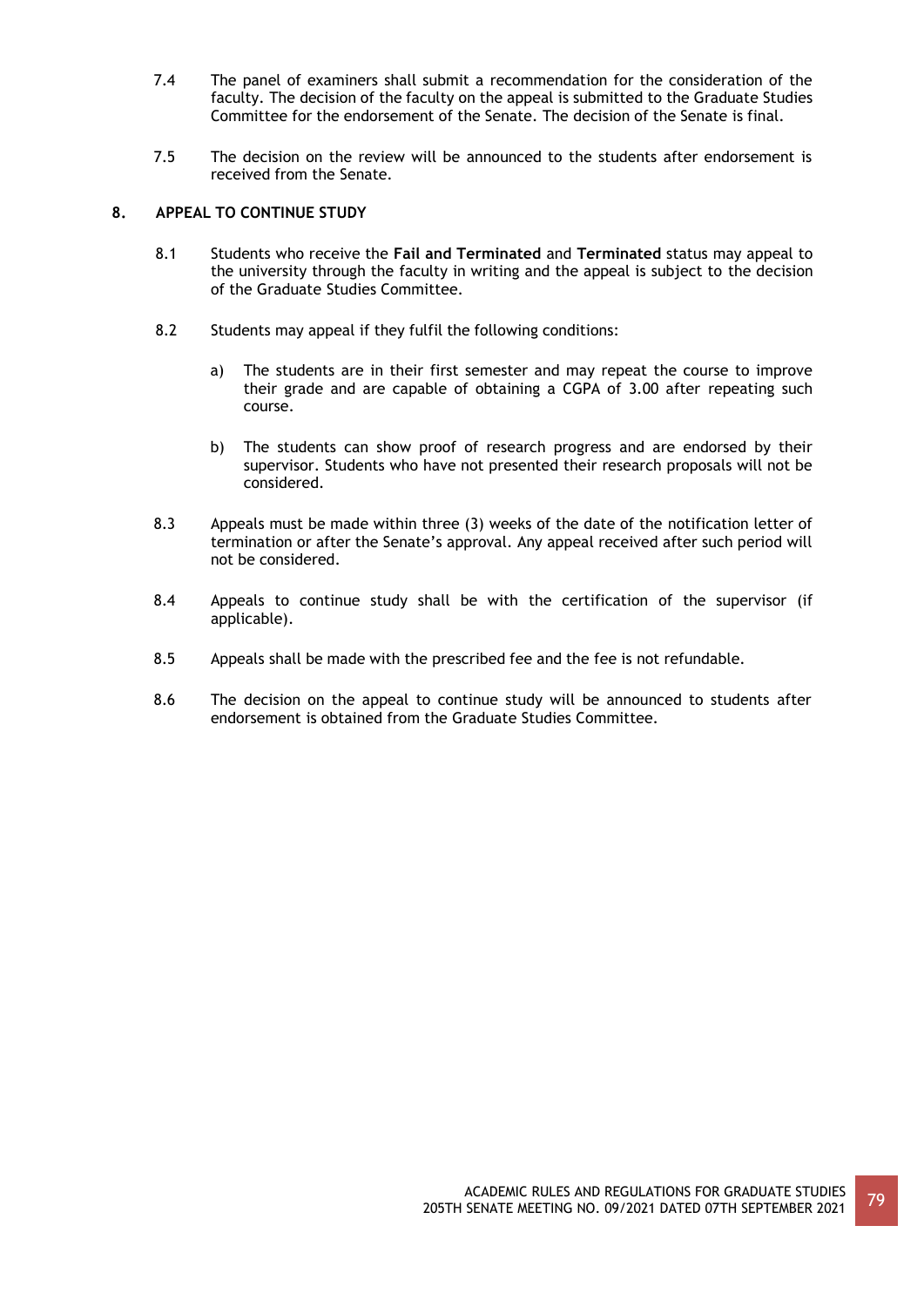# *APPENDIX A*

# **GUIDE TO PREPARATION OF MASTER'S BY COURSEWORK PROJECT**

# **1. INTRODUCTION**

- 1.1 A project is part of the graduation requirements in the Master's by Coursework Programme. The value is 6 credit hours.
- 1.2 This guide can be used for projects in all faculties. However, each faculty may amend the guide based on the project requirements at the respective faculties.
- 1.3 Students may register their project paper after passing 6 courses (24 credits) in the master's programme.

### **2. OBJECTIVES OF PROJECT PREPARATION**

By preparing for this project, students can:

- 2.1 Apply the research methods
- 2.2 Apply the knowledge in the area of specialisation
- 2.3 Conduct searches and knowledge synthesis
- 2.4 Cultivate academic writing
- 2.5 Produce an original work

### **3. TYPES OF PROJECT**

Projects may be prepared in several forms. The following are examples of three types of projects:

3.1 Empirical short study project paper

This project may be conducted in the form of a case study, action research, survey or experimental study.

- 3.2 Library research project paper
	- 3.2.1 This project is prepared based on literature review of an issue or theme or hypothesis.
	- 3.2.2 This can be studied in various perspectives.
	- 3.2.3 Normally, this study is a significant synthesis of ideas on a relevant issue or theme.
	- 3.2.4 Study of the history of an educational aspect, institution or leader.
- 3.3 Product development paper or study module to develop products in the form of software, modules, instruments, teaching materials or innovative teaching methods.

# **4. HOW TO CHOOSE A PROJECT TITLE**

4.1 Students choose the project title or that which is to be studied,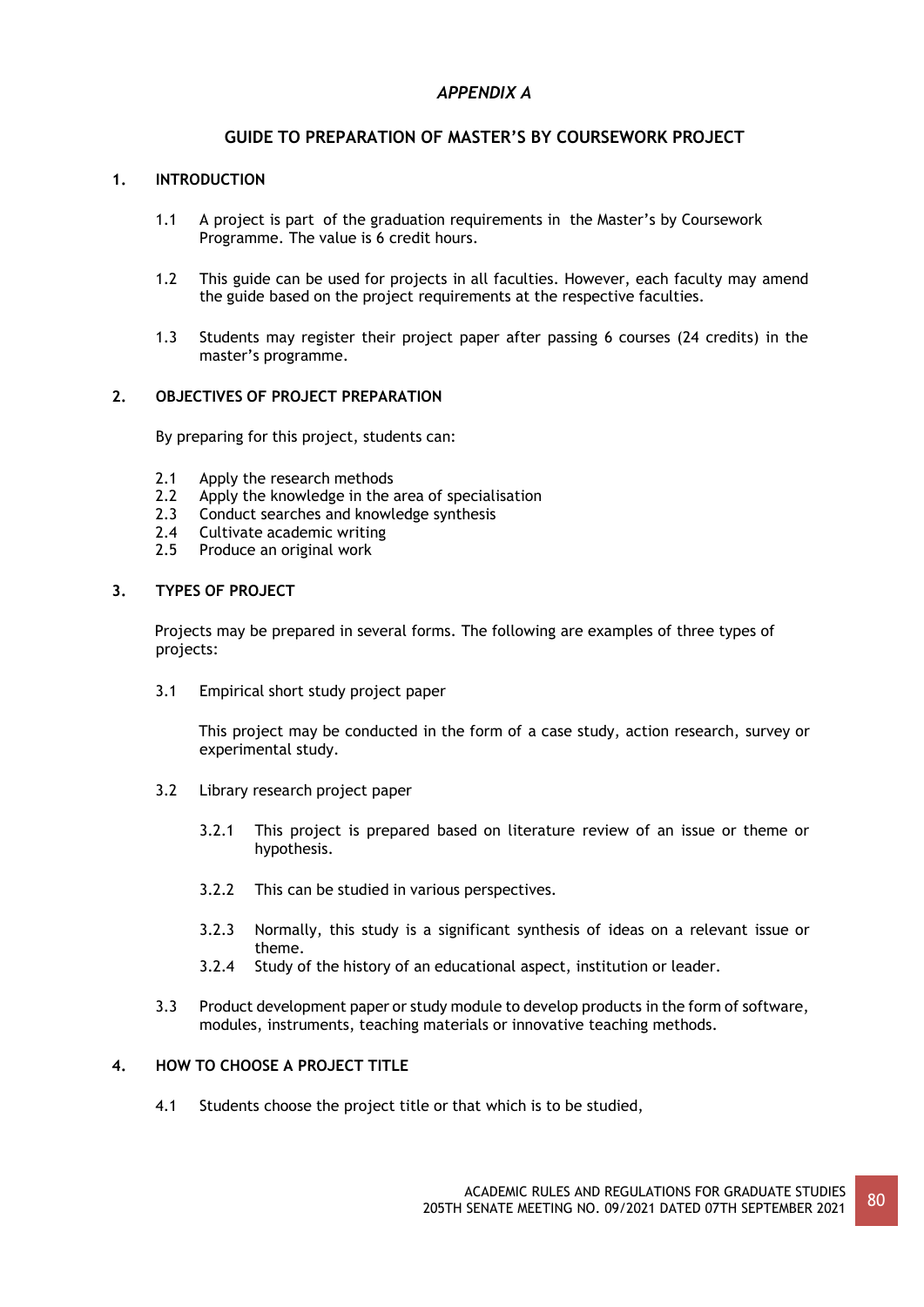- 4.1.1 according to the field of study.
- 4.1.2 based on the topic or theme in the field identified by the faculty.
- 4.1.3 education-oriented (if related to education).
- 4.1.4 having appropriate scholarship value, through disciplined inquiry.

Note: To help students identify the title of the project or matter to be studied, each study programme at the faculty may recommend topics, themes, main issues or main questions in the fields concerned. Thus, the students' study will contribute towards increasing knowledge, insight or educational improvement measures on the topic or field. Students may have preliminary discussions on the subject or matter to be studied with any lecturer before submitting the proposal title.

- 4.2 The proposal shall be made by filling in the Project Paper Proposal Form issued by the faculty. This form contains the following details:
	- 4.2.1 particulars of the student and faculty
	- 4.2.2 student's area of specialisation
	- 4.2.3 project title
	- 4.2.4 project objective
	- 4.2.5 statement of problem and research questions
	- 4.2.6 methodology
	- 4.2.7 proposed names of three (3) lecturers who may be the supervisor

Note: This proposal form shall be sent to the Dean of the faculty concerned.

### **5. APPOINTMENT OF SUPERVISOR**

- 5.1 The student's proposal form will be forwarded to the Faculty Graduate Studies Committee meeting or another suitable medium. This meeting will recommend a supervisor for the student. The proposed supervisor may be from among the lecturers in the faculty or from another faculty, whichever is appropriate.
- 5.2 The recommendation will be put forward at the faculty meeting for approval.
- 5.3 The faculty shall issue an approval letter to the student about the 'approval' to carry out the project, which includes the name of the supervisor. A copy of the letter shall be sent to the appointed supervisor.

# **6. ROLES AND RESPONSIBILITIES OF THE SUPERVISOR**

- 6.1 To provide constructive academic guidance
- 6.2 To assist on time management schedule
- 6.3 To maintain professional relations
- 6.4 To monitor the student's project
- 6.5 To assess the project based on the prescribed criteria

# **7. SUPERVISION PROCESS**

- 7.1 Students must meet with their supervisor at least two (2) times a month.
- 7.2 The supervision log book prepared by the Institute of Graduate Studies/faculty may be used by the students, supervisors and the faculty to record supervisory activities.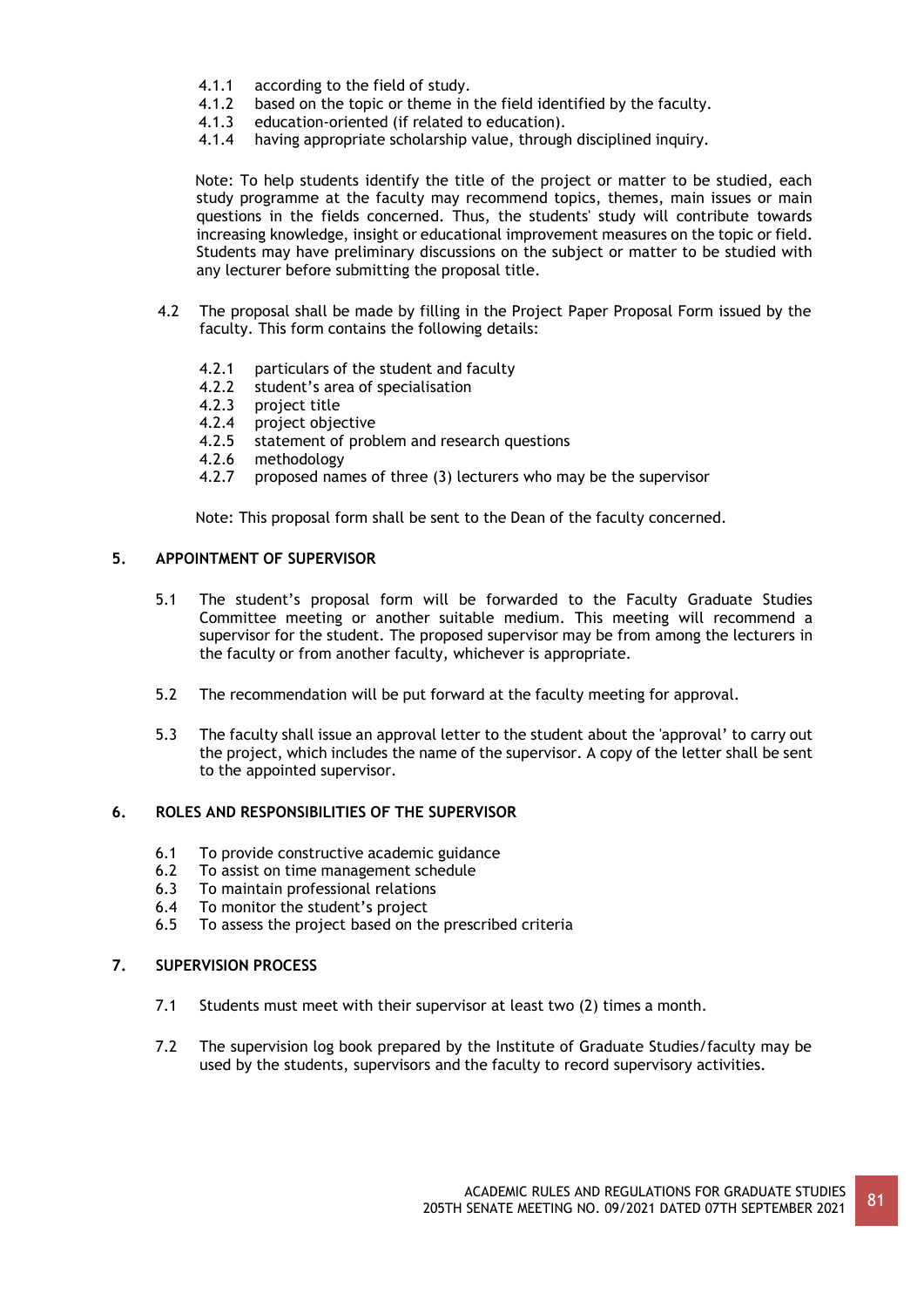7.3 Students' progress in their projects shall be reported in the faculty meeting at the end of every semester and noted with in Progress/Satisfactory or Unsatisfactory status by giving reasons for such unsatisfactory progress and measures to be taken to address it.

# **8. ROLES AND RESPONSIBILITIES OF STUDENT**

- 8.1 To be punctual for supervisions and draft submission
- 8.2 To work hard and wise<br>8.3 To comply with consen
- 8.3 To comply with consensus<br>8.4 To demonstrate an inquisity
- 8.4 To demonstrate an inquisitive attitude towards new findings<br>8.5 To familiarise with the rules and regulations in relation to the
- To familiarise with the rules and regulations in relation to the research project
- 8.6 To display progress in accordance with the stages mutually agreed with the supervisor
- 8.7 To be ethical and respectful of intellectual property ownership by giving due reference and recognition

# **9. PROJECT PAPER SUBMISSION**

- 9.1 Two soft-bound copies of the completed project paper shall be submitted to the Dean of the faculty through the supervisor using the Project Paper Submission Form prepared by the faculty.
- 9.2 The Dean shall appoint two (2) examiners, consisting of the student's supervisor and another examiner. Both examiners will coordinate the project paper final marks.
- 9.3 The examiners are given 14 days to examine the student's project paper, using the Project Paper Examination form.
- 9.4 The UPSI marking and grading scheme shall be applicable.

# **10. ASSESSMENT CRITERIA**

Quality of the project and its report shall generally be assessed based on the following:

- a. Meeting the objectives of research
- b. Having a clear focus
- c. Suitability of research methods used
- d. Logical and coherent arguments
- e. Clarity in writing in terms of
	- i. Continuity between sections
	- ii. Correct use of language
	- iii. Suitable and consistent style
- f. Relevant and current references
- g. Relevant appendices

# **11. SUBMISSION OF FINAL COPY FOR THE UNIVERSITY**

The final project paper will be submitted in dark red hard-bound copies (3 copies) with two (2) CD copies (PDF format). These copies will be kept on the Dean's of faculty office for record.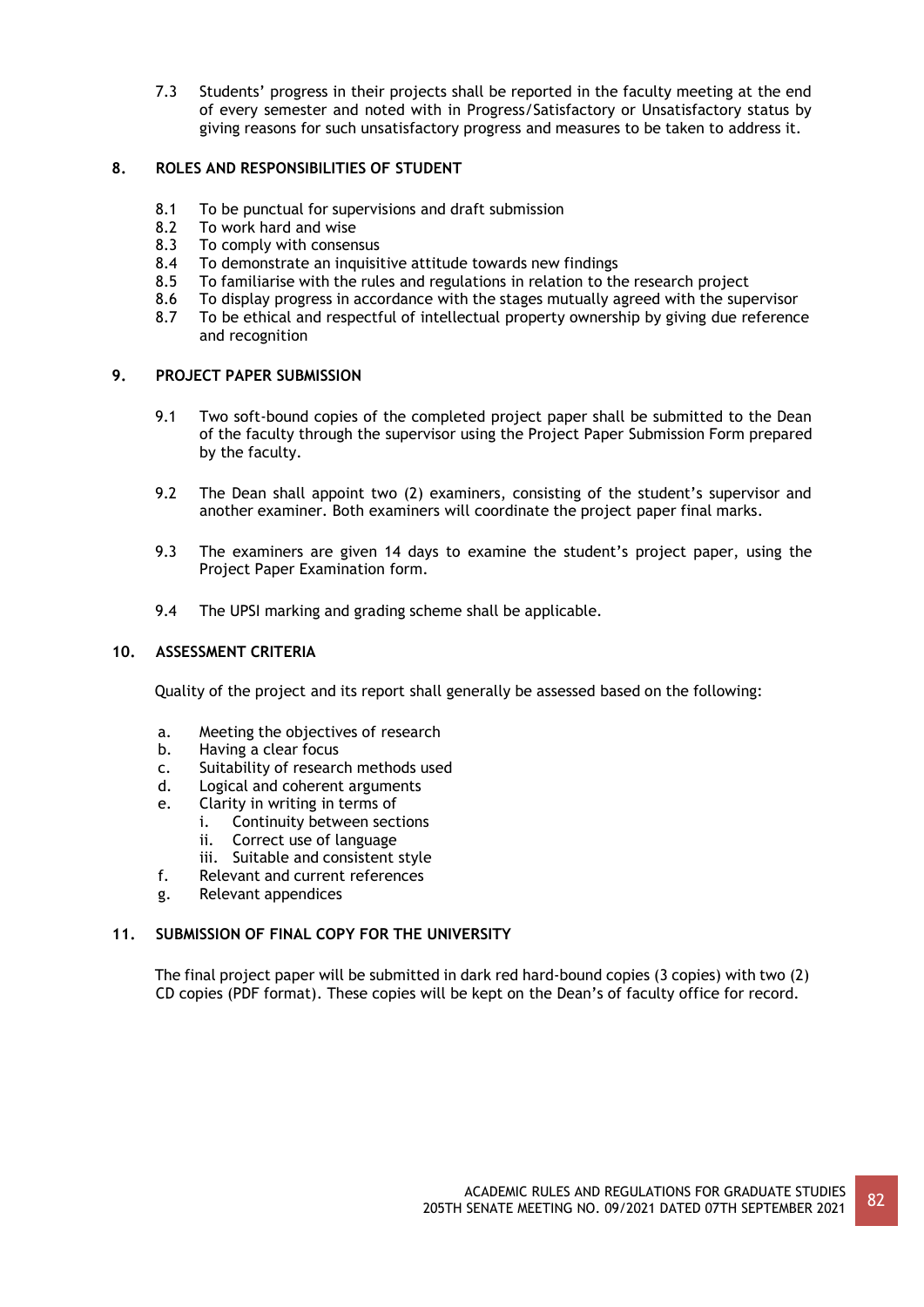# *APPENDIX B*

# **COMPREHENSIVE EXAMINATION GUIDELINES**

**(203rd Senate Amendment No. 7/2021)**

### **1. INTRODUCTION**

These Guidelines are provided to guide Faculties and other Responsibility Centers (PTj) regarding the implementation of the Comprehensive Examination for Postgraduate students.

### **2. CATEGORY**

Master's Degree students by Coursework Mode are given the option of either choosing to sit for the Comprehensive Examination or write a Project Paper beginning Semester 1 2013/2014. (**110th Senate No.9/2013)**

### **3. IMPLEMENTATION**

- 3.1 Master's Degree Coursework Mode students who opt for the Comprehensive Examination will take the examination in the final semester of study as a condition of graduation.
- 3.2 Students who opt for Comprehensive Examination must also add two (2) courses in the field of specialisation to meet the minimum number of credits to graduate as a condition for taking the Comprehensive Examination. **(82nd Senate No.1/2011**
- 3.3 Supervisors need to inform students to make proper study plans especially at the beginning of the semester of study.
- 3.4 Students must apply to sit for the Comprehensive Examination in the second semester of study, which is at the latest in the  $7<sup>th</sup>$  week of the academic calendar of the semester. Students are subject to a minimum registration of credit hours that have been set for each semester and refer to the program structure of study that has been set by the faculty. (203rd **Senate No.7/2021)**
- 3.5 Students are required to for the Comprehensive Examination to the Dean of IPS through the Dean of their respective Faculty. Approval to sit for the Comprehensive Examination is subject to approval at the faculty level. (**203rd Senate No.7/2021)**
- 3.6 The Faculty must evaluate the student's application by considering Cumulative Grade Point Average (CGPA) and the reasons submitted by the student and supervisor on the application form. (**203rd Senate No.7/2021)**

# **4. SCOPE OF QUESTION**

- 4.1 The Faculty will coordinate the Comprehensive Examination and establish a Facultylevel Comprehensive Examination Committee.
- 4.2 The Comprehensive Examination will be conducted with the following question components: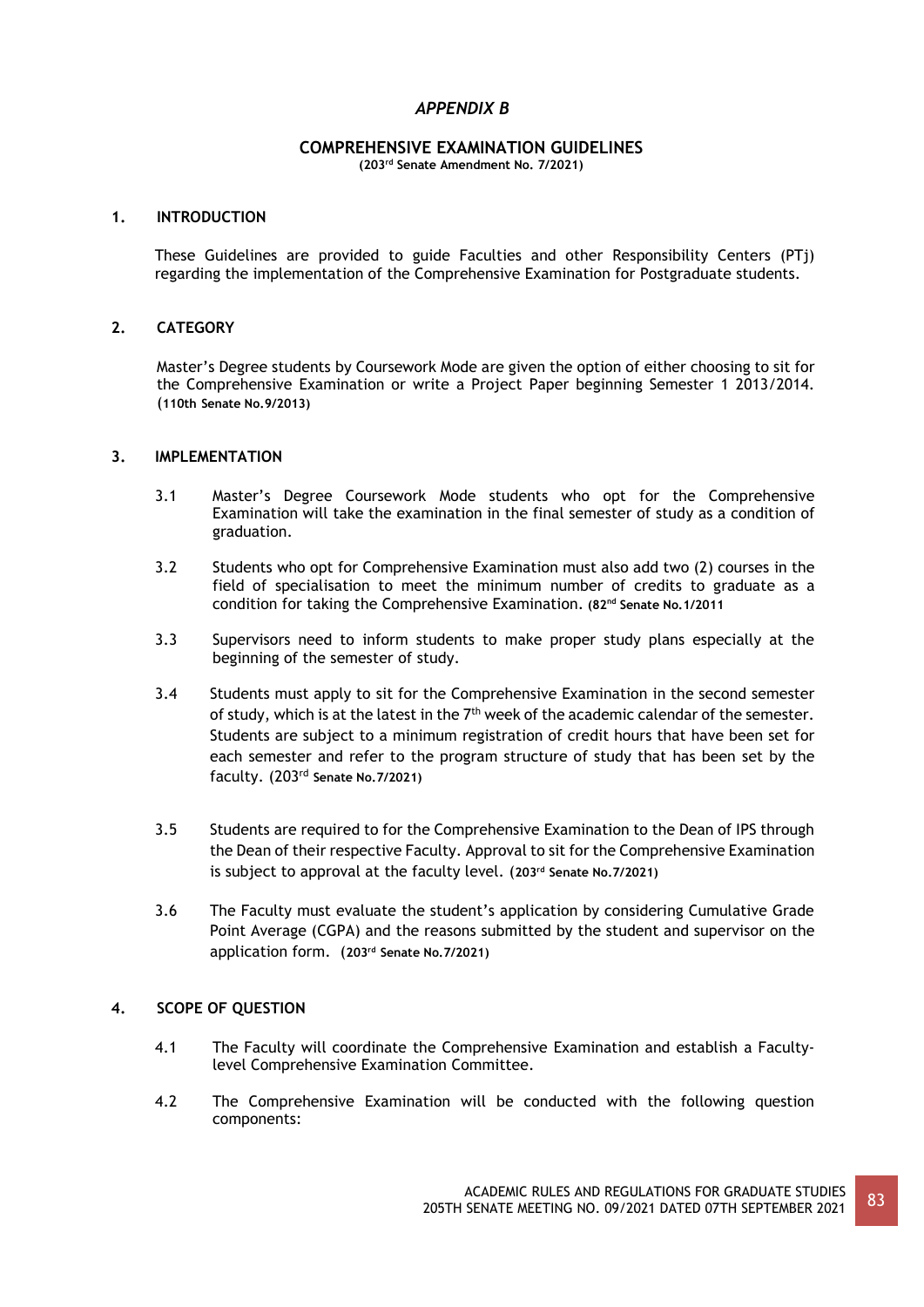| <b>Type of Master's Degree</b> | The Components of Questions of<br><b>Comprehensive Examination</b> |  |
|--------------------------------|--------------------------------------------------------------------|--|
|                                | Research Methodology<br>a)                                         |  |
| Master of Education            | <b>Education Component</b><br>b)                                   |  |
|                                | Field of Specialisation<br>C)                                      |  |
|                                | Research Methodology<br>a)                                         |  |
| <b>Non-Educational Master</b>  | Field of Specialisation<br>b                                       |  |

- 4.3 The scope of the questions is a synthesis of the courses in each component. Each question takes two hours each component.
- 4.4 The Faculty will appoint a Question Drafting and Assessment Committee.

### **5. GRADING**

- 5.1 No grades and credit scores are given for the Comprehensive Examination. Examination results will be made in the form of Pass or Fail only.
- 5.2 To enable the candidate to pass the examination, the candidate must obtain at least 65% marks for each component of the question and a minimum of 65% marks for the entire examination.
- 5.3 If the overall mark is less than 65% , the student is required to repeat the entire examination.
- 5.4 However, if the candidate obtains an overall 65% and above but fails in a component, the candidate only needs to repeat the failed component.

#### **6. DURATION OF EXAMINATION**

- 6.1 Students are required to register for the Comprehensive Examination in Semester 3, which is within the week of course registration.
- 6.2 Students are eligible to sit for the Comprehensive Examination in the final semester of study. Faculty should always be prepared with questions and management of the examination.

#### **7. REPEAT OF EXAMINATION**

- 7.1 Students who fail the first time may repeat the examination on a date 90 days after the date the failed result is given.
- 7.2 A degree will not be awarded if the student fails a second time.
- 7.3 Students are only allowed to sit for the replacement examination if they do not attend the Comprehensive Examination for the following reasons only:
	- a) Death of immediate family member/s
	- b) Illness (with evidence from the Medical Officer)
	- c) Emergency cases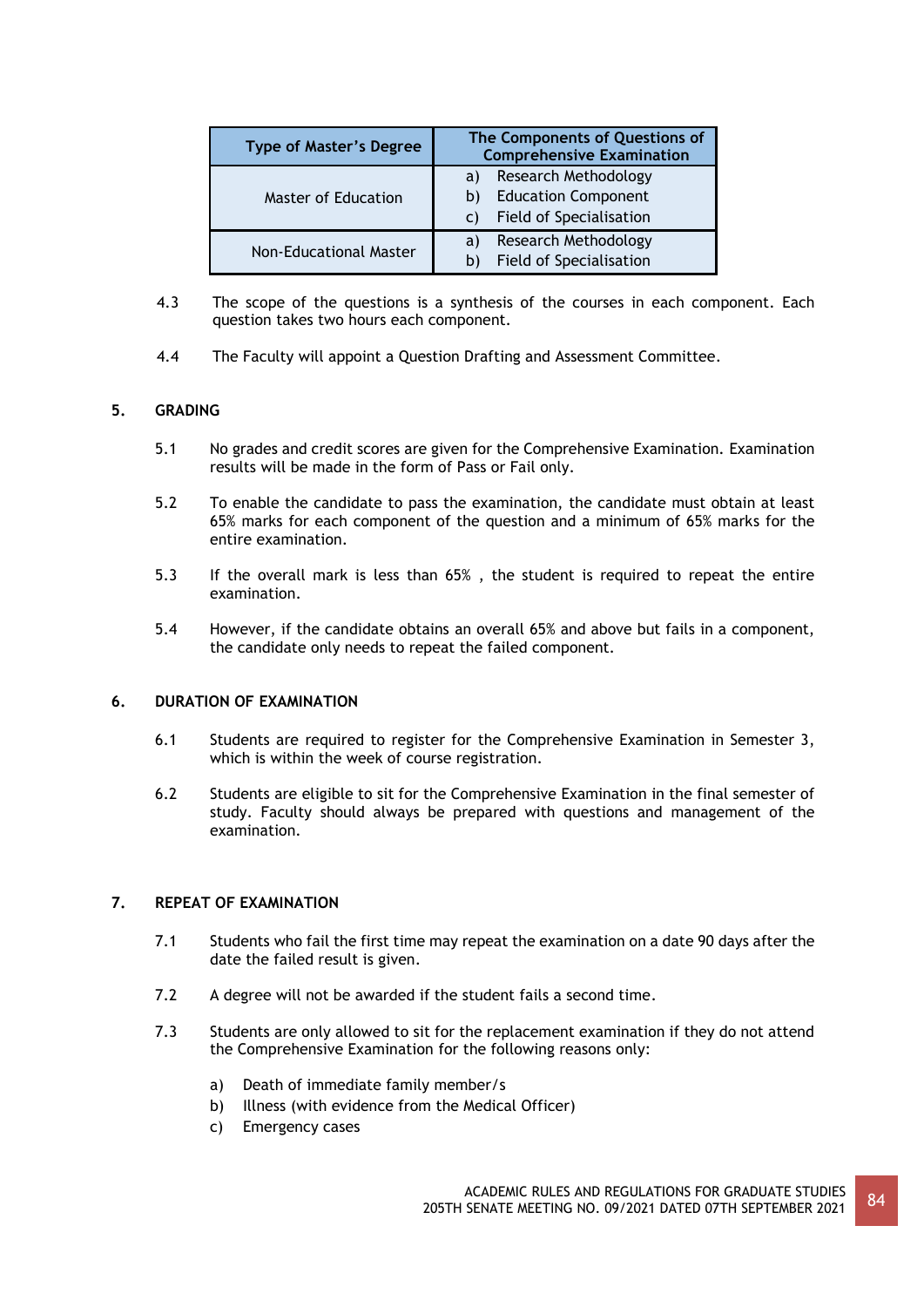# **8. IMPLEMENTATION FLOWCHART OF COMPREHENSIVE EXAMINATION (Senate 203 No. 7/2021)**

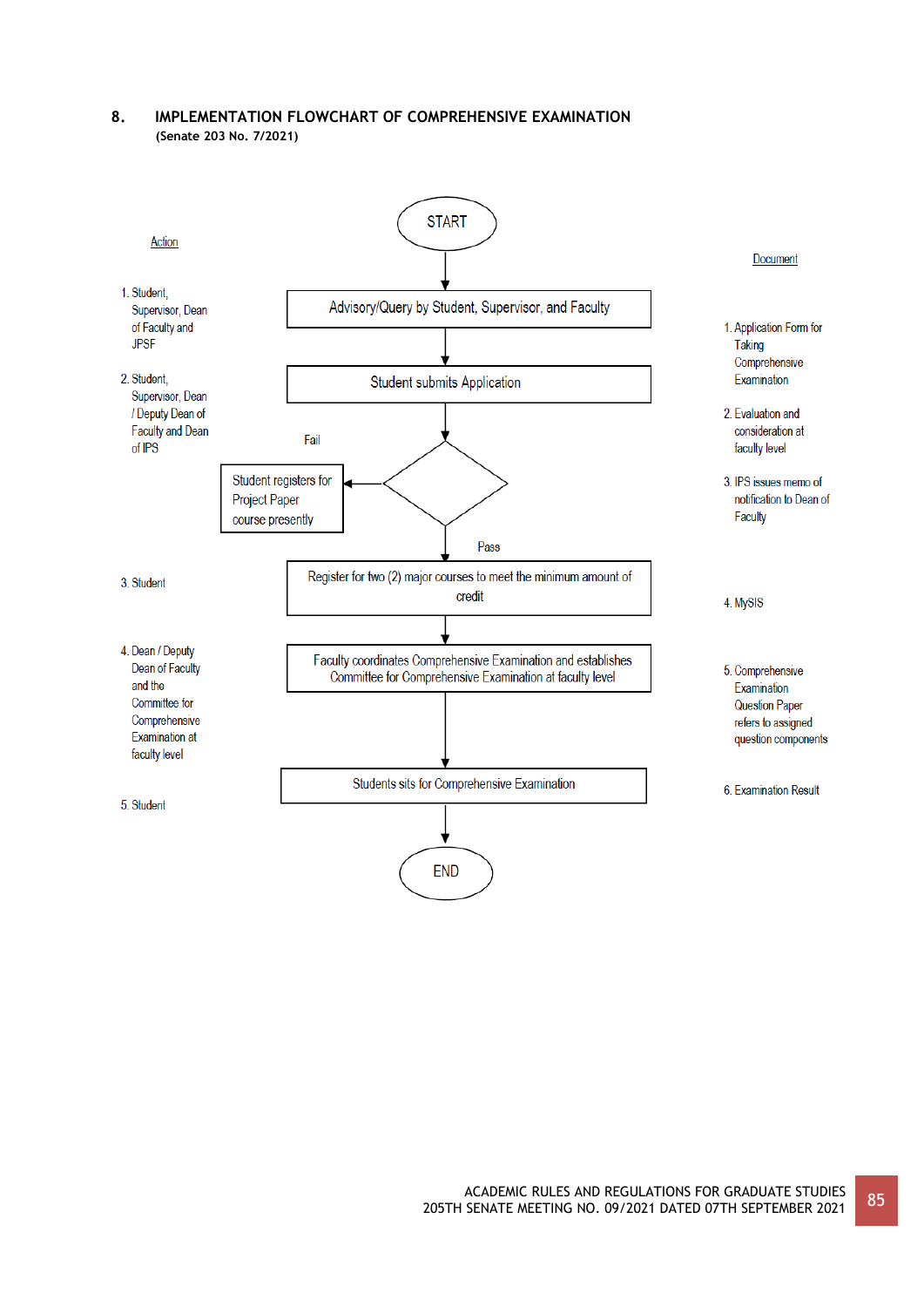# *APPENDIX C*

# **ASSESSMENT OF PROGRAM**

# ➢ **Applicable to all students for following programs:**

1) For **Master of Arts in specialized Fine Art Studio**, the following assessment is applicable [76th Senate Meeting No. 3/2010]:

#### **1.1 Creative Works**

Creative works are the main results of research representing innovation in art practice that contribute to the generation of knowledge in the visual arts. Contribution at the master's degree is at the national/regional stage.

### **1.2 Thesis**

The thesis shall not be fewer than 15,000 words and not more than 20,000 words.

#### **1.3 Seminar**

Presentation should cover explanation of the background to the study, issues, purpose and objective of the study, achievement with respect to the study objective and the outcome, strengths and limitations of the study as well as the study method and implications on the development of the study. The candidate must make a presentation in a seminar at least once for each year of study.

### **1.4 Exhibition**

Exhibitions must display works resulting from studio practice research on questions or issues that can contribute to and have clear association with the development of works produced as well as answer questions raised in the research. Nevertheless, the candidate is allowed to choose any commercial gallery in the country at his own expenses.

2) For **Doctor of Philosophy in specialized Fine Art Studio**, the following assessment is applicable [76th Senate Meeting No. 3/2010]:

#### **2.1 Creative Works**

Creative works are the main results of research representing innovation in art practice that contribute to the generation of knowledge in the visual arts. Contribution at the Doctor of Philosophy level is at the national/regional stage.

#### **2.2 Thesis**

The thesis shall not be fewer than 25,000 words and not more than 30,000 words.

### **2.3 Seminar**

Presentation should cover explanation of the background to the study, issues, purpose and objectives of the study, achievement respect to the study objective and the outcome, strengths and limitations of the study as well as the study method and implications on the development of the study. The candidate must make a presentation in a seminar at least once for each year of study.

### **2.4 Exhibition**

Exhibitions must display works resulting from studio practice research on questions or issues that can contribute to and have clear association with the development of works produced as well as answer questions raised in the research.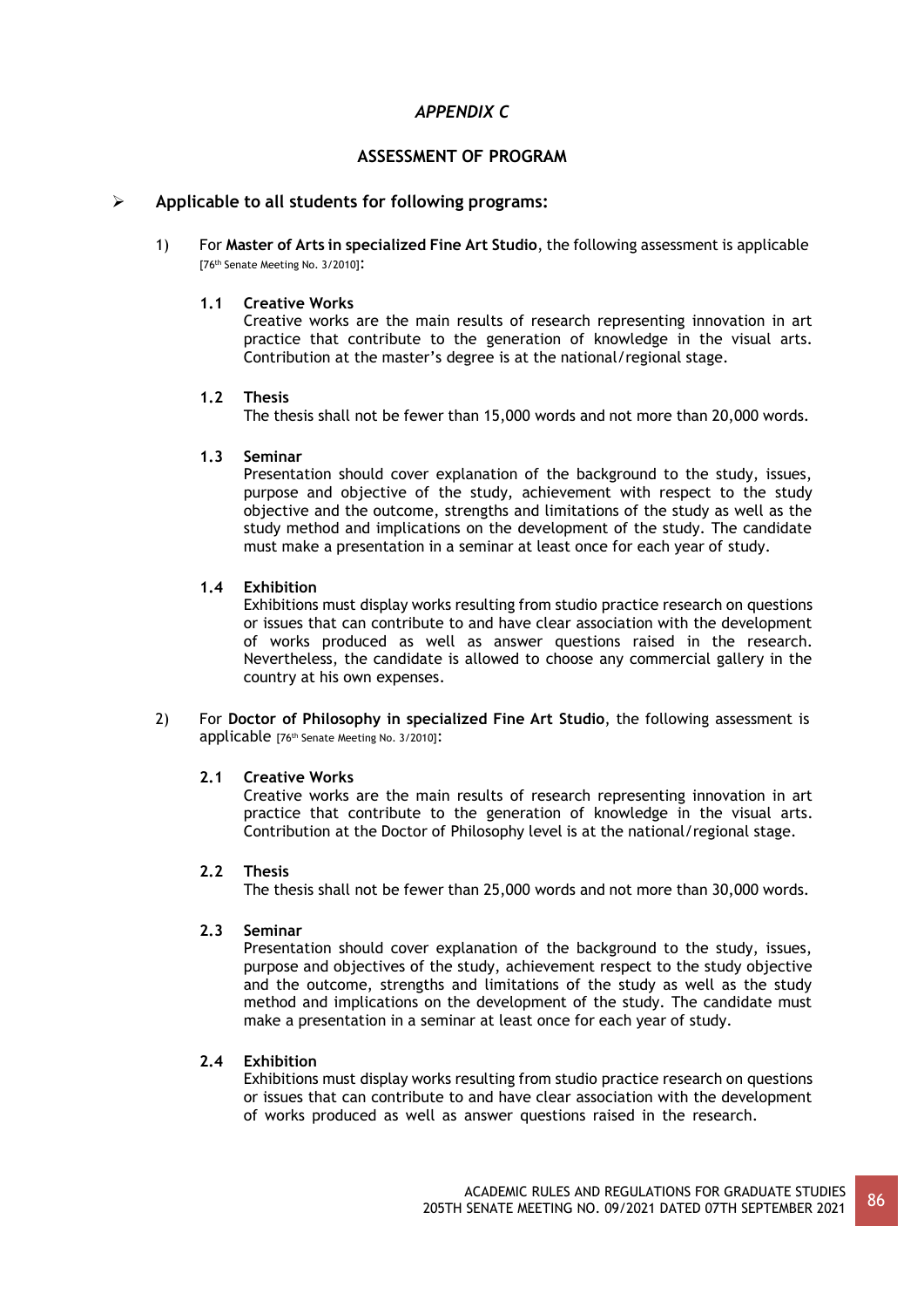Nevertheless, the candidate is allowed to choose any commercial gallery in the country at his own expenses.

# ➢ **Applicable to all students for following programs:**

- 1) **Master of Music in specialized Composition** [161st Senate Meeting No. 12/2017]
	- 1.1 Master of Music in specialized Composition in the Creative Work Project will focus on the creation of creative work project, project management, and critical interpretation writing. It will be assessed in two (2) composition works together with Creative Work Projects and Creative Work Dissertations as follow:
		- Creative Work Project Proposal (not less than 1,000 words)
		- Presentation of Composition 1
		- Presentation of Composition 2
		- Creative Work Dissertation (15,000-20,000 words)

#### **Candidate have to pass Creative Work Project Proposal before Presentation 1. Student need to pass Presentation 1 to continue for Presentation 2.**

### **a) Creative Work Project Proposal**

- i) Brief summary of the issues to be studied. The proposal includes a brief information of introduction, literature highlights / creative work highlights and creative processes.
- ii) Creative Work Project Proposal shall be written not less than 1,000 words. This proposal is intended to be the basis of consideration for the candidates' selection and verification process of the field or research's scope in higher degree studies.
- **Student need to pass Creative Work Project Proposal before Composition 1**
- b) The presented composition cannot be represented and it is compulsory to pass for the next composition. Every composition work must be prepared along with Creative Work Project Document.
- c) Creative Work Project Document can be written according to the general thesis format consist of introduction, purpose and objective of the study, literature review, methodology and clear explanation of the research question should be provided.
- d) Creative Work Dissertation is the critical interpretation regarding overall Creative Work Project and can be written in a general thesis format. Candidate needs to submit a writing of between 15,000-20,000 words.

| <b>STRUCTURE</b>                                          | <b>DURATION</b>   | <b>SUPPORTING DOCUMENT</b>                                        |  |
|-----------------------------------------------------------|-------------------|-------------------------------------------------------------------|--|
| Creative Work Project Proposal (Not less than 1000 words) |                   |                                                                   |  |
| Composition 1                                             | $20 - 30$ minutes | Creative Work Project Document 1<br>(not less than 7,500 words)   |  |
| Composition 2                                             | $30 - 40$ minutes | <b>Creative Work Dissertations 2</b><br>$(15,000 - 20,000$ words) |  |

#### **1.2 Assessment of Creative Work Project:**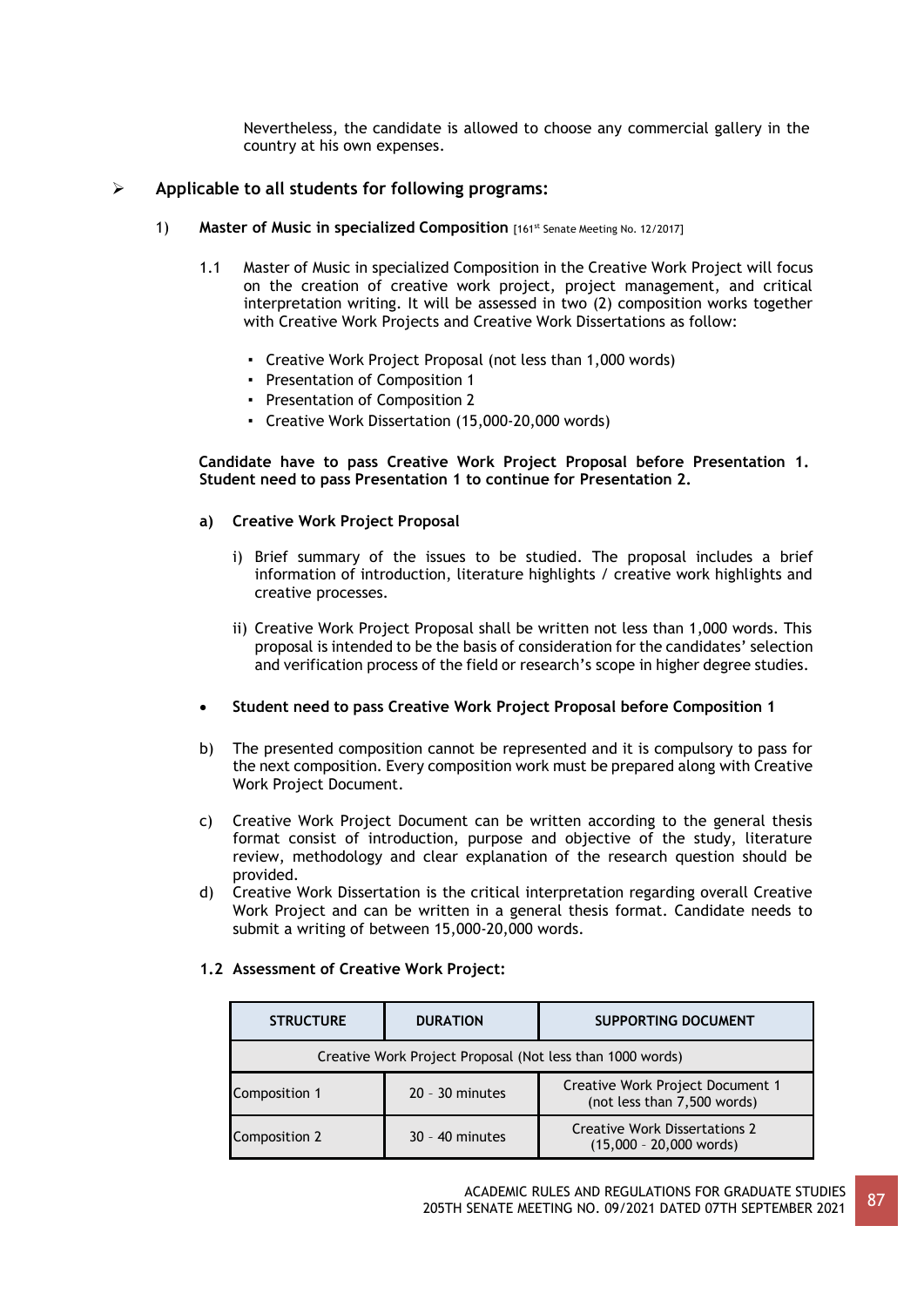- a) Creative Work Project Proposal need to be approved by two (2) internal examiners.
- b) Composition 1 will be assessed by two (2) internal examiners.
- c) Composition 2 and Creative Work Dissertations will be assessed by the examiner committee comprised of:

Chairman : Deputy Vice Chancellor / Professor / Associate Professor / an academician with doctorate qualification with at least three (3) years experience (different field) appointed by Institute of Graduate Studies [186<sup>th</sup> Senate Meeting No. 01/2020] Member : Two (2) internal examiners Member : External examiner Member : Dean of the Institute of Graduate Studies or representative

d) Graduation Requirement:

The student must submit three (3) copies of the creative work project to the Institute of Graduate Studies as a graduation requirement. Components to be submitted are:

i) Creative Work Dissertation ii) CD/DVD documentation of the composition presentation

- e) Creative Work Project can be written in Malay or in English. Abstract shall be written in both languages.
- f) Creative Work Project that has been accepted for the conferment of degree from another university cannot be accepted for the conferment of degree from this university.
- g) A student who intends to present Composition 2 shall submit the notice to the Institute of Graduate Studies using the prescribed form at least three (3) months before the date of the Composition.
- h) Entitlement to ownership of the Creative Work Project shall vest with the university.
- 2) **Master of Music in specialized Performance** [161st Senate Meeting No. 12/2017]:
	- 2.1 Master of Music in specialized Performance in the Creative Work Project will focus on presentation, presentation management and critical interpretation writing. This project incorporates a presentation project along with the Dissertation. It will be assessed in two (2) recital works together with Creative Work Projects and Creative Work Dissertations as follow:
		- Creative Work Project Proposal (not less than 1,000 words)
		- Recital 1
		- Recital 2
		- Creative Work Dissertation (15,000-20,000 words)

**Candidate have to pass Creative Work Project Proposal before Recital 1. Student need to pass Recital 1 to continue for Recital 2.**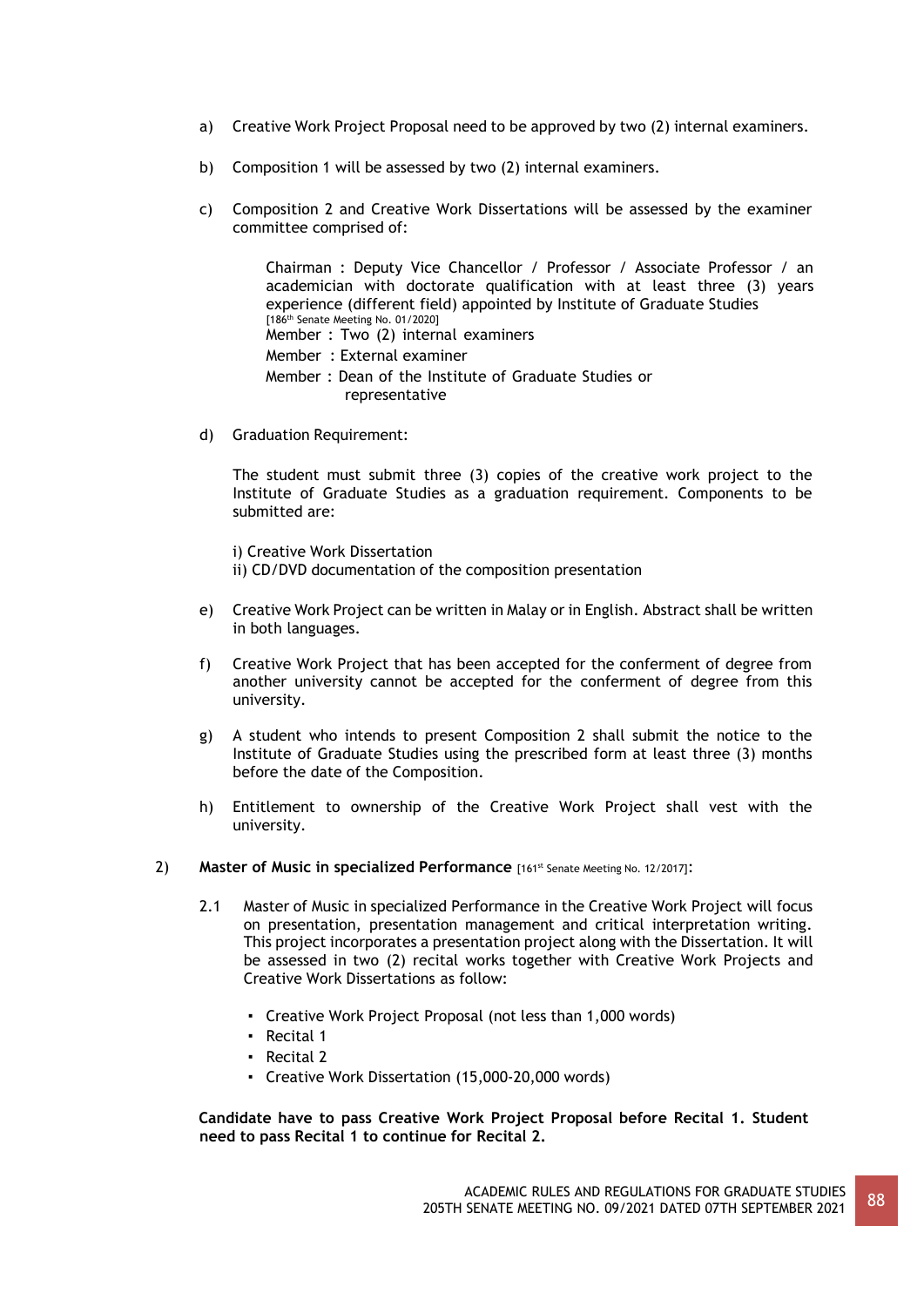# **a) Creative Work Project Proposal**

- i) Brief summary of the issues to be studied. The proposal includes a brief information of introduction, literature highlights / performance highlights and creative processes.
- ii) Creative Work Project Proposal shall be written not less than 1,000 words. This proposal is intended to be the basis of consideration for the candidates' selection and verification process of the field or research's scope in higher degree studies.

# • **Student need to pass Creative Work Project Proposal before Recital 1**

- b) The presented repertoire cannot be represented and it is compulsory to pass for the next recital. Every Repertoire must be prepared along with Creative Work Project Document.
- c) Creative Work Project Document can be written according to the general thesis format consist of introduction, purpose and objective of the study, literature review, methodology and clear explanation of the research question should be provided.
- d) Creative Work Dissertation is the critical interpretation regarding overall Creative Work Project and can be written in a general thesis format. Candidate needs to submit a writing of between 15,000-20,000 words together with Final Recital.

# **2.2 Assessment of Creative Work Project:**

| <b>STRUCTURE</b>                                          | <b>DURATION</b> | <b>SUPPORTING DOCUMENT</b>                                     |  |
|-----------------------------------------------------------|-----------------|----------------------------------------------------------------|--|
| Creative Work Project Proposal (Not less than 1000 words) |                 |                                                                |  |
| Recital 1                                                 | 40 minutes      | Creative Work Project Document<br>(not less than 7,500 words)  |  |
| Recital 2                                                 | 60 minutes      | <b>Creative Work Dissertations</b><br>(15,000 to 20,000 words) |  |

- a) Creative Work Project Proposal need to be approved by two (2) internal examiners.
- b) Recital 1 will be assessed by two (2) internal examiners.
- c) Recital 2 and Creative Work Dissertations will be assessed by the examiner committee comprised of:

Chairman : Deputy Vice Chancellor / Professor / Associate Professor / an academician with doctorate qualification with at least three (3) years experience (different field) appointed by Institute of Graduate Studies [186th Senate Meeting No. 01/2020]

Member : Two (2) internal examiners

Member : External examiner

Member : Dean of the Institute of Graduate Studies or representative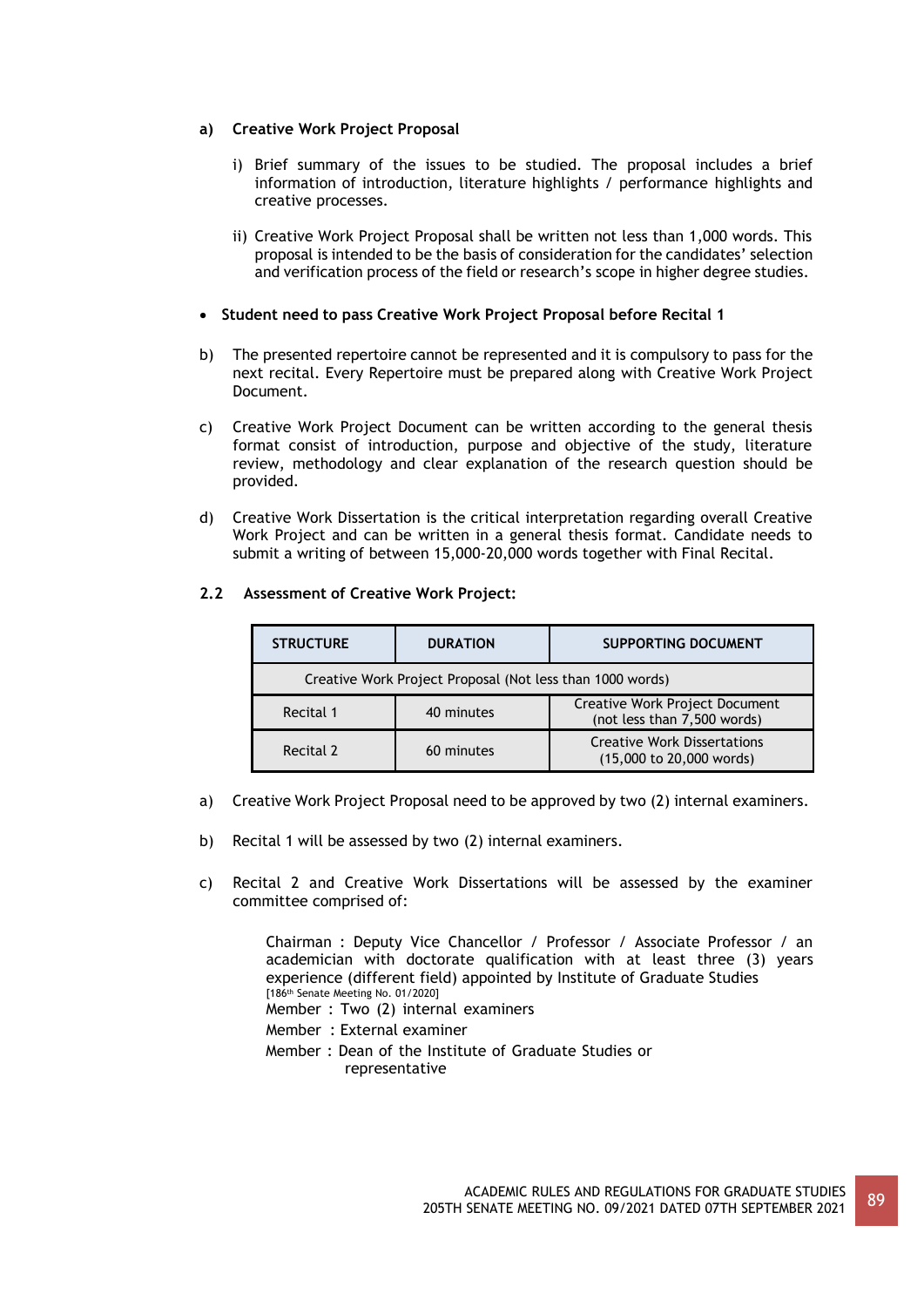d) Graduation Requirement:

The student must submit three (3) copies of the creative work project to the Institute of Graduate Studies as a graduation requirement. Components to be submitted are:

i) Creative Work Dissertations ii) CD/DVD documentation of the recital presentation

- e) Creative Work Project can be written in Malay or in English. Abstract shall be written in both languages.
- f) Creative Work Project that has been accepted for the conferment of degree from another university cannot be accepted for the conferment of degree from this university.
- g) A student who intends to present Recital 2 shall submit the notice to the Institute of Graduate Studies using the prescribed form at least three (3) months before the date of the Composition.
- h) Entitlement to ownership of the Creative Work Project shall vest with the university.
- 3) **Master of Music in specialized Creative Music Technology** [152nd Senate Meeting No. 3/2017]:
	- 3.1 Master of Music in specialized Creative Music Technology in the Creative Work Project will focus on the creation of creative work, project management and critical interpretation writing. It will be assessed in two (2) presentation together with Creative Work Projects and Creative Work Dissertations.
		- Creative Work Project Proposal (not less than 1,000 words)
		- Creative Presentation 1
		- Creative Presentation 2
		- Creative Work Dissertation (15,000-20,000 words)

**Candidate have to pass Creative Work Project Proposal before Presentation 1. Student need to pass Presentation 1 to continue for Presentation 2.**

- **a) Creative Work Project Proposal**
	- i) Brief summary of the issues to be examined. The proposal includes Introduction, Definition / Problem Statement/ Research Question, Purpose / Objective, Highlight / Survey / Literature Review, Implication and Timeline.
	- ii) Creative Work Project Proposal shall be written not less than 1,000 words. This proposal is intended to be the basis of consideration for the candidates' selection and verification process of the field or research's scope in higher degree studies.
- **Student need to pass Creative Work Project Proposal before Creative Work 1**
- b) The presented creative work cannot be represented and it is compulsory to pass for the next presentation. Every Creative Work must be prepared along with Creative Work Project Document.
- c) Creative Work Project Document can be written according to the general thesis format consist of introduction, purpose and objective of the study, literature review, methodology and clear explanation of the research question should be provided.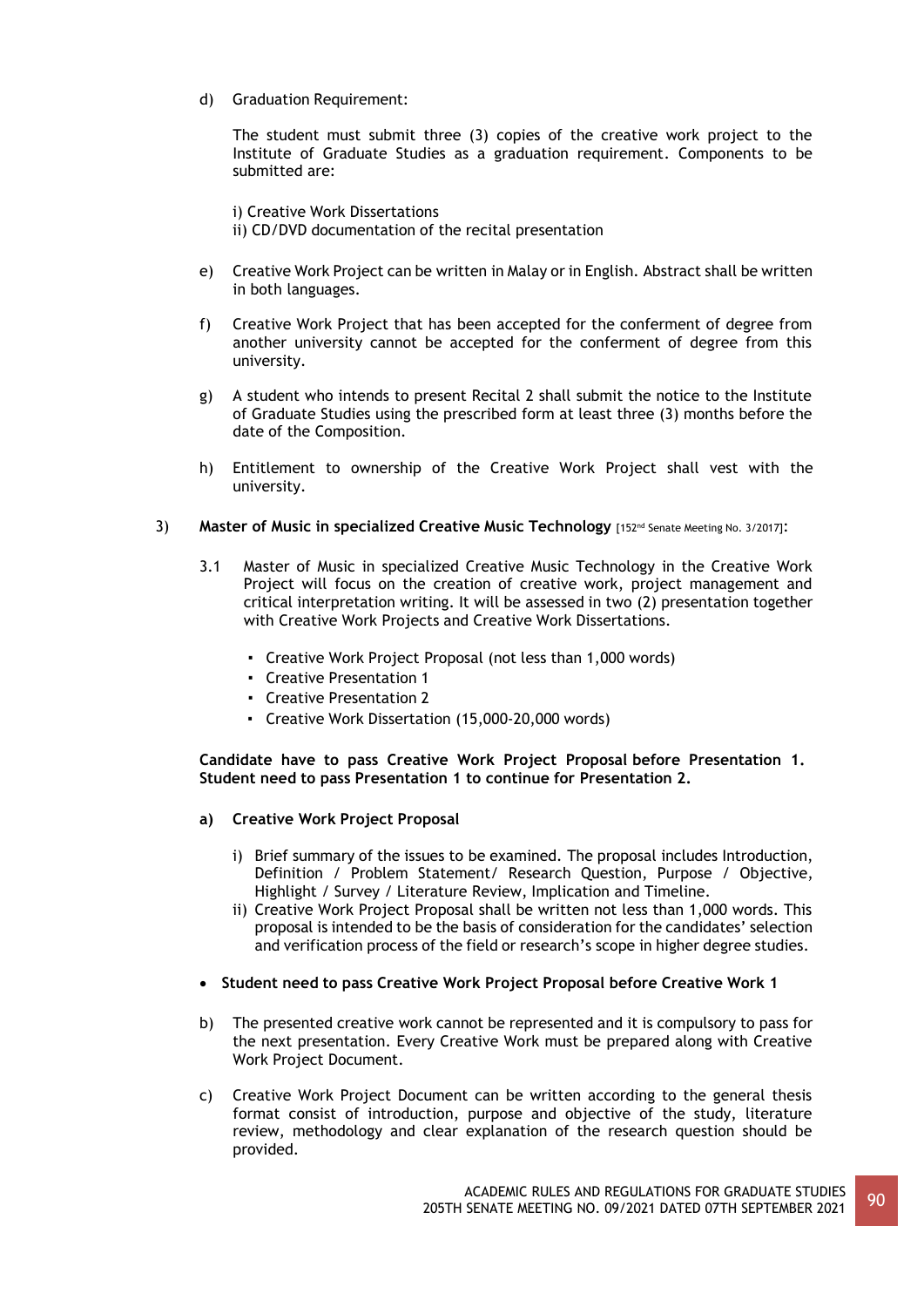d) Creative Work Dissertation is the critical interpretation regarding overall Creative Work Project and can be written in a general thesis format. Candidate needs to submit a writing of between 15,000-20,000 words together with Final recital.

# **3.2 Assessment of Creative Work Project:**

| <b>STRUCTURE</b>                                           | <b>DURATION</b> | <b>SUPPORTING DOCUMENT</b>         |  |
|------------------------------------------------------------|-----------------|------------------------------------|--|
| Creative Work Project Proposal (Not less than 1,000 words) |                 |                                    |  |
| <b>Creative Work 1</b><br>20 - 30 minutes                  |                 | Creative Work Project              |  |
| <b>Creative Work 2</b>                                     | 30 - 40 minutes | <b>Creative Work Dissertations</b> |  |

- a) Creative Work Project Proposal need to be approved by two (2) internal examiners.
- b) Creative Work 1 will be assessed by two (2) internal examiners.
- c) Creative Work 2 and Creative Work Dissertations will be assessed by the examiner committee comprised of:

Chairman : Deputy Vice Chancellor / Professor / Associate Professor / an academician with doctorate qualification with at least three (3) years experience (different field) appointed by Institute of Graduate Studies [186th Senate Meeting No. 01/2020] Member : Two (2) internal examiners Member : External examiner Member : Dean of the Institute of Graduate Studies or representative

d) Graduation Requirement:

The student must submit three (3) copies of the creative work project to the Institute of Graduate Studies as a graduation requirement. Components to be submitted are:

i) Creative Work Dissertations ii) CD/DVD documentation of the creative work presentation

- e) Creative Work Project can be written in Malay or in English. Abstract shall be written in both languages.
- f) Creative Work Project that has been accepted for the conferment of degree from another university cannot be accepted for the conferment of degree from this university.
- g) A student who intends to present Recital 2 shall submit the notice to the Institute of Graduate Studies using the prescribed form at least three (3) months before the date of the Composition.
- h) Entitlement to ownership of the Creative Work Project shall vest with the university.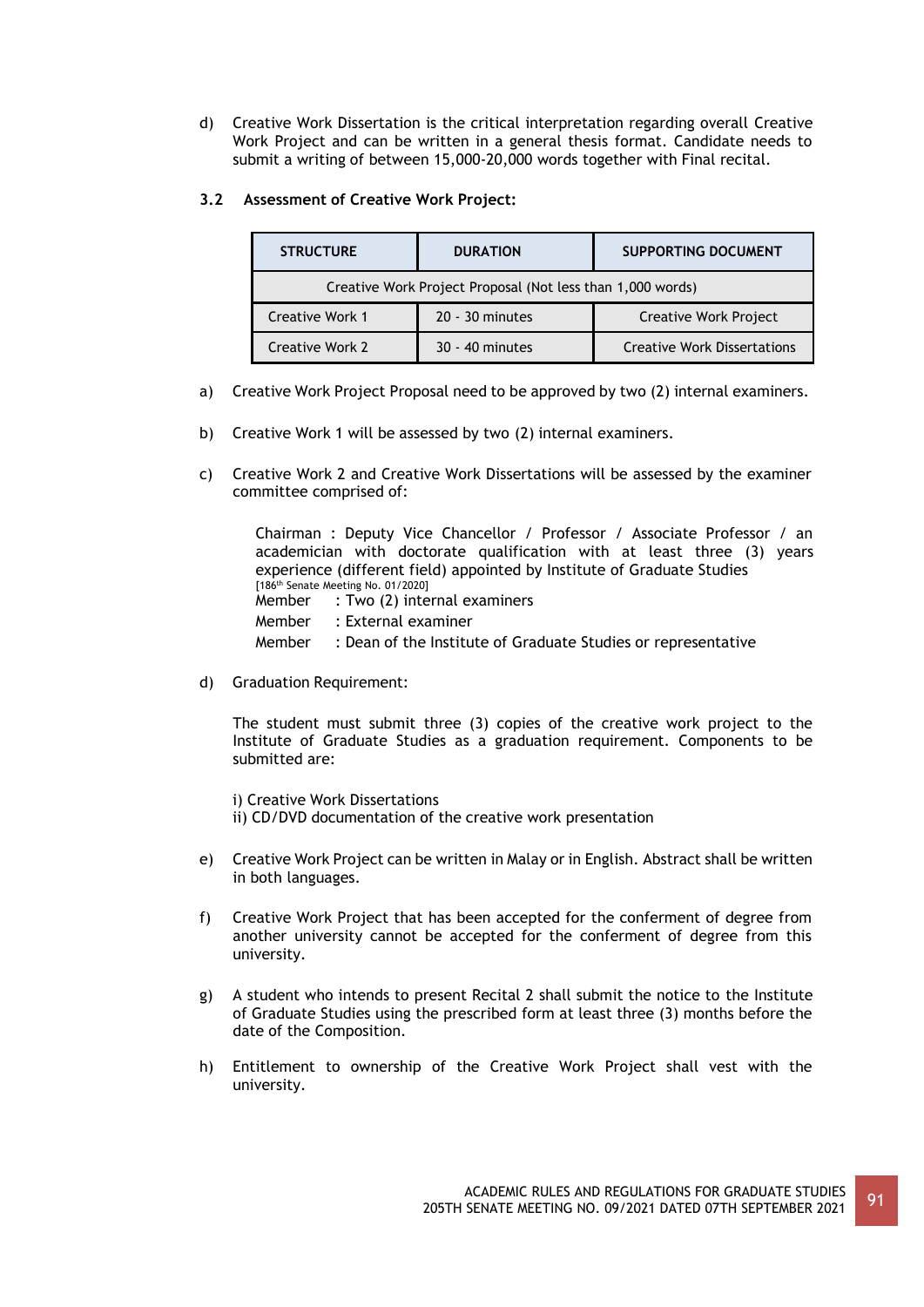### 4) **Doctor of Philosophy in specialized Music Performance** [152nd Senate Meeting No. 3/2017]:

- 4.1 Doctor of Philosophy in specialized Performance will focus on presentation, presentation management and critical interpretation writing. This project incorporates a presentation project along with the Creative Work Project and Dissertation. It will be assessed in two (2) Recital together with the Creative Work Project and Dissertation as follow:
	- Creative Work Project Proposal (not less than 2,000 words)
	- Recital 1
	- Recital 2
	- Creative Work Dissertation (20,000-40,000 words)
- a) Creative Work Project Document are the documents produced during the creative process of performances / works such as creative process reports, portfolios, scores, lyrics and others. Writing of the report is based on the format provided by the faculty
- b) Creative Work Dissertation is a summary of the entire creative work document that has been refined and in accordance with the format provided by the faculty.

### **4.2 Assessment of Creative Work Project:**

| <b>STRUCTURE</b>                                           | <b>DURATION</b> | <b>SUPPORTING DOCUMENT</b>                                     |  |
|------------------------------------------------------------|-----------------|----------------------------------------------------------------|--|
| Creative Work Project Proposal (Not less than 2,000 words) |                 |                                                                |  |
| Recital 1                                                  | 60 minutes      | Creative Work Project (10,000 words)                           |  |
| Recital 2                                                  | 80 minutes      | <b>Creative Work Dissertations</b><br>(20,000 to 40,000 words) |  |

- a) Creative Work Project Proposal need to be approved by two (2) internal examiners.
- b) Recital 1 and Creative Work Project Document will be assessed by two (2) internal examiners.
- c) Recital 2 and Creative Work Dissertations will be assessed by the examiner committee comprised of:

Chairman : Deputy Vice Chancellor / Professor / Associate Professor with at least three (3) years experience (different field) appointed by Institute of Graduate Studies [186<sup>th</sup> Senate Meeting No. 01/2020] Member : Internal examiner

- 
- Member : Two (2) external examiners
- Member : Dean of the Institute of Graduate Studies or representative
- d) Graduation Requirement:

The student must submit three (3) copies of the creative work project to the Institute of Graduate Studies as a graduation requirement. Components to be submitted are:

- i) Creative Work Dissertations
- ii) CD/DVD documentation of the Recital 2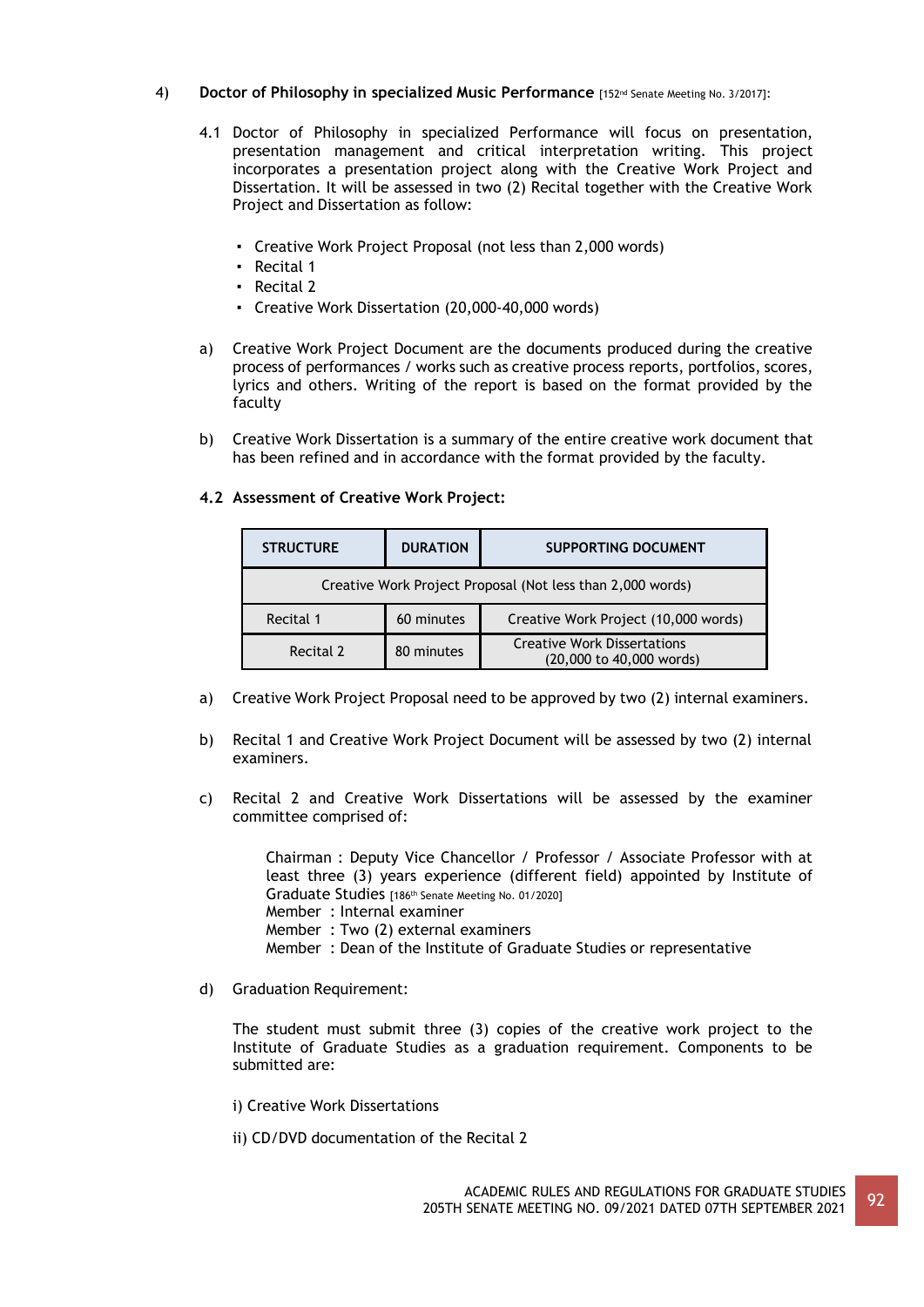- e) Creative Work Project can be written in Malay or in English. Abstract shall be written in both languages.
- f) Creative Work Project that has been accepted for the conferment of degree from another university cannot be accepted for the conferment of degree from this university.
- g) A student who intends to present Recital 2 shall submit the notice to the Institute of Graduate Studies using the prescribed form at least three (3) months before the date of the Composition.
- h) Entitlement to ownership of the Creative Work Project shall vest with the university.
- 5) **Doctor of Philosophy in specialized Music Composition** [152nd Senate Meeting No. 3/2017]:
	- 5.1 Doctor of Philosophy in specialized **Composition** will focus on presentation, presentation management and critical interpretation writing. This project incorporates a presentation project along with the Creative Work Project and Dissertation as follow:
		- Creative Work Project Proposal (not less than 2,000 words)
		- Presentation of Composition 1
		- Presentation of Composition 2
		- Creative Work Dissertation (20,000 40,000 words)
	- a) Creative Work Project Document are the documents produced during the creative process of performances / works such as creative process reports, portfolios, scores, lyrics and others. Writing of the report is based on the format provided by the faculty
	- b) Creative Work Dissertation is a summary of the entire creative work document that has been refined and in accordance with the format provided by the faculty.

#### **5.2 Assessment of Creative Work Project:**

| <b>STRUCTURE</b>                                           | <b>DURATION</b>   | <b>SUPPORTING DOCUMENT</b>                                      |  |
|------------------------------------------------------------|-------------------|-----------------------------------------------------------------|--|
| Creative Work Project Proposal (not less than 2,000 words) |                   |                                                                 |  |
| Composition 1                                              | $30 - 45$ minutes | <b>Creative Work Project Document</b><br>(10,000 words)         |  |
| Composition 2                                              | $60 - 90$ minutes | <b>Creative Work Dissertations</b><br>$(20,000 - 40,000$ words) |  |

- a) Creative Work Project Proposal need to be approved by two (2) internal examiners.
- b) Composition 1 and Creative Work Project Document will be assessed by two (2) internal examiners.
- c) Composition 2 and Creative Work Dissertations will be assessed by the examiner committee comprised of: